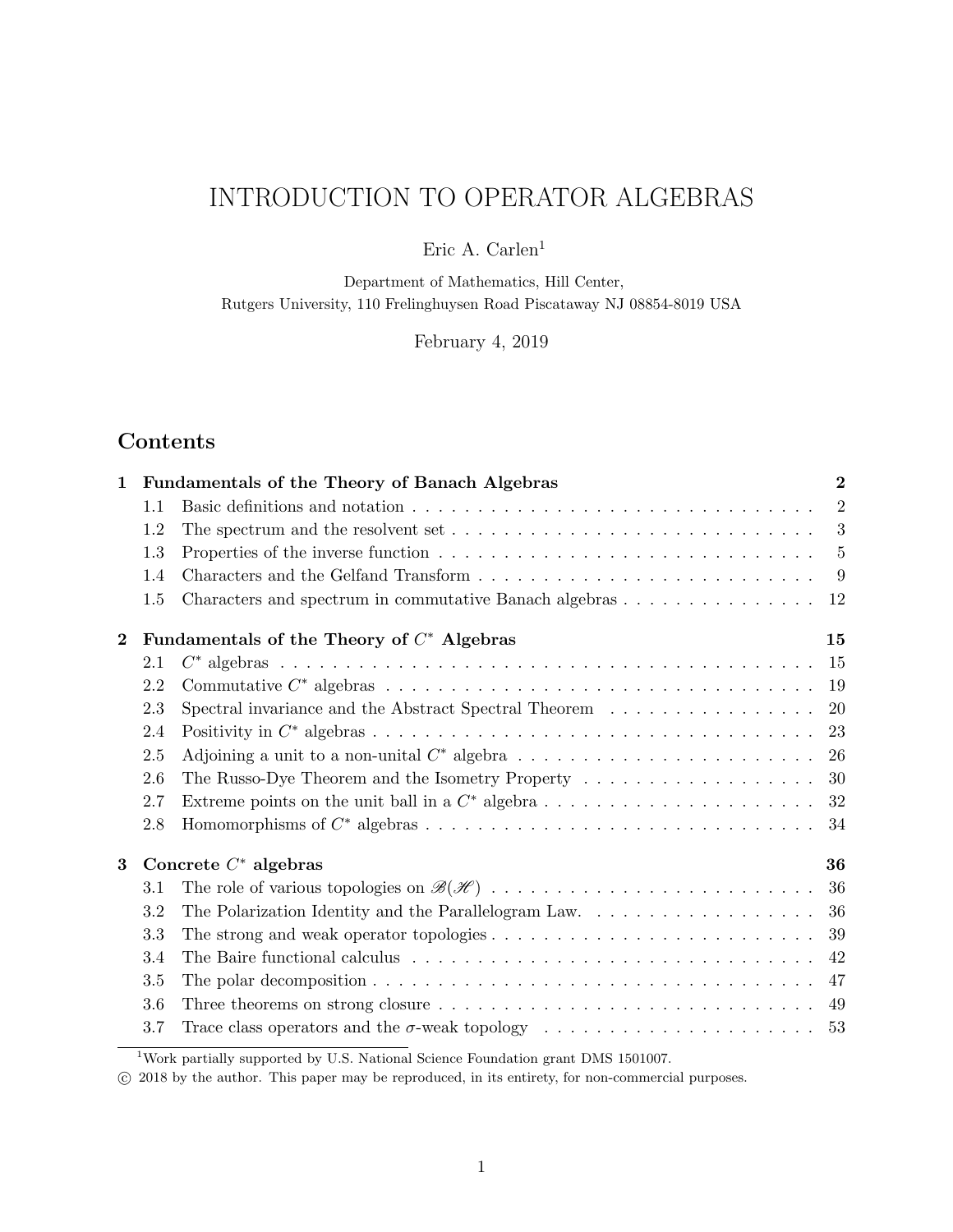|     | $4$ $\mathbb{C}^*$ algebras as operator algebras                  | 59 |
|-----|-------------------------------------------------------------------|----|
|     |                                                                   |    |
|     |                                                                   |    |
|     |                                                                   |    |
|     |                                                                   |    |
|     |                                                                   |    |
|     |                                                                   |    |
| 4.7 | The GNS construction, Sherman's Theorem, and some applications 78 |    |

## 1 Fundamentals of the Theory of Banach Algebras

## 1.1 Basic definitions and notation

**1.1 DEFINITION** (Banach algebra). A Banach algebra is an algebra  $\mathscr A$  over the complex numbers equipped with a norm  $\|\cdot\|$  under which it is complete as a metric space, and such that

$$
||AB|| \le ||A|| ||B|| \quad \text{for all} \quad A, B \in \mathscr{A} \tag{1.1}
$$

**1.2 EXAMPLE.** For a locally compact Hausdorff space X, we write  $\mathcal{C}_0(X)$  to denote the set of continuous complex valued functions on  $X$  that vanish at infinity. We equip it with the supremum norm and the usual algebraic structure of pointwise addition and multiplication. Then  $\mathscr{A} = \mathscr{C}_0(X)$ is a commutative Banach algebra. There is a multiplicative identity if and only if  $X$  is compact.

**1.3 EXAMPLE.** Equip  $\mathbb{R}^n$  with Lebesgue measure, and let  $\mathscr{A}$  be the Banach space  $L^1(\mathbb{R}^n)$  further equipped with the convolution product

$$
f * g(x) = \int_{\mathbb{R}^n} f(x - y)g(y) \mathrm{d}y.
$$

Then  $\mathscr A$  is a commutative Banach algebra that does not have an identity.

**1.4 EXAMPLE.** Let  $\mathcal{H}$  be a Hilbert space, and let  $\mathcal{A} = \mathcal{B}(\mathcal{H})$ , the set of all continuous linear transformations from  $\mathscr H$  to  $\mathscr H$ , equipped with the composition product and the operator norm

$$
||A|| = \sup \{ ||A\psi||_{\mathscr{H}} : \psi \in \mathscr{H}, ||\psi||_{\mathscr{H}} = 1 \}
$$
  
=  $\sup \{ \Re(\langle \varphi, A\psi \rangle_{\mathscr{H}}) : \varphi, \psi \in \mathscr{H}, ||\varphi||_{\mathscr{H}}, ||\psi||_{\mathscr{H}} = 1 \},$  (1.2)

where  $\|\cdot\|_{\mathscr{H}}$  is the norm on  $\mathscr{H}$ , and  $\langle \cdot, \cdot \rangle_{\mathscr{H}}$  is the inner product in  $\mathscr{H}$ . This is a canonical example of a non-commutative Banach algebra.

**1.5 EXAMPLE.** Let 
$$
\mathscr A
$$
 be the algebra of  $n \times n$  matrices. The *Frobenius norm*, or *Hilbert-Schmidt norm*, on  $\mathscr A$  is the norm  $\|\cdot\|_2$  given by  $\|A\|_2 = \left(\sum_{i,j=1}^n |A_{i,j}|^2\right)^{1/2}$  where  $A_{i,j}$  denotes the *i*, *j*th entry of *A*. By the Cauchy-Schwarz inequality, for all  $A, B \in \mathscr A$ ,

$$
||AB||_2 = \left(\sum_{i,j=1}^n \left|\sum_{k=1}^n A_{i,k} B_{k,j}\right|^2\right)^{1/2} \le \left(\sum_{i,j=1}^n \left(\sum_{k=1}^n |A_{i,k}|^2\right) \left(\sum_{k=1}^n |B_{k,j}|^2\right)\right)^{1/2} = ||A||_2||B||_2,
$$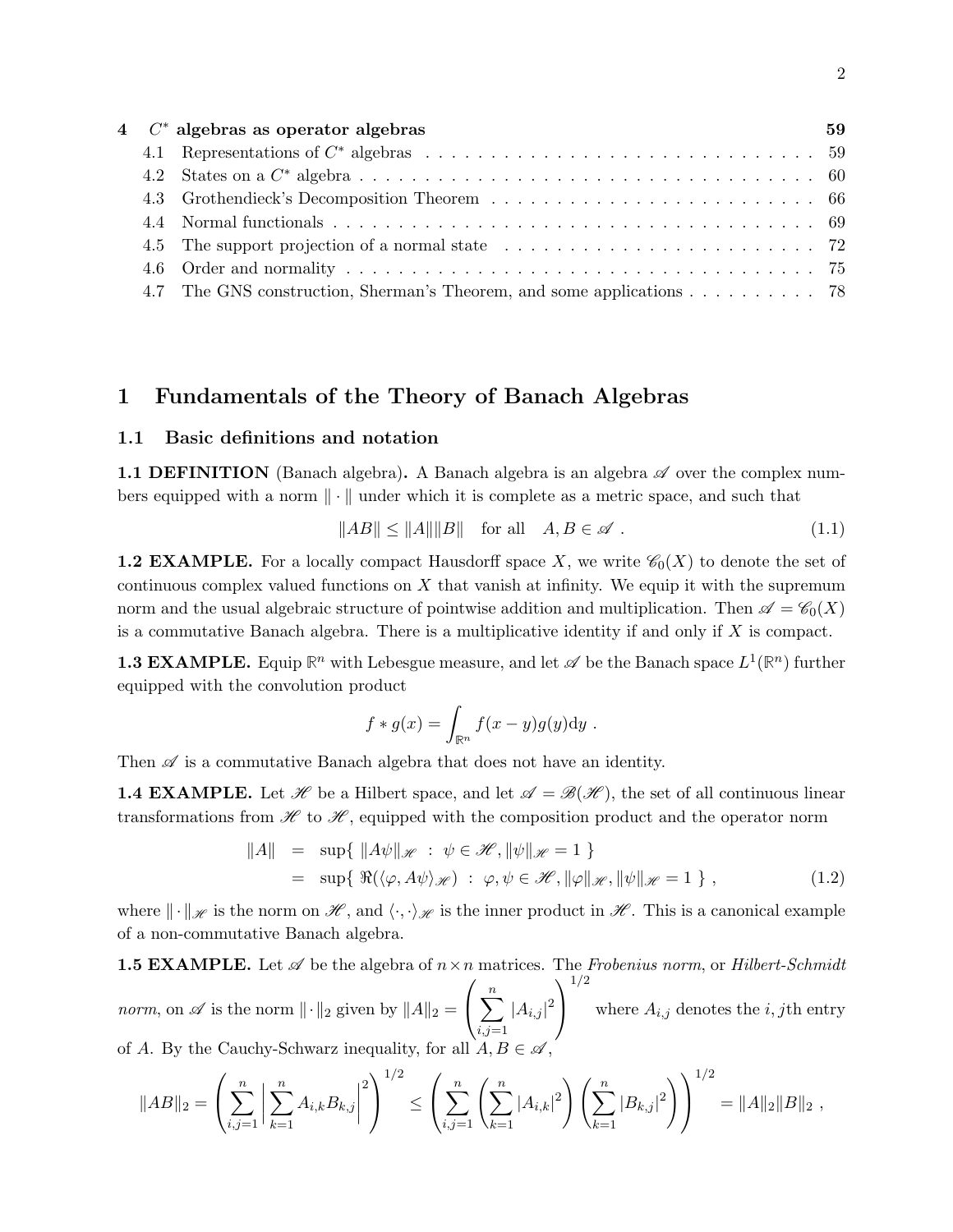and thus (1.1) is satisfied. Note that the algebra of  $n \times n$  matrices with the operator norm is the special case of Example 1.4 in which  $\mathscr{H} = \mathbb{C}^n$ , but the Frobenius norm is not the operator norm.

#### 1.2 The spectrum and the resolvent set

A Banach algebra  $\mathscr A$  that has a multiplicative identity 1 is said to be *unital*. Otherwise,  $\mathscr A$  is non-unital.

**1.6 DEFINITION** (Canonical unital extension). Let  $\mathscr A$  be any Banach algebra, with or without a unit. Define  $\mathscr A$  to be  $\mathbb C \oplus \mathscr A$  with the multiplication

$$
(\lambda, A)(\mu, B) = (\lambda \mu, \lambda B + \mu A + AB), \qquad (1.3)
$$

and the norm

$$
\|(\lambda, A)\| = |\lambda| + \|A\| \tag{1.4}
$$

By the definitions,

$$
\begin{aligned} ||(\lambda, A)(\mu, B)|| &= ||(\lambda \mu, \lambda B + \mu A + AB)|| = |\lambda \mu| + ||\lambda B + \mu A + AB|| \\ &\le |\lambda| |\mu| + |\lambda| \|B\| + |\mu| \|A\| + \|A\| \|B\| \\ &= (|\lambda| + \|A\|)(|\mu| + \|B\|) = \|(\lambda, A)\| \|(\mu, B)\| \, . \end{aligned}
$$

This shows that (1.1) is satisfied, and hence that  $\widetilde{\mathscr{A}}$  is a Banach algebra. Now define  $1 := (1,0) \in \widetilde{\mathscr{A}}$ . Then  $(1,0)(\lambda, A) = (\lambda, A)(1, 0) = (\lambda, A)$  so that 1 is the identity in  $\widetilde{\mathscr{A}}$ .

The map  $A \mapsto (0, A)$  is an isometric embedding of  $\mathscr A$  into  $\mathscr A$ . None of the elements  $(0, A)$  are invertible in  $\widetilde{\mathscr{A}}$ , even when  $\mathscr{A}$  itself has an identity. Indeed, if  $(\lambda, A)$  has an inverse  $(\mu, B)$ , then

$$
(1,0) = (\lambda, A)(\mu, B) = (\lambda \mu, \lambda B + \mu A + AB),
$$

and this is impossible if  $\lambda = 0$ . However, it will be important in what follows that if  $\mathscr A$  has a unit **1**, then **1** − A is invertible in  $\mathscr A$  if and only if  $(1, -A)$  is invertible in  $\mathscr A$ .

**1.7 PROPOSITION.** Let  $\mathscr A$  be a Banach algebra with unit 1. Then  $1 + A$  is invertible in  $\mathscr A$  if and only if there exists  $B \in \mathscr{A}$  such that

$$
A + B + AB = A + B + BA = 0.
$$
 (1.5)

Consequently,  $1 + A$  is invertible in  $\mathscr A$  if and only if  $(1, A)$  is invertible in  $\widetilde{\mathscr A}$ .

*Proof.* Suppose that there exists  $B \in \mathscr{A}$  such that (1.5) is true. Then

$$
(1 + B)(1 + A) = 1 + B + A + AB = 1
$$
 and  $(1 + A)(1 + B) = 1 + B + A + BA = 1$ .

Therefore,  $(1 + A)$  is invertible, and  $(1 + B) = (1 + A)^{-1}$ .

Suppose that  $1+A$  is invertible. Define  $B := (1+A)^{-1} - 1$ . Then  $(1+A)B = 1-(1+A) = -A$ , and hence  $A + B + AB = 0$ . The proof of  $A + B + BA = 0$  is similar. This proves the first part.

Next,  $(1, A)$  is invertible in  $\mathscr A$  if and only if there exists  $B \in \mathscr A$  such that  $(1, A)(1, B) = B(1, A) = (1, 0)$ , and by the definition of the product in  $\widetilde{\mathscr A}$ , this is the same as  $(1.5)$ .  $(1, B)(1, A) = (1, 0)$ , and by the definition of the product in  $\widetilde{\mathscr{A}}$ , this is the same as (1.5).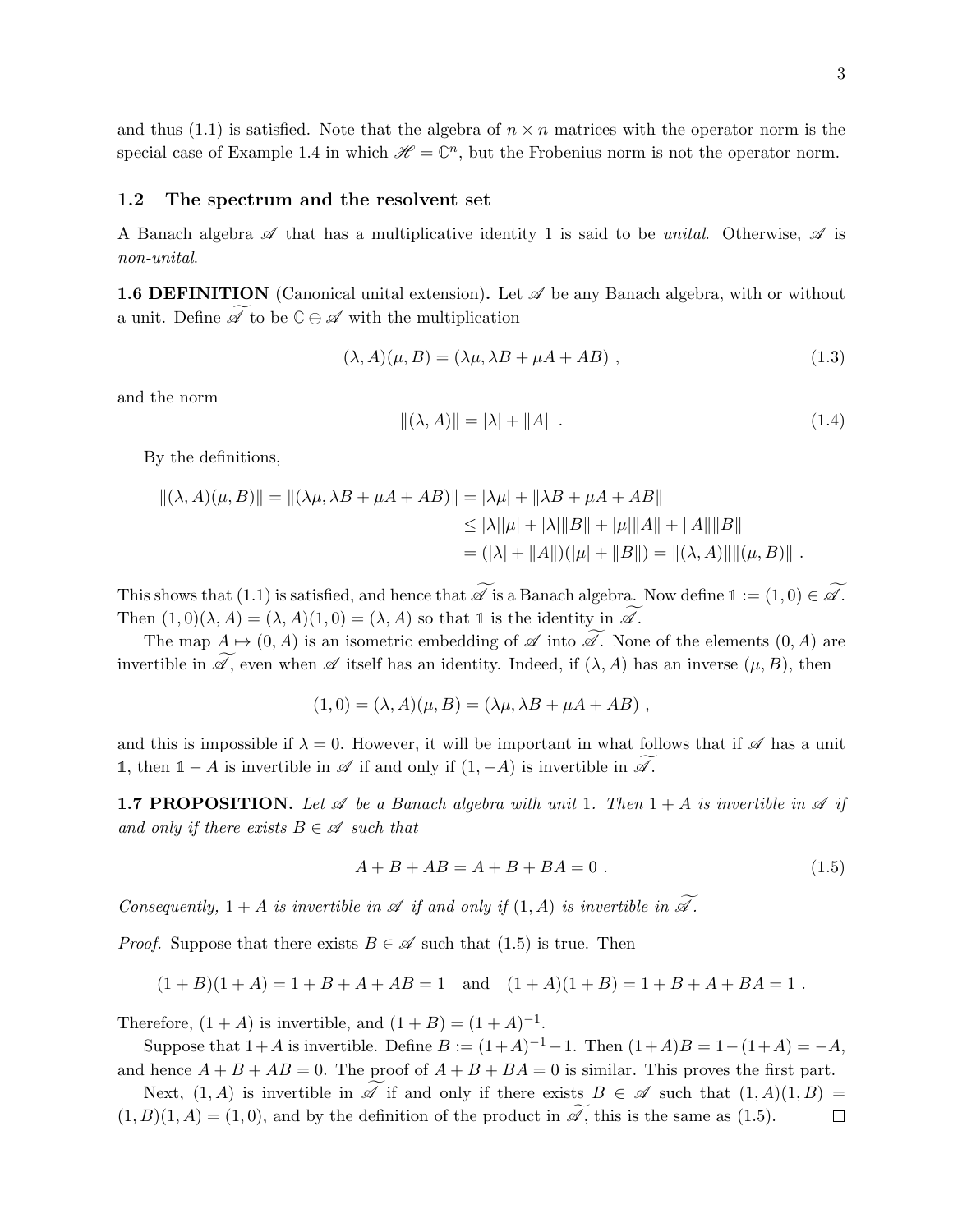**1.8 DEFINITION** (Spectrum and resolvent set). Let  $\mathscr A$  be a Banach algebra, and let  $A \in \mathscr A$ . If  $\mathscr A$  has a unit, the spectrum of A in  $\mathscr A$ ,  $\sigma_{\mathscr A}(A)$  is defined to be the set of all  $\lambda \in \mathbb C$  such that  $\lambda$ 1 − A is not invertible. If  $\mathscr A$  does not have a unit, then  $\sigma_{\mathscr A}(A)$  is defined to be the spectrum of  $(0, A) \in \widetilde{\mathscr{A}}$ . The resolvent set of A in  $\mathscr{A}, \rho_{\mathscr{A}}(A)$ , is defined to be the complement of  $\sigma_{\mathscr{A}}(A)$ .

It is useful to have an intrinsic characterization of the spectrum for non-unital  $\mathscr{A}$ . By Proposition 1.7, for any given  $A \in \mathscr{A}$ , there is at most one  $X \in \mathscr{A}$  such that

$$
A + X + AX = A + X + XA = 0,
$$
\n(1.6)

and there is one solution exactly when  $(1, A)$  is invertible in  $\mathscr{A}$ , and in that case  $(1, X) = (1, A)^{-1}$ in  $\mathscr A$ . This justifies the following definition:

**1.9 DEFINITION.** Let  $\mathscr A$  be a non-unital Banach algebra. Define a map  $\circ : \mathscr A \times \mathscr A \to \mathscr A$  by

$$
A \circ B = A + B + AB \t{1.7}
$$

 $A \in \mathscr{A}$  is quasi regular in case there exists  $A' \in \mathscr{A}$ , necessarily unique, such that  $A \circ A' = A' \circ A = 0$ . In this case,  $A'$  is called the *quasi inverse* of  $A$ . We reserve the prime to denote the quasi inverse of a quasi regular element of a non-unital Banach algebra.

The definition has been made so that  $A \circ B = B \circ A = 0$  if and only if  $(1, A)(1, B) =$  $(1, B)(1, A) = \mathbb{1}.$ 

**1.10 LEMMA.** Let  $\mathscr A$  be a non-unital Banach algebra. Let  $A, B \in \mathscr A$  be quasi regular. Then  $A \circ B$  is quasi regular and

$$
(A \circ B)' = B' \circ A', \qquad (1.8)
$$

and for  $\lambda \in \mathbb{C} \backslash \{0\}$ ,

$$
\lambda \in \rho_{\mathscr{A}}(A) \iff -\lambda^{-1}A \text{ is quasi regular.} \tag{1.9}
$$

In particular.

$$
\rho_{\mathscr{A}}(A) = \{ \lambda \in \mathbb{C} \setminus \{0\} \; : \; -\lambda^{-1}A \text{ is quasi regular } \} \; . \tag{1.10}
$$

*Proof.* By Proposition 1.7,  $A, B \in \mathscr{A}$  are quasi regular exactly when  $(1, A), (1, B)$  are invertible in  $\widetilde{\mathscr{A}}$ , and in this case  $(1, A \circ B) = (1, A)(1, B)$  is inbertible in  $\widetilde{\mathscr{A}}$ 

$$
(1, A \circ B)^{-1} = ((1, A)(1, B))^{-1} = (1, B)^{-1}(1, A)^{-1} = (1, B')(1, A') = (1, B' \circ A') .
$$

Therefore,  $A \circ B$  is quasi regular, and  $B' \circ A'$  is the pseudo inverse of  $A \circ B$ . Next, for  $\lambda \in \mathbb{C} \setminus \{0\},$  $(-\lambda, A)$  is invertible in  $\mathscr A$  if and only if  $(1, -\lambda^{-1}A)$  is invertible in  $\mathscr A$ , which is the case if and only if  $-\lambda^{-1}A$  is quasi regular.

Let  $\mathscr A$  be a Banach algebra with identity 1. Then we can still carry out the process of adjoining an identity to form  $\widetilde{\mathscr{A}}$ , and can regard each  $A \in \mathscr{A}$  also as an element of  $\widetilde{\mathscr{A}}$ . Since no element of  $\mathscr A$  is invertible in  $\widetilde{\mathscr A}$ ,  $0 \in \sigma_{\widetilde{\mathscr A}}(A)$  for all  $A \in \mathscr A$ . However, for  $\lambda \neq 0$ ,  $\lambda 1 - A$  is invertible if and only if  $1 - \lambda^{-1}A$  is invertible. Likewise,  $(\lambda, -A)$  is invertible if and only if  $(1, -\lambda^{-1}A)$  is invertible. Then by Proposition 1.7,  $\lambda$ 1 − A is invertible in  $\mathscr A$  if and only if  $(1,0) - (0,\lambda^{-1}A)$  is invertible in  $\mathscr{A}.$  This shows that for  $\lambda \neq 0, \lambda \in \sigma_{\mathscr{A}}(A) \iff \lambda \in \sigma_{\mathscr{A}}((0, A)).$  We summarize:

$$
\{0\} \cup \sigma_{\mathscr{A}}(A) = \sigma_{\tilde{\mathscr{A}}}((0, A)) . \tag{1.11}
$$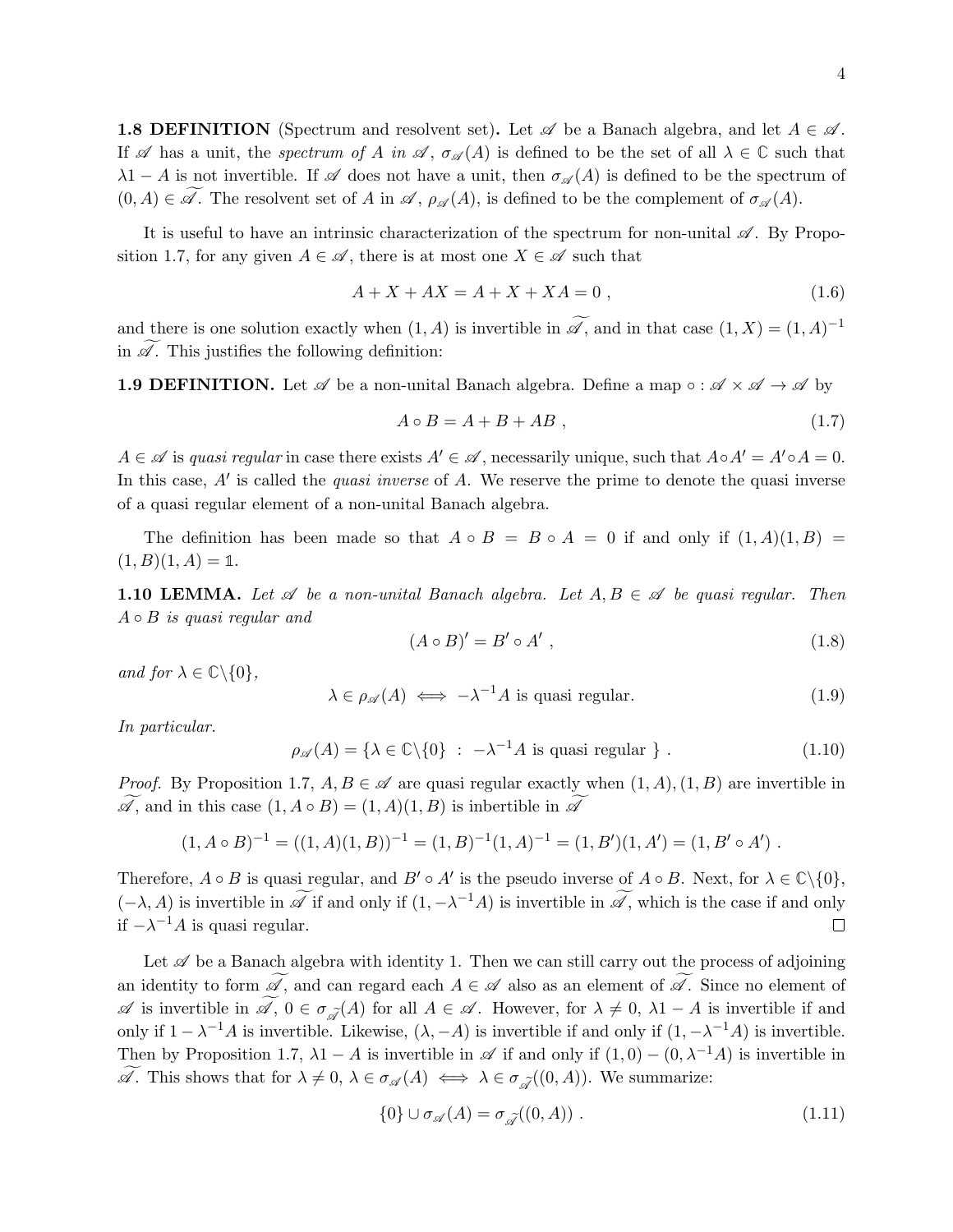**1.11 LEMMA** (Spectral Mapping Lemma). Let  $\mathscr A$  be a Banach algebra, and let p be a nonconstant polynomial. In case  $\mathscr A$  has no identity, we suppose that p has no constant term. Then for all  $A \in \mathscr{A}$ ,

$$
p(\sigma_{\mathscr{A}}(A)) = \sigma_{\mathscr{A}}(p(A)) \ .
$$

*Proof.* We first suppose that  $\mathscr A$  has an identity. Fix  $\lambda \in \sigma_{\mathscr A}(A)$ . We shall show that  $p(\lambda)1-p(A)$  is not invertible. The polynomial  $p(\lambda)-p(z)$  has a root at  $z = \lambda$ , and hence  $p(\lambda)-p(z) = (\lambda - z)q(z)$ for some polynomial  $q(z)$ . Replacing z by A,

$$
p(\lambda)1 - p(A) = (\lambda - A)q(A) .
$$

Were  $p(\lambda)1 - p(A)$  invertible, we would have  $1 = (\lambda - A)[q(A)(p(\lambda) - p(A))^{-1}]$ , and then since polynomials in A commute,  $1 = [q(A)(p(\lambda) - p(A))^{-1}] (\lambda - A)$ . This would mean that  $\lambda 1 - A$  is invertible, contradicting our hypothesis that  $\lambda \in \sigma_{\mathscr{A}}(A)$ . Hence  $p(\lambda) - p(A)$  is not invertible, and hence  $p(\lambda) \in \sigma_{\mathscr{A}}(p(A))$ . This shows that  $p(\sigma_{\mathscr{A}}(A)) \subset \sigma_{\mathscr{A}}(p(A))$ .

Next, fix  $\mu \in \sigma_{\mathscr{A}}(p(A))$ , and factor  $\mu - p(z) = \alpha(\lambda_1 - z) \cdots (\lambda_n - z)$  where  $\alpha \neq 0$  and  $n \geq 1$ . For each j,  $\mu = p(\lambda_j)$ . We have

$$
\mu 1 - p(A) = \alpha(\lambda_1 1 - A) \cdots (\lambda_n 1 - A)
$$

and if each  $\lambda_j$ 1 − A were invertible, then  $\mu$ 1 − p(A) would be invertible, but this is not the case. Hence for some j,  $\lambda_j \in \sigma_{\mathscr{A}}(A)$  and  $\mu = p(\lambda_j) \in p(\sigma_{\mathscr{A}}(A))$ . This shows that  $\sigma_{\mathscr{A}}(p(A)) \subset p(\sigma_{\mathscr{A}}(A))$ , and completes the proof when  $\mathscr A$  has an identity. The general case now follows by adjoining an identity and then appealing to (1.11).  $\Box$ 

If  $\mathscr A$  is unital and p is a constant polynomial; i.e.,  $p(\lambda) = c$  for some  $c \in \mathbb C$ ,  $p(A) = c1$  for all  $A \in \mathscr{A}$ , then  $\sigma_{\mathscr{A}}(p(A)) = c$ . We shall show below that  $\sigma_{\mathscr{A}}(A)$  is never empty, and then the lemma extends to constant polynomials as well – however in this case we already know everyhing about  $\sigma_{\mathscr{A}}(A)$  for all  $A \in \mathscr{A}$ .

#### 1.3 Properties of the inverse function

Now let  $\mathscr A$  be a Banach algebra with an identity 1. Let  $A \in \mathscr A$  be such that  $||1 - A|| = r < 1$ . By (1.1),  $||(1 - A)^n|| \leq r^n$  for all  $n \in \mathbb{N}$ . For all  $n \in \mathbb{N}$ , define  $S_n = \sum_{n=1}^{\infty}$  $j=0$  $(1 - A)^j$  where, as usual, we interpret  $(1 - A)^0 = 1$ . For all  $n > m$ , by the triangle inequality and  $(1.1)$ ,

$$
||S_n - S_m|| \le \sum_{j=m+1}^n ||(1-A)^j|| \le \sum_{j=m+1}^n r^j = \frac{r^{n+1} - r^{m+1}}{r-1}.
$$

Hence  $\{S_n\}_{n\in\mathbb{N}}$  is a Cauchy sequence in  $\mathscr{A}$ , and by the metric completeness of  $\mathscr{A}$ , there exists  $B \in \mathscr{A}$  such that  $\lim_{n \to \infty} ||B - S_n|| = 0$  and  $||B|| \leq (1 - r)^{-1}$ . Then

$$
BA = \lim_{n \to \infty} S_n A = \lim_{n \to \infty} S_n (1 - (1 - A)) = \lim_{n \to \infty} (1 - (1 - A)^{n+1}) = 1.
$$

The same reasoning shows that  $AB = 1$ , and so A is invertible, and  $A^{-1} = B$ , so that  $||A^{-1}|| \le$  $(1 - r)^{-1}$ . Let  $\Omega$  denote the set of invertible elements in  $\mathscr{A}$ . This brings us to: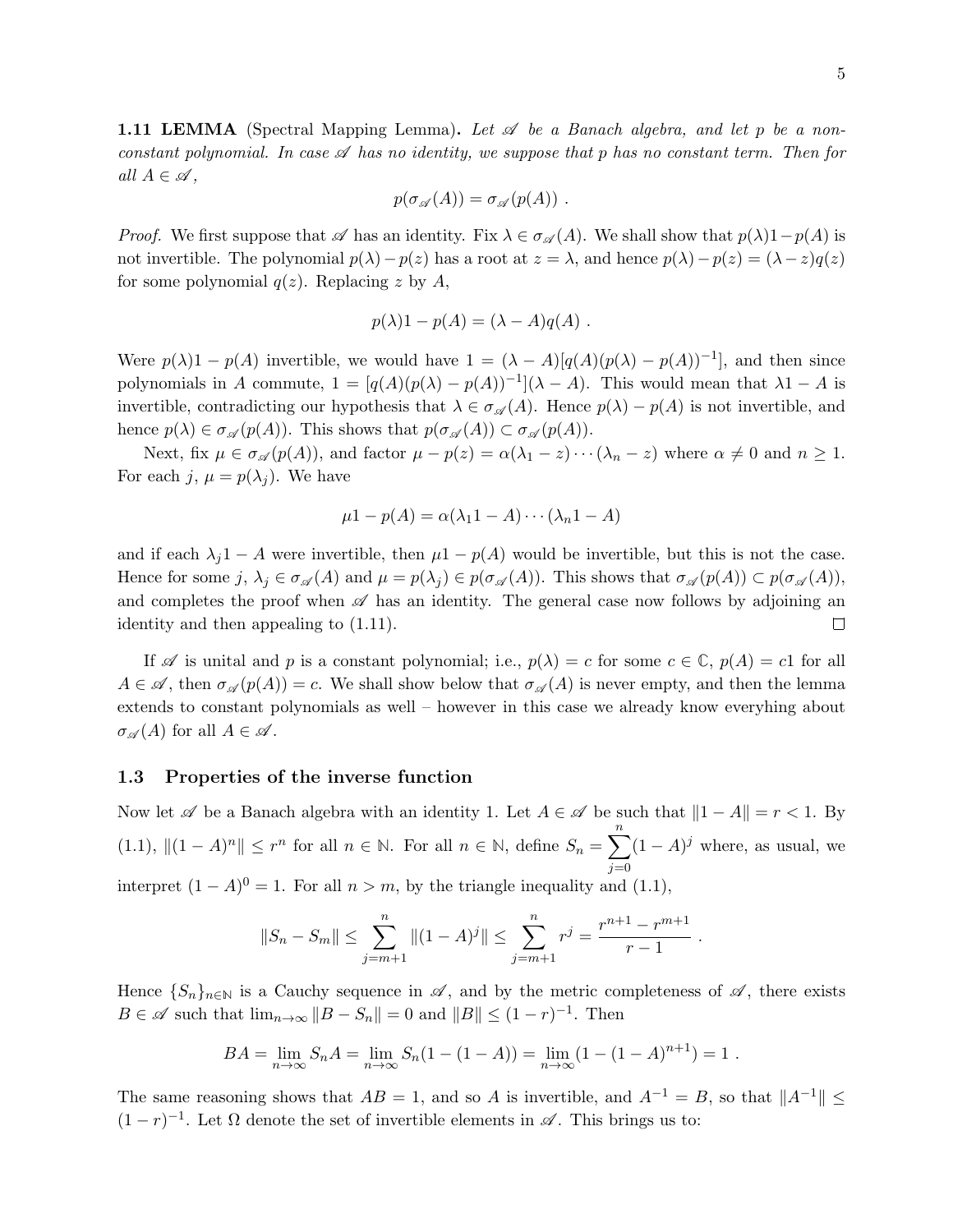**1.12 LEMMA.** Let  $\mathscr A$  be a unital Banach algebra. Let  $\Omega$  be the set of invertible elements of  $\mathscr A$ . Then  $\Omega$  contains every  $A \in \mathscr A$  such that  $\|1 - A\| < 1$ , and in this case  $A^{-1}$  is given by the convergent series

$$
A^{-1} = \sum_{j=0}^{\infty} (1 - A)^j \quad \text{and} \quad \|A^{-1}\| \le \frac{1}{1 - \|1 - A\|} \tag{1.12}
$$

Moreover, if  $|\lambda| > ||A||$ , then  $\lambda 1-A$  is invertible. In particular,  $\sigma_{\mathscr{A}}(A)$  is contained in the centered closed disk in  $\mathbb C$  of radius  $||A||$ .

Proof. If  $|\lambda| > ||A||$ , then  $\lambda 1 - A = \lambda(1 - \lambda^{-1}A)$  and  $||1 - (1 - \lambda^{-1}A)|| = |\lambda|^{-1}||A|| < 1$ , so that  $(1 - \lambda^{-1}A)$  is invertible. The rest has been proved above.  $\Box$ 

**1.13 LEMMA.** Let  $\mathscr A$  be a unital Banach algebra. Let  $A_0 \in \Omega$  and let  $A \in \mathscr A$  satisfy  $||A - A_0|| <$  $||A_0^{-1}||^{-1}$ . Then  $A \in \Omega$  and

$$
||A^{-1}|| \le \frac{1}{||A_0^{-1}||^{-1} - ||A - A_0||} \tag{1.13}
$$

In particular,  $\Omega$  is open.

Proof. Note that

$$
||1 - AA_0^{-1}|| = ||(A_0 - A)A_0^{-1}|| \le ||A - A_0|| ||A_0^{-1}||,
$$
\n(1.14)

Therefore, if  $||A - A_0|| < ||A_0^{-1}||^{-1}$ , then  $||1 - AA_0^{-1}|| < 1$ , and by Lemma 1.12,  $AA_0^{-1} \in \Omega$ . Then since  $\Omega$  is closed under multiplication,  $A = (AA_0^{-1})A_0 \in \Omega$ , and moreover,  $A^{-1} = A_0^{-1}(AA_0^{-1})^{-1}$ . By the bound in (1.12) and then the bound in (1.14)

$$
\|(AA_0^{-1})^{-1}\| \le \frac{1}{1 - \|1 - AA_0^{-1}\|} \le \frac{1}{1 - \|A - A_0\| \|A_0^{-1}\|} = \frac{1}{\|A_0^{-1}\| \|A_0^{-1}\|^{-1} - \|A - A_0\|}.
$$

Then since  $||A^{-1}|| \le ||A_0^{-1}|| ||(AA_0^{-1})^{-1}||$ , (1.13) is proved.

Since  $\Omega$  is open, for all  $A \in \mathscr{A}, \rho_{\mathscr{A}}(A)$  is open, and hence that  $\sigma_{\mathscr{A}}(A)$  is closed. The following simple identity will prove useful in what follows.

**1.14 LEMMA** (Resolvent identity). Let  $\mathscr A$  be a unital Banach algebra. For all  $A, B \in \Omega$ ,

$$
A^{-1} - B^{-1} = A^{-1}(B - A)B^{-1} . \t\t(1.15)
$$

*Proof.* 
$$
A^{-1} - B^{-1} = A^{-1}(BB^{-1}) - (A^{-1}A)B^{-1} = A^{-1}(B - A)B^{-1}
$$
.

**1.15 COROLLARY.** For  $A, A_0$  invertible in a unital Banach algebra  $\mathscr A$ ,

$$
||A - A_0|| \le \frac{1}{2} \min\{||A^{-1}||^{-1}, ||A_0^{-1}||^{-1}\} \Rightarrow ||A^{-1} - A_0^{-1}|| \le 2||A_0^{-1}||^2||A - A_0||.
$$

In particular, the map  $A \mapsto A^{-1}$  is continuous on  $\Omega$ .

*Proof.* By (1.15),  $||A^{-1} - A_0^{-1}|| \le ||A^{-1}|| ||A_0 - A|| ||A_0^{-1}||$ , and by the hypothesis  $||A - A_0|| \le$ 1  $\frac{1}{2}||A_0^{-1}||^{-1}$ , (1.13) is valid, and  $||A^{-1}|| \le 2||A_0^{-1}||$ . П

For a non-unital Banach algebra  $\mathscr A$ , 0 is in the spectrum of every element A of  $\mathscr A$ . For unital  $\mathscr A$ , we have not yet shown that  $\sigma_{\mathscr A}(A)$  is non-empty for all  $A \in \mathscr A$ . We now prove this fundamental fact:

 $\Box$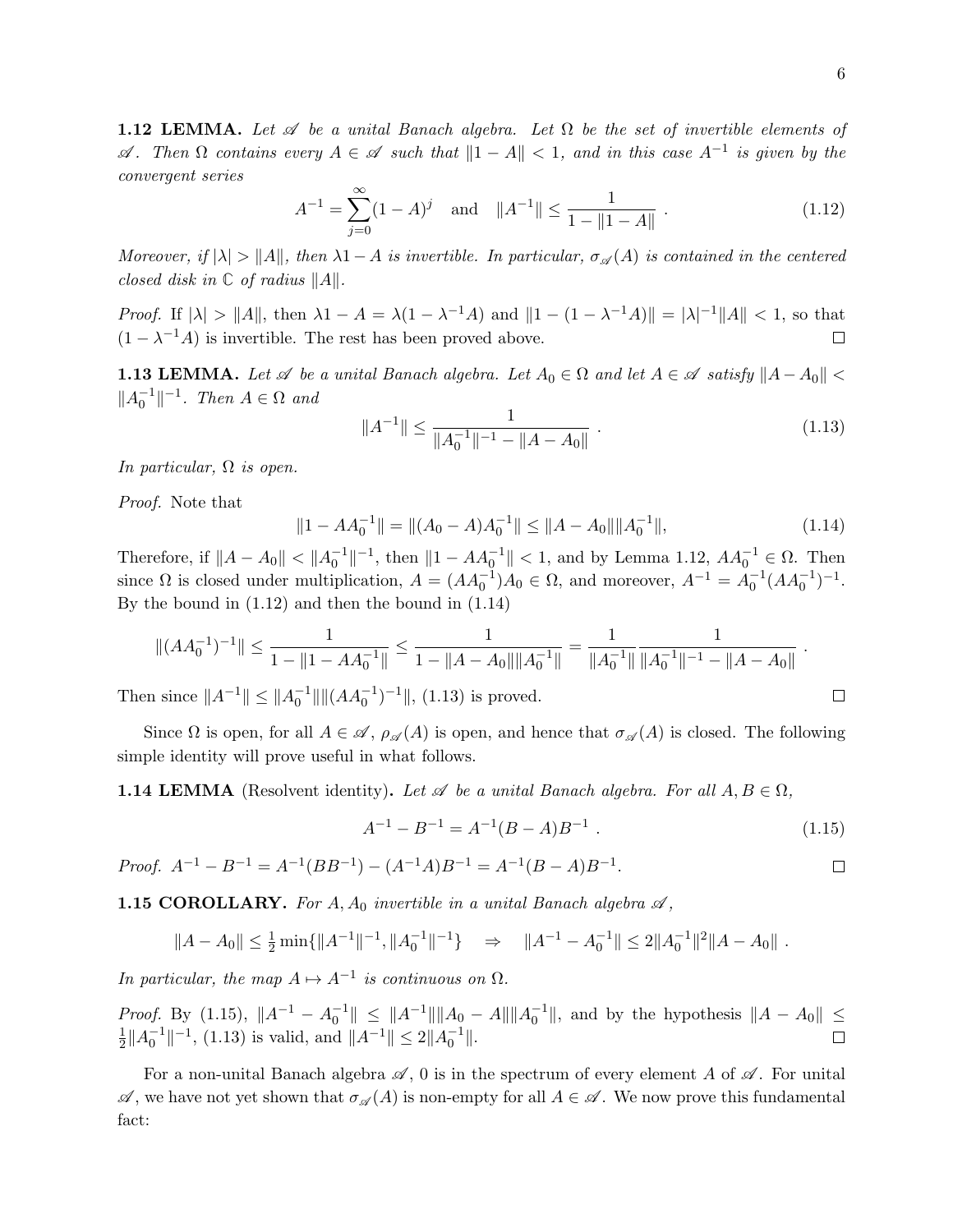**1.16 THEOREM.** Let  $\mathscr A$  be a Banach algebra. Then for all  $A \in \mathscr A$ ,  $\sigma_{\mathscr A}(A)$  is a nonempty closed set contained in the closed disc of radius  $||A||$  centered at 0 in  $\mathbb{C}$ .

*Proof.* Suppose that  $\sigma_{\mathscr{A}}(A) = \emptyset$ . Then A is invertible, and  $(1 - \zeta A)$  is invertible for all  $\zeta \in \mathbb{C}$ . We shall show that in this case,  $A = 0$ :

By the Hahn-Banach Theorem, there is a linear functional  $\varphi \in \mathscr{A}^*$  such that  $\|\varphi\| = 1$  and  $\varphi(A) = ||A||$ . Define a complex valued function g on  $\mathbb{C}$  by  $g(\zeta) = \varphi((1 - \zeta A)^{-1})$ . For any  $\zeta$  and  $\zeta + \eta$ , by (1.15),  $g(\zeta + \eta) - g(\zeta) = -\eta \varphi [(1 - (\zeta + \eta)A)^{-1}A(1 - \zeta A)^{-1}]$ . From this identity and the continuity of the inverse function, it follows that

$$
\lim_{\eta \to 0} \frac{g(\zeta + \eta) - g(\zeta)}{\eta} = \varphi[A(1 - \zeta A)^{-2}],
$$

which shows that g is an entire analytic function, and  $g'(0) = \varphi(A) = ||A||$ .

For  $\zeta \neq 0$ ,  $||(1 - \zeta A)^{-1}|| = |\zeta|^{-1} ||(\zeta^{-1}1 - A)^{-1}||$ . For  $|\zeta|^{-1} \leq \frac{1}{2}$  $\frac{1}{2}||A^{-1}||^{-1}$ , and then by (1.13),  $\|(\zeta^{-1} - A)^{-1}\| \le 2\|A^{-1}\|$ . Hence  $\lim_{\zeta \to \infty} g(\zeta) = 0$ , and g is bounded.

By Liouville's Theorem, g is constant. Hence  $||A|| = g'(0) = 0$ . That is, if  $A \neq 0$ , there is some  $\zeta$ , necessarily non-zero, such that  $(1 - \zeta A)$  is not invertible and then  $\zeta^{-1} \in \sigma_{\mathscr{A}}(A)$ . Of course if  $A = 0, 0 \in \sigma_{\mathscr{A}}(A)$ . Hence it is impossible that  $\sigma_{\mathscr{A}}(A) = \emptyset$ . We have already seen that  $\sigma_{\mathscr{A}}(A)$  is closed and bounded, hence compact.  $\Box$ 

The fact that in a Banach algebra  $\mathscr A$ , every element has a non-empty spectrum has a corollary that we shall make use of shortly:

**1.17 COROLLARY** (Gelfand-Mazur Theorem). Let  $\mathscr A$  be a unital Banach algebra. If  $\mathscr A$  is a division algebra, then  $\mathscr A$  is isomorphic to  $\mathbb C$ . More specifically, each element A of  $\mathscr A$  satisfies  $A = \lambda 1$  for some necessarily unique  $\lambda \in \mathbb{C}$ , and the map  $A \mapsto \lambda$  is an isomorphism of A with  $\mathbb{C}$ .

*Proof.* Suppose that  $\mathscr A$  is a division algebra. By Theorem 1.16, there exists  $\lambda \in \sigma_{\mathscr A}(A)$ . Thus  $\lambda 1-A$ is not invertible. Since the only non-invertible element in a division algebra is 0,  $A = \lambda 1$ .  $\Box$ 

**1.18 DEFINITION** (Spectral radius). The *spectral radius* of  $A \in \mathcal{A}$ ,  $\mathcal{A}$  a Banach algebra, is

$$
\nu(A) = \max\{ |\lambda| \; : \; \lambda \in \sigma_{\mathscr{A}}(A) \} \; . \tag{1.16}
$$

**1.19 THEOREM** (The Beurling-Gelfand Formula). The spectral radius of an element A of a Banach algebra  $\mathscr A$  is given by

$$
\nu(A) = \lim_{n \to \infty} \|A^n\|^{1/n} = \inf_{n \in \mathbb{N}} \|A^n\|^{1/n} . \tag{1.17}
$$

In particular, the limit exists.

*Proof.* Suppose that  $\lambda \in \sigma_{\mathscr{A}}(A)$ . By the Spectral Mapping Lemma,  $\lambda^n \in \sigma_{\mathscr{A}}(A^n)$ , and then by Theorem 1.16,  $|\lambda|^n \leq ||A^n||$ . Taking the *n*th root, we obtain  $\nu(A) \leq ||A^n||^{1/n}$  for all  $n \in \mathbb{N}$ .

Therefore, the second equality in (1.17) will follow from the first, and it remains to show that

$$
\limsup_{n \to \infty} ||A^n||^{1/n} \le \nu(A) . \tag{1.18}
$$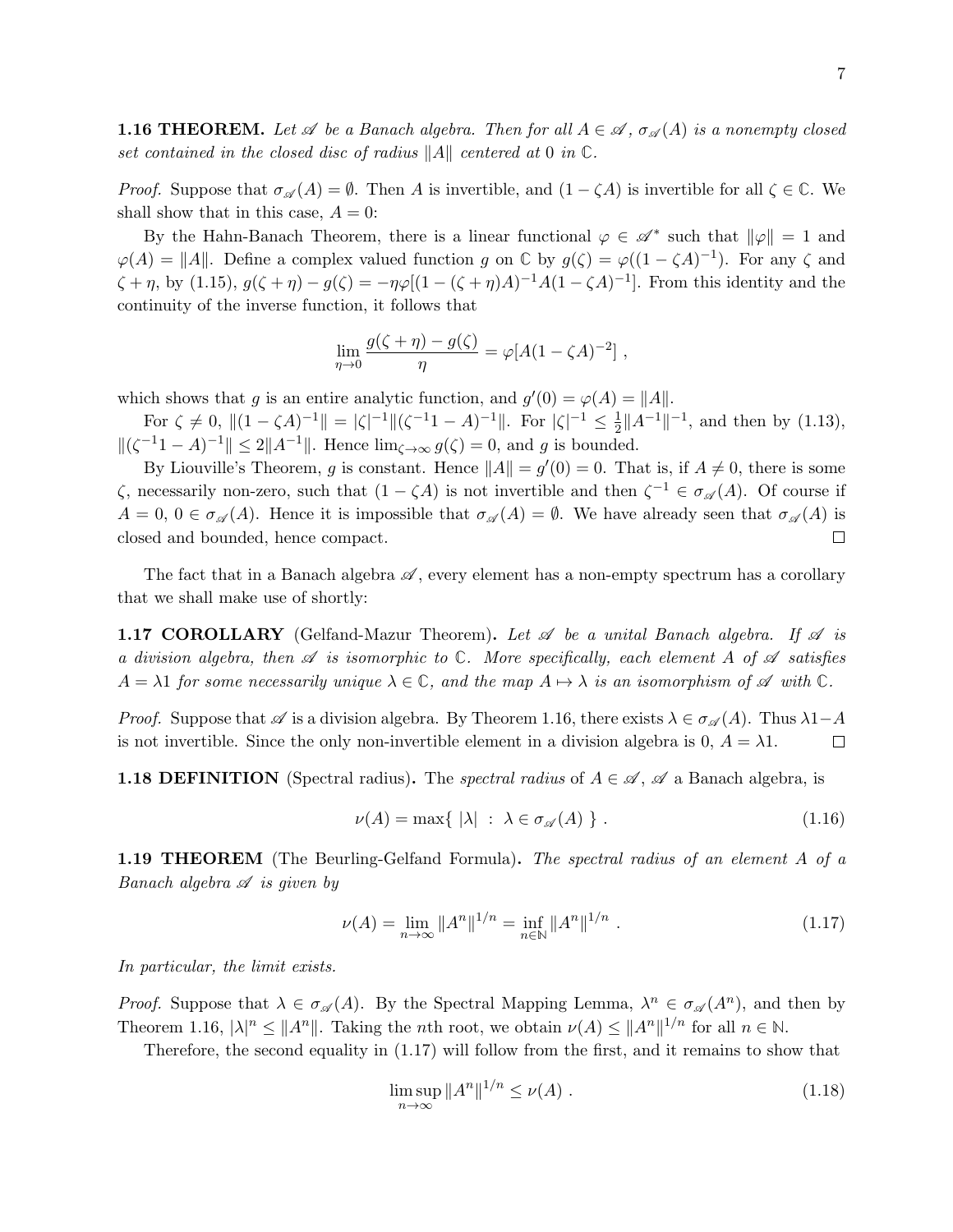To this end, pick  $\lambda$  with  $|\lambda| > \nu(A)$  so that  $\lambda \in \rho_{\mathscr{A}}(A)$ . Let  $\varphi$  be any continuous linear functional on  $\mathscr A$ . Then, as in the proof of Theorem 1.16, the function g defined by  $g(\zeta) = \varphi((1 - \zeta A)^{-1})$  is analytic on the open set where  $(1 - \zeta A)$  is invertible; i.e.,  $\{0\} \cup \{\zeta : \zeta^{-1} \in \rho_{\mathscr{A}}(A)\}\.$  Hence g is analytic on the open disc about 0 with radius  $1/\nu(A)$ .

For  $\zeta$  with  $|\zeta| < ||A||^{-1}$ ,  $(1 - \zeta A)^{-1}$  has the convergent power series  $(1 - \zeta A)^{-1} = \sum_{k=1}^{\infty}$  $n=0$  $\zeta^n A^n$ .

Therefore, by the uniqueness of the power series representation,  $g(\zeta) = \sum_{n=0}^{\infty}$  $n=0$  $\zeta^n \varphi(A^n)$  is a convergent power series for all  $\zeta$  with  $|\zeta| \leq 1/\nu(A)$ . It follows that for all such  $\zeta$ ,  $\lim_{n\to\infty} \zeta^n \varphi(A^n) = 0$ . In particular, there exists a finite constant  $C_{\varphi}$  such that

$$
|\zeta^n \varphi(A^n)| \le C_{\varphi} \quad \text{for all} \quad n \in \mathbb{N}. \tag{1.19}
$$

For each  $n \in \mathbb{N}$  define a linear functional  $\Lambda_n$  on  $\mathscr{A}^*$ , the Banach space dual of  $\mathscr{A}$ , by  $\Lambda_n(\varphi)$  $\zeta^{n} \varphi(A^{n})$ . Then (1.19) says that sup $\{| \Lambda_{n}(\varphi)| \} \leq C_{\varphi}$ . The Uniform Boundedness Principle then  $n\in\mathbb{N}$ implies that there exists a finite constant M such that  $\|\Lambda_n\| \leq M$  for all  $n$ , and hence for all  $\varphi \in \mathscr{A}^*$ with  $\|\varphi\| = 1$ ,

$$
|\zeta|^n |\varphi(A^n)| \le M \quad \text{for all} \quad n \in \mathbb{N} .
$$

The Hahn-Banach Theorem provides  $\varphi \in \mathscr{A}^*$  with  $\|\varphi\| = 1$  such that  $\varphi(A^n) = \|A^n\|$ . Hence  $|\zeta|^n \|A^n\| \le M$ , and then,  $|\zeta| \|A^n\|^{1/n} \le M^{1/n}$ . This proves that  $|\zeta| \limsup_{n \to \infty} \|A^n\|^{1/n} \le 1$ . However,  $\zeta$  was any complex number with  $|\zeta| < 1/\nu(A)$ , this proves (1.18), and hence the first equality in (1.17).  $\Box$ 

The following result is trivial for commutative Banach algebras, and familiar for the algebra of  $n \times n$  matrices:

**1.20 THEOREM** (Spectrum of AB and BA). If  $\mathscr A$  is a Banach algebra, then for all  $A, B \in \mathscr A$ ,

$$
\{0\} \cup \sigma_{\mathscr{A}}(AB) = \{0\} \cup \sigma_{\mathscr{A}}(BA) . \tag{1.20}
$$

*Proof.* Passing to  $\widetilde{\mathscr{A}}$ , we may suppose that  $\mathscr A$  has an identity. For each  $\lambda \neq 0$ , we must show that  $(\lambda 1 - AB)$  is invertible if and only if  $(\lambda 1 - BA)$  is invertible. Dividing through by  $\lambda$ , we may take  $\lambda = 1$ . Therefore, suppose that  $(1 - AB)$  is invertible, and let  $Z = (1 - AB)^{-1}$ . Then

$$
(1 - BA)(1 + BZA) = 1 - BA + BZA - BABZA
$$
  
= 1 - BA + B(1 - AB)ZA = 1 - BA + BA = 1.

Likewise,  $(1 + BZA)(1 - BA) = 1$ , and so  $(1 - BA)$  is invertible with inverse  $(1 + BZA)$ .  $\Box$ 

**1.21 THEOREM** (Spectral Contraction Theorem). Let  $\mathscr A$  and  $\mathscr B$  be Banach algebras, and let  $\pi : \mathscr{A} \to \mathscr{B}$  be a homomorphism. Then for all  $A \in \mathscr{A}$ ,

$$
\sigma_{\mathscr{B}}(\pi(A)) \subset \{0\} \cup \sigma_{\mathscr{A}}(A) . \tag{1.21}
$$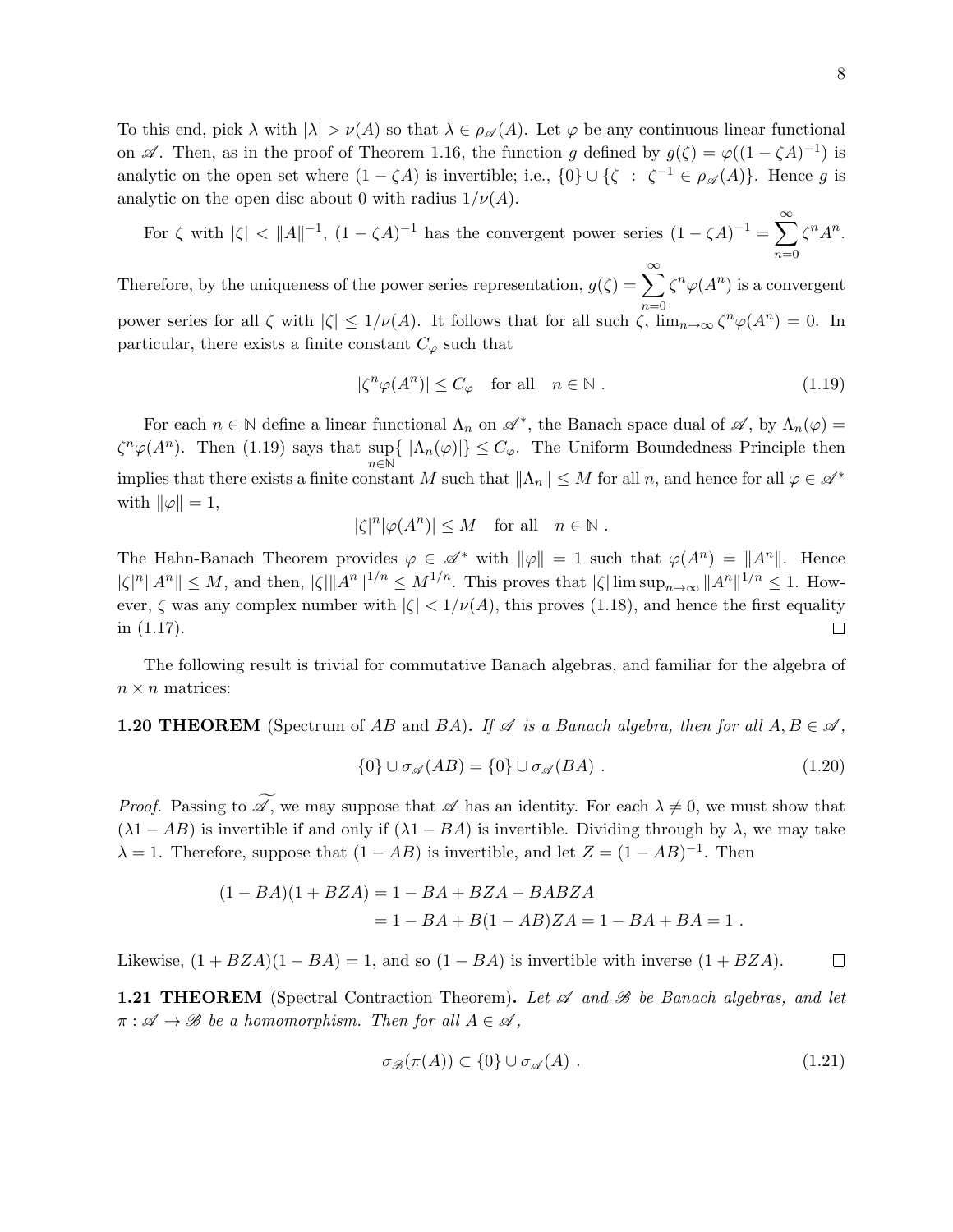*Proof.* Adjoin identities to A and B, and define  $\widetilde{\pi}: \widetilde{\mathscr{A}} \to \widetilde{\mathscr{B}}$  by  $\widetilde{\pi}((1, A)) = (1, \pi(A))$ . This is a homomorphism, and takes the identity in  $\widetilde{\mathscr{A}}$  to the identity in  $\widetilde{\mathscr{B}}$ . Since adjoining an identity had no effect on non-zero spectrum, we may assume that  $\mathscr A$  and  $\mathscr B$  have identities  $1_{\mathscr A}$  and  $1_{\mathscr B}$ respectively, and that  $\pi(1_{\mathscr{A}}) = 1_{\mathscr{B}}$ .

Now suppose that  $\lambda \in \rho_{\mathscr{A}}(A)$ . Then  $1_{\mathscr{A}} = (\lambda 1_{\mathscr{A}} - A)(\lambda 1_{\mathscr{A}} - A)^{-1}$ . Since  $\pi$  is a homomorphism,

$$
1_{\mathscr{B}} = \pi(1_{\mathscr{A}}) = (\lambda 1_{\mathscr{B}} - \pi(A))\pi((\lambda 1_{\mathscr{A}} - A)^{-1}).
$$

Thus  $\pi((\lambda 1_{\mathscr{A}} - A)^{-1})$  is a right inverse of  $\lambda 1_{\mathscr{B}} - \pi(A)$ , and the same reasoning shows it is also a left inverse. Hence  $\lambda \in \rho_{\mathscr{B}}(\pi(A))$ . This shows that  $\rho_{\mathscr{A}}(A) \subset \rho_{\mathscr{B}}(\pi(A))$ , which is equivalent to the statement  $\sigma_{\mathscr{B}}(\pi(A)) \subset \sigma_{\mathscr{A}}(A)$ , and even shows that when  $\mathscr{A}$  and  $\mathscr{B}$  have identities and  $\pi$  takes the identity in  $\mathscr A$  to that in  $\mathscr B$ , it is not necessary to adjoin  $\{0\}$  on the right side in (1.21). □

The next theorem gives a useful continuity property of the spectrum.

**1.22 THEOREM** (Newburgh's Theorem). Let  $\mathscr A$  be a Banach algebra and  $A \in \mathscr A$ . Let U be an open subset of  $\mathbb C$  with  $\sigma_{\mathscr A}(A) \subset U$ . Then there exists  $\delta > 0$  such that if  $||B - A|| \leq \delta$ ,

$$
\sigma_{\mathscr{A}}(B)\subset U\ .
$$

*Proof.* Adjoining a unit if needed, we may assume that  $\mathscr A$  is unital. First note that for all  $B \in \mathscr A$ with  $||B - A|| < 1$ ,  $||B|| < ||A|| + 1$ , and hence for all  $\lambda \in \mathbb{C}$  with  $\lambda \ge ||A|| + 1$ ,  $\lambda \in \rho_{\mathscr{A}}(B)$ . Hence when  $||B - A|| < 1$ ,  $\sigma_{\mathscr{A}}(B)$  is contained in the closed centered disc of radius  $||A|| + 1$ .

Let  $K = U^c \cap \{\lambda : |\lambda| \le ||A|| + 1\}$  which is a compact subset of  $\rho_{\mathscr{A}}(A)$ . It suffices to show that there is an  $r > 0$  so that for all  $\mu \in K$ ,  $(\mu 1 - B)$  is invertible whenever  $||B - A|| < r$ .

Let  $\lambda \in K$ . Then  $\lambda \in \rho_{\mathscr{A}}(A)$ , and for all  $B \in \mathscr{A}$  and  $\mu \in \mathbb{C}$  with

$$
|\mu - \lambda| + \|B - A\| < \|(\lambda 1 - A)^{-1}\|^{-1} \quad \Rightarrow \quad \|(\mu 1 - B) - (\lambda 1 - A)\| < \|(\lambda 1 - A)^{-1}\|^{-1} \;,
$$

and hence  $\mu \in \rho_{\mathscr{A}}(B)$ . For each  $\lambda \in K$ , define  $U_{\lambda} = {\mu : |\mu - \lambda| < \frac{1}{2}}$  $\frac{1}{2} \| (\lambda 1 - A)^{-1} \|^{-1}$  }. Since K is compact, there exists a finite sub-cover  $\{U_{\lambda_1}, \ldots, U_{\lambda_n}\}$ . Define

$$
r = \min\{\frac{1}{2} ||(\lambda_1 1 - A)^{-1}||^{-1}, \ldots, \frac{1}{2} ||(\lambda_n 1 - A)^{-1}||^{-1}\}
$$
.

Then for any B with  $||B - A|| < r$  and any  $\mu \in K$ ,  $\mu \in U_{\lambda_j}$  for some  $j = 1, \ldots, n$ , and then

$$
\|(\mu 1 - B) - (\lambda_j 1 - A)\| \le |\mu - \lambda_j| + \|B - A\| < \|(\lambda_j 1 - A)^{-1}\|^{-1}.
$$

Therefore,  $(\mu 1 - B)$  is invertible. Thus, for all  $\mu \in K$ , whenever  $||B - A|| < r$ ,  $\mu \in \rho_{\mathscr{A}}(B)$ .  $\Box$ 

#### 1.4 Characters and the Gelfand Transform

**1.23 DEFINITION** (Characters). A *character* of a Banach algebra  $\mathscr A$  is a non-zero homomorphism from  $\mathscr A$  to  $\mathbb C$ . The set of characters of  $\mathscr A$  is denoted  $\Delta(\mathscr A)$ , and the set  $\{0\} \cup \Delta(\mathscr A)$  is denoted  $\Delta'(\mathscr{A})$ .

Though characters are defined with respect to the algebraic structure alone, they are necessarily continuous: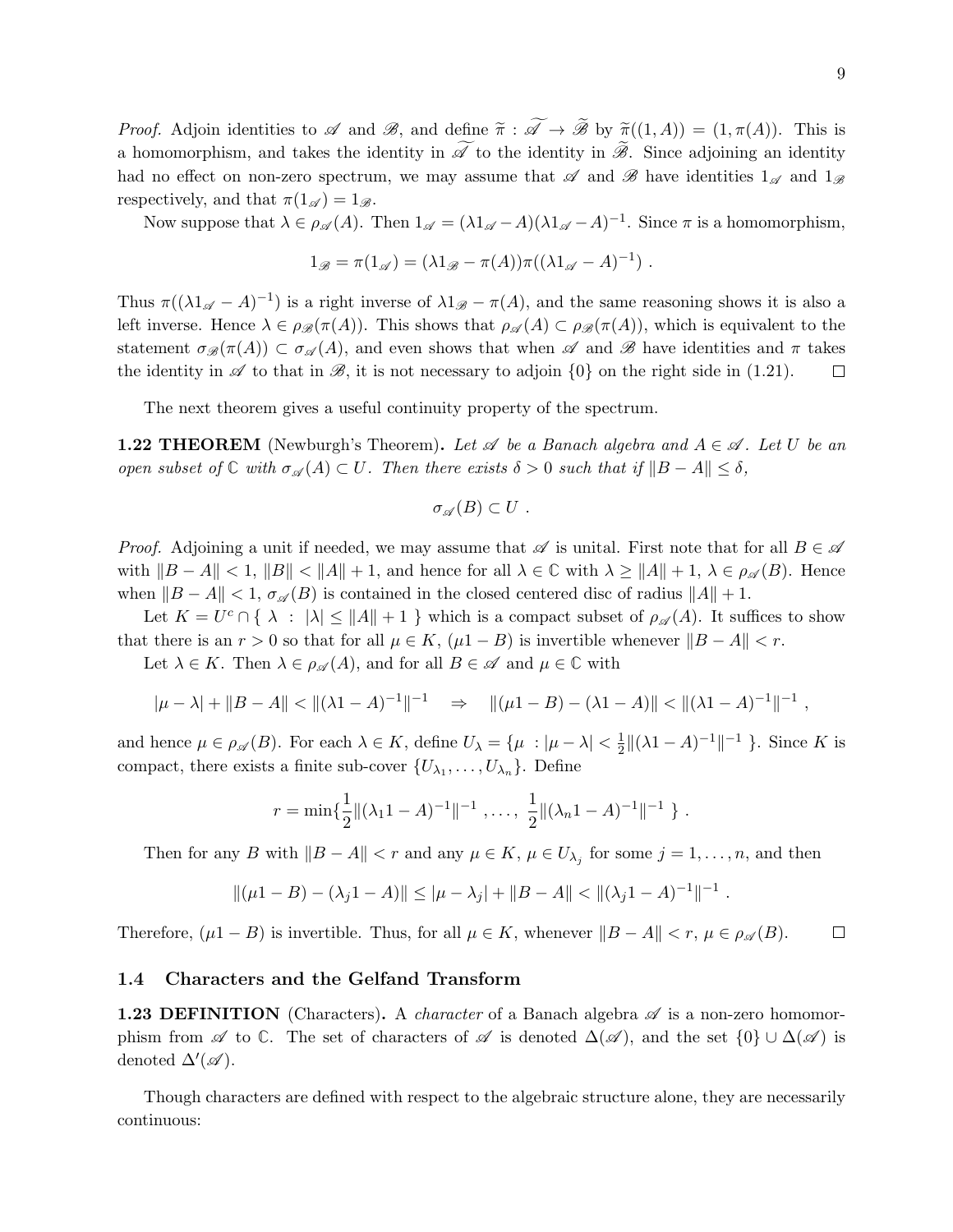**1.24 LEMMA.** If  $\mathscr A$  is a Banach algebra and  $\varphi$  is a character of  $\mathscr A$ , then for all  $A \in \mathscr A$ ,  $\varphi(A) \in \sigma_{\mathscr{A}}(A)$ , and  $|\varphi(A)| \leq ||A||$ . Moreover, if  $\mathscr A$  has an identity 1, then  $\varphi(1) = 1$ .

*Proof.* Suppose first that  $\mathscr A$  contains an identity 1. Since  $\varphi(1) = \varphi(1^2) = (\varphi(1))^2$ ,  $\varphi(1)$  solves  $\zeta - \zeta^2 = 0$ , so either  $\varphi(1) = 0$  or  $\varphi(1) = 1$ . But if  $\varphi(1) = 0$ , then for all  $A \in \mathscr{A}$ ,  $\varphi(A) = \varphi(1A) = 0$  $\varphi(1)\varphi(A) = 0$ , and this is excluded by the definition. Hence  $\varphi(1) = 1$ .

Next, if  $\varphi(A) = 0$ , A is not invertible since if A has an inverse,  $1 = \varphi(1) = \varphi(A)\varphi(A^{-1})$  which is incompatible with  $\varphi(A) = 0$ . However, for any  $A \in \mathscr{A}$ ,  $\varphi(\varphi(A)1 - A) = 0$ , and hence  $\varphi(A)1 - A$ is not invertible. Hence  $\varphi(A) \in \sigma_{\mathscr{A}}(A)$ , and therefore  $|\varphi(A)| \leq ||A||$ .

Now suppose that  $\mathscr A$  lacks a unit. Let  $\mathscr A$  be the algebra obtained by adjoining an identity, and let  $\widetilde{\varphi}$  be the character on  $\mathscr A$  given by

$$
\widetilde{\varphi}((\lambda, A)) = \lambda + \varphi(A) ,
$$

which is easily seen to be a character. Since  $\sigma_{\mathscr{A}}(A) = \sigma_{\mathscr{A}}((0, A))$  by definition, and  $\tilde{\varphi}((0, A)) = \varphi(A)$ , it follows from the above that  $\varphi(A) \in \sigma_{\mathscr{A}}(A)$ , and then that  $|\varphi(A)| \leq ||(0, A)|| = ||A||$ .  $\varphi(A)$ , it follows from the above that  $\varphi(A) \in \sigma_{\mathscr{A}}(A)$ , and then that  $|\varphi(A)| \leq ||(0, A)|| = ||A||$ .

Note that if  $\varphi \in \Delta(\mathscr{A})$ , then for all  $A, B \in \mathscr{A}$ ,

$$
\varphi(AB) = \varphi(A)\varphi(B) = \varphi(B)\varphi(A) = \varphi(BA) .
$$

Consequently, with  $[A, B] := AB - BA$  denoting the commutator of A and B, any character  $\varphi$ must satisfy  $\varphi([A, B]) = 0$  for all A, B. When the algebra  $\mathscr A$  is not commutative, this can be a stringent constraint, and there may not exist any characters at all.

**1.25 EXAMPLE.** Let  $\mathscr{A} = M_n(\mathbb{C})$ , the algebra of  $n \times n$  complex matrices, and assume  $n > 1$ . For each  $1 \leq i, j \leq n$ , let  $E_{i,j}$  denote the element of  $M_n(\mathbb{C})$  with 1 in the i, j place and 0 elsewhere. Then  ${E_{i,j}}_{1\leq i,j\leq n}$  is the *matrix unit* basis of  $M_n(\mathbb{C})$ . Note that  $E_{i,j}E_{k,\ell} = \delta_{j,k}E_{i,\ell}$ , and hence for  $j \neq k$ ,  $E_{j,k} = [E_{j,1}, E_{1,k}]$ . Thus, any character  $\varphi$  on  $M_n(\mathbb{C})$  would satisfy  $\varphi(E_{j,k}) = 0$  for all  $j \neq k$ , and then  $\varphi(E_{j,j}) = \varphi(E_{j,k}E_{k,j}) = \varphi(E_{j,k})\varphi(E_{k,j}) = 0$ . Hence  $\varphi$  is identically zero. Thus,  $\Delta(M_n(\mathbb{C})) = \emptyset$  and  $\Delta'(M_n(\mathbb{C}))$  is the one-point space  $\{0\}.$ 

In the rest of this section, commutativity will not play any role in the proofs, and so we shall state the results without reference to commutativity. However, one should keep in mind that without commutativity,  $\Delta(\mathscr{A})$  may be empty and  $\Delta'(\mathscr{A})$  may be a one-point space.

**1.26 DEFINITION** (Gelfand topology). For a Banach algebra  $\mathscr A$ , the Gelfand topology on  $\Delta'(\mathscr A)$ is the relative weak-\* topology on  $\Delta'(\mathscr{A})$  considered as a subset of  $\mathscr{A}^*$ , the Banach space dual to  $\mathscr A$ . That is, the Gelfand topology is the weakest topology on  $\Delta'(\mathscr A)$  that makes the functions  $\varphi \mapsto \varphi(A)$  continuous for all  $A \in \mathscr{A}$ .

**1.27 LEMMA.** Let  $\mathscr A$  be a Banach algebra. Then  $\Delta'(\mathscr A)$ , equipped with the Gelfand topology is a compact Hausdorff space. If  $\mathscr A$  does not have an identity, then with the Gelfand topology,  $\Delta(\mathscr A)$ is a locally compact Hausdorff space, and  $\Delta'(\mathscr{A})$  is its one-point compactification. If  $\mathscr A$  has an identity,  $\Delta(\mathscr{A})$  itself is compact and 0 is an isolated point in  $\Delta'(\mathscr{A})$ .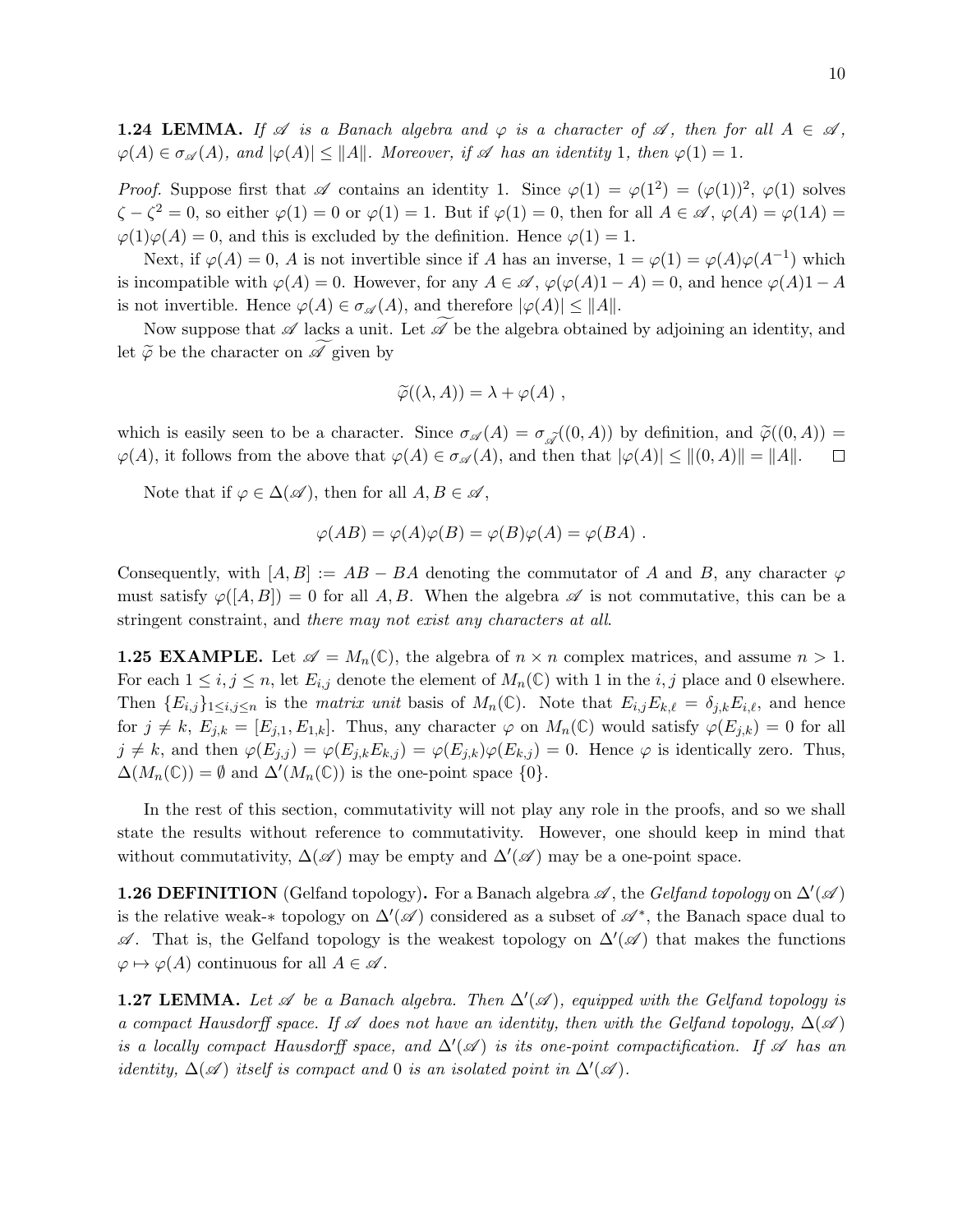$\varphi \mapsto \varphi(A)$  continuous for all  $A \in \mathscr{A}$ . The Banach-Alaoglu Theorem asserts that the unit ball in  $\mathscr{A}^*$  is compact in the weak-\* topology. For each  $A, B \in \mathscr{A}$ , define a function  $f_{A,B}$  on  $\mathscr{A}^*$  by

$$
f_{A,B}(\varphi) = \varphi(AB) - \varphi(A)\varphi(B) .
$$

This is evidently continuous for the weak-∗ topology. Now note that

$$
\Delta'(\mathscr{A}) = \bigcap_{A,B \in \mathscr{A}} \{ \varphi \in \mathscr{A}^* \; : \; f_{A,B}(\varphi) = 0 \; \} \; .
$$

This displays  $\Delta'(\mathscr{A})$  as an intersection of closed sets. Hence  $\Delta'(\mathscr{A})$  is a closed subset of the unit ball in  $\mathscr{A}^*$ , and hence is compact.

For  $\varphi_1, \varphi_2 \in \Delta'(\mathscr{A})$  with  $\varphi_1 \neq \varphi_2$ , there exists  $A \in \mathscr{A}$  such that  $\varphi_1(A) \neq \varphi_2(A)$ . Let  $U_1$  and  $U_2$  be disjoint open sets in  $\mathbb C$  that contain  $\varphi_1(A)$  and  $\varphi_2(A)$  respectively. Then

$$
\{\psi \in \Delta'(\mathscr{A}) \ : \ \psi(A) \in U_1 \ \} \quad \text{and} \quad \{\psi \in \Delta'(\mathscr{A}) \ : \ \psi(A) \in U_2 \ \}
$$

are disjoint open sets in  $\Delta'(\mathscr{A})$  that contain  $\varphi_1$  and  $\varphi_2$  respectively, showing that the topology is Hausdorff. In particular, for each  $\varphi \in \Delta(\mathscr{A})$ , there exist disjoint open neighborhoods  $V_1$  of  $\varphi$  and  $V_2$  of 0, and then since  $V_1 \subset V_2^c$ ,  $V_2^c$  is a compact neighborhood of  $\varphi$ . Thus,  $\Delta(\mathscr{A})$  is locally compact and Hausdorff. If  $\mathscr A$  has an identity 1,  $\varphi(1) = 1$  for all  $\varphi \in \Delta(\mathscr A)$ , while  $0(1) = 0$ . Consequently, the zero homomorphism is an isolated point of  $\Delta'(\mathscr{A})$  in this case. □

**1.28 DEFINITION** (Gelfand transform). Let  $\mathscr A$  be a Banach algebra. The Gelfand transform is the map  $\gamma$  from  $\mathscr A$  to  $\mathscr C(\Delta'(\mathscr A))$  given by

$$
(\gamma(A))[\varphi] = \varphi(A) . \tag{1.22}
$$

That is,  $\gamma(A)$  is the function of evaluation at A, and it is continuous by the definition of the Gelfand topology.

**1.29 THEOREM.** Let  $\mathscr A$  be a Banach algebra. The Gelfand transform is a norm reducing homomorphism from  $\mathscr A$  to  $\mathscr C(\Delta'(\mathscr A))$ . That is, the Gelfand transform is a homomorphism of algebras, and for all  $A \in \mathscr{A}$ ,

$$
\|\gamma(A)\|_{\mathscr{C}(\Delta'(\mathscr{A}))}\leq\|A\|.
$$

*Proof.* The homomorphism property is evident since for all  $A, B \in \mathscr{A}$  and all  $\varphi \in \Delta'(\mathscr{A})$ ,

$$
(\gamma(AB))[\varphi] = \varphi(AB) = \varphi(A)\varphi(B) = (\gamma(A))[\varphi](\gamma(B))[\varphi].
$$

By Lemma 1.24,  $|(\gamma(A))[\varphi]| = |\varphi(A)| \leq ||A||$ , proving  $||\gamma(A)||_{\mathscr{C}(\Lambda'(\mathscr{A}))} \leq ||A||$ .

This result, as it stands, does not take us far at all. Even in the commutative case, there may be so few characters that the transform may be a trivial homomorphism into a trivial algebra.

 $\Box$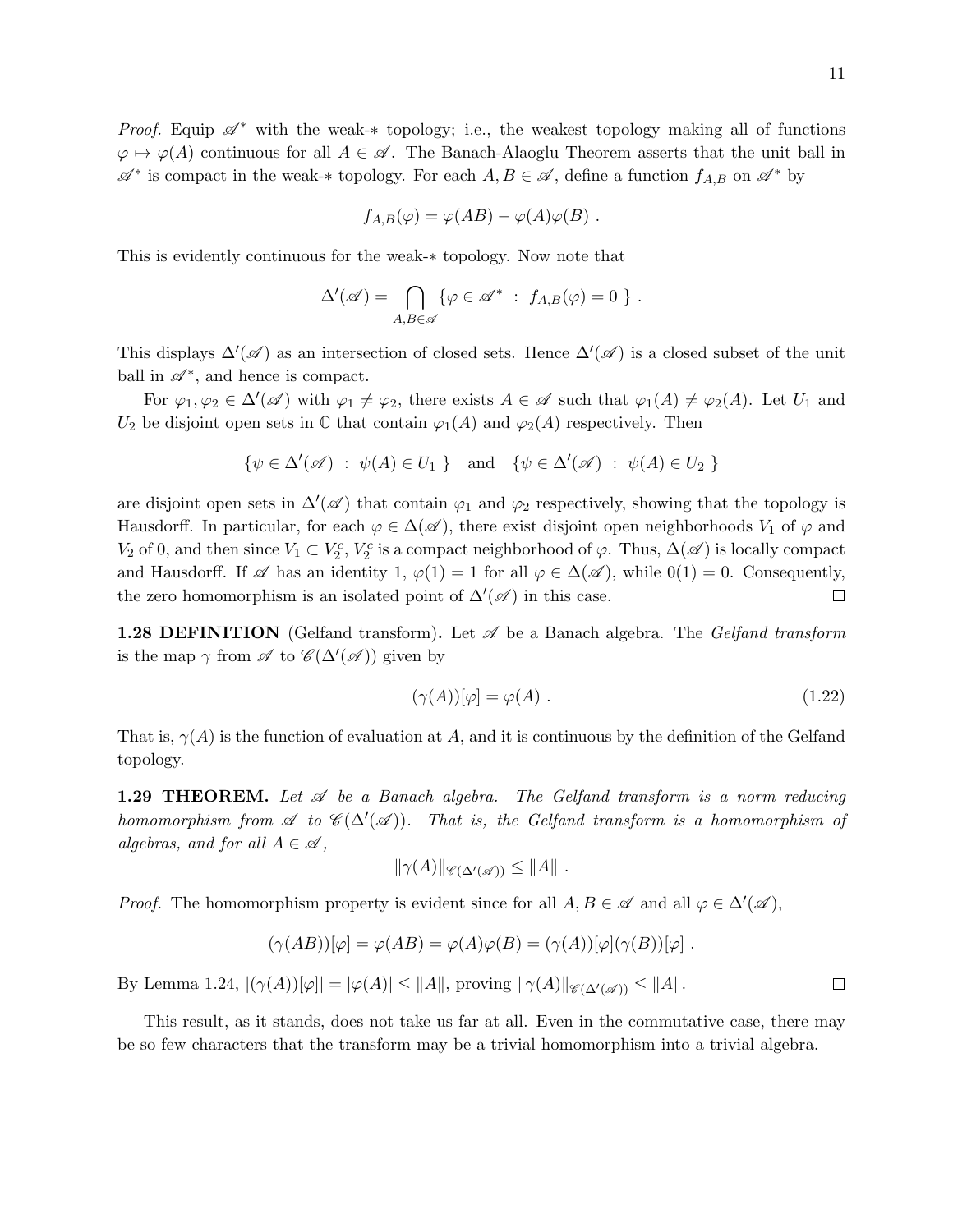**1.30 EXAMPLE.** Let  $A_0$  be the  $n \times n$  matrix,  $n > 1$ , with  $A_{i,j} =$  $\int 1 \quad j = i + 1$ 0  $j \neq i + 1$ , and note that  $A_0^n = 0$ . Let  $\mathscr A$  denote the subalgebra of the  $n \times n$  matrices that are polynomials in  $A_0$ . That is, every  $A \in \mathscr{A}$  has the form

$$
A = \sum_{j=0}^{n-1} p_j A_0^j \tag{1.23}
$$

This is a commutative algebra with an identity. Let  $\varphi \in \Delta'(\mathscr{A})$ . Then  $0 = \varphi(A_0^n) = (\varphi(A_0))^n$  so that  $\varphi(A_0) = 0$ . Then for A given by (1.23),  $\varphi(A) = p_0 \varphi(I) = p_0$ . Thus, the only candidate for a character on  $\mathscr A$  is the map  $\varphi_0$  given by  $\varphi_0$  $\sqrt{ }$  $\mathcal{L}$  $\sum^{n-1}$  $j=0$  $p_jA_0^j$ 0  $\setminus$  $= p_0$ . It is readily checked that this is indeed a homomorphism and it is non-zero. Hence  $\Delta(\mathscr{A}) = \{\varphi_0\}$  and  $\Delta'(\mathscr{A}) = \{\varphi_0\} \cup \{0\}$ . Since

 $\Delta'(\mathscr{A})$  consists of two isolated points, we may identify  $\mathscr{C}(\Delta'(\mathscr{A}))$  with  $\mathbb{C}^2$  in the usual way, and then we may write the Gelfand transform as

$$
\gamma \left( \sum_{j=0}^{n-1} p_j A_0^j \right) = (p_0, 0) ,
$$

which is indeed a norm reducing homomorphism, but not very interesting.

Before leaving this example, we note that for elements of  $\mathscr{A}$ , the spectrum is as trivial as Theorem 1.16 allows: For all  $A \in \mathscr{A}$ ,  $\sigma_{\mathscr{A}}(A)$  consists of a single point:  $\sigma_{\mathscr{A}}(A) = {\varphi_0(A)}$ . This is true since when A is given by (1.23), then A is invertible if and only if  $p_0 \neq 0$ .

#### 1.5 Characters and spectrum in commutative Banach algebras

We have seen in Example 1.30 that in a commutative Banach Algebra  $\mathscr A$  with an identity,  $\Delta'(\mathscr A)$ may consist of only two isolated points. However, this happens only when for each  $A \in \mathscr{A}$ ,  $\sigma_{\mathscr{A}}(A)$  consists of a single point. We now show when  $\mathscr{A}$  contains elements with a more interesting spectrum, then  $\Delta'(\mathscr{A})$  is also more interesting.

The Hahn-Banach Theorem, which provides the existence of continuous linear functionals on a Banach space, may be viewed as a theorem asserting the existence of maximal closed subspaces containing a given subspace. In the Banach algebra setting, the kernel of a homomorphism of a Banach algebra  $\mathscr A$  to  $\mathbb C$  is not only a closed subspace, it is a closed *ideal*, as we now explain, and consideration of maximal ideals leads to a Banach algebra version of the Hahn-Banach Theorem for commutative Banach algebras. Much of what is introduced here is also useful without assuming that  $\mathscr A$  is commutative. We therefore start in general, and shall be clear about the key point when commutativity enters.

**1.31 DEFINITION.** Let  $\mathscr A$  be a Banach algebra. An *ideal* of  $\mathscr A$  is a subspace of  $\mathscr A$  such that for all  $B \in \mathscr{J}$  and  $A \in \mathscr{A}$ ,  $BA \in \mathscr{J}$  and  $AB \in \mathscr{J}$ . An ideal of  $\mathscr{A}$  is proper in case it is not equal to  $\mathscr A$  itself. An ideal of  $\mathscr A$  is *closed* in case it is topologically closed as a subset of  $\mathscr A$ . If  $\mathscr J$  is an ideal in  $\mathscr A$ , and  $\overline{\mathscr J}$  is the norm closure of  $\mathscr J$ , then  $\overline{\mathscr J}$  is also an ideal in  $\mathscr A$ . If  $\mathscr J$  is an ideal, an element U of  $\mathscr A$  is called a *unit mod*  $\mathscr J$  in case

$$
AU - A \in \mathscr{J} \quad \text{and} \quad UA - A \in \mathscr{J} \quad \text{for all} \quad A \in \mathscr{A} \; . \tag{1.24}
$$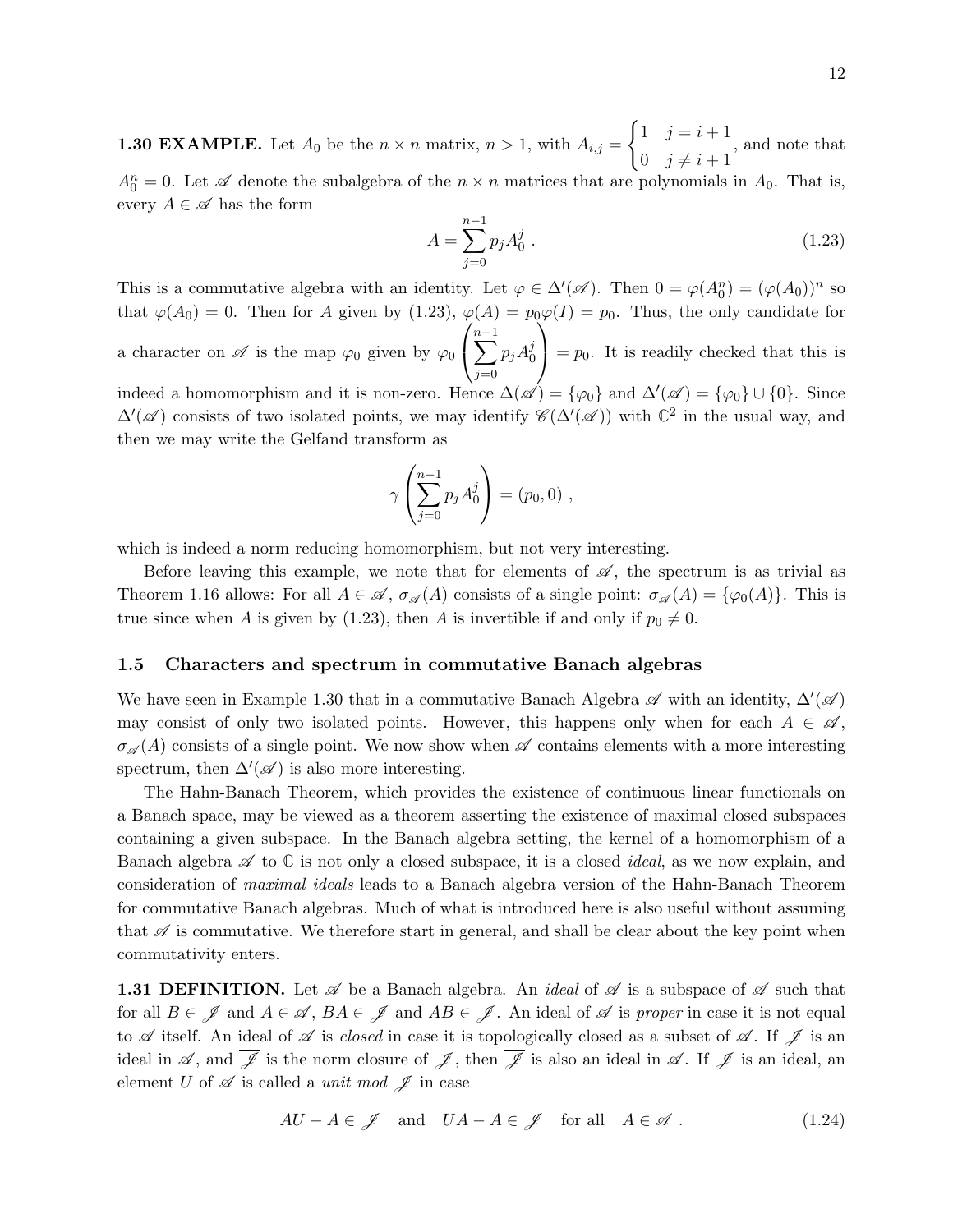An ideal  $\mathscr J$  is called a *modular ideal* in case there exists a unit mod  $\mathscr J$ .

Given a Banach algebra  $\mathscr A$  and an ideal  $\mathscr I$ , there is a natural equivalence relation ∼ on  $\mathscr A$ given by

$$
A \sim B \iff A - B \in \mathscr{J} .
$$

Let  $\{A\}$  and  $\{B\}$  denote the equivalence classes of A and B respectively. Let  $\tilde{A}$  and  $\tilde{B}$  be any other representative of  $\{A\}$  and  $\{B\}$  respectively. Then for some  $X, Y \in \mathscr{J}$ ,  $\tilde{A} = A + X$  and  $\tilde{B} = B + Y$ . Then

$$
\tilde{A}\tilde{B} = (A + X)(B + Y) = AB + (AY + XB + XY) \sim AB.
$$

Even more simply one sees that  $\tilde{A} + \tilde{B} \sim A + B$  and for all  $\lambda \in \mathbb{C}$ ,  $\lambda \tilde{A} \sim \lambda A$ . Hence  $\mathscr{A}/\mathscr{J}$ , the set of equivalence classes in  $\mathscr A$ , equipped with the operations

$$
\{A\}\{B\} = \{AB\} \text{ and } \{A\} + \{B\} = \{A + B\} \text{ and } \lambda\{A\} = \{\lambda A\}
$$

is an algebra, and  $A \mapsto \{A\}$  is a homomorphism of  $\mathscr A$  onto  $\mathscr A / \mathscr J$ .

Now let  $\mathscr J$  be closed, and introduce a norm on  $\mathscr A/\mathscr J$  by

$$
\|\{A\}\| = \inf\{\|\tilde{A}\| \; : \; \tilde{A} \sim A \; \} = \inf\{\; \|A - B\| \; : \; B \in \mathscr{J} \; \} \; .
$$

If  $\|\{A\}\| = 0$ , then, since  $\mathscr J$  is closed,  $A \in cJ$ , and hence  $\{A\} = 0$  in  $\mathscr A / \mathscr J$ . Note that  $\|\{A\}\| \leq$  $||A||.$  To see that

$$
\|\{A\}\{B\}\| \le \|\{A\}\| \|\{B\}\| \tag{1.25}
$$

for all  $\{A\}, \{B\} \in \mathcal{A}/\mathcal{J}$ , we may assume  $A, B \notin \mathcal{J}$ , and let  $0 < \epsilon < \min{\{\|\{A\}\|, \|\{B\}\|\}}$ , and pick  $\tilde{A} \in \{A\}$  and  $\tilde{B} \in \{B\}$  so that  $\|\{A\}\| > \|\tilde{A}\| - \epsilon$  and  $\|\{B\}\| > \|\tilde{B}\| - \epsilon$ . Then

$$
\|\{A\}\{B\}\| = \|\{\tilde{A}\tilde{B}\}\| \le \|\tilde{A}\tilde{B}\| \le \|\tilde{A}\| \|\tilde{B}\| \le (\|\{A\}\| + \epsilon)(\|\{B\}\| + \epsilon) .
$$

Since  $\epsilon$  can be taken arbitrarily small, (1.25) is proved.

Therefore,  $\mathscr{A}/\mathscr{J}$  will be a Banach algebra with this norm provided it is complete in this norm. Consider a Cauchy sequence  $\{\{A\}_n\}_{n\in\mathbb{N}}$  in  $\mathscr{A}/\mathscr{J}$ . A standard argument shows that this sequence always has a limit if  $\mathscr J$  is closed. Thus, when  $\mathscr J$  is a closed ideal,  $\mathscr A/\mathscr J$  is a Banach algebra, and the map  $A \mapsto \{A\}$  is a contractive homomorphism of  $\mathscr A$  onto  $\mathscr A/\mathscr J$ . This homomorphism is called the natural homomorphism of  $\mathscr A$  onto  $\mathscr A / \mathscr J$ .

It is possible for  $\mathscr{A}/\mathscr{J}$  to have an identity even when  $\mathscr A$  does not. Suppose that  $\mathscr J$  is modular, and that U is a unit mod  $\mathscr{J}$ . Then for all  $A \in \mathscr{A}$ ,  $\{U\}\{A\} = \{UA\} = \{A\}$  and  $\{A\}\{U\} = \{AU\} =$  $\{A\}$ . Thus,  $\{U\}$  is a multiplicative identity in  $\mathscr{A}/\mathscr{J}$ . Clearly if  $\mathscr A$  has an identity 1, 1 is a unit  $mod \mathscr{J}.$ 

There is a close connection between closed ideals and kernels of continuous homomorphisms of Banach algebras.

**1.32 PROPOSITION.** Let A and B be Banach algebras, and let  $\pi : \mathcal{A} \to \mathcal{B}$  be a continuous homomorphism. Then  $\mathscr{J} = \text{ker}(\mathscr{A})$  is a closed ideal in  $\mathscr{A}$ . Conversely, if  $\mathscr{J}$  is a closed ideal in  $\mathscr{A}$ , then the map  $A \mapsto \{A\}$ , sending A to its equivalence class mod  $\mathscr{J}$ , is a homomorphism with kernel  $\mathscr{J}$  of  $\mathscr{A}$  onto  $\mathscr{A}/\mathscr{J}$ .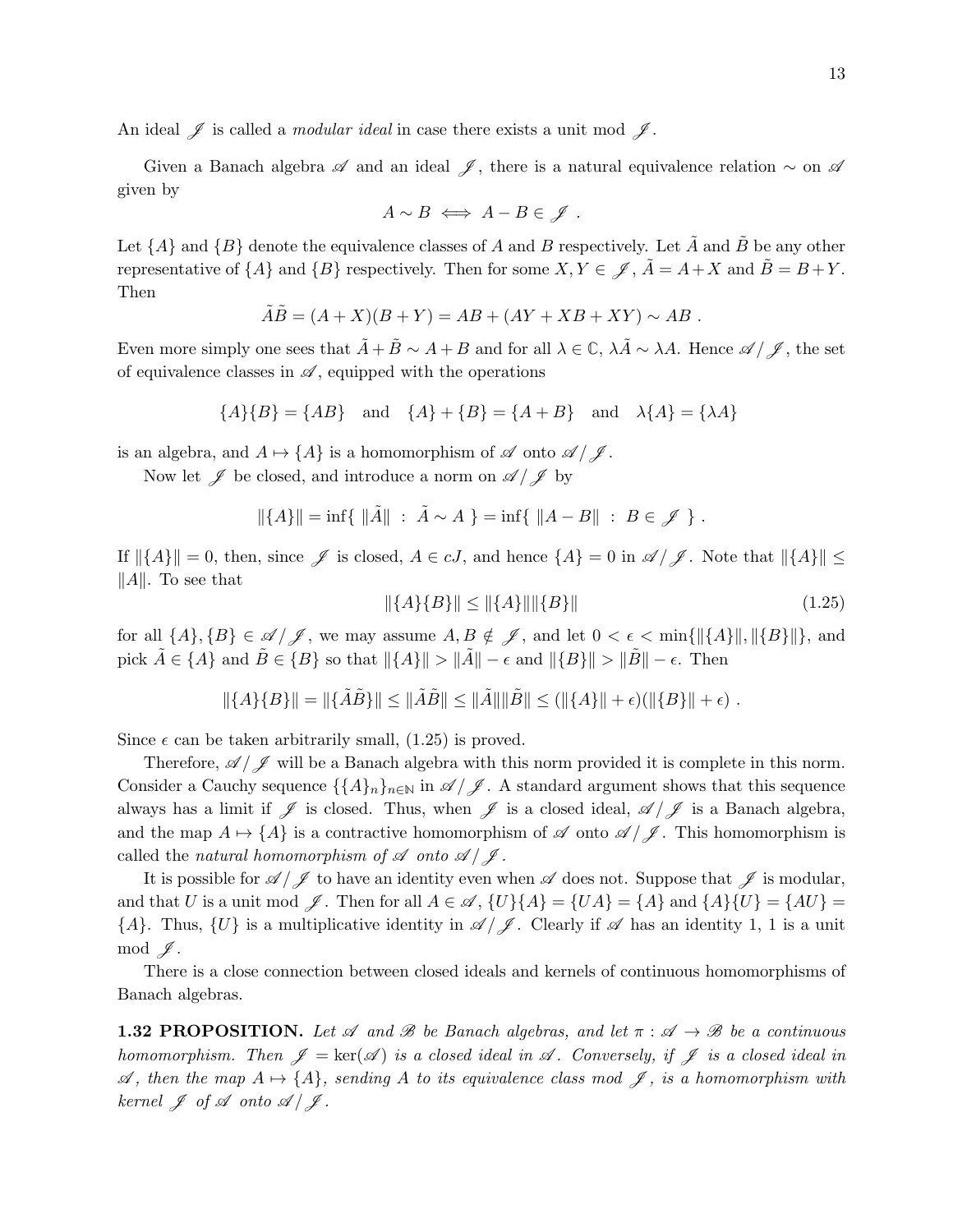*Proof.* Suppose that  $\pi : \mathscr{A} \to \mathscr{B}$  be a continuous homomorphism. Then evidently  $\mathscr{J} = \text{ker}(\mathscr{A})$  is closed by the continuity of  $\pi$ , and it is a subspace by the linearity of  $\pi$ . Next, for all  $X \in \mathscr{J}$  and  $A, B \in \mathscr{A}, \pi(AXB) = \pi(A)\pi(X)\pi(B) = \pi(A)0\pi(B) = 0.$  Hence  $AXB \in \text{ker}(\pi)$ , and so  $\mathscr{J}$  is an ideal. The converse is clear from the construction of  $\mathscr{A}/\mathscr{J}$  described above.  $\Box$ 

Now consider a *commutative* Banach algebra  $\mathscr{A}$ . For any  $X_0 \in \mathscr{A}$ , we can define  $\mathscr{J}(X_0)$  to be the subset of  $\mathscr A$  given by

$$
\mathscr{J}(X_0) = \{ YX_0 : Y \in \mathscr{A} \}.
$$
\n
$$
(1.26)
$$

Then for all  $Y X_0 \in \mathscr{J}(X_0)$  and all  $A, B \in \mathscr{A}, A Y X_0 B = (AYB) X_0 \in \mathscr{J}(x_0)$ , and evidently  $\mathscr{A}$  is a subspace of A. Hence  $\mathscr{J}(X_0)$  is an ideal, and it is called the ideal generated by  $X_0$ .

Let  $X_0$  be a non-invertible element of  $\mathscr{A}$ . Let  $\mathscr{J}(X_0)$  be the ideal generated by  $X_0$ . Then no element of  $\mathscr{J}(X_0)$  is invertible. Indeed, if  $Y X_0$  were invertible, there would exist  $Z \in \mathscr{A}$  such that  $(YX_0)Z = (YZ)X_0 = 1$ , and then (since  $\mathscr A$  is commutative), YZ would be an inverse of  $X_0$ , which is not possible. Hence, for all non-invertible  $X_0$ ,  $\mathscr{J}(X_0)$  consists entirely of non-invertible elements. Since the open unit ball about the identity consists of invertible elements,  $\mathscr{J}(X_0)$  does not intersect the open unit ball about the identity 1. In particular, 1 does not belong to  $\mathscr{J}(X_0)$ , the closure of  $\mathscr{J}(X_0)$ .

Now we come to a crucial construction of characters in a commutative Banach algebra:

**1.33 THEOREM.** Let  $\mathscr A$  be a commutative Banach algebra with identity 1. Then for all noninvertible  $X_0 \in \mathcal{A}$ , there exists a character  $\varphi \in \Delta(\mathcal{A})$  such that  $\varphi(X_0) = 0$ .

*Proof.* Since  $X_0$  is not invertible,  $\mathscr{J}(X_0)$  is a proper ideal in  $\mathscr{A}$ , and in fact, as explained above, the open unit ball about 1 does not intersect  $\mathscr{J}(X_0)$ . Now consider any chain of proper ideals in  $\mathscr A$ , ordered by inclusion. Since no proper ideal contains the identity, the union of this chain is again a proper ideal. Hence by Zorn's Lemma, there exists a maximal proper ideal  $\mathcal M$  containing  $\mathscr{J}(X_0)$ . Since no proper ideal can contain any invertible elements, this ideal does not intersect the open unit ball about 1. Hence its closure  $\overline{\mathscr{M}}$  also contains  $\mathscr{J}(X_0)$  and is proper. Since  $\mathscr{M}$  is maximal among such proper ideals,  $\mathscr{M} = \mathscr{M}$ . Hence in a commutative Banach algebra  $\mathscr A$  with identity 1, for each non-invertible  $X_0 \in \mathscr{A}$ , there exists a closed proper ideal  $\mathscr{M}$  that contains any ideal in  $\mathscr A$  that contains  $\mathscr J(X_0)$ .

We now claim that the Banach algebra  $\mathscr{B} = \mathscr{A}/\mathscr{M}$  is a division algebra. Suppose not. Then it contains a non-zero, non-invertible element  ${Y_0}_\mathcal{M}$ . Let N be the closure of the ideal in B generated by  $\{Y_0\}_{\mathcal{M}}$ . Let  $\pi_1$  be the natural homomorphism of  $\mathcal A$  onto  $\mathcal B$ , and let  $\pi_2$  be the natural homomorphism of B onto  $\mathscr{B}/\mathscr{N}$ . Then  $\pi_2 \circ \pi_1$  is a homomorphism of  $\mathscr{A}$  onto  $\mathscr{B}/\mathscr{N}$ . By Proposition 1.32, ker( $\pi_2 \circ \pi_1$ ) is a closed ideal that contains  $\mathscr{M} = \text{ker}(\pi_1)$ . The containment is proper since  $\pi_2 \circ \pi_1(Y_0) = 0$ , but  $Y_0 \notin \mathcal{M}$  since  $\{Y_0\}_{\mathcal{M}} \neq 0$ . Finally,  $1 \notin \text{ker}(\pi_1 \circ \pi_1)$  since  $\{1\}_{\mathcal{M}}$  is a unit  $\mathscr{B} = \mathscr{A}/\mathscr{M}$ , and  $\mathscr{N}$  does not contain any invertible elements, so  $\pi_2(\{1\},\mathscr{M}) = \pi_2(\pi_1(1)) \neq 0$ . Thus, ker( $\pi_2 \circ \pi_1$ ) is a closed proper ideal that strictly contains  $\mathscr{M}$ , which is impossible. Hence the hypothesis that  $\mathscr{B} = \mathscr{A}/\mathscr{M}$  contains a non-zero, non-invertible element is false. This shows that  $\mathscr{B} = \mathscr{A}/\mathscr{M}$  is a division algebra, and then the Gelfand-Mazur Theorem tells us that  $\mathscr{B} = \mathscr{A}/\mathscr{M}$  is canonically isomorphic to  $\mathbb{C}$ . Hence  $\pi_1$  may be regarded as a character of  $\mathscr{A}$ , and by construction  $X_0 \in \mathscr{J}(X_0) \subset \mathscr{M} = \ker(\pi_1).$  $\Box$ 

This theorem has the following important consequence: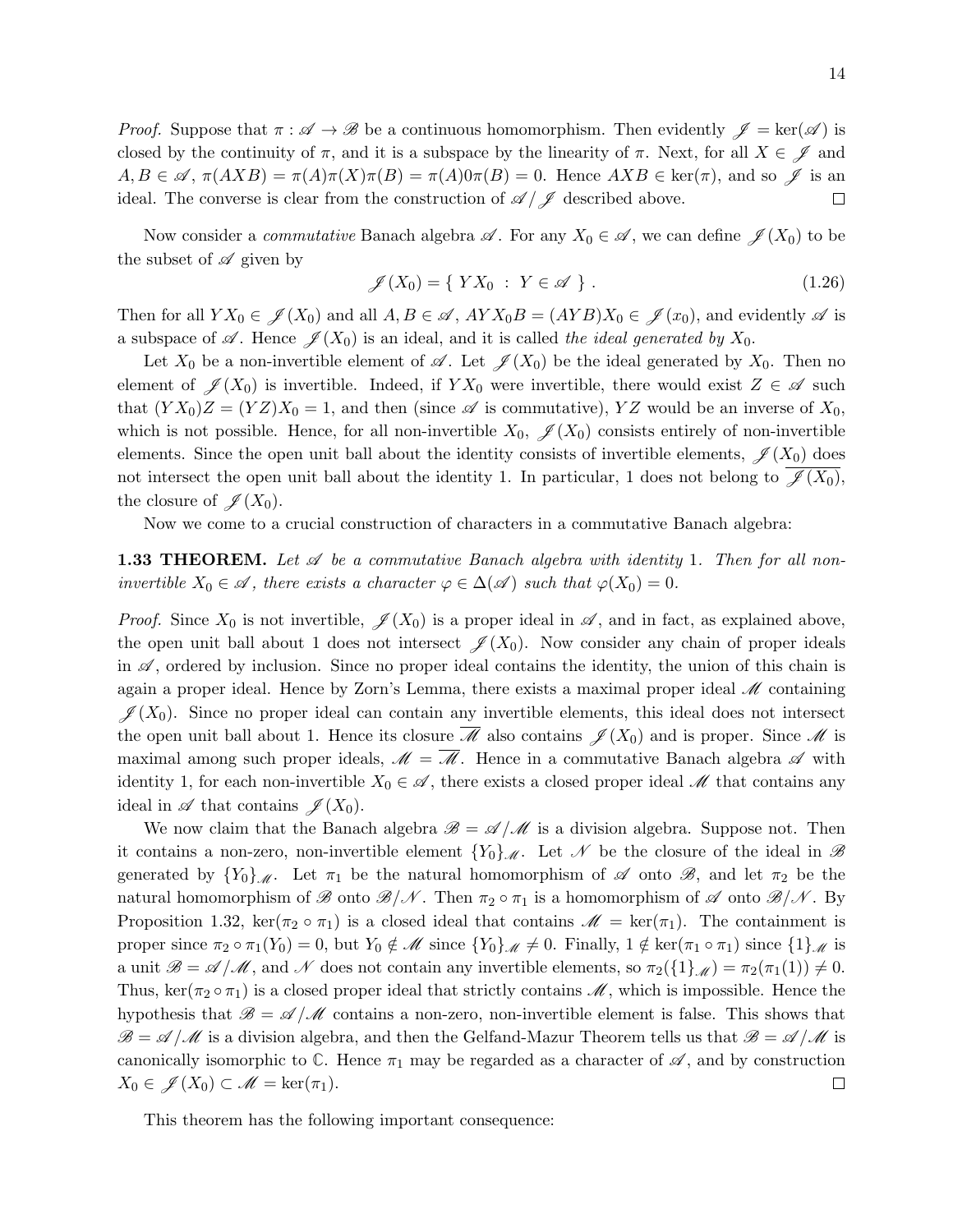**1.34 COROLLARY.** Let  $\mathscr A$  be a commutative Banach algebra. For every non-zero  $\lambda \in \sigma_{\mathscr A}(A)$ , there exists  $\varphi \in \Delta(\mathscr{A})$  such that  $\varphi(A) = \lambda$ . In particular, the spectral radius  $\nu(A)$  of A is given by

$$
\nu(A) = \sup \{ |\varphi(A)| \; : \; \varphi \in \Delta(\mathscr{A}) \; \} \; . \tag{1.27}
$$

*Proof.* Adjoining an identity has no effect on the non-zero spectrum; we may assume that  $\mathscr A$  is unital. For  $\lambda \in \sigma_{\mathscr{A}}(A)$ ,  $\lambda 1 - A$  is not invertible. By Theorem 1.33, there exists  $\varphi \in \Delta(\mathscr{A})$  such that  $\varphi(\lambda 1 - A) = 0$ . But  $\varphi(\lambda 1 - A) = \lambda \varphi(1) - \varphi(A) = \lambda - \varphi(A)$ .  $\Box$ 

# 2 Fundamentals of the Theory of  $C^*$  Algebras

#### 2.1  $C^*$  algebras

**2.1 DEFINITION** (Banach  $*$ -algebra). A Banach  $*$ -algebra is a Banach algebra  $\mathscr A$  equipped with a map  $* : \mathscr{A} \to \mathscr{A}$ , the action of which is written as  $A \mapsto A^*$ , and which satisfies:

(i) The map  $*$  is conjugate linear. That is, for all  $A, B \in \mathscr{A}$  and all  $z \in \mathbb{C}$ ,  $(zA + B)^* = \overline{z}A^* + B^*$ . (*ii*) For all  $A, B \in \mathcal{A}, (AB)^* = B^*A^*$ .

(iii) The  $*$  map is an involution; for all  $A \in \mathscr{A}$ ,  $A^{**} = A$ .

The map  $A \mapsto A^*$  is called the involution in  $\mathscr A$ .

**2.2 DEFINITION** ( $C^*$  algebra). A  $C^*$  algebra is a Banach  $*$ -algebra for which the involution and the norm are related by the requirement that: (iv) For all  $a \in \mathscr{A}$ ,

$$
||AA^*|| = ||A|| ||A^*||.
$$
\n(2.1)

The identity  $(2.1)$  is called the  $C^*$  algebra identity.

Definition 2.2 comes from a seminal 1943 paper of Gelfand and Neumark [16]. The term  $C^*$ algebra was introduced by Segal [40] in 1947. Segal originally used the term [40, p. 75] to describe norm closed self adjoint subalgebras of the algebra of bounded linear operator on a Hilbert space; see Example 2.4 below. These later became known as "concrete  $C^*$  algebras", and the a priori more general class of  $C^*$  algebras specified in Definition 2.2 became known as "abstract  $C^*$  algebras". The main result of [16] is that, under some additional assumptions (see below), every unital abstract  $C^*$  algebra is isometric and \*-isomorphic with a concrete  $C^*$ - algebra. The additional assumptions, and the requirement that  $\mathscr A$  be unital, have since been shown to be unnecessary, as is explained below, and the fact that every abstract  $C^*$  algebra can be realized as a concrete  $C^*$  algebra of operators on a Hilbert space will then bring a wide range of new tools into the theory, especially a range of useful topologies weaker than the norm topology.

In their paper, Gelfand and Neumark not only assumed the existence of a multiplicative identity in  $\mathscr{A}$ ; they also imposed two other hypotheses that they conjectured to be consequences of (i) -(iii) and  $(2.1)$  which was their (iv), but they were unable to show this. The additional hypotheses that they imposed were that

(v) The  $*$  map is an isometry; for all  $A \in \mathscr{A}$ ,  $||A^*|| = ||A||$ .

(*vi*) For all  $A \in \mathscr{A}$ ,  $1 + A^*A$  is invertible.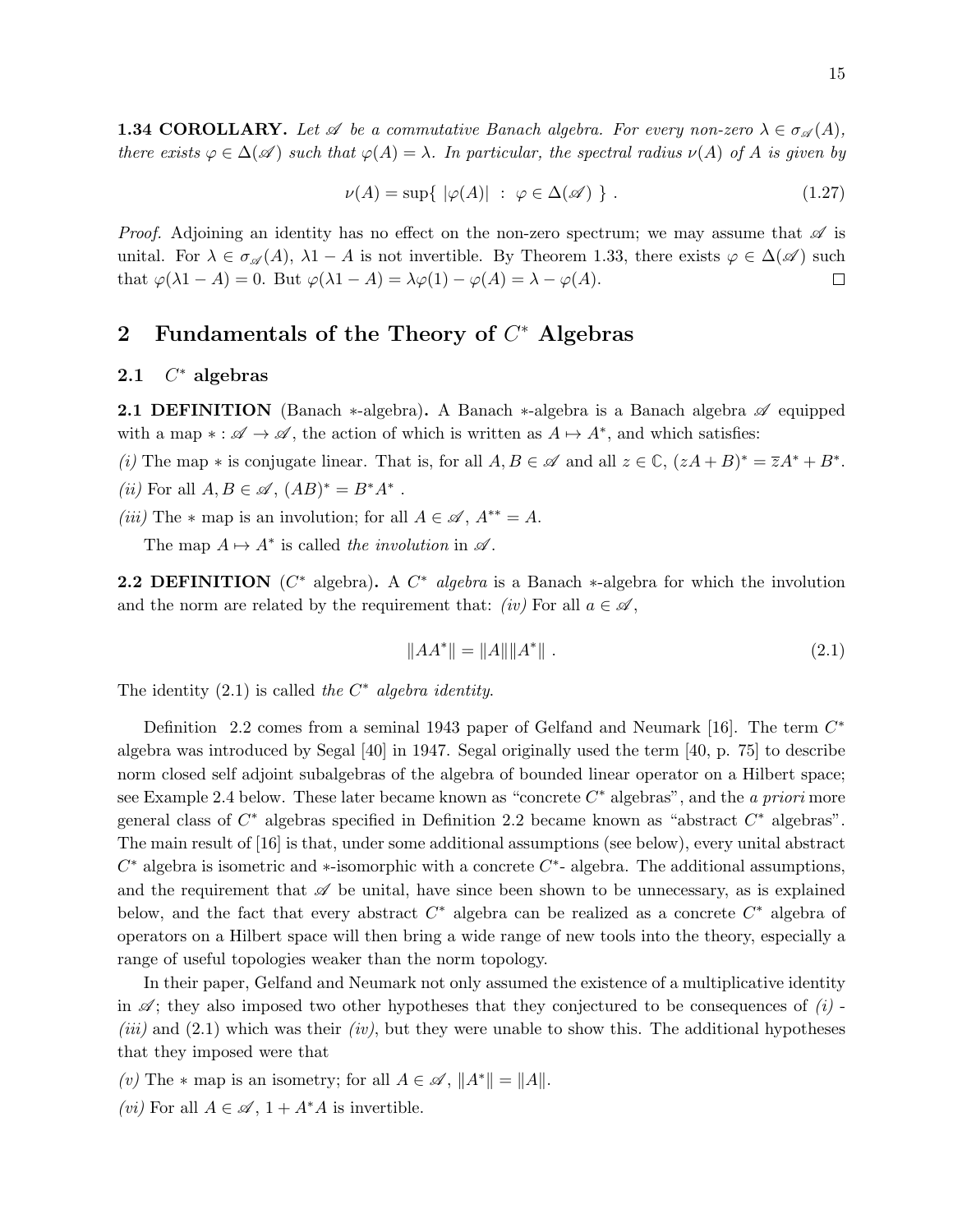In the second footnote of their paper, they conjecture that  $(i)$  -  $(iv)$  imply  $(v)$  and  $(vi)$ , remarking that the authors "have not succeeded in proof of this fact". They then note that postulates  $(iv)$ and (v) may be replaced by

$$
||A^*A|| = ||A||^2
$$
\n(2.2)

for all  $A \in \mathscr{A}$ , since then  $||A||^2 = ||A^*A|| \le ||A^*|| ||A||$ , and hence  $||A|| \le ||A^*||$ . Then by *(iii)*, the involution must be an isometry, so that  $(2.2)$  and  $(iii)$  imply  $(v)$ . Conversely,  $(iv)$  and  $(v)$ imply  $(2.2)$ . It took 10 years for the conjecture of Gelfand and Neumark to be verified for  $(vi)$ in work of Fukamiya [13] and Kaplansky (See [39] for an account of Kaplansky's unpublished contribution), and 17 years for  $(v)$  in work of Glimm and Kadison [17], and then only for unital  $C^*$  algebras. Finally in 1967, Vowden [47] proved that every  $C^*$  algebra  $\mathscr A$  can be isometrically and ∗-isomorphically embedded in a unital  $C^*$  algebra  $\mathscr{A}_1$ . As Vowden noted, it is an immediate consequence of this result that in any Banach  $*$ -algebra in which (2.1) is valid for all  $A \in \mathscr{A}$ , it is also the case that  $(2.2)$  is valid for all  $A \in \mathscr{A}$ .

In 1946, Rickart defined a B<sup>∗</sup>-algebra to be a Banach ∗-algebra  $\mathscr A$  in which the norm and the involutions satisfy (2.2) for all  $A \in \mathscr{A}$ . By what Gelfand and Neumark observed in the second footnote, every  $B^*$  algebra is  $C^*$  algebra. In 1967, Vowden [47] completed the proof of the fact that every  $C^*$  algebra is also a  $B^*$  algebra, and the latter term is now rarely used.

In the more recent literature on the subject, many authors simply define a  $C^*$  algebra to be a Banach ∗-algebra  $\mathscr A$  in which the norm and the involution satisfy (2.2) for all  $A \in \mathscr A$ ; see e.g., [1]. This has some advantages since, for instance, the isometry property of the involution is an immediate consequence of the other postulates. Here we shall have to work harder for this since we start from the original postulates (i) through (iv), (iv) being  $(2.1)$ , as originally proposed by Gelfand and Neumark, and present the proof of their conjecture on the redundancy of  $(v)$  and  $(vi)$ in the general non-unital case. While the proof of this conjecture (in its non-unital form) had to wait for two dozen years and the contributions of a number of mathematicians, the insights through which this was achieved are quite simple, clean and clear. Like many simple, clean and clear ideas, they will turn out to have other uses, and this more than justifies our choice of starting point.

**2.3 EXAMPLE.** Let  $\mathscr{A} = \mathscr{C}_0(X)$  with the structure specified in Example 1.2, together with the involution  $*$  defined by  $f^*(x) = \overline{f(x)}$  for all  $x \in X$  and all  $f \in \mathscr{A}$ . Then one readily checks that  $\mathscr A$  is a commutative  $C^*$  algebra. A theorem of Gelfand and Neumark to be proved in this chapter says that up to isometric isomorphism, every commutative  $C^*$  algebra is of this form.

**2.4 EXAMPLE.** Let  $\mathcal{H}$  be a Hilbert space, and let  $\mathcal{A} = \mathcal{B}(\mathcal{H})$  equipped with the structure specified in Example 1.4, together with the involution  $*$  defined by taking  $A^*$  to be the Hermitian adjoint of A. That is,  $A^*$  is the unique operator in  $\mathscr{B}(\mathscr{H})$  such that

$$
\langle A^*\phi, \psi \rangle = \langle \phi, A\psi \rangle \tag{2.3}
$$

for all  $\phi, \psi \in \mathcal{H}$ . Then properties (i), (ii) and (iii) are evidently satisfied. To see that (iv) is satisfied, choose  $\epsilon > 0$  and a unit vector  $\psi \in \mathcal{H}$  such that  $(1 - \epsilon) ||A|| \leq ||A\psi||$ . Then

$$
\langle \psi, A^* A \psi \rangle = \langle A \psi, A \psi \rangle = ||A \psi||^2 \ge (1 - \epsilon)^2 ||A||^2.
$$

Since  $\epsilon > 0$  is arbitrary, it follows that  $||A^*A|| \ge ||A||^2$ . Since (2.3) says that  $|\langle \psi, A^* \phi \rangle| = |\langle \phi, A\psi \rangle|$ , it is evident that  $||A^*|| = ||A||$  and hence  $||A^*A|| \ge ||A||^2$  can be written as  $||A^*A|| \ge ||A^*|| ||A||$ . Since  $\mathscr{B}(\mathscr{H})$  is a Banach algebra, we have  $||A^*A|| \leq ||A^*|| ||A||$ , and hence *(iv)* is proved.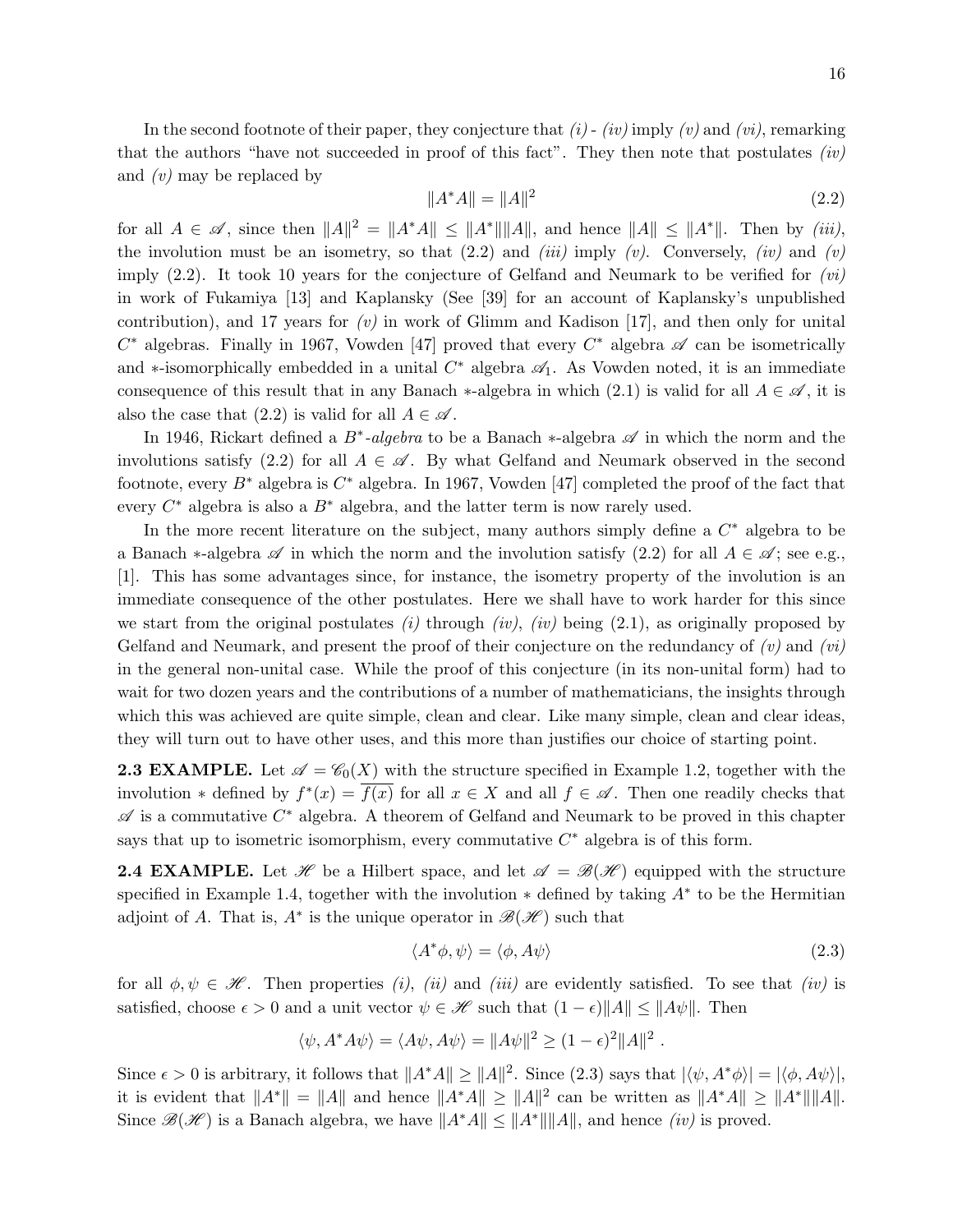We have already proved the isometry property  $(v)$  in this example on our way to  $(iv)$ . It is also not hard to give a direct proof of  $(vi)$  in this context; see Remark 3.6 and the discussion just above it. That proof of  $(vi)$ , just as this proof of  $(iv)$  and  $(v)$ , makes use of the vectors in the space on which the elements of  $\mathscr A$  operate. In the abstract setting of Definition (2.2), the elements of  $\mathscr A$  need not be operators on a Hilbert space, and such arguments are not immediately available. However, the fundamental theorem in the 1943 paper of Gelfand and Neumark – as extended over the next two dozen years – says that every  $C^*$  algebra is isometrically  $*$ -isomorphic to a  $C^*$  algebra of operators in a Hilbert space  $\mathscr{H}$ .

A difficulty that arises when studying non-unital  $C^*$  algebras is that our standard construction for adjoining a unit does not in general yield a norm satisfying  $(iv)$ . However, we can always embed a Banach ∗-algebra  $\mathscr A$  in a unital Banach  $*$ -algebra  $\mathscr A$  by a small extension of our standard construction: Let  $\mathscr A$  be a non-unital Banach  $*$ -algebra and let  $\widetilde{\mathscr A}:=\mathbb C\oplus\mathscr A$  with the product defined in (1.3) and the norm defined in (1.4). For  $(\lambda, A) \in \mathscr{A}$ , define  $(\lambda, A)^* := (\overline{\lambda}, A^*)$ . It is easy to see that  $\mathscr A$  satisfies (i), (ii) and (iii) of Definition 2.1. However, (iv) will not in general be satisfied. When  $\mathscr A$  is a Banach  $*$ -algebra,  $\mathscr A$  always denotes the unital Banach  $*$ -algebra obtained using this construction.

**2.5 LEMMA.** Let  $\mathscr A$  be a unital Banach  $*$ -algebra with unit 1. Then  $1^* = 1$ , and  $A \in \mathscr A$  is invertible if and only if  $A^*$  is invertible.

*Proof.* Evidently  $1^* = 1^*1$ , and then by *(ii)* and *(iii)*,  $1 = 1^*1$ . Next, suppose that A is invertible and let B be its inverse. Then  $1 = AB = BA$ . By *(ii)* and *(iii)*, and the first part of the proof,  $1 = 1^* = B^*A^* = A^*B^*$ . Thus,  $A^*$  is invertible, and  $B^*$  is the inverse. By *(iii)* once more, when  $A^*$  is invertible, A is invertible.  $\Box$ 

**2.6 LEMMA.** Let  $\mathscr A$  be a Banach  $*$ -algebra Then for all  $A \in \mathscr A$ ,

$$
\sigma_{\mathscr{A}}(A^*) = \overline{\sigma_{\mathscr{A}}(A)}\ .\tag{2.4}
$$

In particular,  $\nu(A^*) = \nu(A)$ .

*Proof.* Suppose  $\mathscr A$  is non-unital. Let  $\widetilde{\mathscr A}$  be unital Banach  $*$ -algebra obtained from our standard construction. By definition,  $\sigma_{\mathscr{A}}(A) = \sigma_{\mathscr{A}}((0, A))$ . By Lemma 2.5,  $(\lambda, -A)$  is invertible if and only if  $(\lambda, -A)^* = (\overline{\lambda}, -A^*)$  is invertible, and this proves (2.4). The unital case is even more direct. The final statement follows from the definition of the spectral radius.  $\Box$ 

**2.7 DEFINITION** (Self-adjoint, normal). Let  $\mathscr A$  be a  $C^*$  algebra. Then:

- (1)  $A \in \mathscr{A}$  is self-adjoint in case  $A = A^*$ .
- (2)  $A \in \mathscr{A}$  is normal in case  $AA^* = A^*A$ .

We write  $\mathscr{A}_{s,a}$  to denote the set of self-adjoint elements in  $\mathscr{A}$ .

**2.8 LEMMA.** Let  $\mathscr A$  be a  $C^*$  algebra. Then for all normal  $A \in \mathscr A$ ,

$$
||A|| = ||A^*|| = \nu(A).
$$
\n(2.5)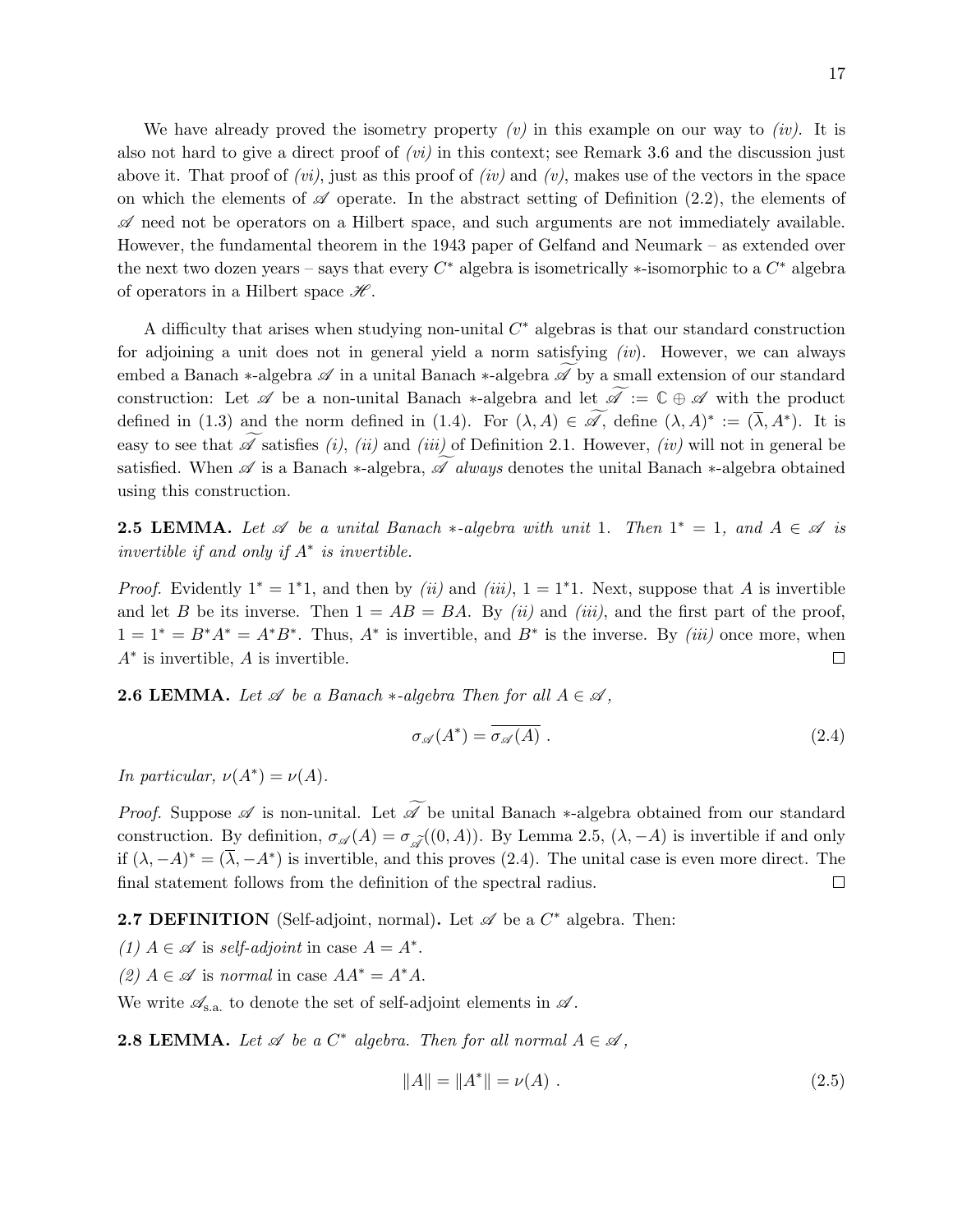*Proof.* Suppose first that A is self-adjoint. By (iv),  $||A^2|| = ||A||^2$ , and by an obvious induction, for all  $m \in \mathbb{N}$ ,  $||A^{2^m}|| = ||A||^{2^m}$ . By the Beurling-Gelfand Formula,

$$
\nu(A) = \lim_{m \to \infty} (\|A^{2^m}\|)^{1/2^m} = \|A\|.
$$

This proves (2.5) when A is self-adjoint.

Now observe that when A and B commute,  $(AB)^n = A^n B^n$  and hence  $||(AB)^n||^{1/n} \le$  $||A^n||^{1/n}||B^n||^{1/n}$ . By the Beurling-Gelfand Formula,  $\nu(AB) \leq \nu(A)\nu(B)$ . Also, by Lemma 2.6,  $\nu(A^*) = \nu(A)$ . Hence when A is normal,

$$
||A||^2 \ge \nu(A)^2 = \nu(A^*)\nu(A) \ge \nu(A^*A) = ||A^*A|| = ||A^*|| ||A||,
$$
\n(2.6)

where in the last two steps we have used (2.5) for the self-adjoint operator  $A^*A$ , and then *(iv)*. We conclude that when A is normal,  $||A^*|| = ||A||$ , and then (2.6) implies that  $||A||^2 \ge \nu(A)^2 \ge ||A||^2$ , which proves  $(2.5)$  for all normal  $A$ . П

**2.9 THEOREM.** Let  $\mathscr A$  be a  $C^*$  algebra, and let  $A \in \mathscr A_{s.a.}$ . Then  $\sigma_{\mathscr A}(A) \subset \mathbb R$ .

*Proof.* If  $\mathscr A$  has no unit, we adjoin a unit to obtain  $\widetilde{\mathscr A}$  using our standard construction. Then  $\widetilde{\mathscr{A}}$  is a Banach  $*$ -algebra, but not necessarily a  $C^*$  algebra. We proceed by contradiction, and suppose that A is a self-adjoint element of  $\mathscr A$ , and there exists some  $\lambda \in \sigma_{\mathscr A}(A)$  such that  $\lambda \notin \mathbb R$ . Taking an appropriate real multiple of A (still self adjoint), we may suppose that  $|e^{i\lambda}| = 4$  for some  $\lambda \in \sigma_{\mathscr{A}}(A).$ 

For each  $n \in \mathbb{N}$ , define the polynomial  $p_n(\zeta) = \sum_{j=0}^n (i\zeta)^j/j!$ . By the Spectral Mapping Lemma, for each  $n, p_n(\lambda) \in \sigma_{\mathscr{A}}(p_n(A))$ . For  $n > m$ ,

$$
||p_n(A) - p_m(A)|| \le \sum_{j=m+1}^n ||A||^j / j!
$$
.

By standard estimates on the exponential power series in  $\mathbb{C}$ ,  $\{p_n(A)\}_{n\in\mathbb{N}}$  is a Cauchy sequence in  $\mathscr{A}$ . Therefore, there exists  $U \in \widetilde{\mathscr{A}}$  with  $U = \lim_{n \to \infty} p_n(A)$ . Evidently, for all  $n$ ,  $(p_n(A))^* = p_n(-A)$ , so that once again, by standard estimates for the exponential power series,  $U^*U = UU^* = 1$ . Now define  $W = U - 1$ , and note that W is in  $\mathscr{A}$ . From  $U^*U = UU^* = 1$  in  $\widetilde{\mathscr{A}}$ , we have

$$
W + W^* + W^*W = W + W^* + WW^* = 0,
$$
\n(2.7)

and in particular, W is normal. By (2.7) once more,  $||W^*W|| \le ||W|| + ||W^*||$ , and then by Lemma 2.8,  $||W||^2 \le 2||W||$  and hence  $||W|| \le 2$ . Then in  $\mathscr{A},$ 

$$
\lim_{n \to \infty} (p_n(\lambda)1 - p_n(A)) = e^{i\lambda}1 - 1 - W = e^{i\lambda}(1 - e^{-i\lambda}(1 + W)).
$$

Since  $|e^{-i\lambda}| = \frac{1}{4}$  $\frac{1}{4}$ , and  $||W|| \leq 2$ ,  $||e^{-i\lambda}(1+W)|| \leq \frac{3}{4}$ , and  $1-e^{-i\lambda}(1+W)$  is invertible. However, for each  $n, p_n(\lambda)1 - p_n(A)$  is non-invertible. Since the set of invertible elements is open, it cannot be that a sequence of non-invertible elements converges to an invertible element. Thus, the hypothesis that for  $A \in \mathscr{A}_{s,a}$ ,  $\sigma_{\mathscr{A}}(A)$  is not contianed in  $\mathbb R$  leads to contradiction.  $\Box$ 

**2.10 THEOREM.** In a Banach  $\ast$ -algebra  $\mathscr A$ , the involution is continuous if and only if the set  $\mathcal{A}_{s,a}$  of self adjoint elements is closed.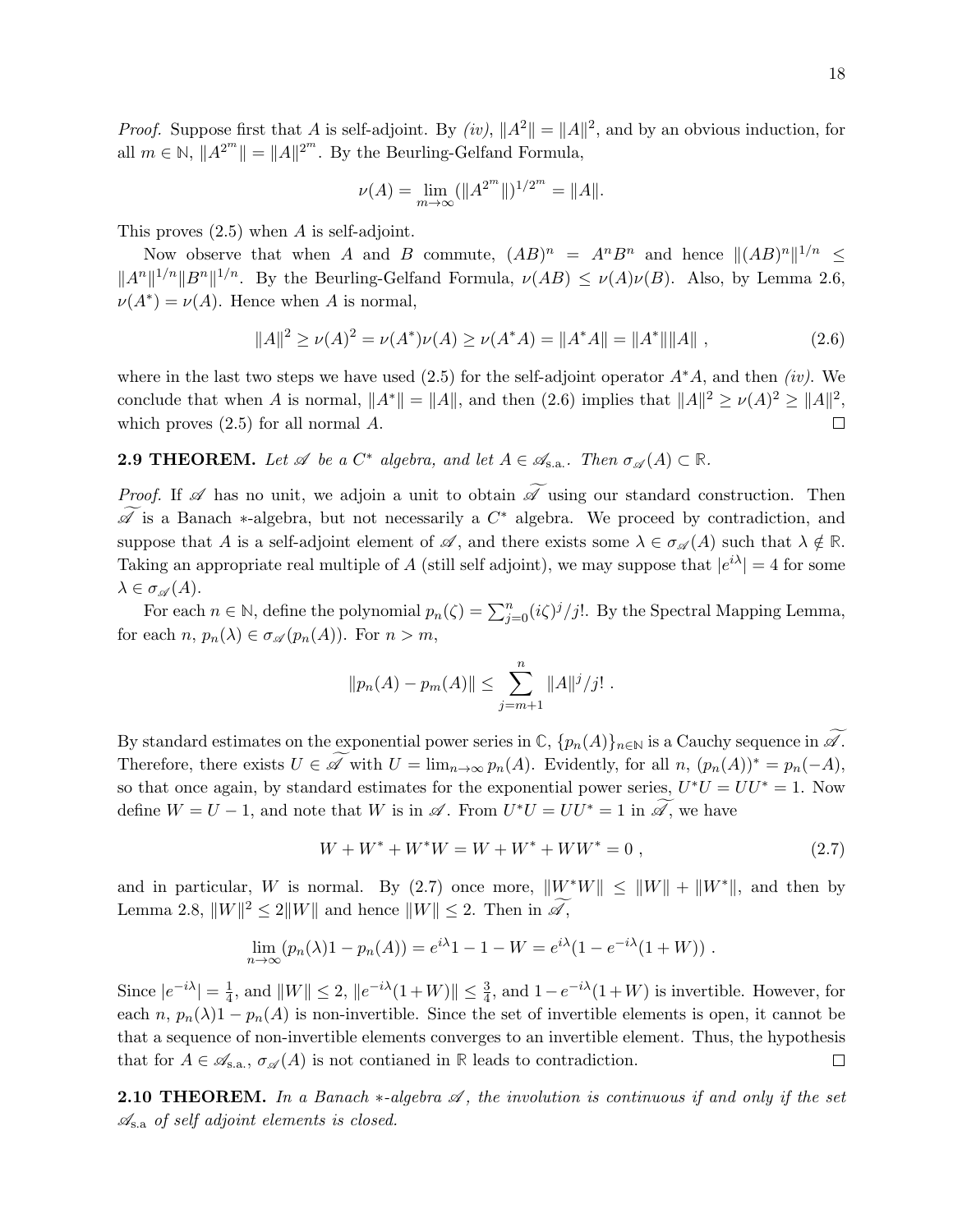*Proof.* If the involution is continuous, then as the inverse image of  $\{0\}$  under the continuous function  $A \mapsto A - A^*$ ,  $\mathscr{A}_{s.a.}$  is closed.

For the converse, we apply the Closed Graph Theorem, which is also valid for conjugate linear maps. Consider a sequence  $\{A_n\}_{n\in\mathbb{N}}$  such that for some  $B, C \in \mathscr{A}$ ,  $\lim_{n\to\infty} A_n = B$  and  $\lim_{n\to\infty} A_n^* = C$ . We must show that  $C^* = B$ . Note that

$$
\lim_{n \to \infty} \left( \frac{A_n + A_n^*}{2} \right) = \frac{B + C}{2} \quad \text{and} \quad \lim_{n \to \infty} \left( \frac{A_n - A_n^*}{2i} \right) = \frac{B - C}{2i} \; .
$$

Since  $\mathscr{A}_{s.a.}$  is closed, both  $\frac{B+C}{2}$  and  $\frac{B-C}{2i}$  are self-adjoint, and hence

$$
B + C = B^* + C^*
$$
 and  $B - C = C^* - B^*$ ,

and thus  $2B = (B + C) + (B - C) = (B^* + C^*) + (C^* - B^*) = 2C^*$ , as was to be shown.  $\Box$ 

**2.11 THEOREM.** Let  $\mathscr A$  be a  $C^*$  algebra. Then  $\mathscr A_{s.a.}$  is closed, and the involution is continuous.

*Proof.* By Theorem 2.10, it suffices to prove that  $\mathscr{A}_{s.a.}$  is closed. Let  $\{H_n\}_{n\in\mathbb{N}}$  be a convergent sequence in  $\mathscr{A}_{s,a}$  with  $\lim_{n\to\infty} H_n = H + iK$ ,  $H, K \in \mathscr{A}_{s,a}$ . Subtracting H from each  $H_n$ , we may suppose that  $H = 0$ . Also without loss of generality, we may suppose that  $||H_n|| \leq 1$  for all n, with the consequence that  $||K|| \leq 1$ . By the Spectral Mapping Theorem,  $\sigma_{\mathscr{A}}(H_n^2 - H_n^4) = \{\lambda^2 - \lambda^4 : \lambda \in$  $\sigma_{\mathscr{A}}(H_n)$ . Then by Lemma 2.5 and Theorem 2.9,

$$
||H_n^2 - H_n^4|| = \sup \{ \lambda^2 - \lambda^4 : \lambda \in \sigma_{\mathscr{A}}(H_n) \} \leq \sup \{ \lambda^2 : \lambda \in \sigma_{\mathscr{A}}(H_n) \} = ||H_n||^2,
$$

where we have used the fact that  $\sigma_{\mathscr{A}}(H_n) \subset [-1,1]$  by Lemma 2.5 once more. Taking the limit  $n \to \infty$ , we obtain  $||K^2 + K^4|| \le ||K||^2$ . Choose  $\lambda_1 \in \sigma_{\mathscr{A}}(K)$  so that  $\lambda_1 = \nu(K^2) = ||K||^2$ . Then  $\lambda_1 + \lambda_1^2 \leq \lambda_1$  so  $\lambda_1 = 0$  and  $K = 0$ .  $\Box$ 

# 2.2 Commutative  $C^*$  algebras

**2.12 DEFINITION** (Hermitian character). Let  $\mathscr A$  be a  $C^*$  algebra. A character  $\varphi$  of  $\mathscr A$  is Hermitian in case for all  $A \in \mathscr{A}$ ,

$$
\varphi(A^*) = \overline{\varphi(A)} \; .
$$

**2.13 LEMMA.** All characters of a  $C^*$  algebra are Hermitian.

*Proof.* For any  $A \in \mathscr{A}$  define  $X = \frac{1}{2}$  $\frac{1}{2}(A + A^*)$  and  $Y = \frac{1}{2i}$  $\frac{1}{2i}(A - A^*)$ . Then X and Y are self-adjoint, and  $A = X + iY$ . For any character  $\varphi$  of  $\mathscr A$ ,

$$
\varphi(A) = \varphi(X + iY) = \varphi(X) + i\varphi(Y) \quad \text{and} \quad \varphi(A^*) = \varphi(X - iY) = \varphi(X) - i\varphi(Y) \; .
$$

By Lemma 1.24 and Theorem 2.9,  $\varphi(X), \varphi(Y) \in \mathbb{R}$ , and hence  $\varphi(A^*) = \overline{\varphi(A)}$ .

**2.14 THEOREM** (Commutative Gelfand-Neumark Theorem). Let  $\mathscr A$  be a commutative  $C^*$  algebra. Then the Gelfand transform is an isometric isomorphism of  $\mathscr A$  onto  $\mathscr C_0(\Delta(\mathscr A))$ .

 $\Box$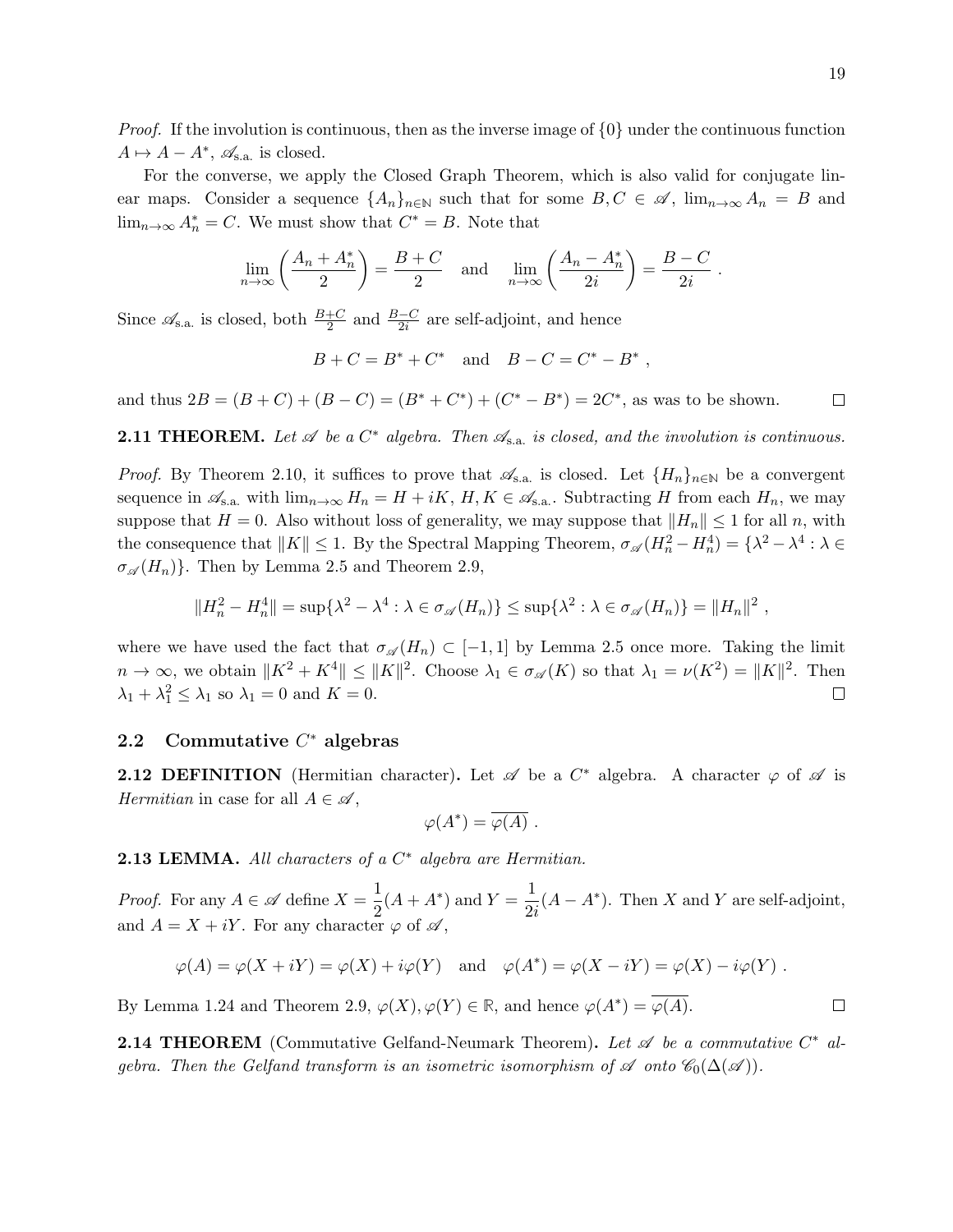*Proof.* The Gelfand transform is a ∗-homomorphism on account of Lemma 2.13: For all  $A \in \mathscr{A}$ and all  $\varphi \in \Delta(\mathscr{A})$ :

$$
\gamma(A^*)[\varphi] = \varphi(A^*) = \overline{(\varphi(A))} = \gamma(A)^*[\varphi] \ .
$$

By the easy Lemma 1.24,  $|\gamma(A)[\varphi]| = |\varphi(A)| \leq ||A||$ , so that  $||\gamma(A)|| \leq ||A||$ . To show that  $\|\gamma(A)\| \geq \|A\|$ , note that in a commutative  $C^*$  algebra, every element is normal, and hence  $\|A\|$  $\nu(A)$  for all A. By Corollary 1.34 of Theorem 1.33, there exists a character  $\varphi$  with  $\nu(A) = |\varphi(A)| =$  $|\gamma(A)(\varphi)|$ . Hence  $\|\gamma(A)\| \geq \nu(A) = \|A\|.$ 

This proves that the Gelfand transform is an isometry, and hence is injective onto a subalgebra  $\gamma(\mathscr{A})$  of  $\mathscr{C}_0(\Delta(\mathscr{A}))$ . However,  $\gamma(\mathscr{A})$  separates points, and does not vanish at any  $\varphi \in \Delta(\mathscr{A})$ , and is closed under complex conjugation. Hence by the Stone-Wierstrass Theorem, and the fact that  $\gamma(\mathscr{A})$  is closed,  $\gamma(\mathscr{A}) = \mathscr{C}_0(\Delta(\mathscr{A})).$  $\Box$ 

### 2.3 Spectral invariance and the Abstract Spectral Theorem

Let  $\mathscr A$  be a Banach algebra with identity, and let  $\mathscr B$  be a Banach subalgebra. It can happen that some  $B \in \mathscr{B}$  is not invertible in  $\mathscr{B}$ , but is invertible in  $\mathscr{A}$ .

**2.15 EXAMPLE.** Let D denote the closed unit disc in  $\mathbb{C}$ , and let  $S^1$  denote its boundary, the unit circle. Let  $\mathscr{A} = \mathscr{C}(S^1)$ , the algebra of continuous functions on  $S^1$ . Let  $\mathscr{B}$  denote the algebra of continuous functions on  $D$  that are holomorphic in the interior of  $D$ . These functions are determined by their values on  $S^1$ , and their maximum absolute value is attained on  $S^1$ . Therefore, restriction to  $S^1$  is an isometric embedding of  $\mathscr B$  in  $\mathscr A$ , so we may regard  $\mathscr B$  as a subalgebra of  $\mathscr A$ .

Let B denote the function  $f(e^{i\theta}) = e^{i\theta}$ , which evidently belongs to  $\mathscr{B}$ . Then  $1\lambda - B$  is invertible in  $\mathscr A$  if and only if  $\lambda \notin S^1$ , in which case the inverse is the function  $g(e^{i\theta}) = (\lambda - e^{i\theta})^{-1}$ . However, for  $\lambda$  in the interior of  $D, \zeta \mapsto (\lambda - \zeta)^{-1}$  is not holomorphic in the interior of D, and so the inverse of B in  $\mathscr A$  does not belong to  $\mathscr B$ . That is  $\sigma_{\mathscr A}(B) = S^1$ , but  $\sigma_{\mathscr B}(B) = D$ .

Now we specialize to  $C^*$  algebras, first introducing certain minimal subalgebras:

**2.16 DEFINITION.** Let  $\mathscr A$  be a  $C^*$  algebra, and S a subset of  $\mathscr A$ . Then  $C(S)$  is the smallest  $C^*$  subalgebra of  $\mathscr A$  that contains S.

**2.17 THEOREM.** Let  $\mathscr A$  be a  $C^*$  algebra, and let  $\mathscr B$  be a  $C^*$  subalgebra of  $\mathscr A$ . Suppose either that  $\mathscr A$  is unital with unit 1 and that  $1 \in \mathscr B$  or else that neither  $\mathscr A$  nor  $\mathscr B$  is unital. Then for all  $B \in \mathscr{B}$ ,

$$
\sigma_{\mathscr{B}}(B) = \sigma_{\mathscr{A}}(B) \tag{2.8}
$$

*Proof.* It is evident that  $\sigma_{\mathscr{A}}(B) \subset \sigma_{\mathscr{B}}(B)$ , and we need only prove that  $\sigma_{\mathscr{B}}(B) \subset \sigma_{\mathscr{A}}(B)$ 

Suppose first that  $\mathscr A$  is unital with unit 1 and that  $1 \in \mathscr B$ . We first prove (2.8) for B self adjoint: Suppose that B is self adjoint and invertible in  $\mathscr A$ . By Theorem 2.9,  $\sigma_{C(\{1,B\})}(B) \subset \mathbb R$ , and consequently, for all  $n \in \mathbb{N}$ ,  $B-(i/n)1$  is invertible in  $C({1, B})$ . Since  $\lim_{n\to\infty} (B-(i/n)1) = B$ in  $\mathscr A$ , and the inverse is continuous,  $\lim_{n\to\infty} (B-(i/n)1)^{-1} = B^{-1}$  in  $\mathscr A$ . But since  $(B-(i/n)1)^{-1} \in$  $C({1, B})$  for all n, and since  $C({1, B})$  is closed,

$$
B^{-1} = \lim_{n \to \infty} (B - (i/n)1)^{-1} \in C({1, B}).
$$

Hence, B is invertible within  $C({1, B})$ .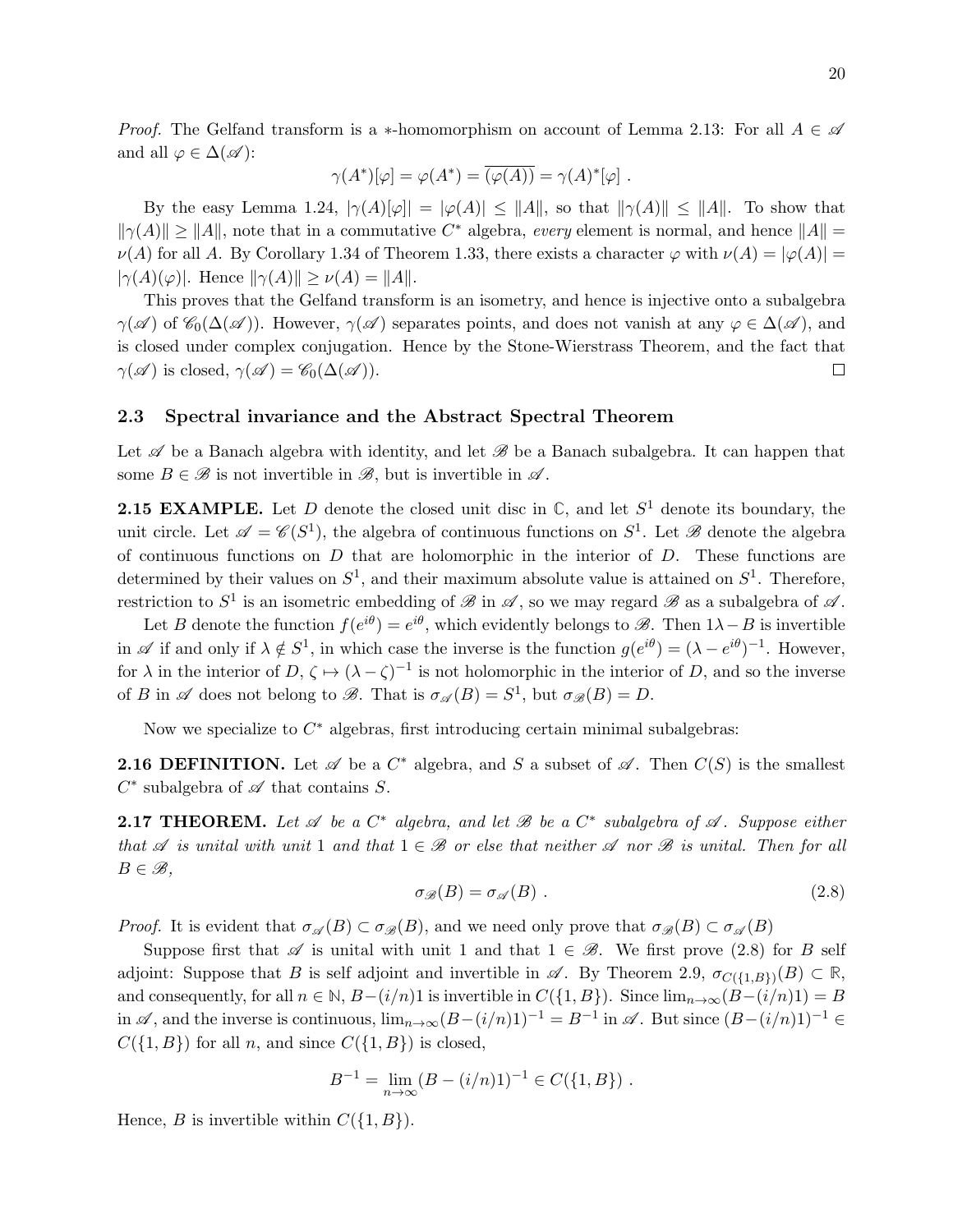Now let B be any invertible element of  $\mathscr A$ . Then  $B^*$  and  $B^*B$  are invertible in  $\mathscr A$ , and also belong to  $C({1, B})$ . Since  $B^*B$  is self adjoint, what we have proved above says that  $(B^*B)^{-1} \in C({1, B})$ . Define  $X = (B^*B)^{-1}B^* \in C({1, B})$ . Evidently  $XB = 1$ . Thus, B has a left inverse in  $C({1, B})$ . The same argument shows that  $Y = B^*(BB^*)^{-1}$  is a well-defined right inverse of B in  $C({1, B})$ , and then  $X = X(BY) = (XB)Y = Y$  so  $X = Y$  is the inverse of B in  $C({1, B})$ . In particular, for all  $\lambda \in \mathbb{C}$ ,  $\lambda 1 - B$  is invertible in  $C({1, B})$  if and only if it is invertible in  $\mathscr{A}$ . Thus,  $\lambda 1 - B$  is invertible in  $\mathscr A$  if and only if it is invertible in  $C({1, B})$ , and this proves (2.8).

Next, consider the case in which neither  $\mathscr A$  nor  $\mathscr B$  are unital. Again, let  $B \in \mathscr B$  be self adjoint. Then  $\sigma_{\mathscr{B}}(B) \subset \mathbb{R}$ . Let  $\widetilde{\mathscr{A}}$  and  $\widetilde{\mathscr{B}}$  be the Banach  $*$  algebras obtained by using the standard construction to adjoin a unit; note that it is the same unit 1 that is adjoined to both  $\mathscr A$  and  $\mathscr{B}$ . Although  $\overline{\mathscr{A}}$  and  $\overline{\mathscr{B}}$  need not be  $C^*$  algebras, this does not matter. Suppose that  $(1, B)$  is invertible in  $\widetilde{\mathscr{A}}$ . Then since  $\sigma_{\widetilde{\mathscr{A}}}(1, B)$  is real,  $(1 + it, B)$  is invertible in  $C(\{(1, 0), (1, B)\})$  for all  $t \in \mathbb{R}$ . Taking limits, we conclude as above that the inverse belongs to  $C({(1,0), (1, B)})$ .

Now let  $(1, B)$  be any invertible element of  $\mathscr{A}$ . Then  $(1, B)^*$  and  $(1, B)^*(1, B)$  are invertible in  $\mathscr{A}$ , and also belong to  $C(\{(1,0), (1, B)\})$ . By what we have proved above,  $((1, B)^*(1, B))^{-1} \in$  $C({(1,0),(1,B)})$ . The argument proceeds from here just as in the unital case considered at the beginning. □

**2.18 LEMMA.** Let  $\mathscr A$  be a unital  $C^*$  algebra, and let  $A \in \mathscr A$  be normal. Then the map  $\varphi \mapsto \varphi(A)$ is a homeomorphism of  $\Delta(C(\{1, A\}))$  onto  $\sigma_{\mathscr{A}}(A)$ . Let  $\mathscr A$  be a non-unital  $C^*$  algebra, and let  $A \in \mathscr{A}$  be normal. Then the map  $\varphi \mapsto \varphi(A)$  is a homeomorphism of  $\Delta'(C(\lbrace A \rbrace))$  onto  $\sigma_{\mathscr{A}}(A)$ .

*Proof.* First suppose that  $\mathscr A$  is unital. Since A and  $A^*$  commute, the closure of the linear span of  $\{A^m(A^*)^n : m, n \ge 0\}$  is a  $C^*$  algebra that contains 1 and A. Evidently, it is  $C(\{1, A\})$ . Hence if  $\varphi \in \Delta(C(\{1,A\})),$   $\varphi$  is determined by its values on A and A<sup>\*</sup>. In fact, since  $\varphi$  is necessarily Hermitian,  $\varphi$  is determined by its value on A. That is, for any  $\varphi, \psi \in \Delta(C(\{1, A\})),$ 

$$
\varphi = \psi \iff \varphi(A) = \psi(A). \tag{2.9}
$$

We have also seen that for all  $\varphi \in \Delta(C(\{1,A\})), \varphi(A) \in \sigma_{C(\{1,A\}}(A)) = \sigma_{\mathscr{A}}(A)$ , and for all  $\lambda \in \sigma_{\mathscr{A}}(A) = \sigma_{C(\{1,A\})}(A)$ , there is a  $\varphi_{\lambda} \in \Delta(C(\{1,A\}))$  such that  $\varphi_{\lambda}(A) = \lambda$ . This shows that the map  $\varphi \mapsto \varphi(A)$  is a one-to-one map of  $\Delta(C(\{1, A\}))$  onto  $\sigma_{\mathscr{A}}(A)$ . This map is also continuous by the definition of the Gelfand topology, and continuous bijections between compact spaces are homeomorphisms.

The case in which  $\mathscr A$  is non-unital is similar. Since A and  $A^*$  commute, the closure of the linear span of  $\{A^m(A^*)^n : m, n \geq 0, m+n > 0 \}$  is a  $C^*$  algebra that contains A. Evidently, it is  $C({A})$ . As before, (2.9) is valid, and  $\varphi(A) = 0$  if and only if  $\varphi$  is the zero character. Then, as before  $\varphi \mapsto \varphi(A) \in \sigma_{C(\{A\})}(A)$  is a one to one continuous map from the compact set  $\Delta'(C(\{A\}))$ to the compact set  $\sigma_{C({A})}(A) = \sigma_{\mathscr{A}}(A)$ , and is a homeomorphism.  $\Box$ 

We now come to the Abstract Spectral Theorem:

**2.19 THEOREM** (Abstract Spectral Theorem). Let  $\mathscr A$  be a  $C^*$  algebra with identity 1, and let  $A \in \mathscr{A}$  be normal. Identifying  $\mathscr{C}_{\Delta(C(\{1, A\}))}$  and  $\mathscr{C}(\sigma_{\mathscr{A}}(A))$  through the homeomorphism provided by Lemma 2.18, we may regard the Gelfand transform as a homomorphism of  $C({1, A})$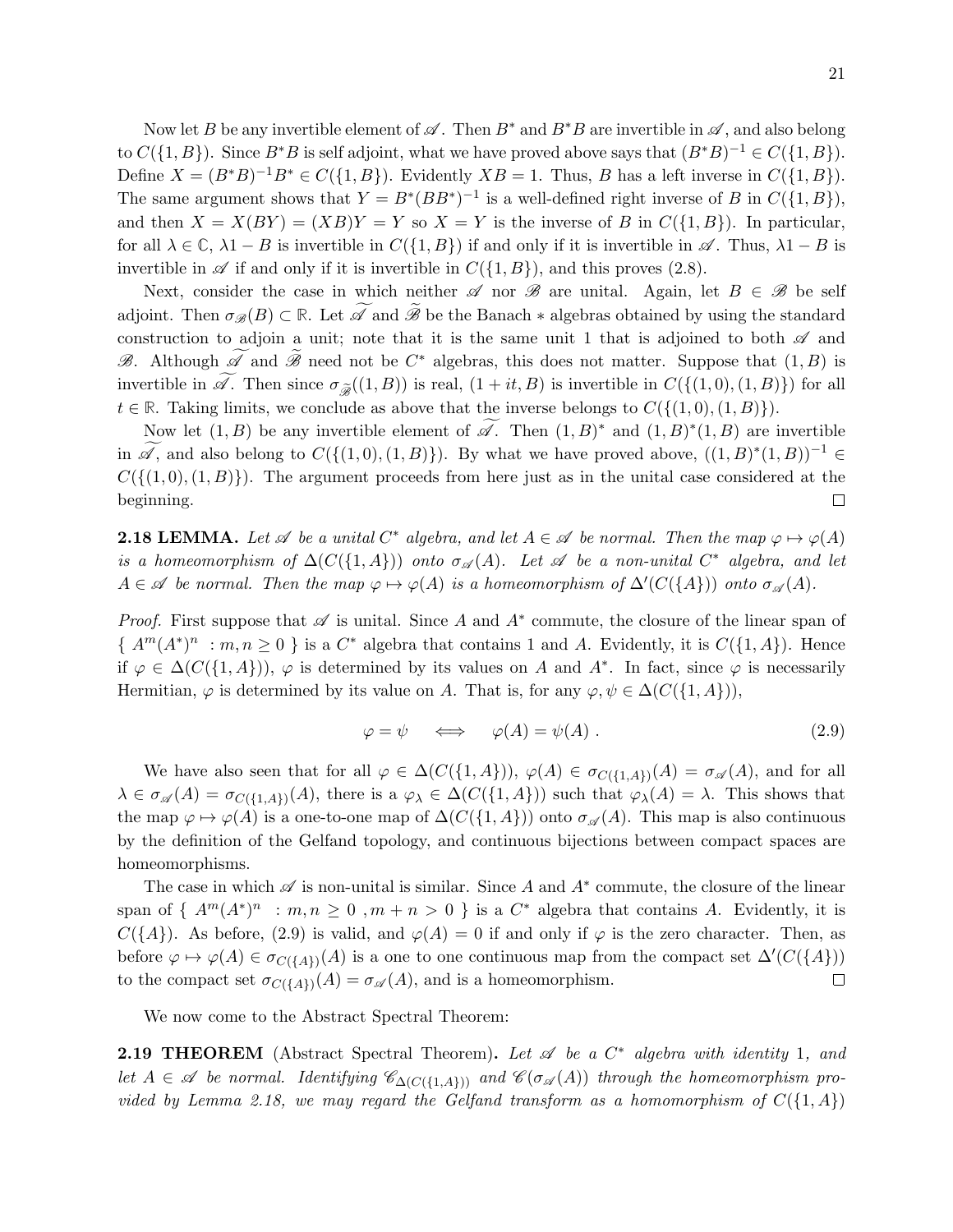into  $\mathscr{C}(\sigma_{\mathscr{A}}(A))$ . Then the Gelfand transform  $\gamma$  is an isometric isomorphism of  $C({1, A})$  onto  $\mathscr{C}(\sigma_{\mathscr{A}}(A))$ . For all non-negative integers  $m, n, \gamma(A^m(A^*)^n)$  is the function on  $\sigma_{\mathscr{A}}(A)$  given by

$$
\lambda \mapsto \lambda^m \overline{\lambda}^n \ . \tag{2.10}
$$

In case  $\mathscr A$  is non-unital, the homeomorphism provided by Lemma 2.18 identifies  $C({A})$  with  $\mathscr{C}_0(\sigma_{\mathscr{A}}(A)\setminus\{0\})$ ; i.e., the  $C^*$  algebra of continuous functions f on  $\sigma_{\mathscr{A}}(A)$  that vanish at 0, and the Gelfand transform  $\gamma$  is an isometric isomorphism of  $C({A})$  onto  $\mathcal{C}_0(\sigma_{\mathscr{A}}(A)\setminus\{0\})$ , and (2.10) is valid for all  $m, n \geq 1$ .

*Proof.* The Commutative Gelfand-Neumark Theorem says that  $\gamma$  is an isometric isomorphism, and if  $\varphi \in \Delta(C(A)),$ 

$$
\gamma(A^m(A^*)^n)[\varphi] = \varphi(A)^m((\varphi(A))^*)^n = \lambda^m \overline{\lambda}^n
$$

for  $\lambda = \varphi(A)$  so that under the identification provided by Lemma 2.18,  $\gamma(A^m(A^*)^m)$  is indeed given by (2.10).  $\Box$ 

**2.20 DEFINITION.** For a unital  $C^*$  algebra  $\mathscr A$  and for any normal element A of  $\mathscr A$ , and any  $f \in \mathscr{C}(\sigma_{\mathscr{A}}(A)), f(A)$  is defined by  $\gamma^{-1}(f)$ ; i.e.,  $f(A)$  is the inverse image of f under the isometric isomorphism of  $C({1, A})$  onto  $\mathscr{C}(\sigma_{\mathscr{A}}(A))$  that is provided by the Commutative Gelfand Neumark Theorem. Likewise, if  $\mathscr A$  is not unital, and f is a continuous function of  $\sigma_{\mathscr A}(A)$  with  $f(0) = 0$ ,  $f(A)$  is defined by  $\gamma^{-1}(f)$ .

**2.21 THEOREM** (Spectral Mapping Theorem). Let  $\mathscr A$  be a  $C^*$  algebra, A a normal element of  $\mathscr A$ , and  $f \in \mathscr C(\sigma_{\mathscr A}(a))$ . Then

$$
\sigma_{\mathscr{A}}(f(A))=f(\sigma_{\mathscr{A}}(A))\ .
$$

*Proof.* First suppose that  $\mathscr A$  is unital. For all  $\mu \in \mathbb C$ , the function  $\lambda \mapsto \mu - f(\lambda)$  is invertible in  $\mathscr{C}(\sigma_{\mathscr{A}}(A))$  if and only if  $\mu$  does not belong to the range of f, which is  $f(\sigma_{\mathscr{A}}(A))$ . Then, using the isomorphism provided by the Commutative Gelfand Neumark Theorem, we see that  $\mu$ 1 –  $f(A)$  is invertible in  $C({1, A})$  if and only if  $\mu \notin f(\sigma_{\mathscr{A}}(A))$ , and hence  $\sigma_{C({1, A})}(f(A)) = f(\sigma_{\mathscr{A}}(A))$ . Finally, by Theorem 2.17, the spectrum of  $f(A)$  is the same in all  $C^*$  subalgebras of  $\mathscr A$  that contain  $f(A)$ and 1. In particular,  $\sigma_{C(\{1,A\})}(f(A)) = \sigma_{\mathscr{A}}(f(A)).$ 

Their argument in the non-unital case is essentially the same, except we must use quasi inverses  $\Box$ to characterize the spectrum.

**2.22 THEOREM.** Let  $\mathscr A$  be a  $C^*$  algebra with identity 1. Let  $U \subset \mathbb C$  be open with  $\overline{U}$  compact. Let  $\mathcal{N}_U$  be given by

$$
\mathcal{N}_U = \{ A \in \mathcal{A} : AA^* = A^*A \text{ and } \sigma_{\mathcal{A}}(A) \subset U \}.
$$
 (2.11)

Then  $\mathcal{N}_U$  is an open subset of the normal elements of  $\mathscr A$ . Moreover, let f be a continuous complex valued function on  $\overline{U}$ , and for all  $A \in \mathcal{N}_U$ , define  $f(A) \in \mathcal{A}$  using the Abstract Spectral Theorem. Then the map  $A \mapsto f(A)$  is continuous on  $\mathcal{N}_U$ .

Proof. The first assertion is an immediate consequence of Newburg's Theorem, Theorem 1.22. For the second, first suppose that p is an monomial; i.e.,  $p(\lambda) = \lambda^n$ . Then the telescoping sum identity and the obvious estimates yield  $||p(B) - p(A)|| \le n(\max{||A||, ||B||})^{n-1} ||B - A||$ . It follows that for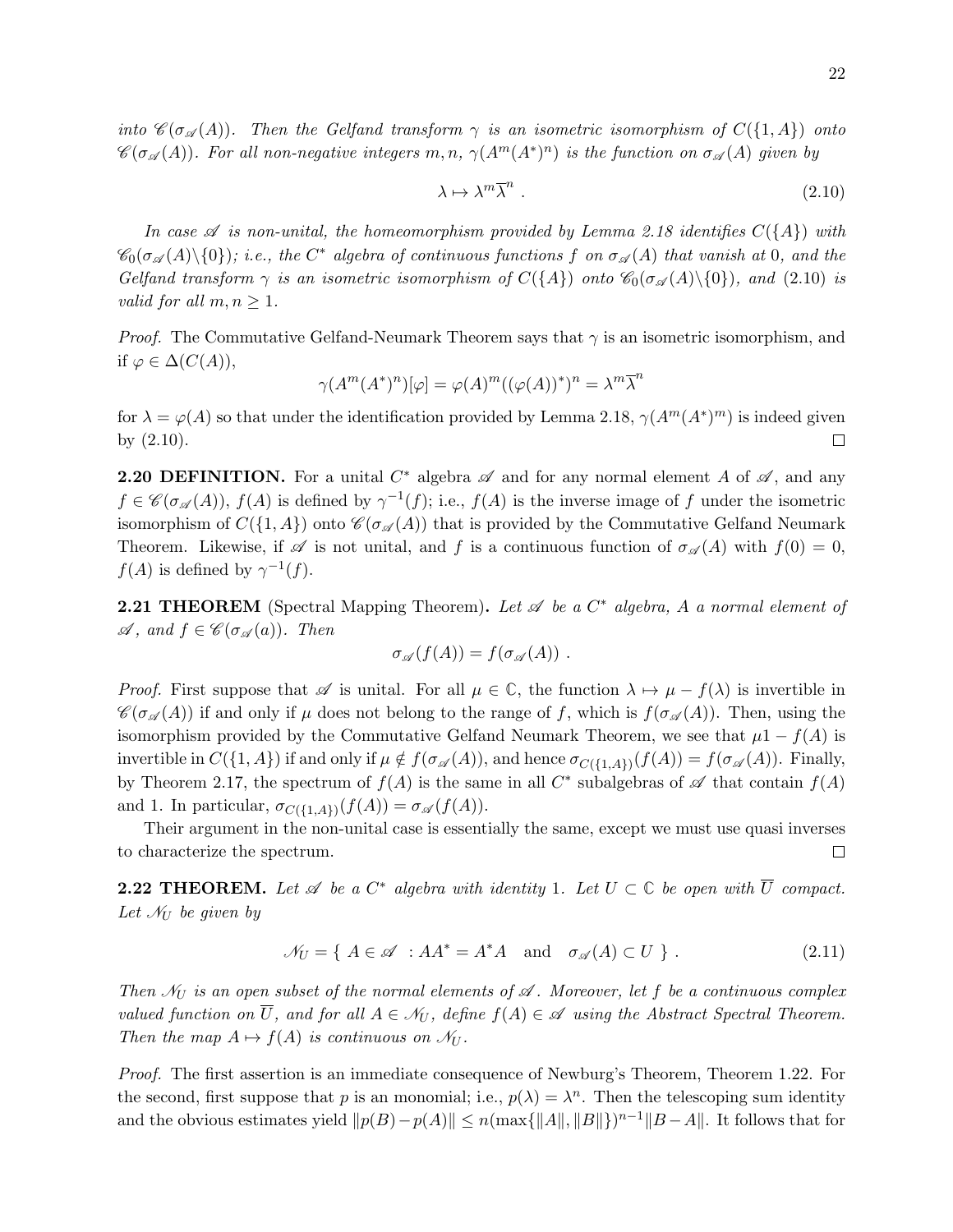any polynomial p, the map  $A \mapsto p(A)$  is continuous. Now consider any sequence  $\{p_n\}$  of polynomials converging uniformly to f on  $\overline{U}$ . Then for all  $A \in \mathcal{N}_U$ ,

$$
||p_n(A) - f(A)|| \le \sup_{\lambda \in \overline{U}} \{|p_n(\lambda) - f(\lambda)|\}.
$$

That is,

$$
\lim_{n\to\infty}\left(\sup_{A\in\mathcal{N}_U}\left\{\|p_n(A)-f(A)\|\right\}\right)=0.
$$

Thus, the function  $A \mapsto f(A)$  is the norm limit of the continuous functions  $A \mapsto p_n(A)$ .  $\Box$ 

**2.23 COROLLARY.** Let A be a normal element of a  $C^*$  algebra  $\mathscr A$ . Let g be continuous on  $\sigma_{\mathscr{A}}(A)$ . Let f be continuous on a compact set K containing  $\sigma_{\mathscr{A}}(g(A))$  in its interior. Then  $f(g(A)) = f \circ g(A).$ 

*Proof.* Fix  $\epsilon > 0$ , and choose a polynomial q such that

$$
\sup_{\lambda \in K} \{ |f(\lambda) - q(\lambda)| \} < \epsilon . \tag{2.12}
$$

Let  $\{p_n\}_{n\in\mathbb{N}}$  be a sequence of polynomials converging uniformly to g on  $\sigma_{\mathscr{A}}(A)$ . By Theorem 2.22, for all *n* sufficiently large,  $\sigma_{\mathscr{A}}(p_n(A)) \subset K^{\circ}$ . It is evident that  $q \circ p_n(A) = q(p_n(A))$ . By (2.12), and this identity,

$$
|| f(p_n(A)) - q(p_n(A)) || = || f(p_n(A)) - q \circ p_n(A) || \le 2\epsilon
$$

for all n sufficiently large, and then by Theorem 2.22,  $|| f(g(A)) - q \circ g(A)) || < 2\epsilon$ . By (2.12) once more,  $\sup_{\lambda \in \sigma_{\mathscr{A}}(A)} \{ |f \circ g(\lambda) - q \circ g(\lambda)| \} < \epsilon$ , and hence  $||q \circ g(A) - f \circ g(A)|| < \epsilon$ . Altogether,  $|| f(g(A)) - f \circ g(A) || < 3\epsilon$ , and since  $\epsilon > 0$  is arbitrary, the proof is complete.  $\Box$ 

# 2.4 Positivity in  $C^*$  algebras

**2.24 DEFINITION.** Let  $\mathscr A$  be a  $C^*$  algebra. The *positive* elements of  $\mathscr A$  are the self adjoint elements A such that  $\sigma_{\mathscr{A}}(A) \subset [0,\infty)$ . The set of all positive elements of  $\mathscr A$  is denoted  $\mathscr A^+$ .

If  $A \in \mathscr{A}^+$ , we may use the Abstract Spectral Theorem to define  $\sqrt{A}$ , and then  $A = (\sqrt{A})^2 = \sqrt{A^2 + A^2}$ ( √  $\overline{A})^*(\sqrt{A})$ . One of the 1943 conjectures of Gelfand and Neumark was that for all  $B \in \mathscr{A}$ ,  $B^*B$  is positive. This conjecture was finally proved in 1952 and 1953 through the contributions of Fukamiya and Kaplansky, for the case of unital  $C^*$  algebras. (Gelfand and Neumark only considered unital  $C^*$  algebras.) The history is interesting: Kaplansky had managed to prove that if the sum of two positive elements is necessarily positive, then  $B^*B$  is necessarily positive. However, he was unable to show that  $\mathscr{A}^+$  was closed under addition. He published nothing, but showed his proof to many people. When Fukamiya proved the closure of  $\mathscr{A}^+$  under addition in 1952, the reviewer of Fukamiya's paper in Math Reviews knew of Kaplansky's proof, and Kaplansky gave him permission to publish it in the review. Finally, in 1956, Bonsall removed the hypothesis that  $\mathscr A$  be unital.

**2.25 THEOREM** (Fukamiya's Theorem). Let  $\mathscr A$  be a unital  $C^*$  algebra. Then  $\mathscr A^+$  is a closed, pointed convex cone. That is:

(1) For all  $\lambda \in \mathbb{R}^+$ , and all  $A \in \mathscr{A}^+$ ,  $\lambda A \in \mathscr{A}^+$ , and for all  $A, B \in \mathscr{A}^+$ ,  $A + B \in \mathscr{A}^+$ .

 $(2) - \mathscr{A}^+ \cap \mathscr{A}^+ = \{0\}.$ 

(The first part says that  $\mathscr{A}^+$  is a convex cone; the second part says that this cone is pointed.)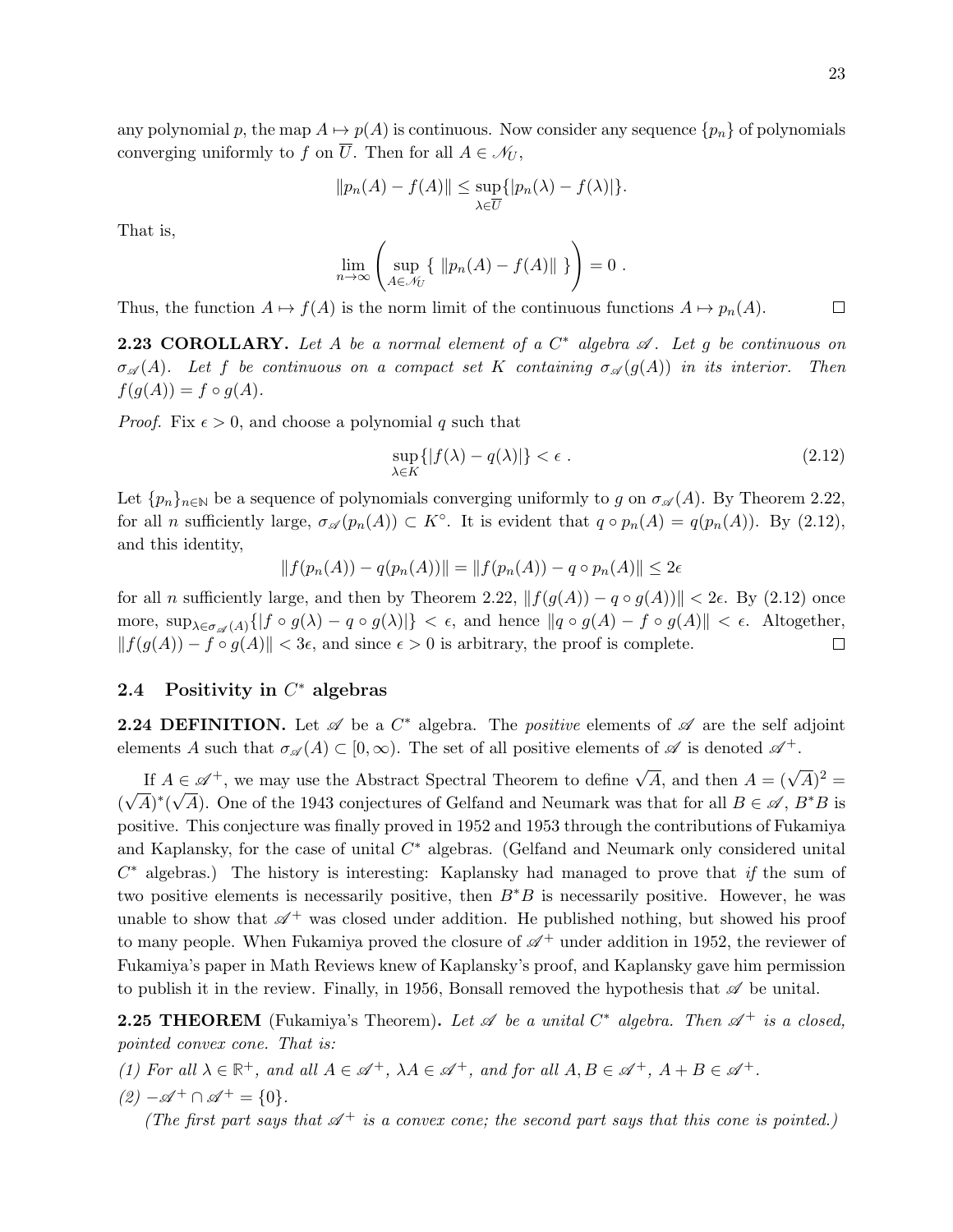*Proof.* Let  $B_{\mathscr{A}}$  denote the closed unit ball in  $\mathscr{A}$ . Fukamiya observed that  $\mathscr{A}^+ \cap B_{\mathscr{A}}$  consists precisely of the self-adjoint elements A with both A and  $1 - A$  in  $B_{\mathscr{A}}$ . To see this suppose that  $A \in \mathscr{A}^+ \cap B_{\mathscr{A}}$ . Since A is self adjoint,  $\nu(A) = ||A|| \leq 1$ , and so  $\sigma_{\mathscr{A}}(A) \subset [0,1]$ . By (an easy case of) the Spectral Mapping Lemma,  $\sigma_{\mathscr{A}}(1 - A) \subset [0, 1]$ , and hence  $||1 - A|| = \nu(1 - A) \leq 1$ .

Conversely, suppose A is self-adjoint and both A and  $1-A$  are in  $B_{\mathscr{A}}$ . Since A is self adjoint and  $||A|| \leq 1, \sigma_{\mathscr{A}}(A) \subset [-1, 1].$  Then by the Spectral Mapping Lemma,  $\sigma_{\mathscr{A}}(1-A) \subset [0, 2]$ . However, if  $||1 - A|| \leq 1$ , then  $\sigma_{\mathscr{A}}(1 - A) \subset [-1, 1]$ , and altogether we have that  $\sigma_{\mathscr{A}}(1 - A) \subset [0, 1]$ , and then by the identity  $A = 1 - (1 - A)$  and the Spectral Mapping Lemma once more,  $\sigma_{\mathscr{A}}(A) \subset [0, 1]$ , so that  $A \in \mathscr{A}^+$ . That is,

$$
\mathscr{A}^+ \cap B_{\mathscr{A}} = \{ A \in \mathscr{A}_{\text{s.a.}} : A, 1 - A \in B_{\mathscr{A}} \}.
$$
 (2.13)

Let  $A, B \in B_{\mathscr{A}}$ . By Minkowski's inequality,  $\|(A + B)/2\| \in B_{\mathscr{A}}$  and

$$
\left\| 1 - \frac{A+B}{2} \right\| \le \frac{1}{2} (\|1 - A\| + \|1 - B\|) . \tag{2.14}
$$

If furthermore,  $A, B \in \mathscr{A}^+$ , then we also have that  $||1 - A|| \leq 1$  and  $||1 - B|| \leq 1$ , and then from  $(2.14), \|1-(A+B)/2\| \leq 1.$  Thus,  $C := (A+B)/2$  is self adjoint and both C and  $1-C$  belong to  $B_{\mathscr{A}}$ . Therefore,  $(A + B)/2 \in \mathscr{A}^+$ .

Since the closure of  $\mathscr{A}^+$  under positive multiples is clear, it then clear that  $\mathscr{A}^+$  is a cone. If  $A \in \mathscr{A}^+$  and  $-A \in \mathscr{A}^+$ , then  $\sigma_{\mathscr{A}}(A) \subset (-\infty, 0] \cap [0, \infty) = \{0\}$ , so that  $||A|| = \nu(a) = 0$ , and hence  $A = 0$ . The norm closure of  $\mathscr{A}^+ \cap B_{\mathscr{A}}$  is evident from (2.13) together with Theorem 2.11, and then the closure of  $\mathscr{A}^+$  follows by a simple scaling argument. □

**2.26 THEOREM** (Bonsall's Theorem). The condition in Fukamiya's Theorem that  $\mathscr A$  be unital is superfluous.

*Proof.* Let  $\mathscr A$  be a non-unital  $C^*$  algebra. It suffices to show that  $\mathscr A^+$  is closed under addition, and closed in norm, since the unital nature of  $\mathscr A$  was used only in proving these fundamental parts. We begin with closure under addition. Since  $A \in \mathscr{A}^+$  if and only if A is self adjoint and  $(\lambda, -A)$  is invertible in  $\mathscr A$  for all  $\lambda < 0$ ,  $A \in \mathscr A^+$  if and only if A is self adjoint and tA is quasi regular for all  $t > 0$ . Now let  $A, B \in \mathcal{A}^+$ . Then  $A + B$  is self adjoint, and to show that  $A + B$  in  $\mathcal{A}^+$ , it suffices to show that for all  $t > 0$ ,  $t(A + B) = (tA + tB)$  is quasi regular. Hence it suffices to show that the sum of quasi regular elements in  $\mathscr{A}^+$  is quasi regular.

Let  $A \in \mathscr{A}^+$ . We first show that A', the quasi inverse of A, satisfies  $-A' \in \mathscr{A}^+$  and  $||A'|| < 1$ . Indeed, by the Abstract Spectral Theorem in  $C({A}), A' = f(A)$  where

$$
f(t) = \frac{-t}{1+t} ,
$$

since in  $\mathscr{C}_0(\sigma_{\mathscr{A}}(A)\setminus\{0\}), t+f(t)+tf(t) = t+t(f)+f(t)t = 0$ . By the Spectral Mapping Theorem,

$$
\sigma_{\mathscr{A}}(A') = \{-\lambda/(1+\lambda) \; : \; \lambda \in \sigma_{\mathscr{A}}(A)\} \subset (-1,0] \; .
$$

Hence  $||A|| = \nu(A) < 1$ , and  $-A \in \mathscr{A}^+$ .

Now let  $A, B \in \mathscr{A}^+$ . Then since  $||A'||, ||B'|| < 1, ||A'B'|| < 1$  and hence  $(1, -A'B')$  is invertible in  $\widetilde{\mathscr{A}}$ . That is,  $-A'B'$  is quasi regular. Now a simple calculation shows that  $A \circ (-A'B') \circ B = A + B$ , and by Lemma 1.10,  $A + B$  is quasi regular.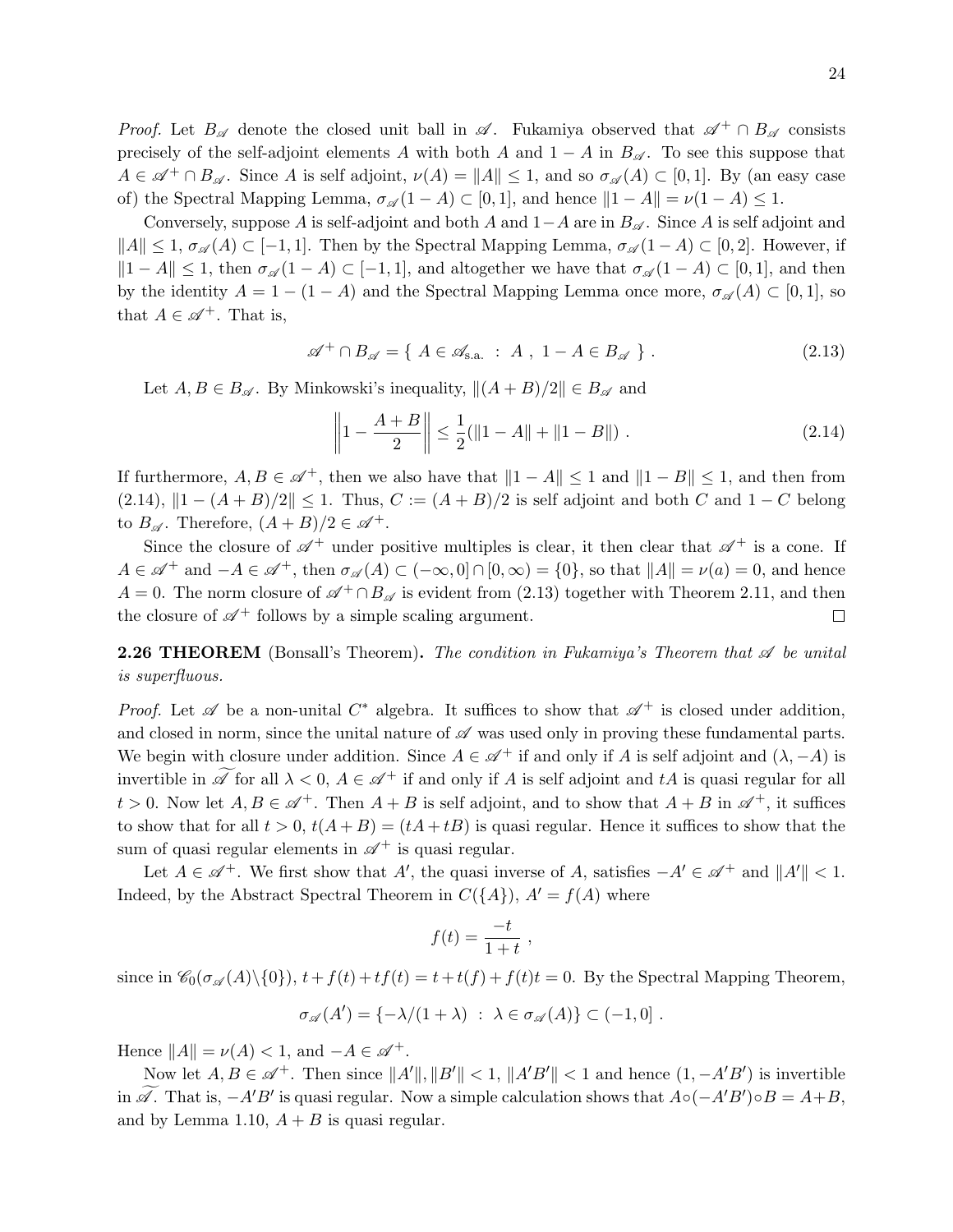For the closure in norm, let  $\{A_n\}_{n\in\mathbb{N}}$  be a sequence in  $\mathscr{A}^+$  converging to B. For each  $\epsilon > 0$ ,  $n \in$ N,  $(\epsilon, A_n)$  is invertible in  $\widetilde{\mathscr{A}}$ , and by the above, with  $f(t) = -t/(1+t)$ ,  $(\epsilon, A_n)^{-1} = \frac{1}{\epsilon}$  $\frac{1}{\epsilon}\left(1, f(\epsilon^{-1}A_n)\right),$ and hence  $\left\| (\epsilon, A_n)^{-1} \right\| \leq \frac{1 + \left\| f(\epsilon^{-1}A_n) \right\|}{\epsilon}$  $\frac{\epsilon^{-1}A_n)\|}{\epsilon} \leq \frac{2}{\epsilon}$  $\frac{2}{\epsilon}$ . Since  $\|(\epsilon, B) - (\epsilon, A_n)\| = \|B - A_n\|$ , by (1.13) and Lemma 1.13, since  $||B - A_n|| < \epsilon/2$  for all sufficiently large n,  $(\epsilon, B)$  is invertible. Since  $\epsilon > 0$  is arbitrary,  $B \in \mathscr{A}^+$ .  $\Box$ 

**2.27 THEOREM** (Fukamiya-Kaplansky-Bonsall Theorem). Let  $\mathscr A$  be a  $C^*$  algebra. For all  $A \in$  $\mathscr{A}, A^*A \in \mathscr{A}^+$ .

*Proof.* We first show that if  $A^*A \in -A^+$ , then  $A^*A = 0$ . Since  $A^*A$  and  $AA^*$  have the same spectrum, Fukamiya's Theorem says that  $A^*A + AA^* \in -A^+$ . However, writing  $A = X + iY$  with X and Y self adjoint,

$$
A^*A + AA^* = 2(X^2 + Y^2) \in \mathscr{A}^+ ,
$$

where once again we have used Fukamiya's Theorem, and the Spectral Mapping Lemma. Since  $\mathscr{A}^+$  is a pointed cone, this means that  $A^*A + AA^* = 0$ . But then  $A^*A = (A^*A + AA^*) - AA^* = 0$  $-AA^* \in \mathscr{A}^+$ . Again since  $\mathscr{A}^+$  is pointed, this means that  $A^*A = 0$ , as claimed.

Define continuous functions  $f, g : \mathbb{R} \to \mathbb{R}$  by  $f(t) = \max\{t, 0\}$  and  $g(t) = t - f(t)$ . Our goal is to show that for all  $B \in \mathscr{A}, Z := g(B^*B) = 0$ , since then  $B^*B = f(B^*B) \in \mathscr{A}^+$ .

Note that  $f(t)g(t) = 0$  for all t, and hence with  $Y := f(B^*B)$ ,  $YZ = 0$ . Then

$$
(BZ)^{*}(BZ) = ZB^{*}BZ = Z(Y + Z)Z = Z^{3} \in -\mathscr{A}^{+}.
$$

The first part of the proof says that  $(BZ)^*(BZ) = Z^3 = 0$ , and hence  $Z = 0$ .

**2.28 DEFINITION.** Let  $\mathscr A$  and  $\mathscr B$  be  $C^*$  algebras. A linear transformation  $\Phi : \mathscr A \to \mathscr B$ is positive in case  $\Phi(A) \in \mathcal{B}^+$  for all  $A \in \mathcal{A}^+$ . Define  $\mathcal{L}^+(\mathcal{A}, \mathcal{B})$  to be the set of positive linear transformations from  $\mathscr A$  to  $\mathscr B$ . The term positive map is a synonym for positive linear transformation.

**2.29 COROLLARY.** Let  $\mathscr A$  and  $\mathscr B$  be  $C^*$  algebras. Then  $\mathscr L^+(\mathscr A,\mathscr B)$  is a pointed cone in  $\mathscr{L}(\mathscr{A},\mathscr{B})$ , the space of linear transformations from  $\mathscr{A}$  to  $\mathscr{B}$ .

*Proof.* It is evident that  $\mathscr{L}^+(\mathscr{A}, \mathscr{B})$  is closed under multiplication by non-negative scalars, and it is closed under addition as an immediate consequence of Theorem 2.27. If  $\Phi \in \mathcal{L}^+(\mathscr{A},\mathscr{B})$ and  $-\Phi \in \mathcal{L}^+(\mathcal{A}, \mathcal{B})$ , then for all  $A \in \mathcal{A}^+, \Phi(A) \in \mathcal{B}^+ \cap (-\mathcal{B}^+) = \{0\}$  by Theorem 2.25 and Theorem 2.26. Since every element of  $\mathscr A$  is a linear combination of at most 4 elements of  $\mathscr A^+$ ,  $\Phi(A) = 0$  for all  $A \in \mathscr{A}$ . This proves that  $\mathscr{L}^+(\mathscr{A}, \mathscr{B})$  is a pointed cone.  $\Box$ 

The next corollary of Theorem 2.27 gives us an important class of positive maps.

**2.30 COROLLARY.** Let  $\mathscr A$  be a  $C^*$  algebra, and let  $B \in \mathscr A$ . Then the linear transformation  $\Phi : \mathscr{A} \to \mathscr{A}$  given by  $\Phi(A) := B^*AB$  is positive.

*Proof.* Let  $A \in \mathscr{A}^+$ . Then since  $f(t) := \sqrt{t}$  is continuous and vanishes at 0, we may use the Abstract Spectral Theorem to define  $A^{1/2} \in \mathcal{A}^+$  with  $A = A^{1/2} A^{1/2}$ . Then

$$
\Phi(A) = B^* A^{1/2} A^{1/2} B = (A^{1/2} B)^* (A^{1/2} B) \in \mathscr{A}^+ ,
$$

where we used Theorem 2.27 in the final step.

 $\Box$ 

 $\Box$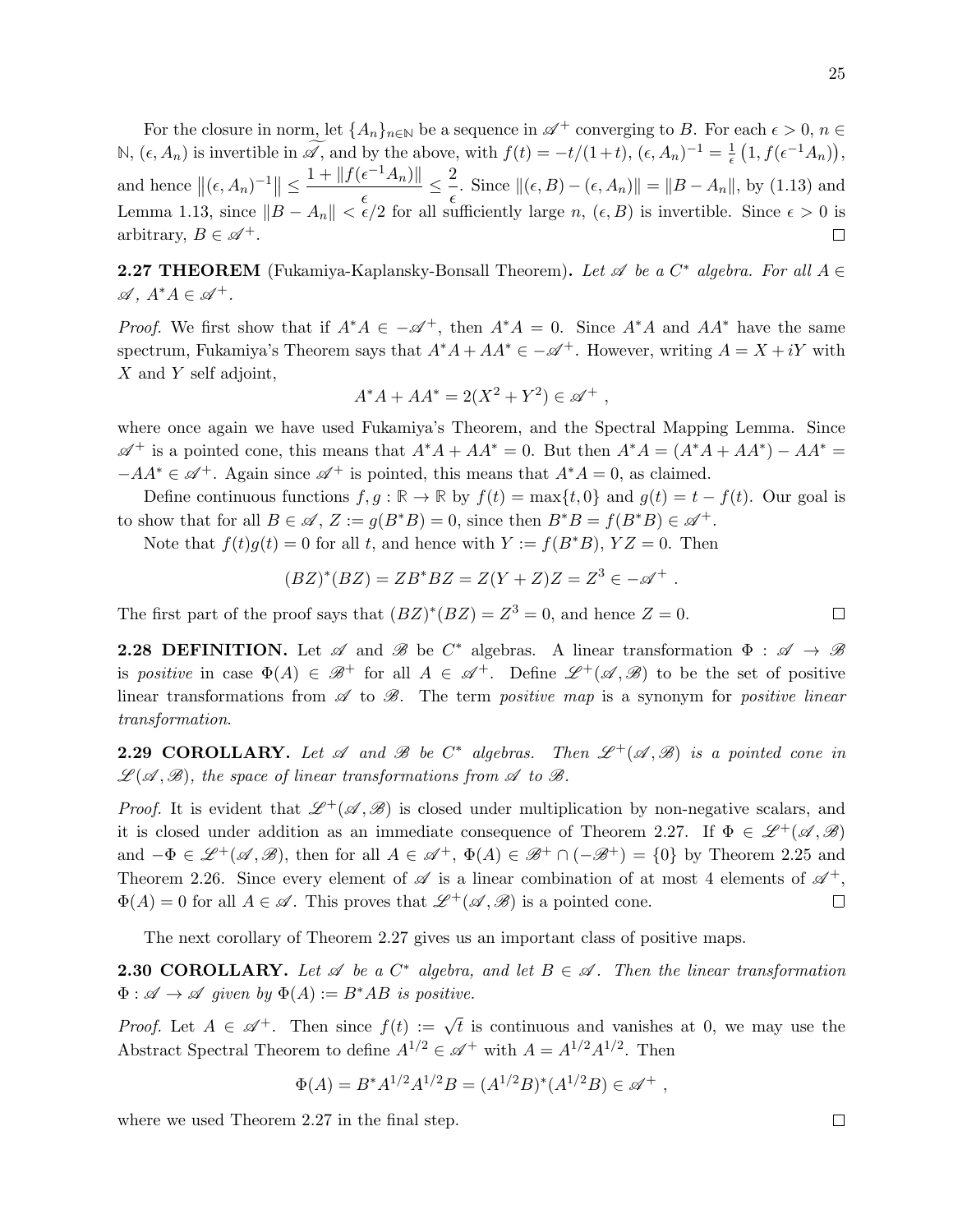In the next section we shall make use of the following lemma:

**2.31 LEMMA** (Vowden's Lemma). Let  $\mathscr A$  be a  $C^*$  algebra. For all  $A, B \in \mathscr A^+$  such that  $B - A \in$  $\mathscr{A}^+$ ,  $||B|| \geq ||A||$ .

When  $\mathscr A$  has a unit, this is an easy consequence of Fukamiya observation that  $\mathscr A^+\cap B_{\mathscr A}$  consists precisely of the self-adjoint elements X with both X and  $1 - X$  in  $B_{\mathscr{A}}$ : We may suppose without loss of generality that  $||B|| = 1$ . Then  $1-B$  is positive. By Theorem 2.27,  $1-A = (1-B)+(B-A)$ is positive, but if  $||A|| > 1$ , there exists  $\lambda \in \sigma_{\mathscr{A}}(S)$  with  $\lambda > 1$ , and then  $1 - A$  is not positive. Hence  $||A|| \leq 1 = ||B||$ .

Vowden has given a proof of the same result without assuming the existence of an identity; his proof makes use of the Abstract Spectral Theorem and the main theorems of this section:

*Proof of Lemma 2.31.* Assume  $||B|| = 1$ . We must show that  $||A|| \le 1$ . If we show that  $A^2 - A^3 \ge 0$ , then since for  $\lambda > 1$ ,  $\lambda^2 - \lambda^3 < 0$ , no such  $\lambda$  can belong to  $\sigma_{\mathscr{A}}(A)$ , and then  $\sigma_{\mathscr{A}}(A) \subset [0,1]$ , and hence  $||A|| \leq 1$ .

We now show that  $A^2 - A^3 \in \mathscr{A}^+$ . For any  $C \in \mathscr{A}_{s.a.}$ , define  $X = A - CA$ . Then  $X^*X =$  $A^2 + A(C^2 - 2C)A$ . If we can choose C so that  $C^2 - 2C + B = 0$ , then

$$
X^*X = A^2 - ABA = A^2 - A^3 - A(B - A)A.
$$

By Corollary 2.30, and Theorem 2.25,  $A^2 - A^3 = X^*X + A(B - A)A \in \mathcal{A}^+$ ,

To produce C, note that the quadratic polynomial  $x^2 - 2x + b = 0$  has the roots  $x = 1 \pm \sqrt{2}$  $\overline{-2x} + b = 0$  has the roots  $x = 1 \pm \sqrt{1 - b}$ . Therefore, define the function  $f(t)$  on [0, 1] by  $f(t) = 1 - \sqrt{1-t}$ . Although the formula for f makes explicit reference to 1, f is continuous and  $f(0) = 0$ . Therefore,  $f(B)$  is defined for any  $B \in \mathscr{A}$  with  $\sigma_{\mathscr{A}}(B) \subset [0,1]$ , even when  $\mathscr{A}$  is not unital. Now define  $C = f(B)$ , and then  $C^2 - 2C + B = 0$ .

# 2.5 Adjoining a unit to a non-unital  $C^*$  algebra

We will make use of the following approximation lemma. Since it has many uses, we state it in a more general form than we need at present to avoid repeating ourselves later on.

**2.32 THEOREM.** Let  $\mathscr A$  be a  $C^*$  algebra, and let  $\{A_1, \ldots, A_m\}$  be any finite subset of  $\mathscr A$ . Then there is a sequence  ${E_n}_{n \in \mathbb{N}} \subset B_{\mathscr{A}} \cap \mathscr{A}^+$  such that for each  $j = 1, \ldots, m$ ,

$$
\lim_{n \to \infty} \|A_j E_n - A_j\| = 0.
$$
\n(2.15)

Furthermore:

(1) Let  $\mathscr J$  be a closed ideal in  $\mathscr A$ , and suppose that  $\{A_1,\ldots,A_m\}\subset\mathscr J$ . Then we may take  ${E_n}_{n\in\mathbb{N}}\subset\mathscr{J}$ , and still have that (2.15) is valid for each  $j=1,\ldots,m$ .

(2) If  $\{A_1,\ldots,A_m\}$  is closed under the involution, we may choose  $\{E_n\}_{n\in\mathbb{N}}$  to have the additional property that both (2.15) and

$$
\lim_{n \to \infty} \|E_n A_j - A_j\| = 0
$$
\n(2.16)

are valid for  $j = 1, \ldots, m$ .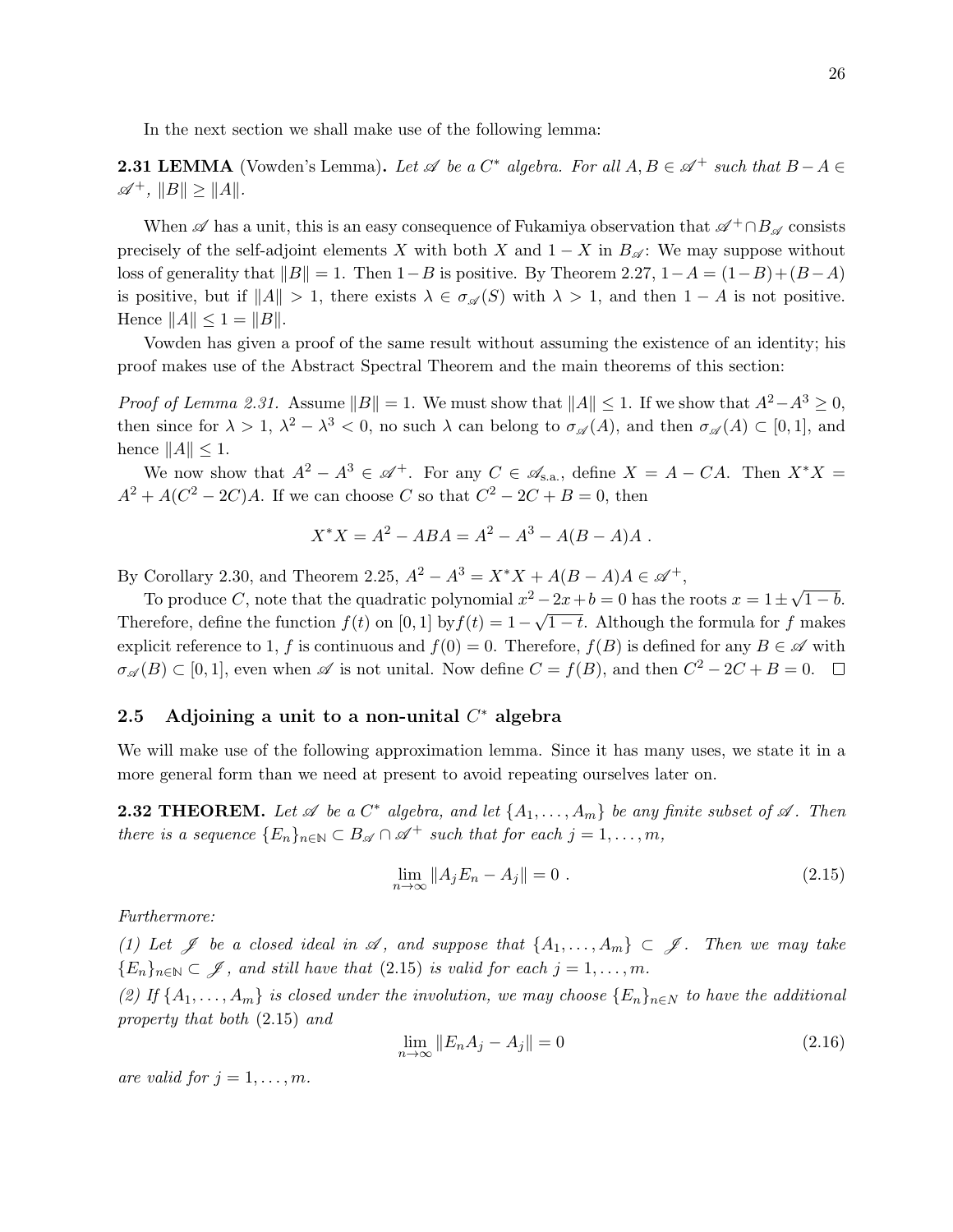**2.33 REMARK.** Theorem 2.32 provides a kind of "approximate identity" in a  $C^*$  algebra, and one can make precise sense of this notion. However, in applications, Theorem 2.32 can be applied directly without going through this (short) detour.

*Proof of Theorem 2.32.* Define  $X := \sum_{j=1}^{m} A_j^* A_j \in \mathscr{A}^+$ . Consider the sequence of continuous functions  $f_n : \mathbb{R}_+ \to \mathbb{R}_+$  given by  $f_n(t) = \min\{nt, 1\}$ . Note that

$$
g_n(t) := t(1 - f_n(t))^2 = \begin{cases} t(1 - nt)^2 & t \le 1/n \\ 0 & t > 1/n \end{cases}
$$

Moreover,  $g_n$  is continuous,  $g_n(0) = 0$  and  $\sup_{t \geq 0} |g_n(t)| \leq 1/n$ . By the Abstract Spectral Theorem,  $||g_n(X)|| \leq 1/n$ . For each  $j = 1, ..., m$ ,

$$
(A_jf_n(X) - A_j)^*(A_jf_n(X) - A_j) = f_n(X)A_j^*A_jf_n(X) + A_j^*A_j - A_j^*A_jf_n(X) - f_n(X)A_j^*A_j.
$$

Summing on j,  $\sum_{j=1}^{m} (A_j f_n(X) - A_j)^*(A_j f_n(X) - A_j) = g_n(X)$ , and therefore,

$$
\left\| \sum_{j=1}^m (A_j f_n(X) - A_j)^* (A_j f_n(X) - A_j) \right\| = \|g_n(X)\| \le \frac{1}{n}
$$

.

Since for each  $j = 1, \ldots, m$ ,

$$
g_n(X) - (A_j f_n(X) - A_j)^*(A_j f_n(X) - A_j) = \sum_{k \neq j, k=1}^n (A_j f_n(X) - A_j)^*(A_j f_n(X) - A_j)
$$

is a sum of terms in  $\mathscr{A}^+$ , Theorem 2.26 implies that  $g_n(X) - (A_j f_n(X) - A_j)^*(A_j f_n(X) - A_j) \in \mathscr{A}^+$ . Lemma 2.31 then yields

$$
\frac{1}{n} \ge \max_{j=1,\dots,m} \{ \|(A_j f_n(X) - A_j)^*(A_j f_n(X) - A_j) \| \} .
$$

By the  $C^*$  algebra identity,  $||(A_jf_n(X)-A_j)^*(A_jf_n(X)-A_j)|| = ||(A_jf_n(X)-A_j)^*|| ||A_jf_n(X)-A||$ , and then by the continuity of the involution, there is a  $c > 0$  such that for each  $j = 1, \ldots, m$ ,

$$
\frac{1}{n} \ge c ||A_j f_n(X) - A_j||^2.
$$

Thus,  $\lim_{n\to\infty} ||A_j f_n(X) - A_j|| = 0$ . By the Abstract Spectral Theorem,  $||f_n(X)|| \leq 1$  and  $f_n(X) \in \mathscr{A}^+$  for all n. Hence we may take  $E_n = f_n(X)$ , and then we have proved that  $\lim_{n\to\infty}||A_jE_n - A_j|| = 0$ . This proves the first statement. To prove (1), simply note that if  $\{A_1,\ldots,A_m\}\subset\mathscr{J}$ , then  $X\in\mathscr{J}$ , and  $E_n=f_n(X)$  is the norm limit of polynomials in  $\mathscr{J}$ , and then since  $\mathscr{J}$  is closed,  $E_n \in \mathscr{J}$ .

To prove (2), suppose that for each  $j \in \{1, \ldots, m\}$ , there is some  $k \in \{1, \ldots, m\}$  so that  $A_j^* = A_k$ . Then,  $||E_n A_j - A_j|| = ||E_n A_k^* - A_k^*|| = ||(A_k E_n - A_k)^*||$ . Since the involution is continuous, (2.16) then follows from (2.15).  $\Box$ 

**2.34 LEMMA.** Let  $\mathscr A$  be a  $C^*$  algebra. For all  $A \in \mathscr A$ ,

$$
\sup_{\|B\| \le 1} {\|AB\|} = \|A\| = \sup_{\|B\| \le 1} {\|BA\|}
$$
\n(2.17)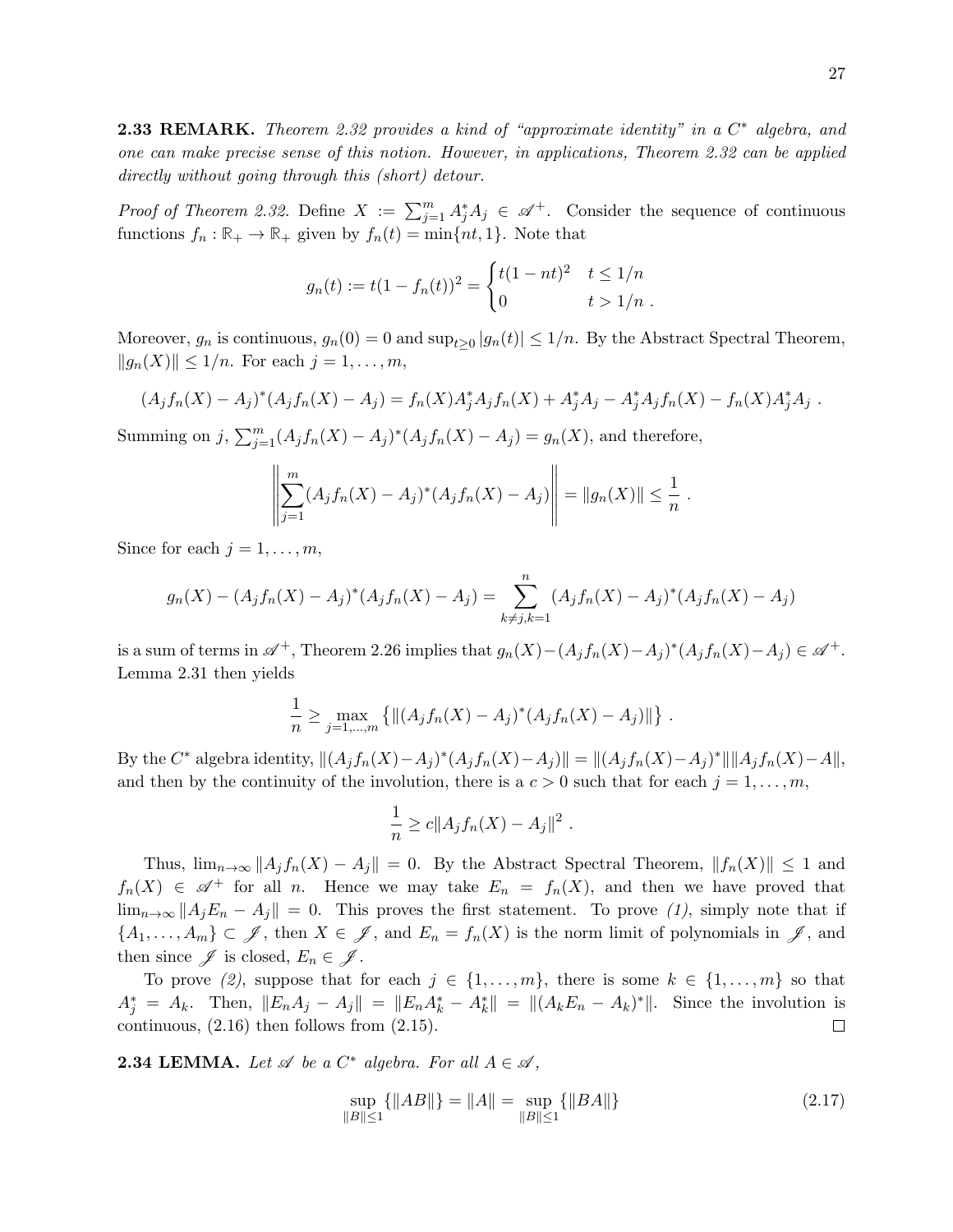*Proof.* For  $||B|| \le 1$ ,  $||AB|| \le ||A||$ . For  $A \ne 0$ , define  $B := ||A^*||^{-1}A^*$ . Then  $||B|| = 1$  and

$$
||AB|| = \frac{||AA^*||}{||A^*||} = \frac{||A|| ||A^*||}{||A^*||} = ||A||.
$$

Altogether,  $||A|| = \sup_{||B|| \leq 1} \{||AB||\}$ . The proof of the second identity is essentially the same.  $\Box$ 

Now suppose that  $\mathscr A$  is not unital, and let  $\mathscr B(\mathscr A)$  be the Banach space of bounded linear transformations on  $\mathscr A$ . We embed  $\mathbb C \oplus \mathscr A$  into  $\mathscr B(\mathscr A)$  as follows: For  $(\lambda, A) \in \mathbb C \oplus \mathscr A$ , define  $T_{(\lambda,A)} \in \mathscr{B}(\mathscr{A})$  by

$$
T_{(\lambda,A)}B = \lambda B + AB
$$

for all  $B \in \mathscr{A}$ . To see that  $(\lambda, A) \mapsto T_{(\lambda, A)}$  is one-to-one, suppose that for some  $(\lambda, A) \in \mathbb{C} \oplus \mathscr{A}$ ,  $T_{(\lambda,A)} = 0$ . If  $\lambda = 0$ , this is impossible unless also  $A = 0$  since if  $T_{(0,A)} = 0$ , then  $AB = 0$  for all B and then by Lemma 2.34,  $A = 0$ . However, if  $T_{(\lambda,A)} = 0$  and  $\lambda \neq 0$ , replacing A by  $-\lambda^{-1}A$ , we have that  $T_{(-1, A)} = 0$ , but then for all  $B \in \mathscr{A}$ ,  $B = AB$ . Taking  $B = A^*$ ,  $A^* = AA^*$ , and hence A is self-adjoint. Then  $B^* = B^*A$  for all  $B \in \mathscr{A}$ , and hence we have that  $B = AB = BA$ for all  $B \in \mathscr{A}$ . This is impossible since  $\mathscr{A}$  lacks a multiplicative identity. Hence  $(\lambda, A) \mapsto T_{(\lambda, A)}$ is one-to-one from  $\mathbb{C} \oplus \mathscr{A}$  into  $\mathscr{B}(\mathscr{A})$ . Define a norm  $\|\cdot\|$  on  $\mathbb{C} \oplus \mathscr{A}$  by  $\|(\lambda, A)\| = \|T_{(\lambda, A)}\|_{\mathscr{B}(\mathscr{A})}$ . That is,

$$
\|(\lambda, A)\| = \sup_{\|B\| \le 1} \{ \|\lambda B + AB\| \} .
$$
\n(2.18)

By Lemma 2.34.

$$
|\!|\!|(0,A)\!|\!|\!| = \sup_{\|B\|\le 1} \{||AB||\} = ||A||\,,\tag{2.19}
$$

and so  $A \mapsto T_{(0,A)}$  is an isometry from  $\mathscr A$  into  $\mathscr B(\mathscr A)$ . In particular, the image of  $\mathscr A$  under this embedding is closed. The image of  $\mathbb{C} \oplus \mathscr{A}$  under this embedding is the sum of the image of  $\mathscr A$  and a one dimensional subspace. Since the sum of a closed subspace and a finite dimensional subspace is always closed, the image of  $\mathbb{C} \oplus \mathscr{A}$  under this embedding is closed in  $\mathscr{B}(\mathscr{A})$ , and hence complete since  $\mathscr{B}(\mathscr{A})$  is a Banach space. It follows that  $\mathbb{C} \oplus \mathscr{A}$  is complete in the norm  $\|\cdot\|$ . Since  $\mathscr{B}(\mathscr{A})$  is a Banach algebra,  $\mathbb{C} \oplus \mathscr{A}$  is a Banach algebra in this norm; it inherits the multiplicative property from  $\mathcal{B}(\mathcal{A})$ , and with the standard involution on  $\mathbb{C} \oplus \mathcal{A}$ , it is a Banach  $*$ -algebra. We have proved:

**2.35 LEMMA.** Let  $\mathscr A$  be a non-unital  $C^*$  algebra. Then  $\mathbb C \oplus \mathscr A$ , equipped with the standard multiplication defined in (1.3), and the norm  $\|\cdot\|$  defined in (2.18) is a Banach algebra. If we equip  $\mathbb{C} \oplus \mathscr{A}$  with the involution  $(\lambda, A)^* = (\overline{\lambda}, A^*)$ , then it becomes a Banach  $*$  algebra, and the map  $A \mapsto (0, A)$  is an isometric  $*$ -isomorphism of  $\mathscr A$  into this Banach  $*$ -algebra.

**2.36 LEMMA.** In the notation introduced above, we have the alternate formula

$$
\|(\lambda, A)\| = \sup_{\|C\| \le 1} {\| \lambda C + C A \|}.
$$
\n(2.20)

*Proof.* Choose  $\epsilon > 0$ , and choose  $B \in \mathcal{A}$ ,  $||B|| \leq 1$  such that

 $(1 - \epsilon) ||(\lambda, A)|| \leq ||\lambda B + AB||$ .

Then by the second identity in (2.17), there exists  $C \in \mathscr{A}$ ,  $||C|| \leq 1$ , so that

$$
(1 - \epsilon) \|\lambda B + AB\| \le \|(\lambda C + CA)B\| \le \|\lambda C + CA\|.
$$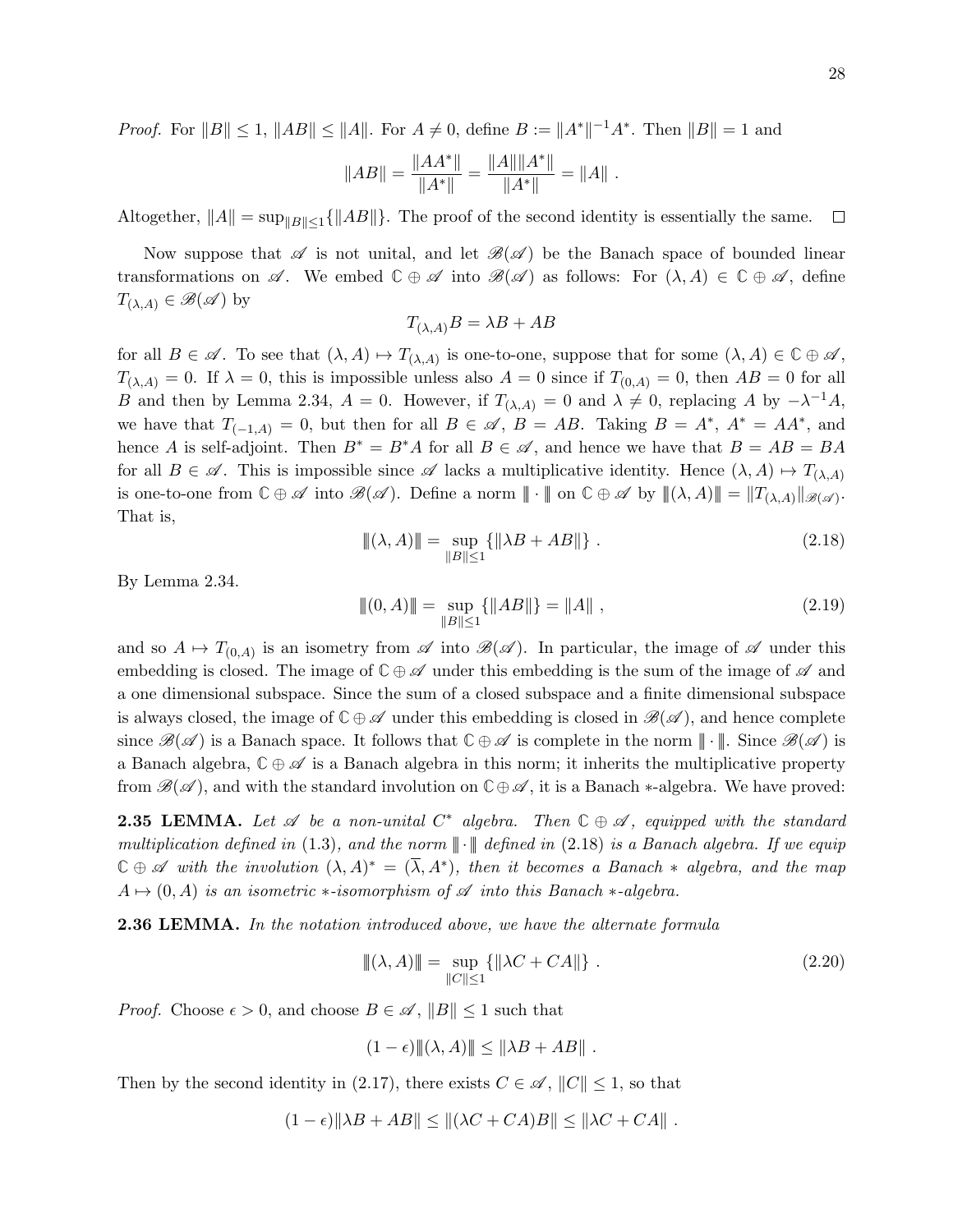Since  $\epsilon > 0$  is arbitrary,  $\sup_{\Vert C \Vert \leq 1} {\Vert \lambda C + CA \Vert} \geq \Vert (\lambda, A) \Vert = \sup_{\Vert B \Vert \leq 1} {\Vert \lambda B + AB \Vert}.$  The same sort of reasoning then shows that sup  $\{\|\lambda B + AB\|\} \leq \sup$  $\{\|\lambda C + CA\|\}.$  $\Box$  $||B|| \leq 1$  $||C|| \leq 1$ 

We are now ready to prove:

**2.37 THEOREM** (Vowden's Theorem). Let  $\mathscr A$  be a non-unital  $C^*$  algebra. Then  $\mathbb C \oplus \mathscr A$ , equipped with the standard multiplication defined in  $(1.3)$ , the norm  $\|\cdot\|$  defined in  $(2.18)$  and the involution  $(\lambda, A)^* = (\overline{\lambda}, A^*)$ , is a unital  $C^*$  algebra, and the map  $A \mapsto (0, A)$  is an isometric  $*$ isomorphism of  $\mathscr A$  into this unital  $C^*$  algebra. In particular, every  $C^*$  algebra  $\mathscr A$  is isometrically and  $*$ -isomorphically embedded in a unital  $C^*$  algebra.

*Proof.* We need only prove the C<sup>\*</sup> algebra identity  $\|(\lambda, A)^*(\lambda, A)\| = \|(\lambda, A)^*\| \|(\lambda, A)\|$ , and since we already know that  $\|(\lambda, A)^*(\lambda, A)\| \leq \|(\lambda, A)^*\| \|(\lambda, A)\|$ , it remains to prove that

 $||(\lambda, A)^*(\lambda, A)|| \ge ||(\lambda, A)^*|| ||(\lambda, A)||$ . (2.21)

Choose  $\epsilon > 0$ . By Lemma 2.36, we may choose  $B, C \in \mathscr{A}$  with  $||B||, ||C|| \leq 1$  such that

$$
|\!|\!|(\lambda,A)^*|\!|\!|\leq (1+\epsilon)| |\bar{\lambda}B+BA^*|\!|\quad\text{and}\quad |\!|\!|(\lambda,A)|\!|\!|\leq (1+\epsilon)| |\lambda C+AC|\!|\!|.
$$

By Theorem 2.32 applied to  $\{B, C\}$ , for every  $\delta > 0$ , there exists  $E \in \mathscr{A}^+$ , with  $||E|| \leq 1$  such that  $||BE - B||$ ,  $||EC - C||$  ≤  $\delta$ . For appropriate  $\delta$  we then have

$$
|| ( \lambda, A) || \le (1 + \epsilon)^2 ||(\lambda E + AE)C|| \le (1 + \epsilon)^2 ||\lambda E + AE||.
$$

and

$$
||\!||(\lambda, A)^*|| \le (1 + \epsilon)^2 ||B(\overline{\lambda}E + EA^*)|| \le (1 + \epsilon)^2 ||(\lambda E + AE)^*||.
$$

Altogether we have

$$
\|(\lambda, A)^*\| \|\|\lambda, A\|\le (1+\epsilon)^4 \|(\lambda E + AE)^*\| \|\lambda E + AE\|.
$$
 (2.22)

Then by the  $C^*$  algebra identity in  $\mathscr{A}$ ,

$$
\begin{aligned} ||(\lambda E + AE)^*|| ||\lambda E + AE|| &= ||(\lambda E + AE)^* (\lambda E + AE)|| \\ &= ||(\overline{\lambda}E + EA^*)(\lambda E + AE)|| \\ &= ||E(|\lambda|^2 + (\overline{\lambda}A + \lambda A^* + A^*A))E|| \\ &\le |||\lambda|^2 E + (\overline{\lambda}A + \lambda A^* + A^*A)E|| \\ &\le ||(\lambda, A)^*(\lambda, A)|| \end{aligned}
$$

Since  $\epsilon > 0$  is arbitrary, combining this with (2.22) yields the result.

Vowden's Theorem has a number of consequences. Our first application of it, in the next section, will be the one that motivated Vowden – to finally prove that the involution is an isometry in full generality. This had been done earlier by Glimm and Kadison in the unital case, and Vowden's theorem immediately extends this to the general case.

 $\Box$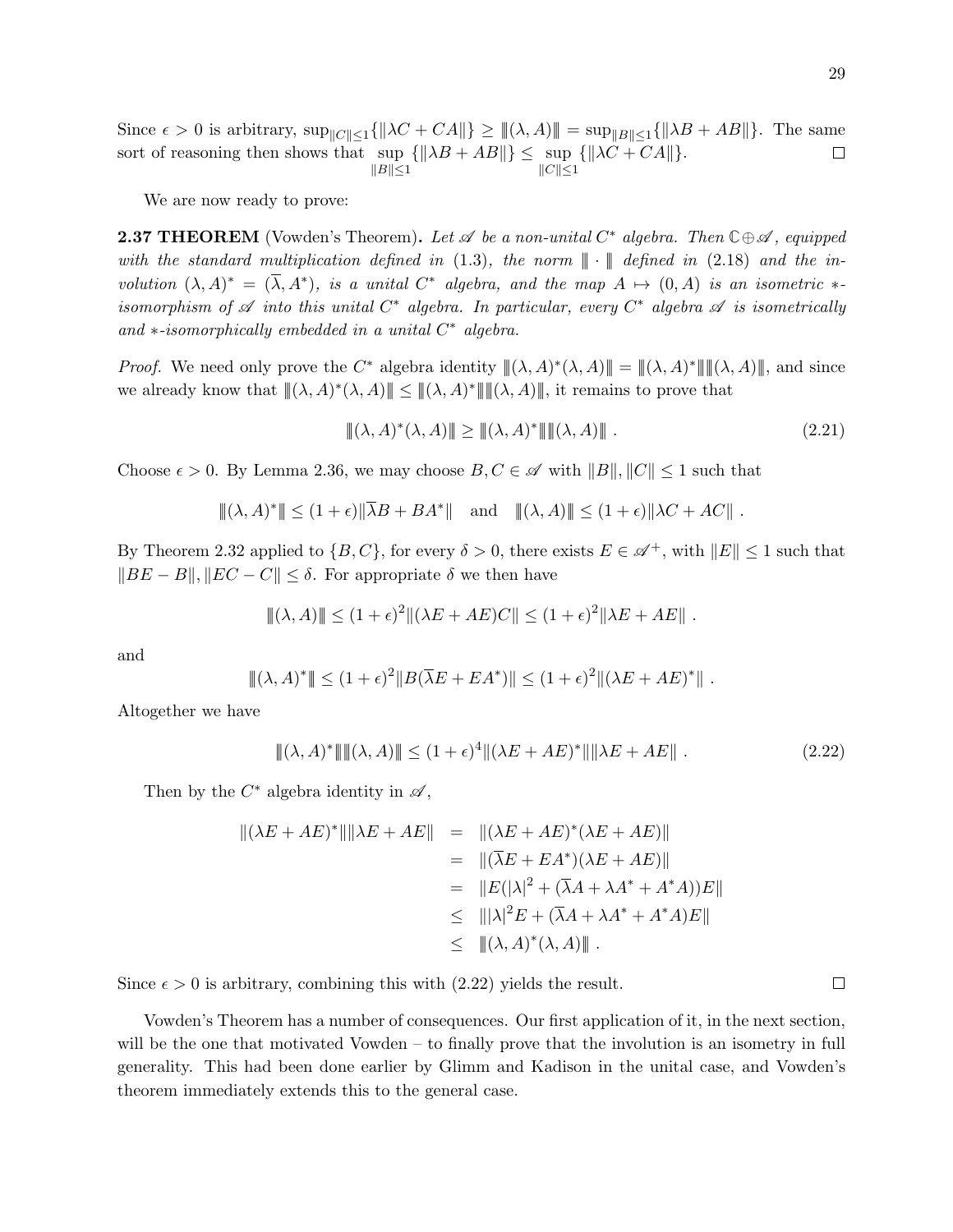#### 2.6 The Russo-Dye Theorem and the Isometry Property

**2.38 DEFINITION** (Unitary). Let  $\mathscr A$  be a unital  $C^*$  algebra with multiplicative identity 1. Then  $U \in \mathscr{A}$  is unitary in case

$$
U^*U = UU^* = I \tag{2.23}
$$

Note in particular that every unitary U is normal. Therefore, by Lemma 2.8,  $||U^*|| = ||U||$ , and by the  $C^*$  algebra norm identity,  $1 = ||1|| = ||U^*U|| = ||U^*|| ||U|| = ||U||^2$ . Therefore,  $||U|| = 1$  for all unitaries.

Let  $A \in B_{\mathscr{A}}$ . Define  $(A^*A)^{1/2}$  using the Abstract Spectral Theorem. If A is invertible, so are  $A^*$  and  $A^*A$ , and then  $(A^*A)^{-1}(A^*A)^{1/2}$  is the inverse of  $(A^*A)^{1/2}$  which we denote by  $(A^*A)^{-1/2}$ . For such A, define

$$
|A| := (A^*A)^{1/2}
$$
 and  $V := A(A^*A)^{-1/2}$ . (2.24)

Then  $V^*V = (A^*A)^{-1/2}A^*A(A^*A)^{-1/2} = 1$ . Since V is the product of invertible elements of  $\mathscr{A}, V$ is invertible, and hence its left inverse  $V^*$  is also its inverse. That is  $V^*V = VV^* = 1$ . In particular, V is unitary. This proves the greater part of the following lemma:

**2.39 LEMMA.** Let  $\mathscr A$  be a unital  $C^*$  algebra, and let  $A \in \mathscr A$ . If A is invertible, then there is a unitary V and a positive operator H such that  $A = VH$ . Moreover, H and V are uniquely determined, and are given by  $H = |A| := (A^*A)^{1/2}$  and  $V = A|A|^{-1}$ .

*Proof.* It remains to prove the uniqueness. Suppose that  $A = WK$  where  $K \in \mathcal{A}^+$  and W is unitary. Then  $A^*A = K^2$ , and hence  $K = (A^*A)^{1/2} = |A|$ , and then  $W = V$  follows immediately.  $\Box$ 

The factorization  $A = VH$  provided by Lemma 2.39 is called the *polar factorization of A*.

**2.40 LEMMA.** Let  $\mathscr A$  be a unital  $C^*$  algebra. Then for all invertible  $A \in \mathscr A$ ,  $||A^*|| = ||A||$ .

*Proof.* Let A be invertible in  $\mathscr A$ , and let  $A = VH$  be its polar factorization. Then

$$
||A|| = ||VH|| \le ||V|| ||H|| = ||H|| = ||(A^*A)^{1/2}|| = ||A^*A||^{1/2} = (||A^*|| ||A||)^{1/2}.
$$

It follows that  $||A|| \le ||A^*||$ . Since  $A^*$  is also invertible, the same reasoning yields  $||A^*|| \le ||A||$ .

**2.41 LEMMA** (Gardner's Lemma). Let  $\mathscr A$  be a unital  $C^*$  algebra. For all invertible A in  $B_{\mathscr A}$ , the unit ball of  $A$ , there exist two unitaries  $U_1$  and  $U_2$  such that

$$
A = \frac{1}{2}(U_1 + U_2) \tag{2.25}
$$

*Proof.* Let  $A = VH$  be the polar factorization of A. Then since A is invertible  $||H|| = ||(A^*A)^{1/2}|| =$  $||A^*A||^{1/2} = ||A|| \le 1$  by Lemma 2.40. By the Spectral Mapping Theorem,  $\sigma_{\mathscr{A}}(H^2) \subset [0,1]$ . Then we may define, using the Abstract Spectral Theorem,  $W := H + i\sqrt{1 - H^2}$ . Then

$$
W^*W = WW^* = H^2 + (1 - H^2) = 1,
$$

and hence W and  $W^*$  are unitary. Evidently,  $H = \frac{1}{2}$  $\frac{1}{2}(W+W^*)$  and then with  $U_1 = VW$  and  $U_2 = VW^*, U_1$  and  $U_2$  are unitary and (2.25) is satisfied.  $\Box$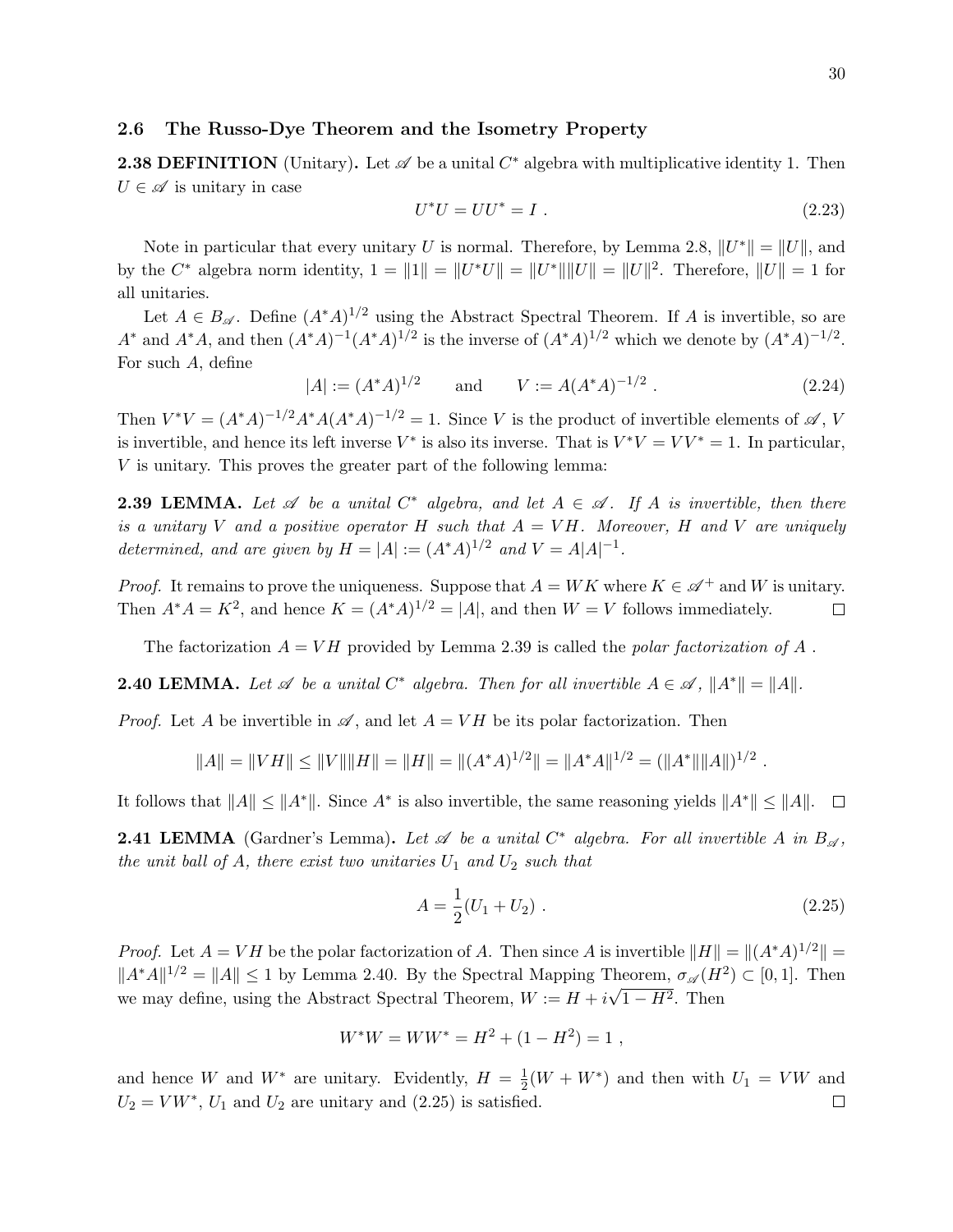**2.42 THEOREM** (Kadison-Pederson). Let  $\mathscr A$  be a unital  $C^*$  algebra, and let  $n \in \mathbb N$ ,  $n \geq 2$ . If  $A \in \mathscr{A}$  satisfies  $||A|| < 1 - \frac{2}{n}$  $\frac{2}{n}$ , then there are unitaries  $\{U_1, \ldots, U_n\}$  such that

$$
A = \frac{1}{n} \sum_{j=1}^{n} U_j \tag{2.26}
$$

*Proof.* Let  $B \in \mathscr{A}$ ,  $||B|| < 1$  and let V be unitary. Then  $||V^*B|| \le ||V^*|| ||B|| < 1$ . Therefore  $1 + V^*B$  is invertible, with the consequence that  $V + B$  is invertible. That is, for all B with  $||B|| < 1$  and all unitaries V,  $V + B$  is invertible. Then  $\frac{1}{2}(V + B)$  is an invertible element of  $B_{\mathscr{A}}$ , and by Gardner's Lemma, there are unitaries  $U_1$  and  $U_2$  such that  $\frac{1}{2}(V+B) = \frac{1}{2}(U_1+U_2)$ . That is, given any  $B \in \mathscr{A}$  with  $||B|| < 1$ , and any unitary V, there are two other unitaries  $U_1$  and  $U_2$ such that

$$
B + V = U_1 + U_2. \t\t(2.27)
$$

We now claim that for any  $n > 2$ , there are unitaries  $U_1, \ldots, U_n$  such that

$$
\frac{n-2}{n}B = \frac{1}{n}\sum_{j=1}^{n}U_j
$$
\n(2.28)

We get the  $n = 3$  case of (2.28) from (2.27) if we define  $U_3 = -V$ . Make the inductive hypothesis that for some  $n \geq 3$ , (2.28) is valid. Then for any unitary V, using both (2.27) and (2.28) after multiplying the latter through by  $n$ ,

$$
(n-1)B = B + (n-2)B = B + \sum_{j=1}^{n} U_j = \sum_{j=1}^{n-1} U_j + B + U_n = \sum_{j=1}^{n-1} U_j + V_1 + V_2
$$

with  $U_1, \ldots, U_n, V_1, V_2$  unitary. Dividing through by  $n + 1$ , (2.28) is proved. If  $||A|| < (1 - \frac{2}{n})$  $\frac{2}{n}$ ),  $B := (1 - \frac{2}{n})$  $\frac{2}{n}$ )<sup>-1</sup>A satsifies  $||B|| < 1$ . Expressing (2.28) for this B in terms of A yields (2.26).  $\Box$ 

**2.43 COROLLARY** (Russo-Dye Theorem). Let  $\mathscr A$  be a unital  $C^*$  algebra. Then  $B_{\mathscr A}$ , the closed unit ball of  $\mathscr A$ , is the norm closure of the convex hull of the unitary elements of  $B_{\mathscr A}$ .

The original proof of the Russo-Dye Theorem was quite different.

**2.44 THEOREM** (Isometry property of the involution). Let  $\mathscr A$  be a  $C^*$  algebra, not necessarily unital. Then for all  $A \in \mathscr{A}$ ,  $||A^*|| = ||A||$ , and hence  $||A^*A|| = ||A||^2$ .

*Proof.* First suppose that  $\mathscr A$  is unital. For  $A \in \mathscr A$  with  $||A^*|| ||A|| = 1$  if  $||A|| \neq ||A^*||$ , then either  $||A|| < 1$ , or  $||A^*|| < 1$ . Replacing A by  $A^*$  if needed, we may suppose that  $||A|| < 1$  and then  $||A^*|| > 1$ . Pick  $n \in \mathbb{N}$ , so that  $||A|| \leq (1 - 2/n)$ . Then there are unitaries  $U_1, \ldots, U_n$  such that  $A=\frac{1}{n}$  $\frac{1}{n} \sum_{j=1}^{n} U_j$ . Then  $\overline{11}$ 

$$
||A^*|| = \left\|\frac{1}{n}\sum_{j=1}^n U_j^*\right\| \le \frac{1}{n}\sum_{j=1}^n ||U_j^n|| = 1.
$$

This contradiction, and a simple scaling argument, proves the result in this case.

If  $\mathscr A$  is not unital, Vowden's Theorem says that  $\mathscr A$  is a  $C^*$  subalgebra of a unital  $C^*$  algebra  $\mathscr{A}_1$ . By what we just proved, the involution is an isometry in  $\mathscr{A}_1$ , and hence in  $\mathscr{A}$ .  $\Box$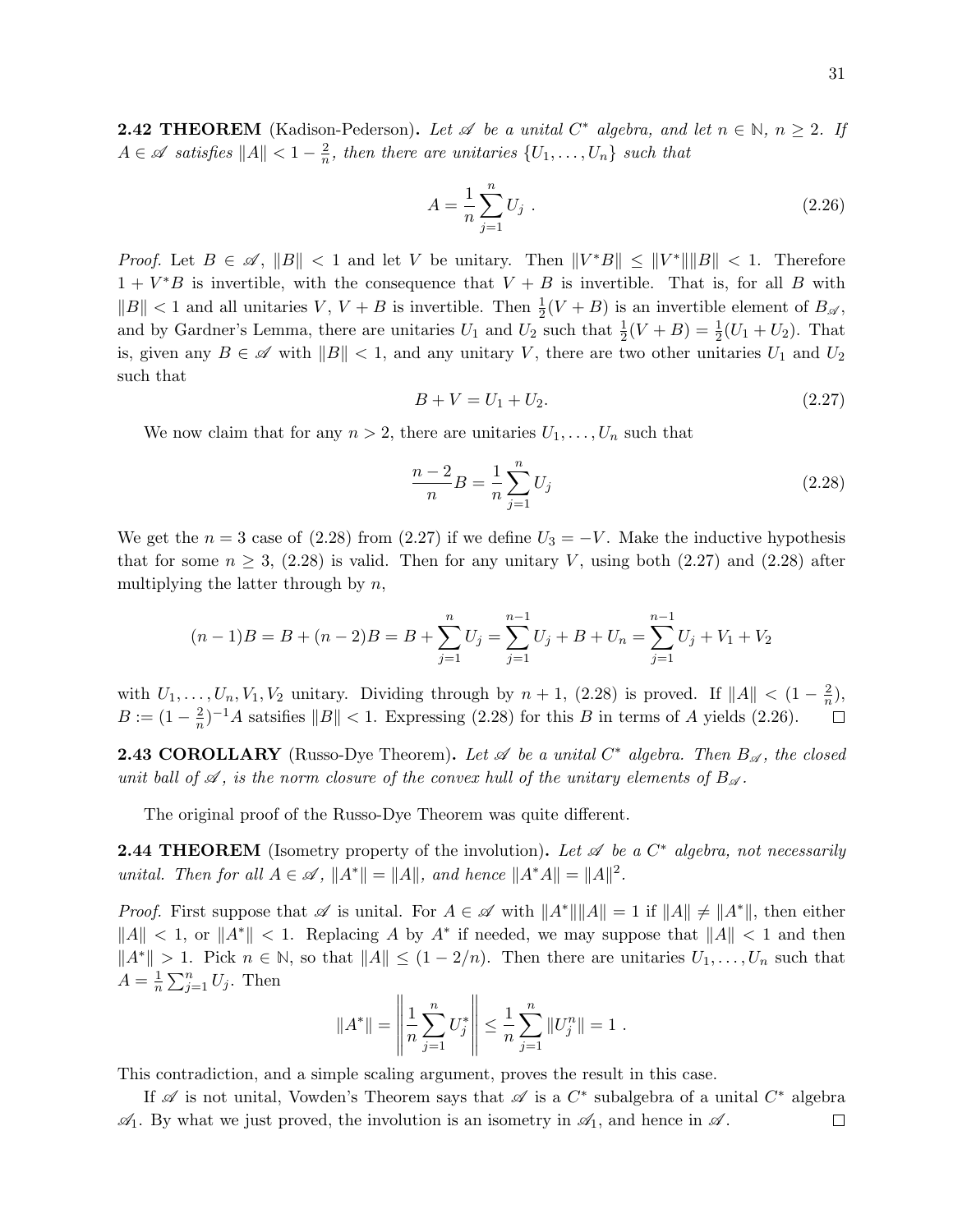With the isometry property finally in hand, we may prove that the norm in a  $C^*$  algebra  $\mathscr A$  is uniquely determined by the ∗-algebra itself.

**2.45 THEOREM** (Uniqueness of the norm). Let  $\mathscr A$  be a  $C^*$  algebra. Then for all  $A \in \mathscr A$ ,

$$
||A||^2 = \nu(A^*A) .
$$

*Proof.* By Theorem 2.44,  $||A^*A|| = ||A^*|| ||A|| = ||A||^2$ , and by Lemma 2.8,  $\nu(A^*A) = ||A^*A||$ .  $\Box$ 

# 2.7 Extreme points on the unit ball in a  $C^*$  algebra

Let K be a convex subset of a linear space. A point  $x \in K$  is extreme in case whenver  $x = (1-t)y+tz$ with  $t \in (0,1)$  and  $x, y \in K$ , then  $z = y = x$ .

Let  $\mathscr A$  be a  $C^*$  algebra. Then  $B_{\mathscr A}$  may contain no extreme points at all. For example, let  $\mathscr{A} = \mathscr{C}_0(X)$ , where X is a locally compact Haussdorf space that is not compact, so that  $\mathscr{A}$  is not unital. Let  $f \in B_{\mathscr{A}}$ , and let K be a compact set outside of which  $|f(x)| \leq 1/2$ . Let  $g \in B_{\mathscr{A}}$  have support in  $K^c$ , and note that  $f = \frac{1}{2}$  $\frac{1}{2}(f + fg) + \frac{1}{2}(f - fg)$  and  $f \pm fg \in B_{\mathscr{A}}$ .

**2.46 LEMMA.** In any unital  $C^*$  algebra, every unitary U is extreme in  $B_{\mathscr{A}}$ .

*Proof.* We first show that the identity 1 is extreme. Suppose that for some  $t \in (0,1)$  and  $X, Y \in B_{\mathscr{A}}$ ,  $1 = (1-t)X + tY$ . If  $t < \frac{1}{2}$ ,  $1 = \frac{1}{2}X + \frac{1}{2}W$  where  $W = (1 - 2t)X + 2tY \in B_{\mathscr{A}}$ , and  $X = Y$  if and only if  $X = W$ . A similar argument applies when  $t > 1/2$ . Hence it suffices to show that when  $1 = \frac{1}{2}(X + Y), X, Y \in B_{\mathscr{A}}, \text{ then } X = Y = 1.$ 

Suppose  $X, Y \in B_{\mathscr{A}}$  and  $1 = \frac{1}{2}(X + Y)$ . Let  $A = \frac{1}{2}$  $\frac{1}{2}(X + X^*)$  and  $B = \frac{1}{2}$  $\frac{1}{2}(Y + Y^*)$ . Then  $1 = \frac{1}{2}(A + B)$ , and  $A, B \in B_{\mathscr{A}}$  are self adjoint. Since  $B = 21_{\mathscr{A}} - A$  and since  $\sigma(A) \subset [-1,1]$ ,  $\sigma(B) \subset [1,3]$  But since  $B \in B_{\mathscr{A}}, \sigma(B) \subset [-1,1]$ . Hence  $\sigma(B) = \{1\}$ , and hence  $B = 1$ , from which it follows that  $A = 1$ . Then X has the form  $1 + iC$ , where C is self adjoint. Therefore X is normal and its norm is its spectral radius. Hence if  $C \neq 0$ ,  $||X|| > 1$ , which is not the case. Hence  $X = 1$ , and then  $Y = 1$ .

Now let U be unitary, and suppose that  $U = \frac{1}{2}$  $\frac{1}{2}(X+Y)$  for some  $X, Y \in B_{\mathscr{A}}$ . Then  $1 =$ 1  $\frac{1}{2}(U^*X + U^*Y)$ , and  $U^*X, U^*Y \in B_{\mathscr{A}}$ . Hence  $U^*X = U^*Y = 1$ , and then  $X = Y = U$ .  $\Box$ 

A theorem of Kadison [20] specifies the extreme points of the unit ball of any unital  $C^*$  algebra  $\mathscr A$ . These turn out to be closely related to unitaries: The extreme points are a special sort of partial isometry.

**2.47 DEFINITION.** An element  $U \in \mathcal{A}$  is a partial isometry in case  $P = U^*U$  is an idempotent; i.e.,  $P^2 = P$ , and since P is self adjoint, this is the case exactly when  $\sigma(P) \subset \{0, 1\}$ .

Since  $UU^*$  has the same spectrum as  $U^*U$ ,  $U^*$  is a partial isometry if and only if U is a partial isometry. Of course, every unitary is a partial isometry, but not every partial isometry is unitary.

At this point we only prove Kadison's Theorem in the von Neumann algebra setting, in which its proof is facilitated by the use of the polar decomposition. However, the theorem is true as stated for all unital  $C^*$  algebras. It is the von Neumann algebra result that we need in the next sections.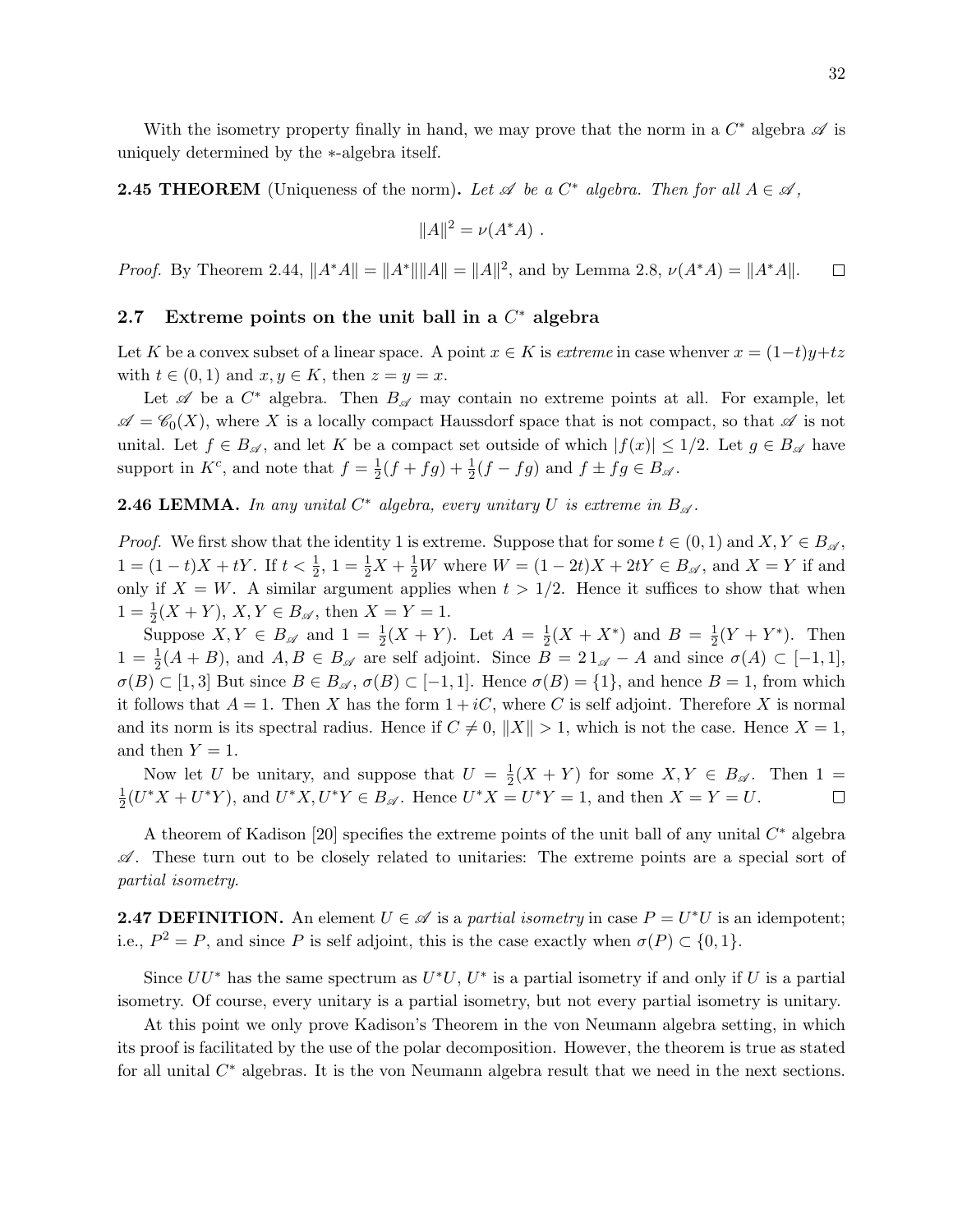**2.48 THEOREM** (Kadison's Extreme Point Theorem). Let  $\mathscr A$  be a unital  $C^*$  algebra. Then the extreme points of  $B_{\mathscr{A}}$  are precisely the elements  $U \in \mathscr{A}$  such that

$$
(1 - UU^*)\mathscr{A}(1 - U^*U) = 0 , \qquad (2.29)
$$

and all of these are partial isometries.

The following lemma will be used in the proof of Theorem 2.48. It provides a substitute for the polar decomposition of Lemma 2.39, which is only valid for *invertible* elements of a  $C^*$  algebra.

**2.49 LEMMA.** Let  $\mathscr A$  be a unital  $C^*$  algebra, and let  $A \in B_{\mathscr A}$ . Define, as in (2.24),  $|A| =$  $(A^*A)^{1/2}$ . Then there exists  $U \in B_{\mathscr{A}}$  such that  $A = U|A|^{1/2}$  and  $A^*U = |A|^{3/2}$ .

*Proof.* For  $n \in \mathbb{N}$  define  $U_n := A(1/n + A^*A)^{-1/2}(A^*A)^{1/4}$ , noting that  $U_n \in B_{\mathscr{A}}$ . For  $\lambda \geq 0$  and  $n \in \mathbb{N}$ , define  $f_n(\lambda) := (1/n + \lambda)^{-1/2}$ , and then define  $V_{m,n} = f_n(A^*A) - f_m(A^*A)$ , and note that  $U_n - U_m = AV_{m,n}(A^*A)^{1/4}$ . Therefore, using Theorem 2.44

$$
||U_n - U_m||^2 = ||(A^*A)^{1/4}V_{m,n}A^*AV_{m,n}(A^*A)^{1/4}|| = ||g_{m,n}(A^*A)||
$$

where  $g_{m,n}(\lambda) = \lambda^{3/2} (f_n(\lambda) - f_m(\lambda))^2 = (\lambda^{3/4} f_n(\lambda) - \lambda^{3/4} f_m(\lambda))^2$ . Note that on [0, 1],  $\lambda^{3/4} f_n(\lambda)$ increases monotonically to the continuous function  $f(\lambda) = \lambda^{1/4}$ . Then by Dini's Theorem  $f_n$ converges uniformly to  $f$  on [0, 1]. It follows that

$$
\lim_{m,n \to \infty} ||U_n - U_m||^2 = \lim_{m,n \to \infty} \left( \sup_{\lambda \in [0,1]} \left\{ (\lambda^{3/4} f_n(\lambda) - \lambda^{3/4} f_m(\lambda))^2 \right\} \right) = 0.
$$

Therefore  ${U_n}_{n\in\mathbb{N}}$  is a Cauchy sequence with limit U.

To see that  $A = U|A|^{1/2}$ , use Theorem 2.44 again to conclude

$$
||A - U_n|A|^{1/2}||^2 = ||A^*A + (A^*A)^2 f_n(A^*A)^2 - 2(A^*A)^{3/2} f_n(A^*A)||.
$$

By Dini's Theorem again,  $\lim_{n\to\infty}(A^*A)^2f_n(A^*A)^2 = \lim_{n\to\infty}(A^*A)^{3/2}f_n(A^*A) = A^*A$ , with the convergence in norm, and hence  $\lim_{n\to\infty} ||A - U_n|A|^{1/2} || = 0$ . Since  $\lim_{n\to\infty} U_n = U$ , this proves that  $A = U|A|^{1/2}$ . The proof that  $A^*U = |A|^{3/2}$  is similar but simpler.  $\Box$ 

*Proof of Theorem 2.48.* If U satisfies (2.29), then  $0 = U^*((1 - UU^*)U(1 - U^*U)) = U^*U(1 - U^*U)^2$ , and so  $\sigma(U^*U) \subset \{0,1\}$ , and hence U is a partial isometry.

We now show that  $(2.29)$  is necessary, starting with a proof of the consequent fact that every extreme point of  $B_{\mathscr{A}}$  must be a partial isometry. For  $X \in B_{\mathscr{A}}$ , apply Lemma 2.49 to write  $X = U|X|^{1/2}$  with  $U \in B_{\mathscr{A}}$  and  $X^*U = |X|^{3/2}$ . Then

$$
X = U|X|^{1/2} = \frac{1}{2}(U(2|X|^{1/2} - |X|) + U|X|) .
$$

Since |X| has spectrum in  $[0,1]$ ,  $U(2|X|^{1/2} - |X|)$ ,  $U|X| \in B_{\mathscr{A}}$ . If X is extreme,  $U(2|X|^{1/2} - |X|) =$ U|X|, and multiplying on the left by  $X^*$  then yields  $|X|^2 = |X|^{5/2}$ . This is the case if and only if |X|, and hence  $|X|^2 = X^*X$ , has spectrum in  $\{0,1\}$ . That is, unless X is a partial isometry, X cannot be an extreme point.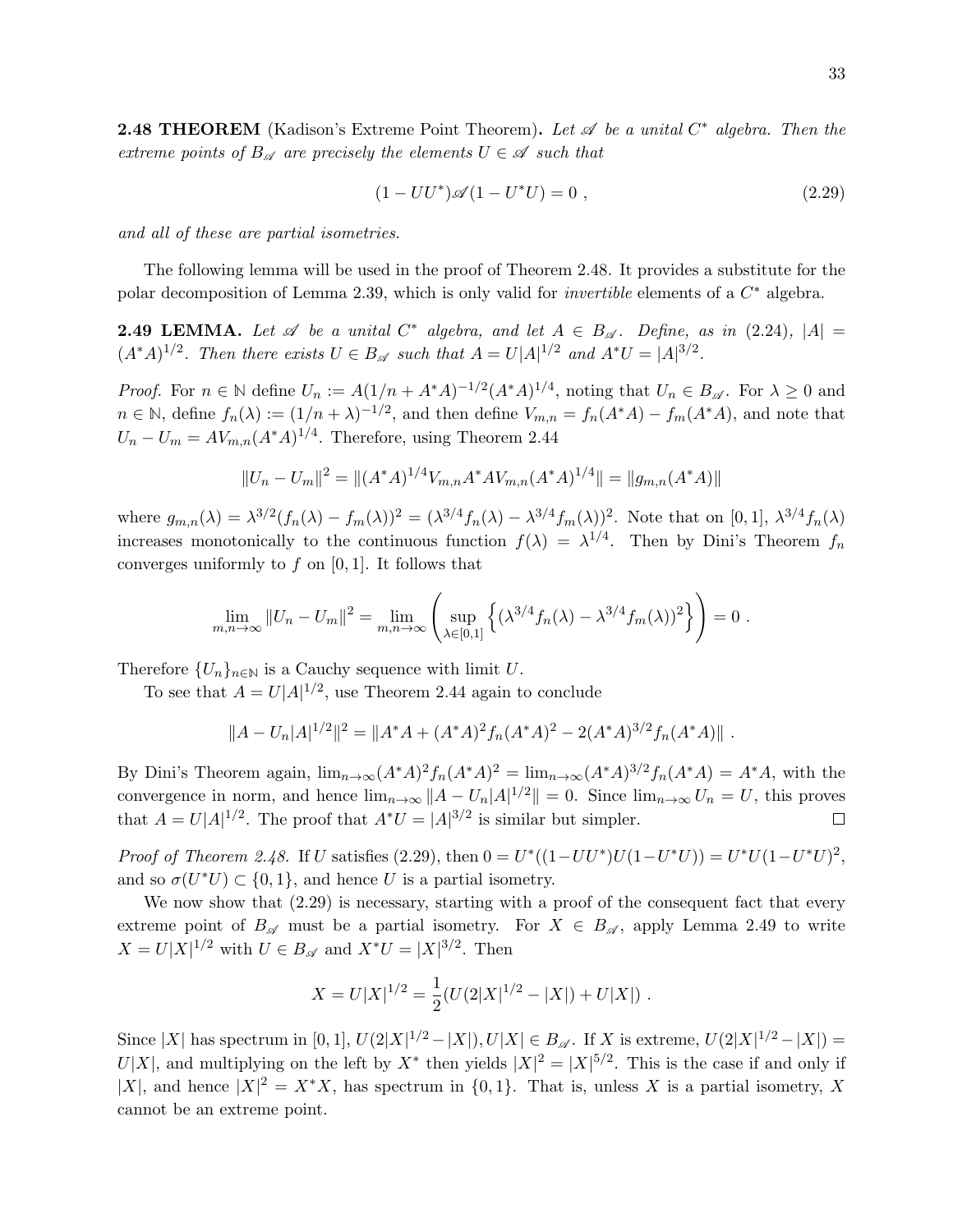Let U be a partial isometry in  $\mathscr A$ , and define the projections  $P = U^*U$  and  $Q = UU^*$ . Simple computations show that  $(U - UP)^*(U - UP) = 0$  and  $(U - QU)^*(U - QU) = 0$ . Hence  $U = UP =$  $QU.$  Let  $P^{\perp} := 1 - P$  and  $Q^{\perp} := 1 - Q.$ 

Let  $A \in B_{\mathscr{A}}$ , and define  $B = Q^{\perp}AP^{\perp}$ . Since  $U = QUP$ ,  $U + B = QUP + Q^{\perp}AP^{\perp}$ . Then

$$
||U + B||2 = ||(U + B)*(U + B)|| = ||PU*QUP + P\perpA*Q\perpAP\perp|| = max{||U*U||, ||A||2} ≤ 1,
$$

where in the last line we have use the fact that  $U^*U = PU^*QUP$  and  $P^{\perp}A^*Q^{\perp}AP^{\perp}$  are commuting and self adjoint, and their product is zero. Thus, if  $B \neq 0$ , the decomposition  $U = \frac{1}{2}$  $\frac{1}{2}(U+B)+$ 1  $\frac{1}{2}(U-B)$ , shows that U is not extreme. Thus, (2.29) is a necessary condition for U to be extreme.

Now suppose that U satisfies  $(2.29)$ . As we have noted at the beginning, U is a partial isometry. As above, define  $P = U^*U$  and  $Q = UU^*$ . Suppose  $X, Y \in B_{\mathscr{A}}$  and  $U = \frac{1}{2}$  $\frac{1}{2}(X+Y)$ . Since  $U = UP = QU$ , we also have  $U = \frac{1}{2}$  $\frac{1}{2}(XP+YP)$ , and then

$$
P = U^*U = \frac{1}{4}(PX^*XP + PX^*YP + PY^*XP + PY^*YP).
$$
 (2.30)

Since P is the identity in the  $C^*$  algebra  $P \mathscr{A} P$ , P is extreme in  $P \mathscr{A} P$ , and hence all of the terms on the right in (2.30) are equal to P. But then  $P(X - Y)^*(X - Y)P = 0$ , and so  $XP = YP$ . The same sort of argument shows that  $QX = QY$ , and then  $X - Y = (1 - Q)(X - Y)(1 - P)$ , and this is 0 by (2.29). Hence  $X = Y$ , and U is extreme.  $\Box$ 

# 2.8 Homomorphisms of  $C^*$  algebras

**2.50 THEOREM.** Let  $\mathscr A$  be a  $C^*$  algebra, and let  $\mathscr J$  be a norm-closed ideal in  $\mathscr A$ . Then  $\mathscr J$  is closed under the involution.

*Proof of Theorem 2.50.* Let  $A \in \mathscr{J}$ . By part (1) of Theorem 2.32, there exists a sequence  $\{E_n\}_{n\in\mathbb{N}}$ of positive elements of  $\mathscr{J}$ , with  $||E_n|| \leq 1$  for all n, such that  $\lim_{n\to\infty} ||AE_n - A|| = 0$ . Since the involution is an isometry,  $||E_nA^* - A^*|| = ||AE_n - A||$ , and  $E_nA^* \in \mathscr{J}$ ,  $\lim_{n\to\infty} ||E_nA^* - A^*|| = 0$ . Then since  $\mathscr{J}$  is closed,  $A^* \in \mathscr{J}$ . □

Now let  $\mathscr A$  be a  $C^*$  algebra, and let  $\mathscr J$  be a closed ideal in  $\mathscr A$ . As usual, let  $\{A\}$  denote equivalence class of A mod  $\mathscr{J}$ , and let  $\|\{A\}\|$  denote the quotient norm of  $\{A\}$ ; that is,

$$
\|\{A\}\| = \inf\{\|A - B\| \ : \ B \in \mathscr{J}\}.
$$

Then  $\mathscr{A}/\mathscr{J}$  is a Banach algebra with the quotient norm. By Theorem 2.50,  $A - B \in \mathscr{J} \iff$  $A^* - B^* \in \mathscr{J}$ , and therefore we may define an involution on  $\mathscr{A}/\mathscr{J}$  by  $\{A\}^* = \{A^*\}$ . Evidently this involution is an isometry, and so for all  $A \in \mathscr{A}$ ,  $\|\{A\}^*\{A\}\| \le \|\{A\}\|^2$ . To show that  $\mathscr{A}/\mathscr{J}$  is a  $C^*$  algebra with this involution, we need only show that for all  $A \in \mathscr{A}$ ,

$$
\|\{A\}\|^2 \le \|\{A\}^*\{A\}\| \tag{2.31}
$$

It will be convenient to have a unit. If  $\mathscr A$  is not unital, let  $\mathscr A_1$  be the  $C^*$  algebra obtained by adjoining a unit as in Vowden's Theorem. Then  $\mathscr{J}$ , identified with its canonical embedding into  $\mathscr{A}_1$ , is still a closed ideal in  $\mathscr{A}_1$ , and for all  $(\lambda, A), (\mu, B)$  in  $\mathscr{A}_1$ ,  $(\lambda, A) \sim (\mu, B)$  if and only if  $(\lambda - \mu, A - B) \in \mathscr{J}$ . Evidently this is the case if and only if  $\lambda = \mu$  and  $A \sim B \in \mathscr{A}$ . In particular for all  $A \in \mathscr{A}$ , the equivalence class of  $(0, A)$  in  $\mathscr{A}_1$  is precisely the set of  $(0, B)$  with  $B \sim A$  in  $\mathscr{A}_1$ , and  $\|{(0, A)}\| = \|{A}\|$ . Hence it suffices to prove (2.31) in unital algebras.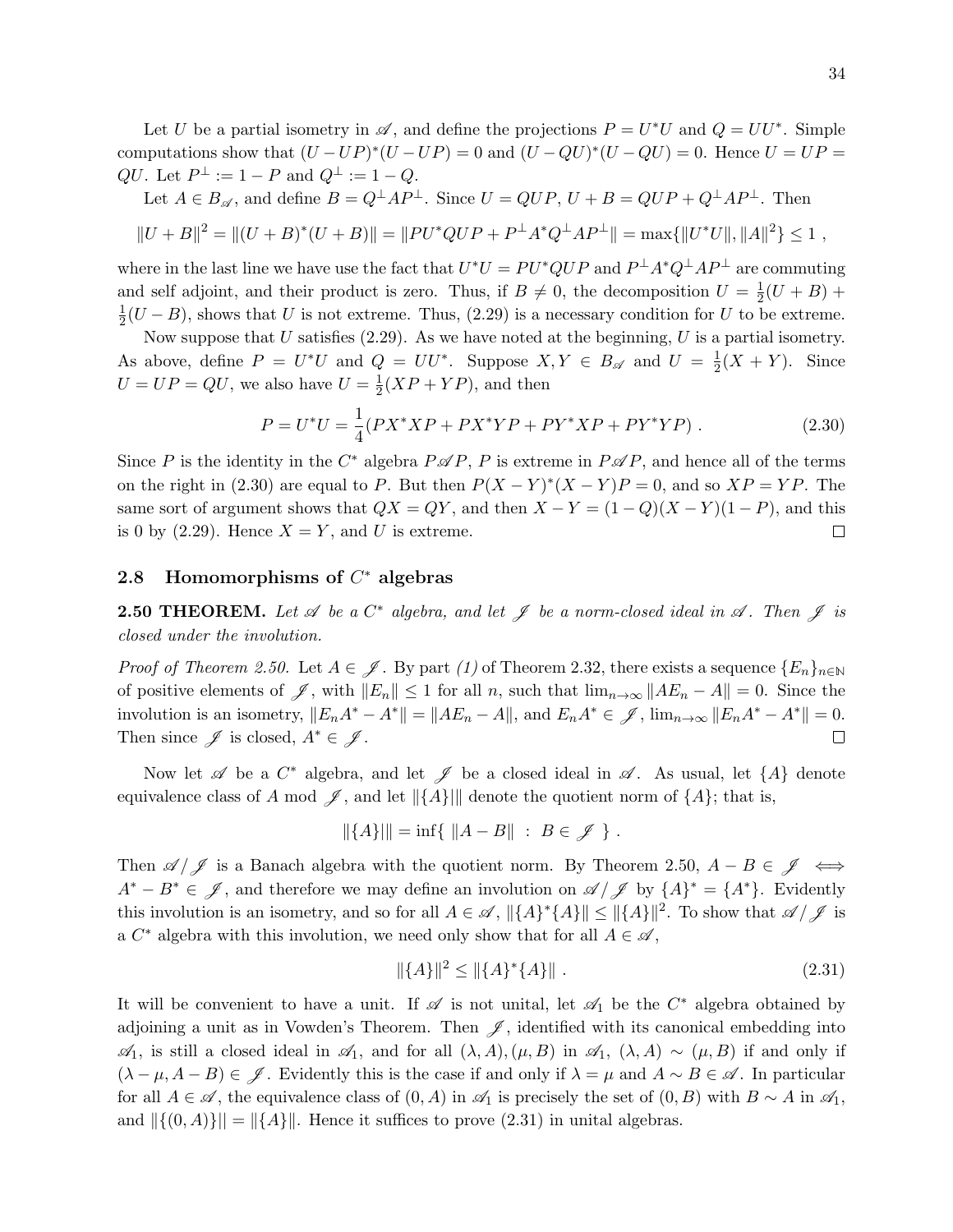**2.51 LEMMA.** Let  $\mathscr A$  be a unital  $C^*$  algebra, and let  $\mathscr J$  be a closed ideal in  $\mathscr A$ . For all  $A \in \mathscr A$ , the quotient norm of  $\{A\}$  is given by

$$
\|\{A\}\| = \inf\{\ \|A - AE\| \ : \ E \in \mathscr{J} \quad \text{and} \quad E \in \mathscr{A}^+ \cap B_{\mathscr{A}}\} \ . \tag{2.32}
$$

*Proof.* Whenever  $E \in \mathscr{J}$ ,  $A \sim (A - AE)$  so that  $\|\{A\}\|$  is no greater than the right hand side of (2.32). To prove the equality, pick  $\epsilon > 0$  and  $B \in \mathscr{J}$  so that  $||\{A\}|| \geq ||A - B|| - \epsilon$ . By Theorem 2.32 applied to  $\{B\}$ , we can choose  $E \in \mathscr{A}^+ \cap B_{\mathscr{A}}$  so  $||B - BE|| < \epsilon$ . By (2.13),  $||1 - E|| \le 1$ , and so

$$
||A - B|| \ge ||A - B|| ||1 - E|| \ge ||(A - B)(1 - E)|| = ||(A - AE) - (B - BE)|| \ge ||A - AE|| - \|B - BE|| \ge ||A - AE|| - \epsilon.
$$

Hence  $\|\{A\}\| \geq \|A - AE\| - 2\epsilon$ , and since  $\epsilon > 0$  is arbitrary, (2.32) is proved.

Now to prove (2.31), pick  $\epsilon > 0$  and  $E = E^* \in \mathscr{J}$  with  $E \in \mathscr{A}^+ \cap B_{\mathscr{A}}$  so that

$$
||A^*A(1 - E)|| \le (1 + \epsilon) ||\{A^*A\}|| = (1 + \epsilon) ||\{A\}^*\{A\}||.
$$

Then, again using  $||1 - E|| \leq 1$ ,

$$
\|\{A\}\|^2 \le \|A(1 - E)\|^2 = \|(1 - E)A^*A(1 - E)\| \le
$$
  

$$
\|(1 - E)\|\|A^*A(1 - E)\| \le \|A^*A(1 - E)\| \le (1 + \epsilon)\|\{A\}^*\{A\}\|.
$$
 (2.33)

Since  $\epsilon > 0$  is arbitrary, (2.31) is proved. We have shown:

**2.52 THEOREM.** Let  $\mathscr A$  be a  $C^*$  algebra, and let  $\mathscr J$  be a norm closed ideal in  $\mathscr A$ , then  $\mathscr J$  is closed under the involution, and the definition  $\{A\}^* = \{A^*\}$  defines an involution on  $\mathscr{A}/\mathscr{J}$  so that, equipped with the quotient norm,  $\mathscr{A}/\mathscr{J}$  is a  $C^*$  algebra.

**2.53 LEMMA.** Let  $\mathscr A$  and  $\mathscr B$  be  $C^*$  algebras, and let  $\pi : \mathscr A \to \mathscr B$  be a  $*$ -homomorphism. Then  $\pi$ is a contraction; i.e.,  $\|\pi(A)\| \le \|A\|$  for all  $A \in \mathcal{A}$ . If moreover  $\pi$  is one-to-one,  $\pi$  is an isometry.

Proof. For all  $A \in \mathscr{A}$ , by the Spectral Contraction Theorem,  $\nu(\pi(A)^*\pi(A)) = \nu(\pi(A^*A)) \leq$  $\nu(A^*A)$ . Since for self adjoint elements of a  $C^*$  algebra, the norm is the spectral radius,  $\|\pi(A)^*\pi(A)\| \leq \|A^*A\| = \|A^*\|\|A\| = \|A\|^2$ . Thus,  $\|\pi(A)\|^2 \leq \|A\|^2$ , and this proves that  $\pi$  is a contraction.

Notice that if  $\nu(\pi(A^*A)) = \nu(A^*A)$ , the argument gives  $\|\pi(A)\| = \|A\|$ . Hence it remains to show that if  $\pi$  is one-to-one,  $\pi$  cannot decrease the spectral radius of any self adjoint element of  $\mathscr A$ .

Indeed, let  $A = A^* \in \mathscr{A}$ , and suppose that  $\nu(\pi(A)) \leq \nu(A)$ . Then there is a continuous bounded function f supported on  $[-\nu(A), \nu(A)]$  that vanishes identically on  $[-\nu(\pi(A)), \nu(\pi(A))]$ , but is non-zero on  $\sigma(A)$ . Since f may be approximated by polynomials,  $\pi(f(A)) = f(\pi(A))$ . However, since f vanishes identically on the spectrum of  $\pi(A)$ ,  $f(\pi(A)) = 0$ . Thus,  $f(A)$  is in the kernel of  $\pi$ , which is a contradiction. Hence, when  $\pi$  is one-to-one, it preserves the spectral radius of self adjoint elements.  $\Box$ 

We summarize with the following theorem:

**2.54 THEOREM** (Homomorphisms of  $C^*$  algebras). Let  $\mathscr A$  and  $\mathscr B$  be  $C^*$  algebras, and let  $\pi$ :  $\mathscr{A} \to \mathscr{B}$  be a \*-homomorphism. Then  $\pi$  is a contraction,  $\pi(\mathscr{A})$  is a C\*-subalgebra of  $\mathscr{B}$ , and  $\pi$ induces an isometric isomorphism of  $\mathscr{A}/\text{ker}(\pi)$  onto  $\pi(\mathscr{A})$ .

 $\Box$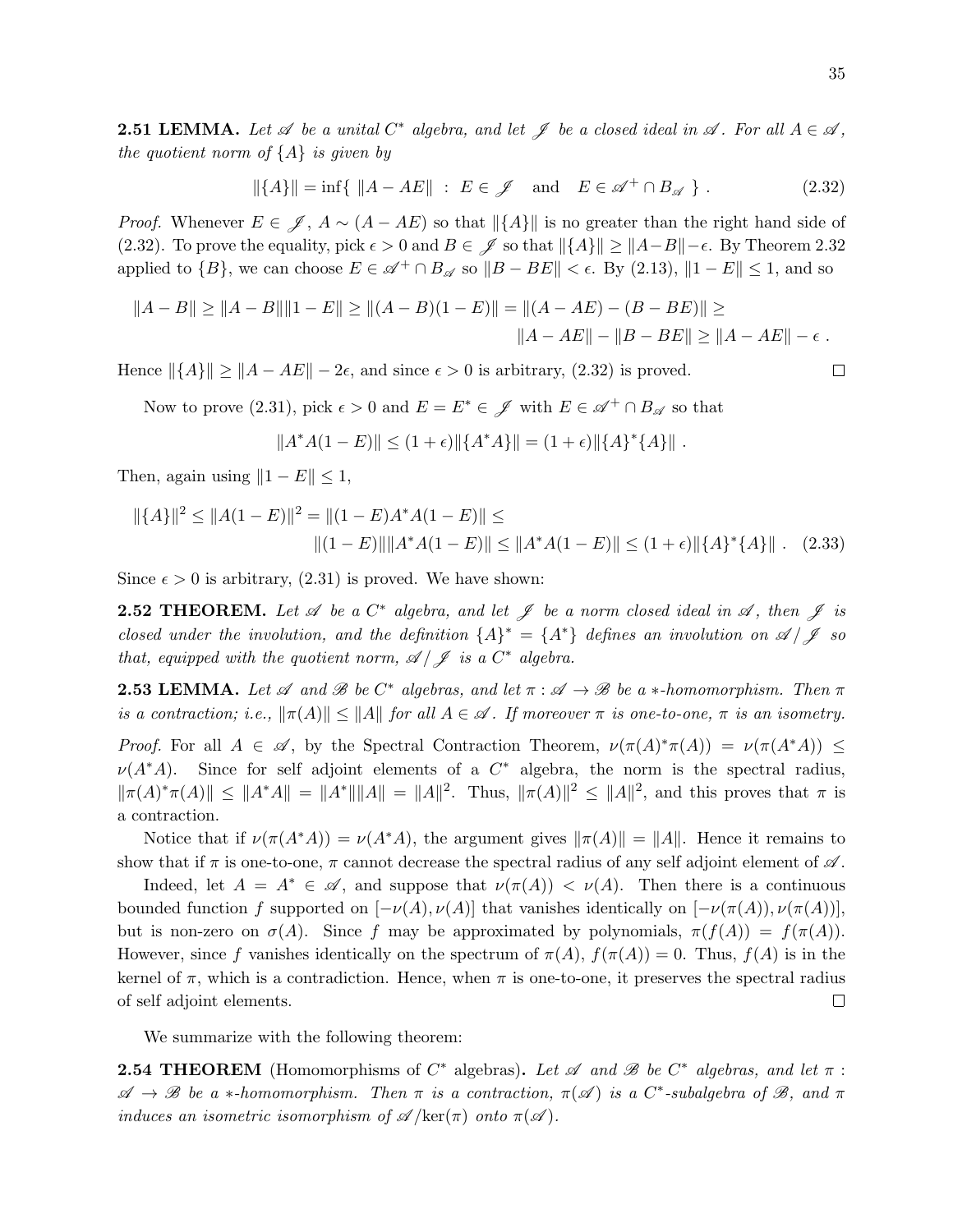# 3 Concrete  $C^*$  algebras

## 3.1 The role of various topologies on  $\mathcal{B}(\mathcal{H})$

Let H be a Hilbert space, not necessarily separable. For  $A \in \mathcal{B}(\mathcal{H})$ , let A<sup>\*</sup> denote the Hermitian adjoint of A. A subalgebra  $\mathscr A$  of  $\mathscr B(\mathscr H)$  that is closed under  $A \mapsto A^*$  is called a \*-subalgebra of  $\mathscr{B}(\mathscr{H})$ . If furthermore  $\mathscr{A}$  is closed in the operator norm,  $\mathscr{A}$  is a concrete  $C^*$  algebra. This chapter is devoted to concrete  $C^*$  algebras.

In addition to the norm topology, three weaker, non-metrizable, topologies are essential to the development of the theory. One of these is known as the *strong operator topology*. This is the natural topology for a full development of the functional calculus based on the Abstract Spectral Theorem. It will be used to extend this the functional calculus so that it may be applied to a much broader class of functions of operators. The second of these topologies is known as the  $\sigma$ -weak topology. It turns out that  $\mathscr{B}(\mathscr{H})$  is the dual Banach space to another space of operators,  $\mathscr{T}(\mathscr{H})$ , the space of trace class operators on  $\mathscr{H}$ , as explained in this chapter. This means that  $\mathscr{B}(\mathscr{H})$ may be endowed with the weak-∗ topology that come along with its being a dual space. This is the source of important compactness results, and much, much more. These two topologies are not comparable with one another, but both are stronger than a third, known as the weak operator topology. Especially since it coincides with the  $\sigma$ -weak topology on bounded subsets of  $\mathscr{B}(\mathscr{H})$ , it provides a kind of bridge between the other two topologies.

The interplay between these three topologies is fundamental to the proofs of a number of the results presented in this chapter and following chapters. Although the three topologies are distinct (in the infinite dimensional case), a number of the results that follow will express a coincidence of topologies result for certain classes of subsets. For example, it turns out that a ∗-subalgebra of  $\mathscr{B}(\mathscr{H})$  is closed in any one of these three topologies if and only if it is also closed in the other two – and then of course also in the stronger norm topology. It turns out that  $C^*$ -subalgebras of  $\mathscr{B}(\mathscr{H})$  that are closed in, say, the weak operator topology are always unital, and this will bring us to the notion of a *von Neumann algebra*, which is a ∗-subalgebra of  $\mathcal{B}(\mathcal{H})$  that is closed in the weak operator topology, and contains the identity in  $\mathscr{B}(\mathscr{H})$ .

The next section introduces some terminology and notation, and recalls some facts concerning the polarization identity and the parallelogram law in Hilbert space, though it is assumed that the reader is familiar with the basic theory of Hilbert space.

#### 3.2 The Polarization Identity and the Parallelogram Law.

Let  $\mathscr H$  be a Hilbert space, not necessarily separable, with inner product  $\langle \cdot, \cdot \rangle$  and norm  $\|\cdot\|$ , and let  $\mathscr{B}(\mathscr{H})$  denote the  $C^*$  algebra of bounded linear operators on  $\mathscr{H}$ . (We may write  $\langle \cdot, \cdot \rangle_{\mathscr{H}}$  and  $\|\cdot\|_{\mathscr{H}}$  for specificity if there is more than one Hilbert space under consideration.) For  $A \in \mathscr{B}(\mathscr{H})$ , ran(A) denotes the range of A, and ker(A) denotes the null space of A. If  $\mathscr K$  is a subspace of  $\mathscr K$ ,  $\mathscr{K}^{\perp}$  is the orthogonal complement of  $\mathscr{K}$ , which is a closed subspace of  $\mathscr{H}$ .

Rank-one operators will occur frequently in what follows, and it will be convenient to use Dirac notation for these: For  $\eta, \xi \in \mathcal{H}$ ,  $|\eta\rangle\langle\xi|$  denotes the operator acting on  $\mathcal{H}$  by

$$
|\eta\rangle\langle\xi|\zeta=\langle\xi,\zeta\rangle\eta\ .\tag{3.1}
$$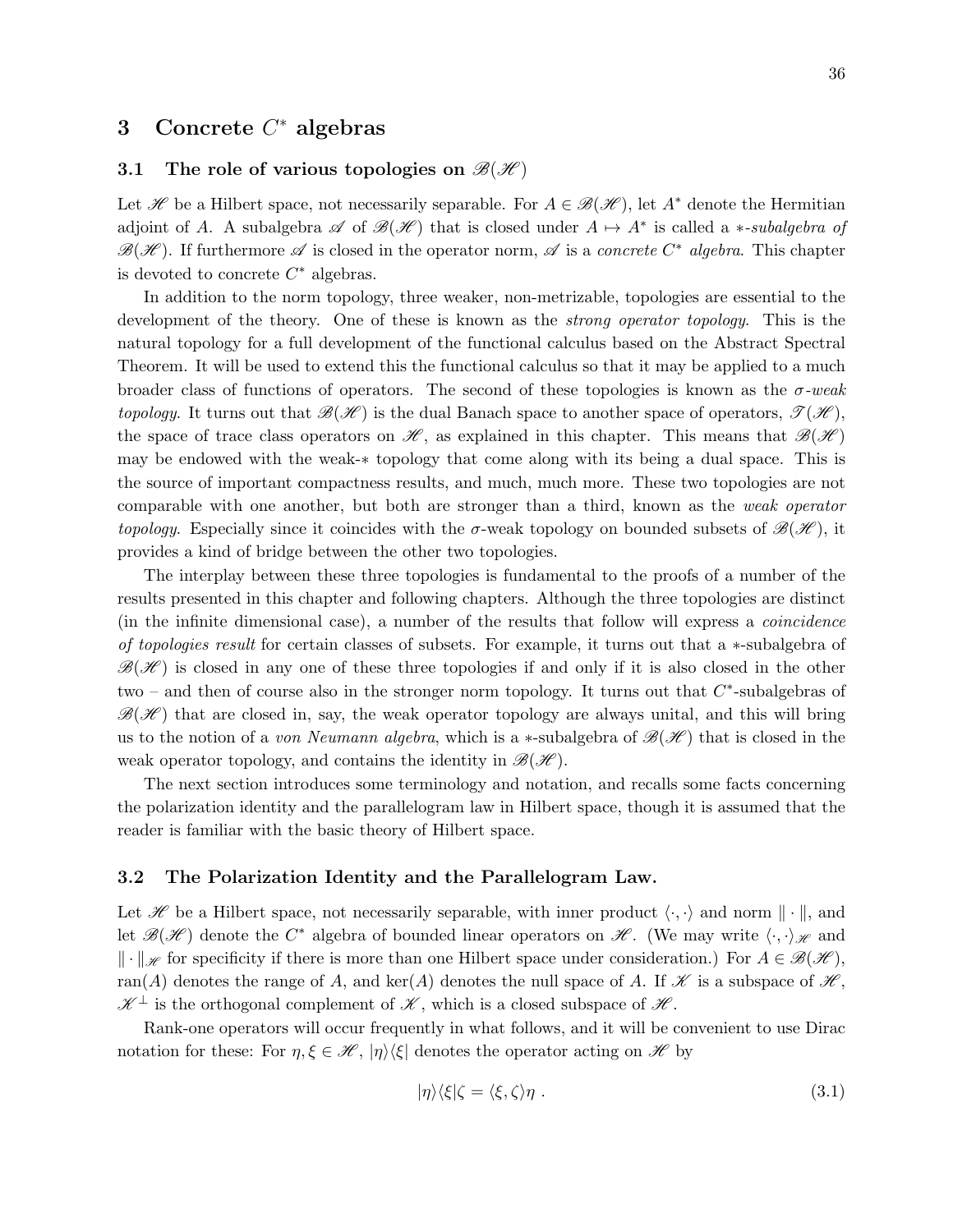**3.1 LEMMA** (Polarization identity). For all  $A \in \mathcal{B}(\mathcal{H})$  and all  $\zeta$  and  $\xi$  in  $\mathcal{H}$ ,

$$
\langle \zeta, A\xi \rangle = \frac{1}{4} \left[ \langle (\zeta + \xi), A(\zeta + \xi) \rangle - \langle (\zeta - \xi), A(\zeta - \xi) \rangle \right] - \frac{i}{4} \left[ \langle (\zeta + i\xi), A(\zeta + i\xi) \rangle - \langle (\zeta - i\xi), A(\zeta - i\xi) \rangle \right] .
$$

Proof. We compute

$$
\frac{1}{4} \left[ \langle (\zeta + \xi), A(\zeta + \xi) \rangle - \langle (\zeta - \xi), A(\zeta - \xi) \rangle \right] = \frac{1}{2} \left[ \langle \zeta, A\xi \rangle + \langle \xi, A\zeta \rangle \right]
$$

and

$$
\frac{1}{4} [\langle (\zeta + i\xi), A(\zeta + i\xi) \rangle - \langle (\zeta - i\xi), A(\zeta - i\xi) \rangle] = \frac{i}{2} [\langle \zeta, A\xi \rangle - \langle \xi, A\zeta \rangle] .
$$

**3.2 COROLLARY.** Let  $A \in \mathcal{B}(\mathcal{H})$  be such that  $\langle \xi, A\xi \rangle \in \mathbb{R}$  for all  $\xi \in \mathcal{H}$ . Then  $A = A^*$ .

Proof. Since each of the four inner products on the right in the polarization identity are real,  $\langle \zeta, A\xi \rangle = \overline{\langle \xi, A\zeta \rangle}$ . By the definition of the inner product,  $\overline{\langle \xi, A\zeta \rangle} = \langle A\zeta, \xi \rangle$ , and so  $\langle \zeta, A\xi \rangle =$  $\langle A\zeta,\xi\rangle = \langle \zeta, A^*\xi\rangle.$  $\Box$ 

**3.3 DEFINITION.** An element of  $\mathscr{B}(\mathscr{H})$  is *positive* in case  $\langle \xi, A\xi \rangle \geq 0$  for all  $\xi \in \mathscr{H}$ , and is strictly positive in case  $\langle \xi, A\xi \rangle > 0$  when  $\xi \neq 0$ . The positive elements of  $\mathscr{B}(\mathscr{H})$  are denoted by  $\mathscr{B}(\mathscr{H})^+$  .

Since  $\mathscr{B}(\mathscr{H})$  is a unital  $C^*$  algebra, we have another definition of what it means for  $A \in \mathscr{B}(\mathscr{H})$ to be positive, namely that A is self adjoint and the spectrum of A lies in  $[0,\infty)$ . These two definitions agree; they identify the same set of operators as "positive". One way to see this, which will be useful for other purposes, turns on the Parallelogram Law:

$$
\langle \xi + \eta, A(\xi + \eta) \rangle + \langle \xi - \eta, A(\xi - \eta) \rangle = 2 \langle \xi, A\xi \rangle + 2 \langle \eta, A\eta \rangle , \qquad (3.2)
$$

which is evidently valid for all  $A \in \mathcal{B}(\mathcal{H})$  and all  $\eta, \xi \in \mathcal{H}$ . In case  $A = 1$ , it reduces to

$$
\|\xi + \eta\|^2 + \|\xi - \eta\|^2 = 2\|\xi\|^2 + 2\|\eta\|^2,
$$
\n(3.3)

which is what is commonly called the Parallelogram Law, but the more general case is useful here. The identity (3.3) expresses a uniform convexity property of the unit ball in  $\mathcal{H}$ . To see this, re-write it as follows:

$$
\left\| \frac{\xi + \eta}{2} \right\|^2 = \frac{\|\xi\|^2 + \|\eta\|^2}{2} - \left\| \frac{\xi - \eta}{2} \right\|^2.
$$
 (3.4)

In particular, if  $\|\xi\| = \|\eta\| = 1$ , then  $\|\frac{1}{2}\|$  $\frac{1}{2}(\xi + \eta) \|^{2} = 1 - \| \frac{1}{2}(\xi - \eta) \|^{2}$ , so that the midpoint of the line segment joining  $\xi$  and  $\eta$  has a norm strictly less than 1 by an amount that depends only on  $\|\xi - \eta\|.$ 

**3.4 DEFINITION.** A real valued function  $\Psi$  on  $\mathscr H$  is  $\lambda$  mid-point convex for  $\lambda \in \mathbb R$  in case for all  $\zeta, \xi$  in  $\mathscr{H}$  ,

$$
\frac{1}{2}\Psi(\zeta) + \frac{1}{2}\Psi(\xi) - \Psi\left(\frac{1}{2}(\zeta + \xi)\right) \ge \lambda \frac{1}{4} \|\zeta - \xi\|^2.
$$
 (3.5)

The function  $\Psi$  is *mid-point convex* in case (3.5) is valid for  $\lambda = 0$ .

 $\Box$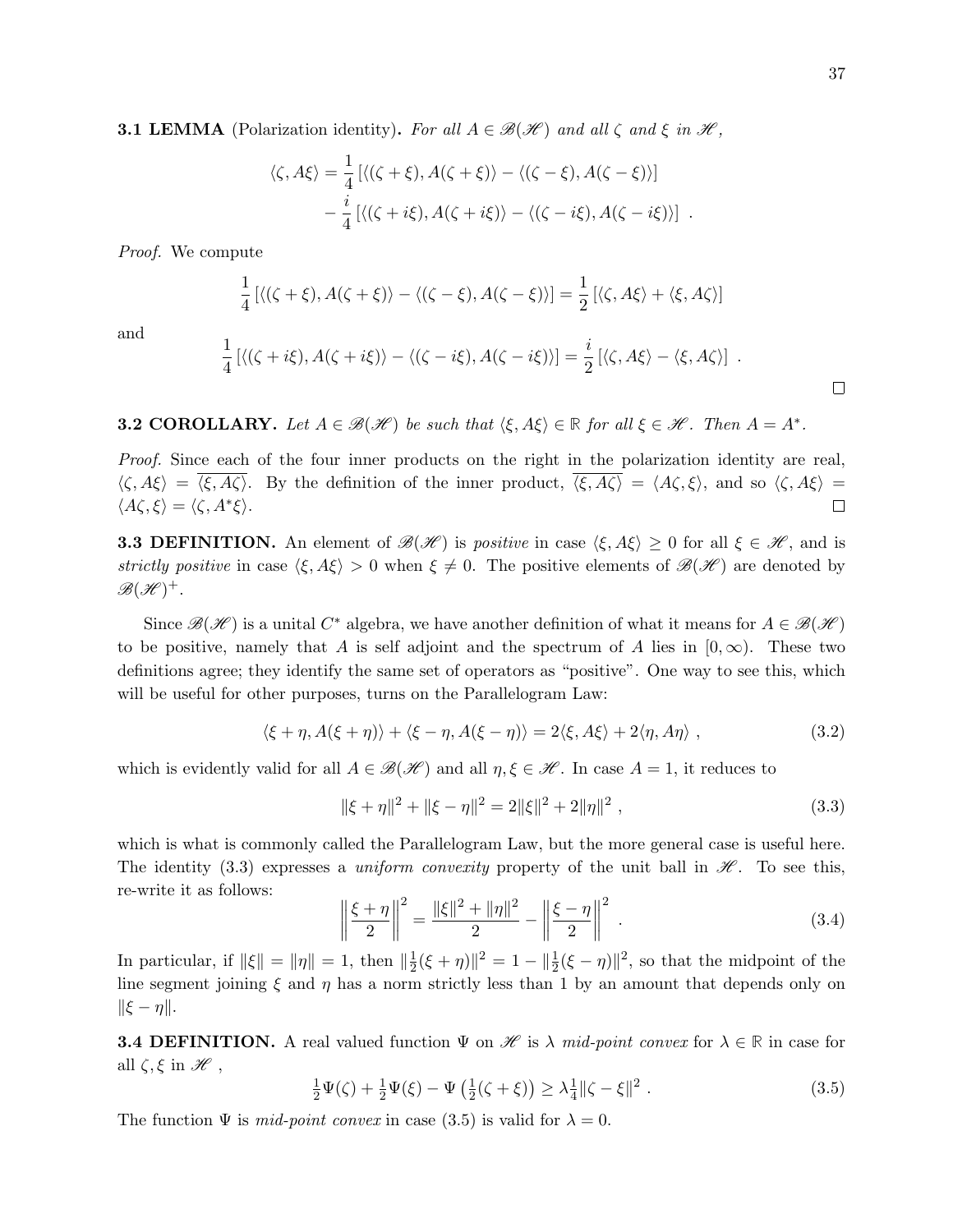**3.5 THEOREM.** Let  $\Psi$  be  $\lambda$  midpoint convex for some  $\lambda > 0$ , and lower semicontinuous. Let K be a non-empty closed convex set in  $\mathcal H$ . Suppose that  $\Psi$  is bounded below on K. Then there exists a unique  $\xi_0 \in K$  such that  $\Psi(\xi_0) \leq \Psi(\xi)$  for all  $\xi \in K$ , and if  $\{\xi_n\}_{n \in \mathbb{N}}$  is any sequence in  $\mathscr{H}$  with

$$
\lim_{n \to \infty} \Psi(\xi_n) = \inf \{ \Psi(\xi) : \xi \in K \} ,
$$

then  $\lim_{n\to\infty} ||\xi_n - \xi_0|| = 0.$ 

*Proof.* Let  $\{\xi_n\}_{n\in\mathbb{N}}$  be any sequence in H with  $\lim_{n\to\infty}\Psi(\xi_n)=c:=\inf\{\Psi(\xi)\;:\;\xi\in K\}$ . Fix  $\epsilon > 0$ . Then there exits  $N \in \mathbb{N}$  such that for all  $n \geq N$ ,  $c + \epsilon > \Psi(\xi_n) \geq c$ . Then by (3.5), for  $n, m \ge N$ , and the fact that  $\frac{1}{2}(\xi_m + \xi_n) \in K$ ,  $\epsilon \ge \frac{\lambda}{4}$  $\frac{\lambda}{4} \|\xi_m - \xi_n\|^2$ . Hence  $\{\xi_n\}_{n \in \mathbb{N}}$  is a Cauchy sequence, and its limit,  $\xi_0$ , belongs to K since K is closed. Since  $\Psi$  is lower semicontinuous,  $\Psi(\xi_0) \le \lim_{n \to \infty} \Psi(\xi_n) = c$ , and hence  $\Psi(\xi_0) = c$ . If  $\Psi(\xi_1) = c$ ,  $\xi_1 \in K$ , then by (3.5) once more  $\|\xi_0 - \xi_1\|^2 = 0$ , which proves the uniqueness of  $\xi_0$ .  $\Box$ 

Let  $A \in \mathcal{B}(\mathcal{H})$  be positive in the sense of Definition 3.3. Fix  $\epsilon > 0$  and  $\zeta \in \mathcal{H}$ . Define the function

$$
\Phi_{\zeta}(\xi) = -2\Re(\langle \xi, \zeta \rangle) + \langle \xi, (A + \epsilon 1)\xi \rangle.
$$

Using the identity (3.2) and the positivity of A, one readily checks that  $\Phi_{\zeta}$  is  $\epsilon$  midpoint convex, and it is evidently continuous. By Theorem 3.5, there exists a unique  $\xi_0 \in \mathscr{H}$  such that  $\Phi_{\zeta}(\xi_0) < \Phi_{\zeta}(\xi)$ for all  $\xi \neq \xi_0$ . Differentiating, for all  $\eta \in \mathcal{H}$ ,

$$
0 = \frac{\mathrm{d}}{\mathrm{d}t} \Phi_{\zeta}(\xi_0 + t\eta)|_{t=0} = -2\Re(\langle \eta, \zeta \rangle) + 2\Re(\langle \eta, (A + \epsilon 1)\xi_0 \rangle) ,
$$

where we have used the self adjointness of  $(A + \epsilon 1)$  in the final term. Replacing  $\eta$  by  $i\eta$ , we conclude that  $\langle \eta, \zeta \rangle = \langle \eta, (A + \epsilon 1)\xi_0 \rangle$  for all  $\eta$ , and hence  $(A + \epsilon 1)\xi_0 = \zeta$ . If also  $(A + \epsilon 1)\xi_1 = \zeta$ ,  $0 = \langle \xi_1 - \xi_0, (A + \epsilon_1)(\xi_1 - \xi_0) \rangle \ge \epsilon ||\xi_1 - \xi_0||^2$ , and so  $\xi_1 = \xi_0$ . Finally,

$$
\epsilon \|\xi_0\|^2 \le \langle \xi_0, (A+\epsilon 1)\xi_0 \rangle = \langle \xi_0, \zeta \rangle \le \|\xi_0\| \|\zeta\|,
$$

and so  $\|\xi_0\| \leq \epsilon^{-1} \|\zeta\|$ . Thus  $(A + \epsilon 1)$  is invertible,  $(A + \epsilon 1)^{-1}\zeta = \xi_0$ , and  $\|(A + \epsilon 1)^{-1}\| \leq \epsilon^{-1}$ .

The converse is clear: If A is self adjoint and has positive spectrum, then  $A^{1/2}$  is well-defined, self adjoint and  $A = A^{1/2}A^{1/2}$ . Then  $\langle \xi, A\xi \rangle = ||A^{1/2}\xi||^2 \ge 0$ . This shows that a self adjoint operator  $A$  is positive in the sense of Definition 3.3 if and only if  $A$  has non-negative spectrum. Further use of Theorem 3.5 will be made later.

**3.6 REMARK.** The fact that for all  $\epsilon > 0$  and all positive  $A \in \mathcal{B}(\mathcal{H})$ , the operator  $\epsilon 1 + A$  is invertible and  $\| (e_1 + A)^{-1} \| \leq \epsilon^{-1}$  is the Hilbert-space version of the Lax-Milgram Theorem. Since for any  $A \in \mathscr{B}(\mathscr{H})$ , and any  $\xi \in \mathscr{H}$ ,  $\langle \xi, A^*A\xi \rangle = \langle A\xi, A\xi \rangle \geq 0$ ,  $A^*A$  is positive (in any of the equivalent senses), and then by what we have just seen  $1 + A^*A$  is invertible. Hence, in  $\mathcal{B}(\mathcal{H})$ , hypothesis (vi) of Gelfand and Neumark is valid, but this simple proof of it uses the vectors on which elements of  $\mathcal{B}(\mathcal{H})$  operate, and not only the algebra itself.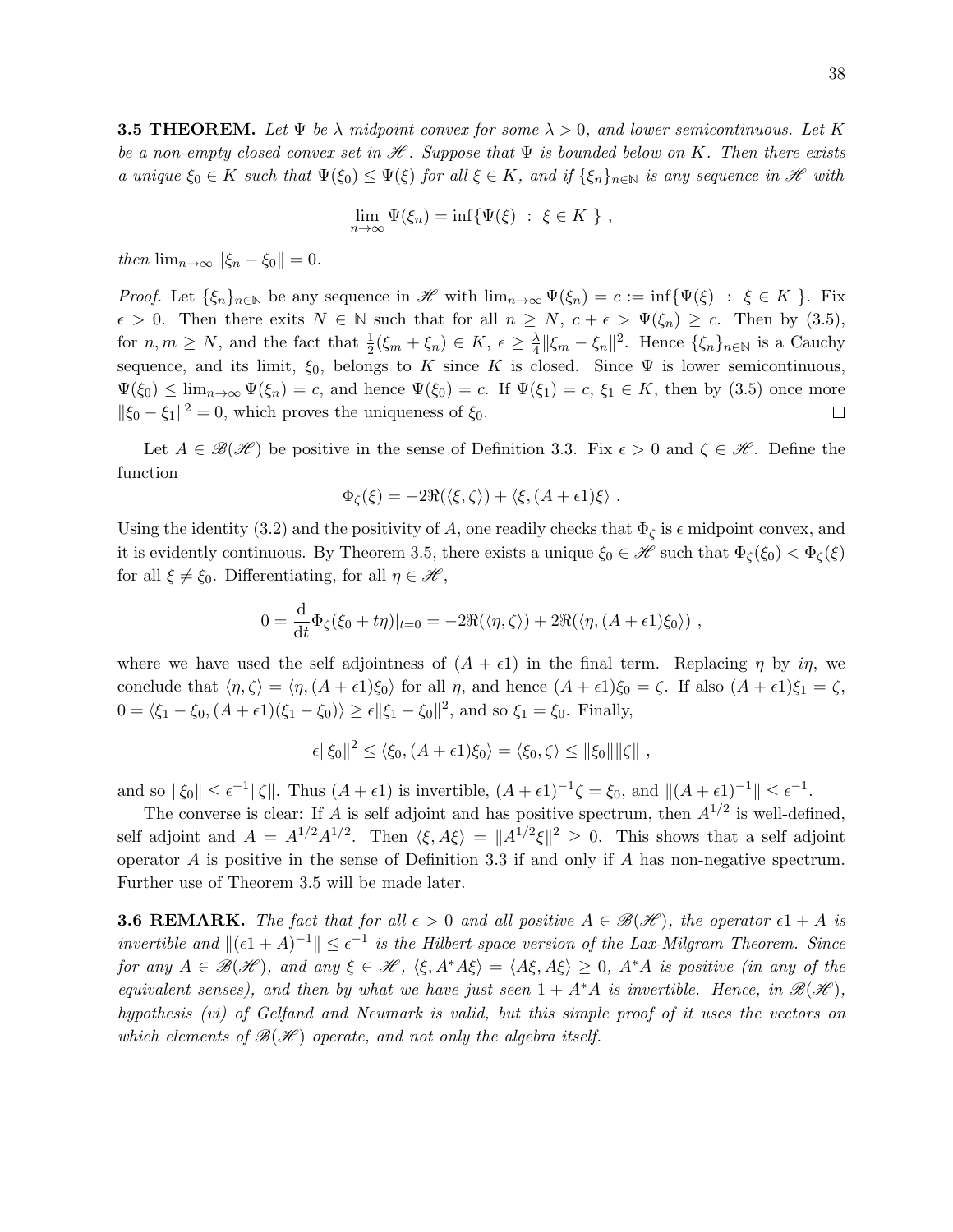$\Box$ 

### 3.3 The strong and weak operator topologies

The strong and weak operator topologies were introduced by von Neumann [31] in 1930:

**3.7 DEFINITION** (Strong and weak operator topologies). The strong operator topology on  $\mathcal{B}(\mathcal{H})$ is the weakest topology such that for each  $\xi \in \mathcal{H}$ , the function  $A \mapsto A\xi$  from  $\mathcal{B}(\mathcal{H})$  to  $\mathcal{H}$  is continuous with the usual norm topology on  $\mathscr{H}$ . The weak operator topology on  $\mathscr{B}(\mathscr{H})$  is the weakest topology such that for each  $\xi \in \mathcal{H}$ , the function  $A \mapsto \langle \xi, A\xi \rangle$  is continuous from  $\mathcal{B}(\mathcal{H})$ to **C**.

It follows from the definitions that a basic set of neighborhoods of 0 for the strong operator topology is given by the sets

$$
U_{\epsilon,\xi_1,\dots,\xi_n} = \{ A \in \mathcal{B}(\mathcal{H}) \; : \; \|A\xi_j\| < \epsilon \quad \text{for} \quad j = 1,\dots,n \; \} \tag{3.6}
$$

where  $\epsilon > 0$  and  $\xi_1, \ldots, \xi_n \in \mathcal{H}$ . Likewise, it follows that a basic set of neighborhoods of 0 for the weak operator topology is given by the sets

$$
V_{\epsilon,\xi_1,\dots,\xi_n} = \{ A \in \mathcal{B}(\mathcal{H}) \; : \; |\langle \xi_j, A\xi_j \rangle| < \epsilon \quad \text{for} \quad j = 1,\dots, n \; \} \tag{3.7}
$$

 $\epsilon > 0$  and  $\xi_1, \ldots, \xi_n \in \mathcal{H}$ . Both topologies are evidently Hausdorff. Since for all  $A \in \mathcal{B}(\mathcal{H})$  and all  $\xi \in \mathscr{H}, |\langle \xi, A\xi \rangle| = |\langle \xi, A^*\xi \rangle|, V_{\epsilon, \xi_1, \dots, \xi_n} = V_{\epsilon, \xi_1, \dots, \xi_n}^*$ , and hence  $A \mapsto A^*$  is continuous in the weak operator topology.

**3.8 REMARK.** Since  $U_{\epsilon,\xi_1,...,\xi_n} = U_{1,\epsilon^{-1}\xi_1,...,\epsilon^{-1}\xi_n}$  and  $V_{\epsilon,\xi_1,...,\xi_n} = V_{1,\epsilon^{-1}\xi_1,...,\epsilon^{-1}\xi_n}$ , one could dispense with the parameter  $\epsilon$ . However, it will sometimes be useful to take  $\{\xi_1, \ldots, \xi_n\}$  to be orthonormal. For this and other reasons, the redundancy is useful.

**3.9 LEMMA.** The weak operator topology on  $\mathcal{B}(\mathcal{H})$  is the weakest topology such that for each  $\xi, \zeta \in \mathcal{H}$ , the function  $A \mapsto \langle \zeta, A\xi \rangle$  is continuous from  $\mathcal{B}(\mathcal{H})$  to  $\mathbb{C}$ .

Proof. This follows immediately from the polarization identity.

Since for each  $\xi \in \mathcal{H}$ ,  $A \mapsto A\xi$  is continuous in the norm topology on  $\mathcal{B}(\mathcal{H})$ , the norm topology is at least as strong as the strong operator topology. Similarly, for all  $\xi \in \mathscr{H}$ , the function  $A \mapsto \langle \xi, A\xi \rangle$  is continuous in the strong operator topology, and hence the strong operator topology is at least as strong as the weak operator topology.

The following proposition shows that the norm topology is *strictly stronger* than the strong operator topology, which is in turn strictly stronger than the weak operator topology.

**3.10 PROPOSITION** (Continuity of the norm and adjoint). Let  $\mathcal{H}$  be an infinite dimensional Hilbert space. Then:

(1) The function  $A \mapsto ||A||$  from  $\mathcal{B}(\mathcal{H})$  to  $\mathbb{R}_+$  is continuous in the norm topology, but is only lower semicontinuous in the strong and weak operator topologies.

(2) The function  $A \mapsto A^*$  is continuous from  $\mathcal{B}(\mathcal{H})$  to  $\mathcal{B}(\mathcal{H})$  in the norm and the weak operator topologies, but not in the strong operator topology.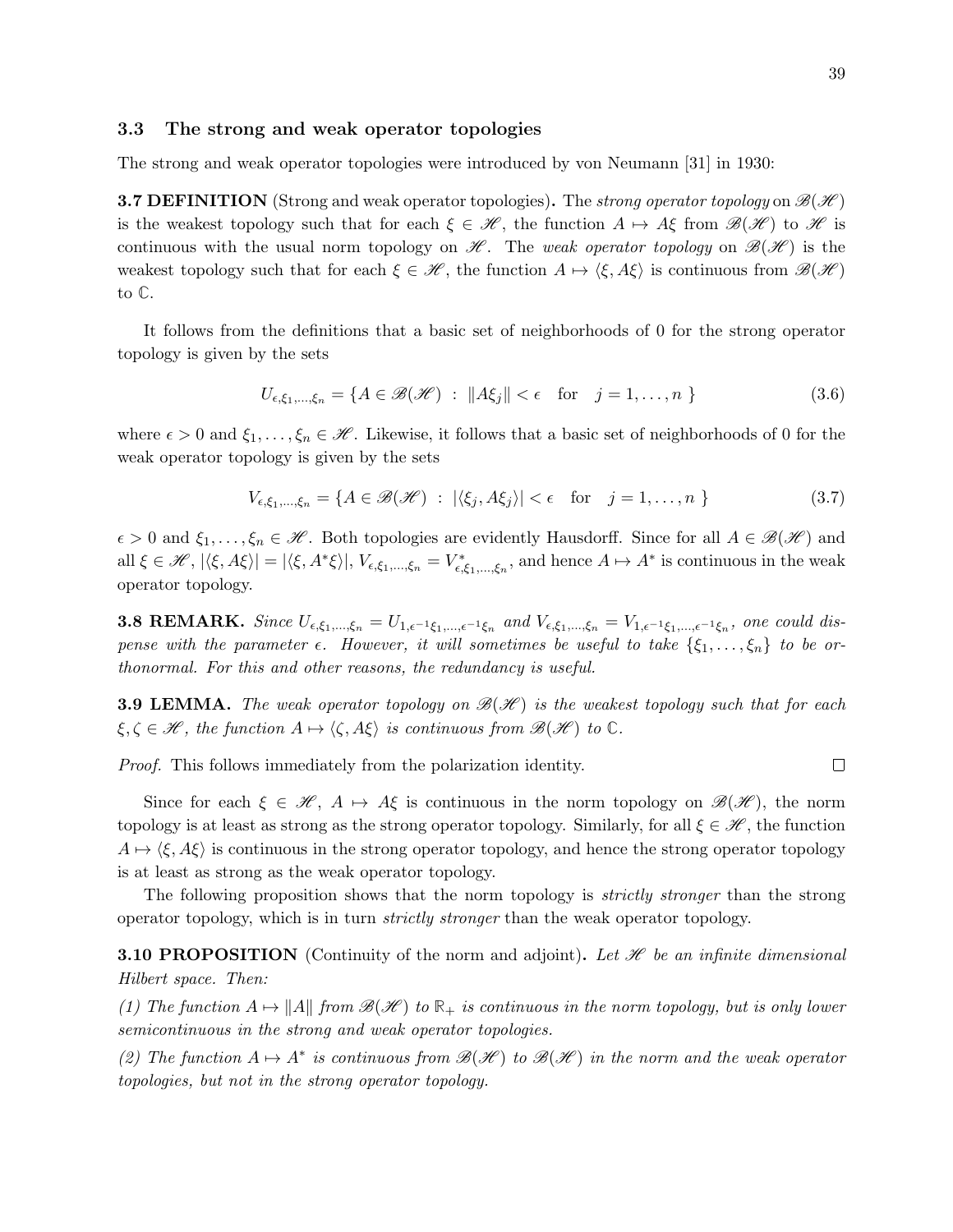*Proof.* Let  $\{\zeta_i\}$  be an orthonormal sequence in  $\mathcal{H}$ . For  $n \in \mathbb{N}$ , let  $P_n$  denote the orthogonal projection onto the span of  $\{\zeta_1,\ldots,\zeta_n\}$ . For all  $\xi \in \mathscr{H}$ ,  $\lim_{n\to\infty} ||P_n^{\perp}\xi|| = 0$  by Bessel's inequality, so that every strong neighborhood of 0 contains  $P_n^{\perp}$  for all sufficiently large n. Since  $||0|| = 0$  and  $||P_n^{\perp}|| = 1$  for all n, the function  $A \mapsto ||A||$  norm is discontinuous in the strong operator topology, and then also in the weak operator topology.

To see that the norm is lower semicontinuous in the weak operator topology, we must show that the sub-level sets {  $A \in \mathcal{B}(\mathcal{H})$  :  $||A|| \leq t$  } are weakly closed for each  $t > 0$ . Suppose that B is in the weak operator topology closure of  $\{ A \in \mathcal{B}(\mathcal{H}) : ||A|| \leq t \}$ . Then for each pair  $\eta, \xi$ of unit vectors in H, and each  $n \geq 2$  there is an  $A_n \in \{ A \in \mathcal{B}(\mathcal{H}) : ||A|| \leq t \}$  such that  $B-A_n \in \{X \in \mathscr{B}(\mathscr{H}) \; : \; |\langle \eta, X\xi \rangle| < 1/n\}$ . If  $\eta$  and  $\xi$  are such that  $|\langle \eta, B\xi \rangle| \geq (1-1/n)\|B\|$ , then

$$
||B|| \le (1 - 1/n)^{-1} |\langle \eta, B\xi \rangle| \le \frac{n}{n-1} \left( |\langle \eta, A_n \xi \rangle| + \frac{1}{n} \right) \le \frac{n}{n-1} t + \frac{1}{n}.
$$

Since  $n \geq 2$  is arbitrary,  $||B|| \leq t$ . This proves the closure in the weak operator topology, and hence also in the strong operator topology.

For the second part, the continuity of the involution is obvious in the norm topology, and we have seen that it is true in the weak operator topology. To see that the involution is not continuous for the strong operator topology when  $\mathscr H$  is infinite dimensional, note that every such Hilbert space contains a copy of  $\ell_2$ , the Hilbert space of all square summable functions from  $\mathbb N$  to  $\mathbb C$ . We may suppose without loss of generality that  $\mathscr{H} = \ell_2$ . Define the shift operator  $A \in \mathscr{B}(\mathscr{H})$  by

$$
(A\zeta)_j = \begin{cases} \zeta_{j-1} & j \ge 2\\ 0 & j = 1 \end{cases}
$$

Evidently, for all  $\zeta$ ,  $||A\zeta|| = ||\zeta||$ . The adjoint is given by  $(A^*\zeta)_j = \zeta_{j+1}$  for all  $j \in \mathbb{N}$ . Therefore,  $||A^*\zeta||^2 = \sum_{j=2}^{\infty} |\zeta_j|^2 = ||\zeta||^2 - |\zeta_1|^2$ . It follows that for all  $\zeta \in \mathcal{H}$ ,

$$
\lim_{n \to \infty} \|(A^n)^*\zeta\| = 0 \quad \text{while} \quad \|A^n\zeta\| = \|\zeta\|.
$$

Hence every strong neighborhood of 0 contains  $(A^n)^*$  for all sufficiently large n, while there are strong neighborhoods of 0 that do not contain  $A<sup>n</sup>$  for any n. If U is any such strongly open neighborhood of 0, then  $\{A : A^* \in U\}$  cannot be open in the strong operator topology. □

**3.11 THEOREM** (Continuous linear functionals for the strong operator topology). Let H be a Hilbert space, and let  $\varphi$  be a linear functional on  $\mathscr{B}(\mathscr{H})$  that is continuous in the strong operator topology. Then there exists  $n \in \mathbb{N}$  and two sets of vectors  $\{\zeta_1, \ldots, \zeta_n\}$  and  $\{\xi_1, \ldots, \xi_n\}$  such that for all  $A \in \mathcal{B}(\mathcal{H}),$ 

$$
\varphi(A) = \sum_{j=1}^{n} \langle \zeta_j, A\xi_j \rangle . \tag{3.8}
$$

Evidently, every such linear functional is weakly continuous, and hence every strongly continuous linear functional is weakly continuous. Consequently, a convex subset of  $\mathcal{B}(\mathcal{H})$  is strongly closed if and only if it is weakly closed.

*Proof.* If  $\varphi$  is strongly continuous, then  $\varphi^{-1}(\{\lambda : |\lambda| < 1\})$  contains a neighborhood of 0 in  $\mathcal{B}(\mathcal{H})$ . Thus, there exists an  $\epsilon > 0$  and a set of n vectors  $\xi_1, \ldots, \xi_n$ , which without loss of generality we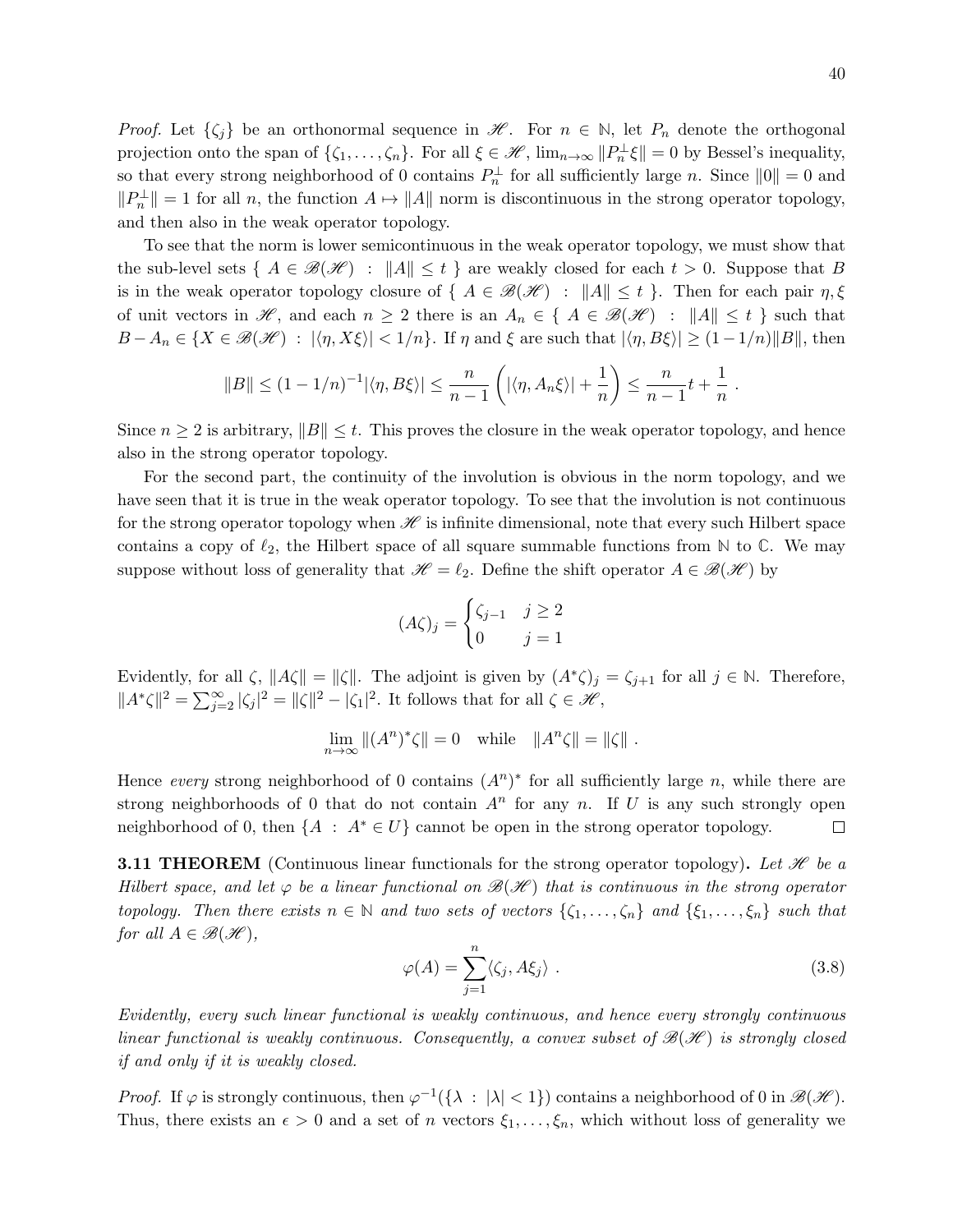may assume to be orthonormal, such that if  $||A\xi_j|| < \epsilon$  for  $j = 1, \ldots, n$ ,  $|\varphi(A)| < 1$ . Note that if  $A\xi_j = 0$  for  $j = 1, ..., n$ , then  $||tA\xi_j|| < \epsilon$  for all  $t > 0$ , and all  $j = 1, ..., n$ . Consequently  $|t|\varphi(A)| < 1$ . It follows that

$$
A\xi_j = 0 \quad \text{for} \quad j = 1, \dots, n \quad \Rightarrow \quad \varphi(A) = 0 \tag{3.9}
$$

For  $A \in \mathcal{B}(\mathcal{H})$ , define  $\widehat{A}$  by  $\widehat{A} = \sum^{n}$  $j=1$  $|A\xi_j\rangle\langle \xi_j|$ , using the Dirac notation from (3.1). Then  $(A - \widehat{A})\xi_i = 0$  for each j, and by (3.9),

$$
\varphi(A) = \varphi(\widehat{A}) = \sum_{j=1}^{n} \varphi\left(|A\xi_j\rangle\langle\xi_j|\right) \tag{3.10}
$$

For each fixed j, and any  $\eta \in \mathcal{H}$ , consider the rank-one operator  $|\eta\rangle\langle\xi_i|$ . Then  $\eta \mapsto \varphi(|\eta\rangle\langle\xi_i|)$ is a bounded linear functional on  $\mathscr{H}$ , and therefore by the Riesz Representation Theorem, there is a vector  $\zeta_i \in \mathscr{H}$  such that  $\varphi(|\eta\rangle\langle\xi_i|) = \langle \zeta_i, \eta \rangle$  for all  $\eta \in \mathscr{H}$ . In particular,  $\varphi(|A\xi_i\rangle\langle\xi_i|) = \langle \zeta_i, A\xi_i \rangle$ for each j. Combining this with  $(3.10)$  yields  $(3.8)$ . The final statement is a standard application of the Hahn-Banach Theorem.  $\Box$ 

**3.12 LEMMA.** When H is infinite dimensional, the product map,  $(A, B) \rightarrow AB$  from  $\mathcal{B}(\mathcal{H}) \times$  $\mathscr{B}(\mathscr{H})$  to  $\mathscr{B}(\mathscr{H})$  is not jointly continuous in the strong operator topology, although its restriction to bounded subsets of  $\mathcal{B}(\mathcal{H}) \times \mathcal{B}(\mathcal{H})$  is.

Proof. Were the product map continuous, it would be continuous at the origin, and then since for all  $\xi \in \mathscr{H}$ ,  $U := \{ X \in \mathscr{B}(\mathscr{H}) \; : \; \|X\xi\| < 1 \}$  is strongly open, there would exist strongly open neighborhoods V, W of 0 in  $\mathcal{B}(\mathcal{H})$  such that for all  $Y \in V$  and all  $Z \in W$ ,  $YZ \in U$ . This is impossible when  $\mathscr H$  is infinite dimensional: V would contain  $\{Y : ||Y\eta_j|| < 1, j = 1, \ldots, m\}$  for some set  $\{\eta_1,\ldots,\eta_m\}\subset\mathscr{H}$ . Let  $Y_0$  be a non-zero operator such that  $Y_0\eta_j=0$  for each  $j=1,\ldots,m$ . Then for all  $c > 0$ ,  $cY_0 \in V$ .

Since W is open in the norm topology, W contains the open ball of some radius  $r > 0$ , and hence for every nonzero  $\xi \in \mathcal{H}$ , there is some  $Z_0 \in W$  such that  $||Y_0Z_0\xi|| > 0$ . Then  $||cY_0Z_0\xi||$  can be made arbitrailiy large with  $cY_0 \in V$  and  $Z_0 \in W$ .

Now let S be a bounded subset of  $\mathscr{B}(\mathscr{H})$ ; suppose that  $||A|| \leq r$  for all  $A \in \mathcal{S}$ . Again, for any  $\xi \in \mathcal{H}$ , let U defined to be  $U := \{X \in \mathcal{B}(\mathcal{H}) : ||X\xi|| < 1\}$ . Let  $A_0 \in \mathcal{S}$  and  $B_0 \in \mathcal{B}(\mathcal{H})$ . It suffices to show that there exist strongly open neighborhood V, W of 0 in  $\mathcal{B}(\mathcal{H})$  such that for all  $Y \in V \cap S$  and all  $Z \in W$ ,  $(A_0 + Y)(B_0 + Z) \in U + A_0B_0$ , since then taking intersections we get the general strong basic neighborhood of 0. For any  $Z \in \mathcal{B}(\mathcal{H})$  and any  $Y \in \mathcal{S}$ ,

$$
||(A_0 + Y)(B_0 + Z)\xi - A_0B_0\xi|| \le ||YB_0\xi|| + ||A_0Z\xi|| + ||YZ\xi||
$$
  
\n
$$
\le ||YB_0\xi|| + ||A_0|| ||Z\xi|| + ||Y|| ||Z\xi|| \le ||YB_0\xi|| + 2r||Z\xi||.
$$

We may take  $V := \{ Y : ||Y B_0 \xi || < \frac{1}{3}$  $\frac{1}{3}$  and  $W := \{ Z : ||Z\xi|| < \frac{1}{3n} \}$  $\frac{1}{3r}$ .

 $\Box$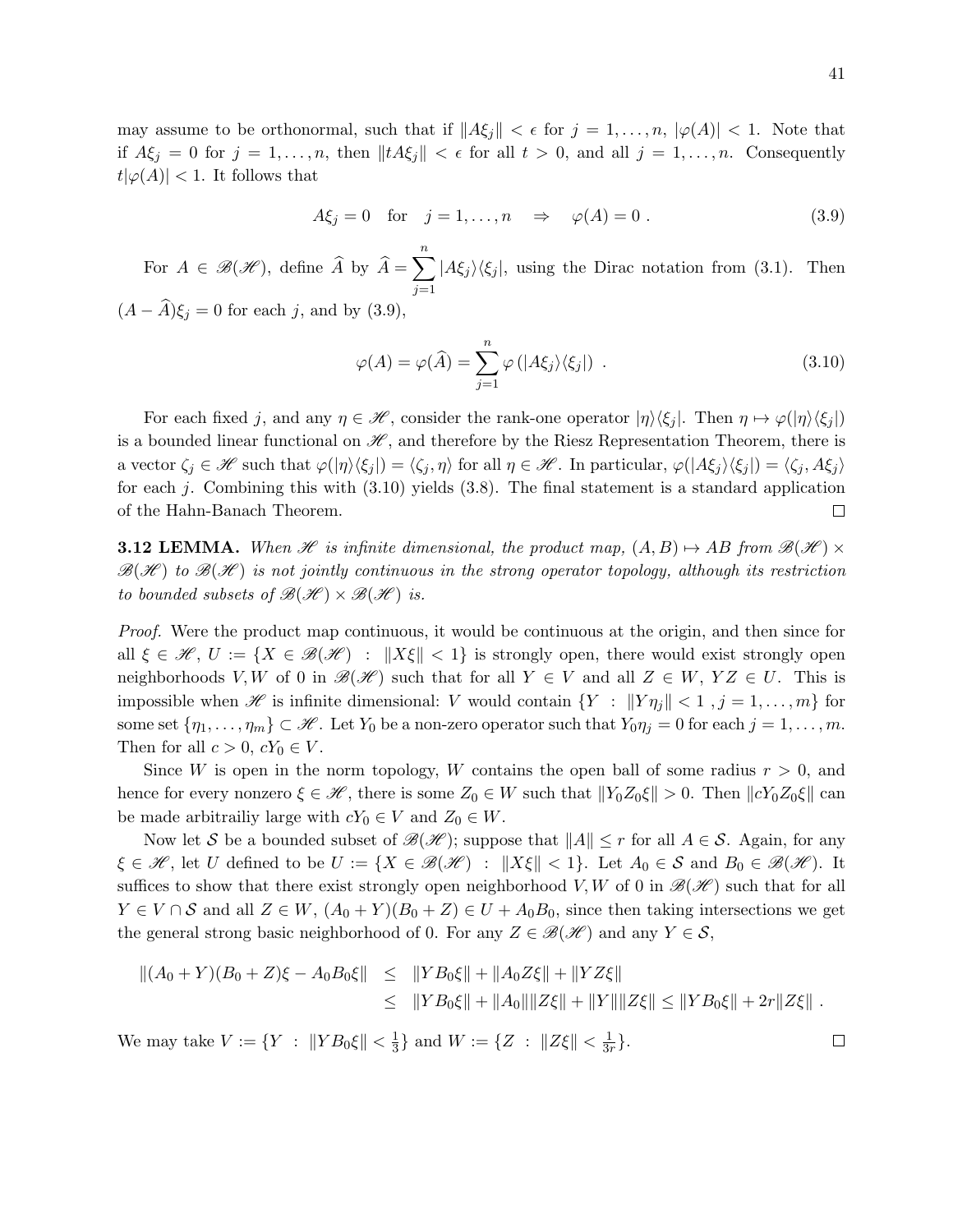### 3.4 The Baire functional calculus

If H and H are two Hilbert spaces, a unitary transformation U from H to H is a linear bijection from H onto K such that for all  $\xi \in \mathcal{H}$ ,  $||U\xi||_{\mathcal{K}} = ||\xi||_{\mathcal{H}}$ . Evidently, the inverse of U is also unitary and is equal to  $U^*$ . In this case the map

$$
A\mapsto UAU^*
$$

is an isometric ∗-isomorphism of  $\mathscr{B}(\mathscr{H})$  onto  $\mathscr{B}(\mathscr{K})$ .

Let  $A \in \mathcal{B}(\mathcal{H})$  be self adjoint, and let  $\eta$  be a non-zero vector in  $\mathcal{H}$ . Define

$$
\mathcal{H}_{\eta} = \overline{\text{Span}(\{A^n \eta\}_{n \ge 0})} \tag{3.11}
$$

That is,  $\mathcal{H}_{\eta}$  is the norm closure of the span of the polynomials in A applied to  $\eta$ , and indeed of the polynomials with rational coefficients - a countable set. Hence  $\mathcal{H}_{\eta}$  is separable even if  $\mathcal{H}$  is not.

Evidently,  $\mathcal{H}_{\eta}$  is invariant under  $\mathcal{C}(\{1, A\})$ . Our goal is to describe the closure of  $\mathcal{C}(\{1, A\})$ in the strong operator topology. Recall that the spectrum of A in  $\mathscr{C}(\{1, A\})$  is the same as the spectrum of A in  $\mathscr{B}(\mathscr{H})$ , and in this section we simply write  $\sigma(A)$  to denote this spectrum.

Let  $(X, \mathcal{F}, \mu)$  be a measure space with  $\mu(X) < \infty$ , and consider the Hilbert space  $\mathscr{K} :=$  $L^2(X,\mathcal{F},\mu)$ . An operator  $T \in \mathscr{B}(\mathscr{K})$  is a multiplication operator in case for some function  $f \in$  $L^{\infty}(X,\mathcal{F},\mu), T\xi(x) = f(x)\xi(x)$  for all  $\xi \in \mathscr{K}$ ; in this case  $||T|| = ||f||_{\infty}$ . The next theorem shows that every self adjoint operator is unitarily equivalent to a multiplication operator, and a very simple one at that.

**3.13 THEOREM** (The Spectral Theorem in  $\mathscr{B}(\mathscr{H})$ ). Let  $A \in \mathscr{B}(\mathscr{H})$  be self adjoint. Let  $\eta$  be any non-zero vector in  $\mathcal{H}$ . Let  $\mathcal{H}_{\eta}$  be defined by (3.11). Then there is a Borel measure  $\mu_{\eta}$  of total mass  $\|\eta\|^2$  such that the map  $f \mapsto f(A)\eta$ ,  $f \in \mathscr{C}(\sigma(A))$  satisfies

$$
||f(A)\eta||^2 = \int_{\sigma(A)} |f(\lambda)|^2 d\mu_{\eta}(\lambda) . \qquad (3.12)
$$

Let  $\mathscr{K}_\eta$  denote the Hilbert space  $L^2(\sigma(A), \mathcal{B}(\sigma(A)), \mu_\eta)$ . The isometry  $f \mapsto f(A)\eta$  extends to a unitary transformation  $U_{\eta}$  mapping  $\mathcal{K}_{\eta}$  onto  $\mathcal{H}_{\eta}$ . Define  $\widehat{A}$  to be the operator on  $\mathcal{K}_{\eta}$  given by  $\widehat{A} = U_{\eta}^* A U_{\eta}$ . Then for all  $\psi \in \mathscr{K}_{\eta}$ ,

$$
\widehat{A}\psi(\lambda) = \lambda\psi(\lambda) \tag{3.13}
$$

For a bounded Borel function f on  $\sigma(A)$ , define the operator  $f(\widehat{A})$  on  $\mathscr{K}_n$  by

$$
f(\widehat{A})\psi(\lambda) = f(\lambda)\psi(\lambda) \tag{3.14}
$$

for all  $\phi \in \mathscr{K}_{\eta}$ . Then when  $f \in \mathscr{C}(\sigma(A))$ ,  $U_{\eta}f(\widehat{A})U_{\eta}^* = f(A)$ , where  $f(A)$  is given by the Abstract Spectral Theorem.

*Proof.* Define a linear functional  $\mu_{\eta}$  on  $\mathscr{C}(\sigma(A))$  through

$$
\mu_{\eta}(f) = \langle \eta, f(A)\eta \rangle \tag{3.15}
$$

Then  $\mu$  is a positive linear functional with  $\mu_{\eta}(1) = ||\eta||^2$ . By the Riesz-Markoff Theorem, there is a positive Borel measure on  $\sigma(A)$  of total mass  $\|\eta\|^2$ , also denoted by  $\mu_{\eta}$ , so that for all  $f \in \mathscr{C}(\sigma(A)),$ 

$$
\mu_{\eta}(f) = \int_{\sigma(A)} f \, \mathrm{d}\mu_{\eta} \tag{3.16}
$$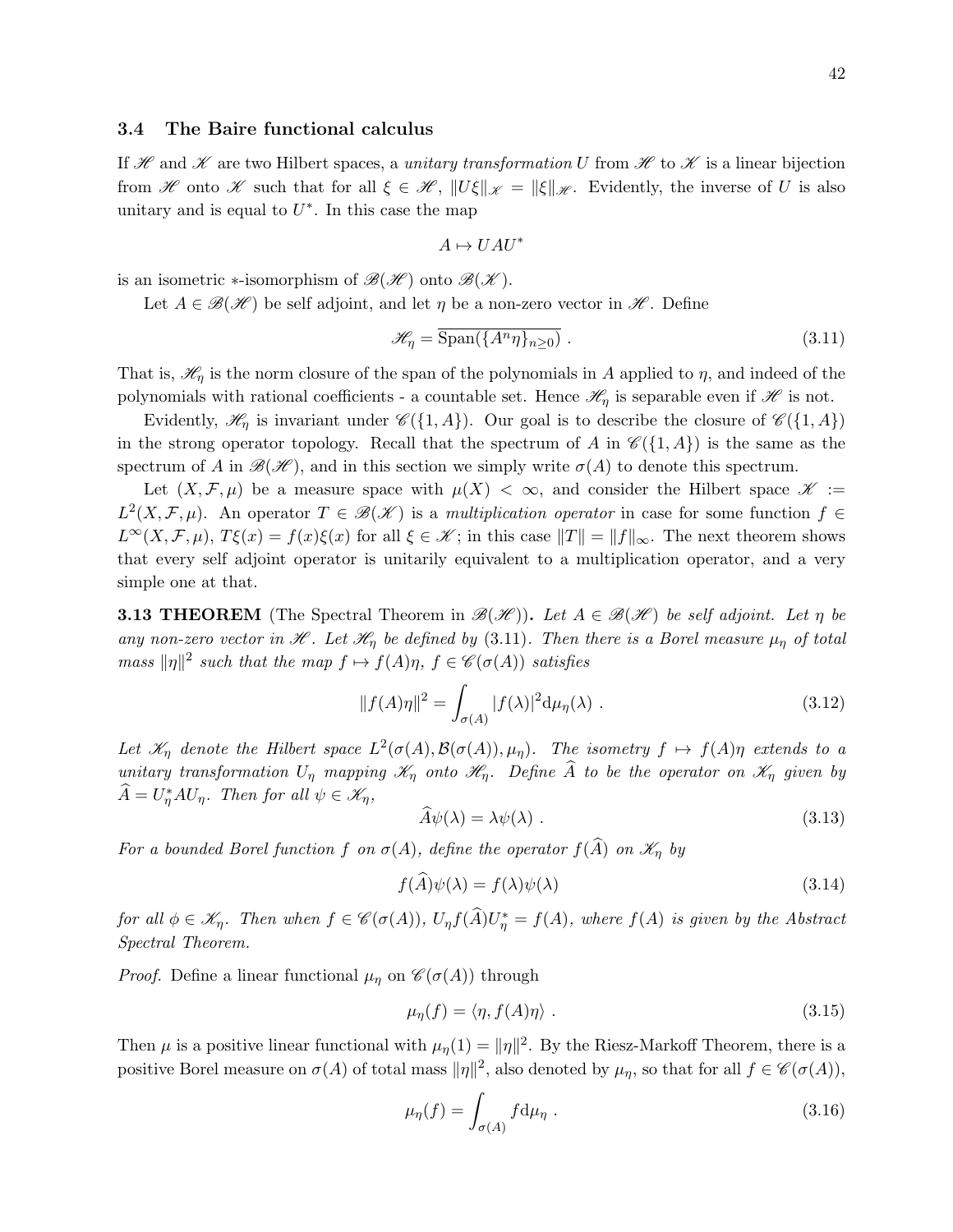Combining (3.15) and (3.16), we conclude that for all  $f \in \mathscr{C}(\sigma(A))$ ,  $\langle \eta, f(A)\eta \rangle_{\mathscr{H}} = \int$  $\sigma(A)$  $f d\mu_{\eta}$ .

Define an operator  $U_\eta : \mathscr{C}(\sigma(A)) \to \mathscr{H}_\eta$  by  $U_\eta : f \mapsto f(A)\eta$  where  $f(A)$  is defined using the Abstract Spectral Theorem. Then, using the \*-homomorphism property of  $f \mapsto f(A)$ ,

$$
\langle U_{\eta} f, U_{\eta} f \rangle = \langle f(A) \eta, f(A) \eta \rangle = \langle \eta, |f|^2(A) \eta \rangle = \int_{\sigma(A)} |f(\lambda)|^2 d\mu_{\eta}.
$$

Therefore,  $U_{\eta}$  is an isometry from a dense set in  $\mathscr{K}_{\eta}$  whose range, which includes  $p(A)\eta$  for all polynomials p, is dense in  $\mathcal{H}_{\eta}$ . Hence  $U_{\eta}$  extends to a unitary operator from  $\mathcal{K}_{\eta}$  onto  $\mathcal{H}_{\eta}$ .

For any polynomial p, define  $q(\lambda) = \lambda p(\lambda)$ , Then

$$
U_{\eta}q = Ap(A)\eta = AU_{\eta}p \text{ and hence } U_{\eta}^*AU_{\eta}p = q.
$$

This proves (3.13) when  $\psi$  is a polynomial, and since polynomials are dense in  $\mathscr{K}$ , (3.13) holds for all  $\psi \in \mathscr{K}$ .

More generally, for  $f \in \mathcal{C}(\sigma(A))$ , and p any polynomial,

$$
U_{\eta}fp = f(A)p(A)\eta = f(A)U_{\eta}p \text{ and hence } U_{\eta}^*f(A)U_{\eta}p = fp = f(\widehat{A})p,
$$

using the definition (3.14) of the multiplication operator  $f(\hat{A})$ . Again, since polynomials are dense in  $\mathscr{K}$ , this proves that  $U_n f(\hat{A}) U_n^* = f(A)$  when  $f \in \mathscr{C}(\sigma(A))$ . in  $\mathscr{K}$ , this proves that  $U_{\eta} f(\widehat{A}) U_{\eta}^* = f(A)$  when  $f \in \mathscr{C}(\sigma(A))$ .

**3.14 REMARK.** It is perhaps worthwhile to explicitly connect Theorem 3.13 with the Spectral Theorem for  $n \times n$  Hermitian matrices. Let A be such a matrix. Then there exists an orthonormal basis  $\{\xi_1,\ldots,\xi_n\}$  of  $\mathbb{C}^n$  consisting of eigenvectors of A:  $A\xi_j = \lambda_j \xi_j$  for each j. Given any non-zero  $\eta \in \mathbb{C}^n$ , define  $\alpha_j := \langle \xi_j, \eta \rangle$ , so that  $\eta = \sum_{j=1}^n \alpha_j \xi_j$ . Without loss of generality, we may assume that for some  $m \leq n$ ,  $\alpha_m \neq 0$  but if  $m < j \leq n$ ,  $\alpha_j = 0$ . Then  $\mathcal{H}_\eta$  is the span of  $\{\xi_1, \ldots, \xi_m\}$ , and the spectral measure  $\mu_n$  assigns to each  $\lambda \in \sigma(A)$  the mass

$$
\mu_{\eta}(\lambda) = \sum_{j \; : \; \lambda_j = \lambda} |\alpha_j|^2 \; .
$$

The unitary operator  $U_{\eta}$  is given by  $U_{\eta}f = f(A)\eta = \sum_{\eta}^{n}$  $j=1$  $f(\lambda_j)\alpha_j\xi_j$ , so that

$$
||U_{\eta}f||^{2} = \sum_{j=1}^{n} |f(\lambda_{j})|^{2} |\alpha|_{j}^{2} = \sum_{\lambda \in \sigma(A)} |f(\lambda)|^{2} \mu_{\eta}(\lambda) = \int_{\sigma(A)} |f(\lambda)|^{2} d\mu_{\eta}(\lambda) .
$$

Recall that the *Baire functions* on a topological space  $(X, \mathcal{O})$  are the smallest class of (complex valued) functions that is closed under the operation of taking pointwise limits of sequences of functions in the class, and which contains all of the continuous functions. The *Baire class 1* functions are the functions f on X such that for some sequence  $\{f_n\}$  of continuous functions on  $X, f(x) = \lim_{n \to \infty} f_n(x)$  for all  $x \in X$ . The *Baire class 2 functions* are the functions f on X such that for some sequence  $\{f_n\}$  of Baire class 1 functions on X,  $f(x) = \lim_{n\to\infty} f_n(x)$  for all  $x \in X$ , and so forth. The full class of Baire functions  $X$  is obtained by transfinite induction, but we shall not need this. For our purposes, Baire class 1 functions suffice.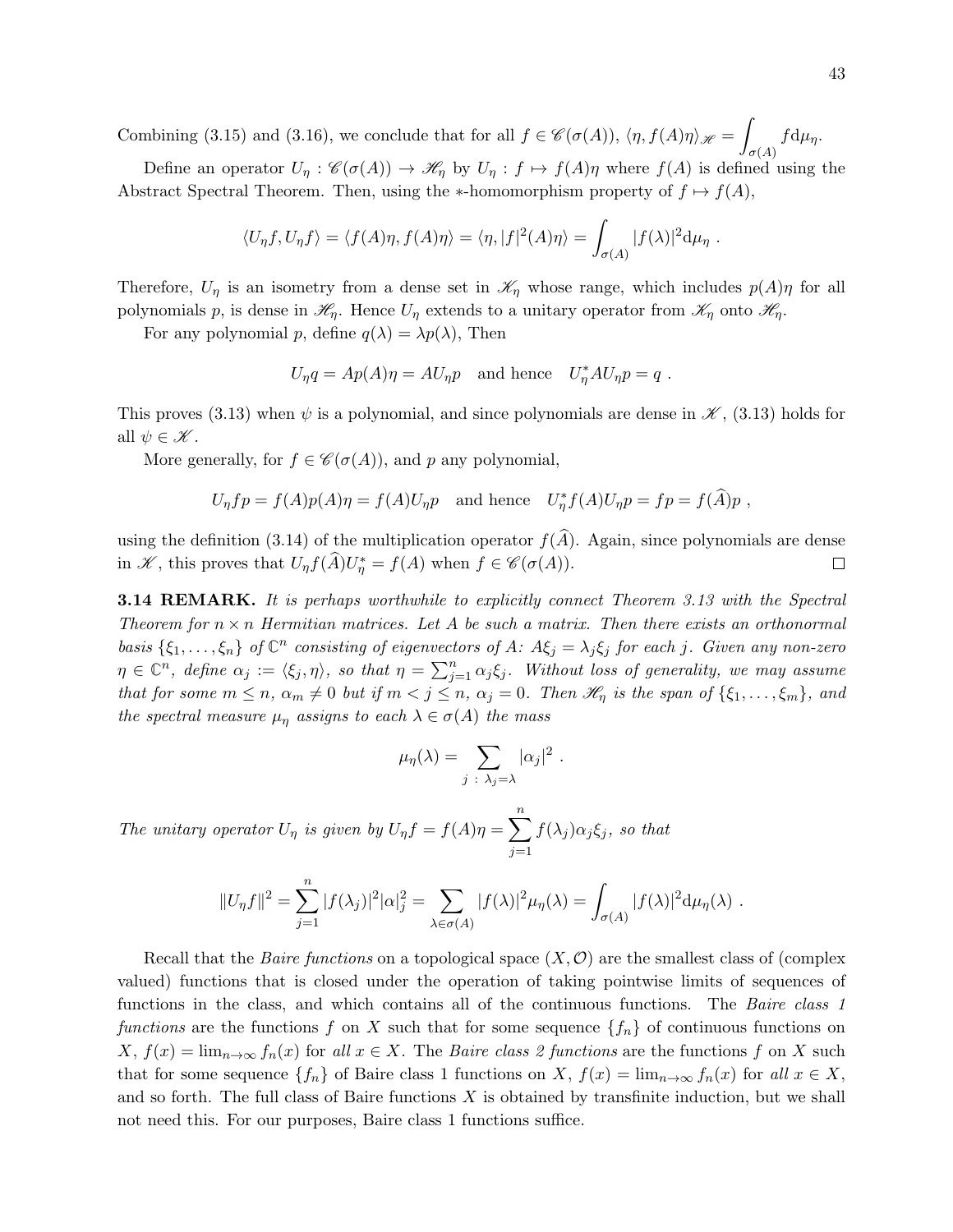Let A be a self adjoint operator in  $\mathscr{B}(\mathscr{H})$ . Note that the Baire class 1 functions form a  $*$ algebra on  $\sigma(A)$  with the usual operations. Let f be any uniformly bounded Baire class 1 function on  $\sigma(A)$ ; say  $|f(\lambda)| \leq K$  for all  $\lambda \in \sigma(A)$ . Since f is Borel measurable, the operator on  $f(A)$  may be defined by (3.14).

Let  $\{f_n\}$  be a sequence of continuous functions on  $\sigma(A)$  converging pointwise to a bounded function f. Without loss of generality, we may suppose that for all  $n, |f_n(\lambda)| \leq K$  for all  $\lambda \in \sigma(A)$ . Then

$$
\lim_{n \to \infty} \int_{\sigma(A)} |f_n(\lambda) - f(\lambda)|^2 d\mu_{\eta} = 0
$$

by the Lebesgue Dominated Convergence Theorem, and so

$$
0 = \lim_{n \to \infty} ||U_{\eta} f_n - U_{\eta} f||_{\mathscr{H}} = \lim_{n \to \infty} ||f_n(A)\eta - U_{\eta} f||_{\mathscr{H}}.
$$

In particular, for all non-zero  $\eta \in \mathcal{H}$ ,

$$
\lim_{n \to \infty} f_n(A)\eta = U_\eta f \tag{3.17}
$$

the limit exists in the norm topology on  $\mathscr{H}$ , and the limit depends only on f,  $\eta$  and A, and not on the approximating sequence  $\{f_n\}.$ 

**3.15 DEFINITION.** Let A be a self adjoint operator in  $\mathcal{B}(\mathcal{H})$ , and let f be a uniformly bounded Baire class 1 function on  $\sigma(A)$ . For all non-zero  $\eta \in \mathcal{H}$ , define

$$
f(A)\eta := U_{\eta}f \tag{3.18}
$$

and for  $\eta = 0$ , set  $f(A)\eta = 0$ .

As the strong limit of a uniformly bounded sequence of linear operators on  $\mathscr{H}, f(A) \in \mathscr{B}(\mathscr{H}),$ and moreover, it belongs to the strong closure of  $\mathscr{C}(\{1, A\})$ .

**3.16 THEOREM.** For all Baire class 1 functions f on  $\sigma(A)$  that are bounded on  $\sigma(A)$ , the map

$$
\eta \mapsto f(A)\eta
$$

defined in (3.18) is a bounded linear transformation on  $\mathscr H$  that is in the strong operator closure of  $\mathscr{C}(\{1,A\})$ . The map  $f \mapsto f(A)$  from the ∗-algebra of bounded Baire class 1 functions on  $\sigma(A)$  into  $\mathcal{B}(\mathcal{H})$  is a norm reducing \*-homomorphism, and moreover it is order preserving: If f and g are real valued functions with  $f(\lambda) \ge g(\lambda)$  for all  $\lambda \in \sigma(A)$ , then  $f(A) - g(A) \ge 0$  in  $\mathcal{B}(\mathcal{H})$ .

*Proof.* The first statement has already been proved. Let  $f, g$  be bounded Baire class 1 functions on  $\sigma(A)$ . Let  $\{f_n\}$ ,  $\{g_n\}$  be uniformly bounded sequence of continuous functions on  $\sigma(A)$  converging pointwise to f and g respectively. Since  $\lim_{n\to\infty} f_n g_n(\lambda) = fg(\lambda)$  for all  $\lambda$ , and since  $f_n(A)g_n(A) = f_ng_n(A)$  for all  $n, f(A)g(A) = fg(A)$ . Next, let g and h be the real and imaginary parts, respectively, of a bounded Baire class 1 function f, so that  $f(\lambda) = g(\lambda) + ih(\lambda)$  for all  $\lambda \in \sigma(A)$ . Let  $\{h_n\}$ ,  $\{g_n\}$  be uniformly bounded sequences of continuous functions on  $\sigma(A)$  converging pointwise to h and g respectively. Then  $f(A) = g(A) + ih(A) = \lim_{n \to \infty} (g_n(A) + ih_n(A)),$ and  $f(A) = g(A) - ih(A) = \lim_{n \to \infty} (g_n(A) - ih_n(A))$ . Since each  $g_n(A)$  is self-adjoint, and since  $g(A) = \lim_{n\to\infty} g_n(A)$  in the strong, and hence the weak operator topology,  $g(A)$  is self adjoint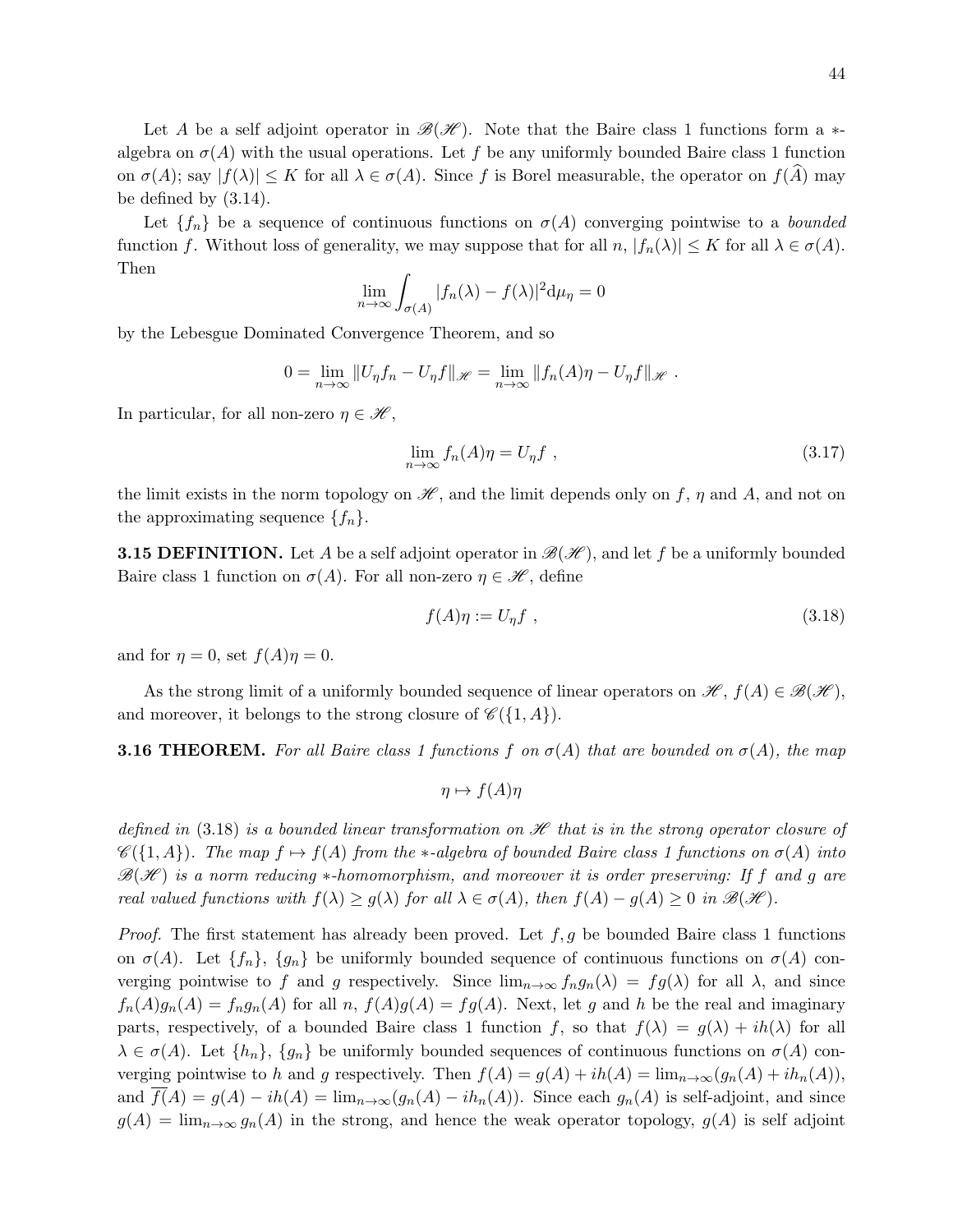by the continuity of the involution in this topology. Likewise,  $h(A)$  is self adjoint. It then follows that  $\overline{f}(A) = (f(A))^*$ . The linearity of  $f \mapsto f(A)$  is even simpler, and is left as an exercise. Hence  $f \mapsto f(A)$  is a \*-homomorphism from the space of bounded Baire class 1 functions on  $\sigma(A)$ , equipped with the usual operations, to  $\mathscr{B}(\mathscr{H})$ . It is norm reducing by the lower semicontinuity of the norm in the strong operator topology, and the Commutative Gelfand-Neumark Theorem.

Finally, if f and g are real, bounded Baire class 1 functions on  $\sigma(A)$ , and  $f - g \geq 0$  on  $\sigma(A)$ , √ define  $h =$  $\overline{f-g}$ , and note that h is a bounded real Baire class 1 function on  $\sigma(A)$ . By what we have just proved,  $f(A) - g(A) = (h(A))^2 = (h(A))^* h(A) \ge 0$ .  $\Box$ 

The ∗-homomorphism provided by Theorem 3.16 need not be an isomorphism: While the Commutative Gelfand-Neumark Theorem provides an isometry, norms may decrease in taking strong limits. The following example is useful elsewhere: Let  $\lambda_0 \in \sigma(A)$  and consider the function  $1_{\lambda_0}$  given by  $1_{\lambda_0}(\lambda) = 1$  for  $\lambda = \lambda_0$  and zero otherwise. Then for all  $\lambda$ ,  $\lambda_0 1_{\lambda_0}(\lambda) = \lambda 1_{\lambda_0}(\lambda)$ . By the ∗-homomorphism property,

$$
\lambda_0 1_{\lambda_0}(A) = A 1_{\lambda_0}(A) .
$$

It follows that any non-zero vector in the range of  $1_{\lambda_0}(A)$  is an eigenvector of A with eigenvalue  $\lambda_0$ . Conversely, if  $A\xi = \lambda_0 \xi$ , then for all continuous functions  $f, f(A)\xi = f(\lambda_0)\xi$ . Let  $\{f_n\}$  be a sequence of continuous functions on **R** with values in [0, 1] such that  $\lim_{n\to\infty} f_n(\lambda) = 1_{\lambda_0}(\lambda)$  for all λ. Then  $1_{\lambda_0}(A) \xi = \lim_{n \to \infty} f_n(A) \xi = \lim_{n \to \infty} f_n(\lambda_0) \xi = \xi$ . Hence  $1_{\lambda_0}(A)$  is the projector onto the eigenspace of A with eigenvalue  $\lambda_0$ , provided  $\lambda_0$  is an eigenvalue of A, and is zero otherwise, as in the following example: Consider  $\mathcal{H} = L^2([0,1])$  with respect to Lebesgue measure. Let A be the multiplication operator  $A\psi(t) = t\psi(t)$ . Then it is easy to see that A is self adjoint and  $\sigma(A) = [0, 1]$ , but A has no eigenvectors at all. Hence for each  $\lambda_0 \in [0,1]$ ,  $1_{\lambda_0}(A)$  is the zero operator. In this case, the ∗-homomorphism provided by Theorem 3.16 is evidently not an isomorphism.

Next, let E be an interval of the form  $(a, b)$ ,  $[a, b]$ ,  $(a, b]$  or  $[a, b)$ . Then  $1<sub>E</sub>$  is easily seen to be a bounded Baire class 1 function on **R**, and hence on  $\sigma(A)$  for any self adjoint A. Hence  $1_E(A)$  is well-defined and belongs to the strong operator topology closure of  $\mathscr{C}(\{1, A\})$ . Moreover, by the ∗-isomorphism established above,  $1_E(A) = (1_E(A))^*$  and  $(1_E(A))^2 = 1_E(A)$ . Hence  $1_E(A)$  is an orthogonal projection. Moreover, if f is any bounded Baire class 1 function with support in  $E$ , for all  $\eta \in \mathscr{H}$ ,

$$
1_E(A)(f(A)\eta) = (1_E f(A))\eta = f(A)\eta,
$$

while if the support of f lies in  $E^c$ ,

$$
1_E(A)(f(A)\eta) = (1_E f(A))\eta = 0.
$$

**3.17 DEFINITION.** Let  $A \in \mathcal{B}(\mathcal{H})$  be self adjoint. The set of operators of the form  $1_E(A)$ , where  $E \subset \mathbb{R}$  is such that  $1_E$  is a bounded Baire class 1 function, is the set of *spectral projections* of A.

In particular, let  $E = (-\infty, 0) \cup (0, \infty)$ . Then  $1_E(A)$  is a spectral projection, and by what we have noted above,  $1_E(A)\eta = 0$  if and only if  $A\eta = 0$ . That is,  $1_E(A)$  is the orthogonal projection onto the orthogonal complement of  $\ker(A)$ , or what is the same, the orthogonal projection onto the closure of the range of A. Combining the result obtained in this section, we have: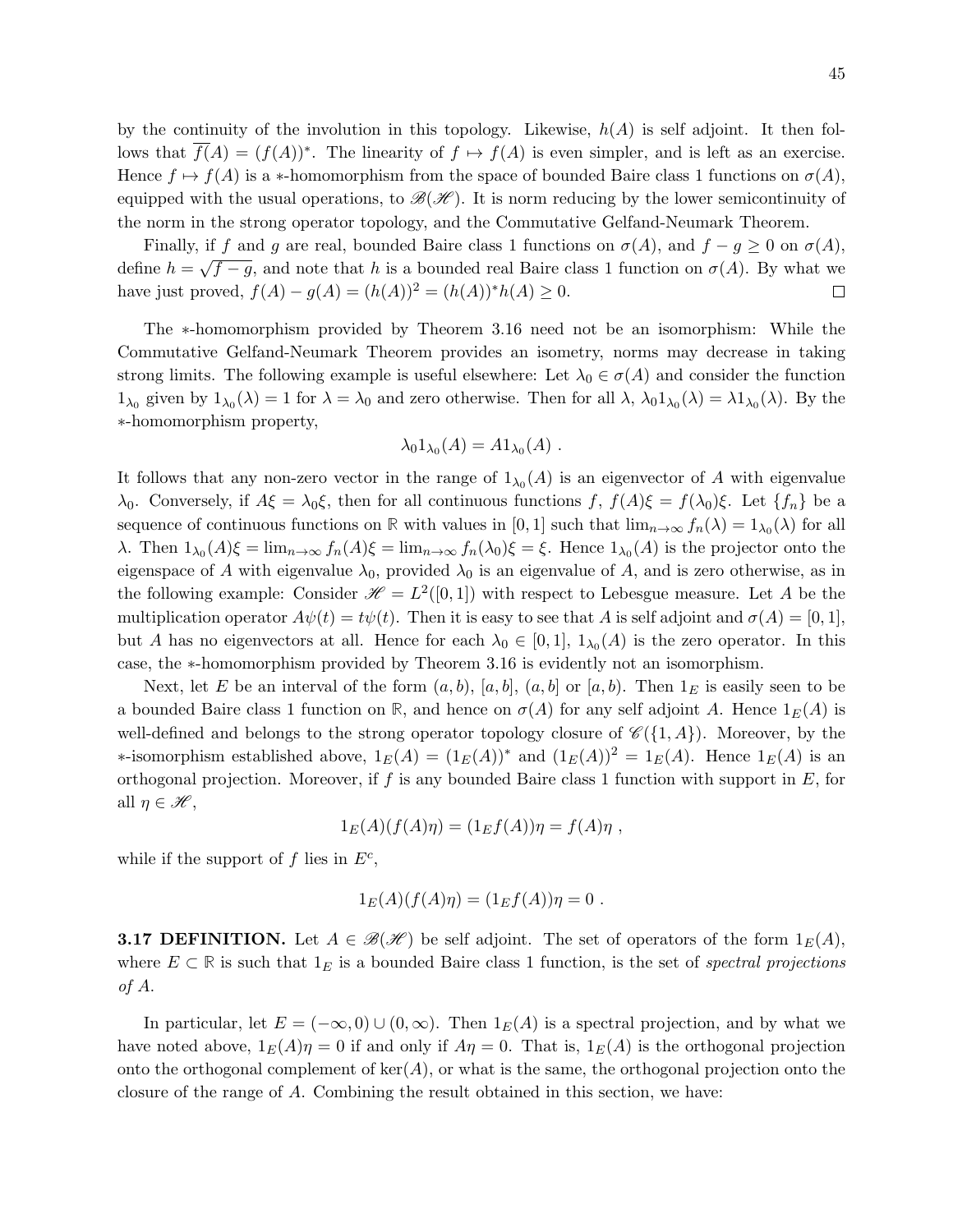**3.18 LEMMA.**  $A \in \mathcal{B}(\mathcal{H})$  be self adjoint. Then the orthogonal projection onto the closure of the range of A belongs to the strong operator topology closure of  $\mathscr{C}(\{1,A\})$ .

Let  $P_1$  and  $P_2$  be two orthogonal projections in  $\mathscr{B}(\mathscr{H})$  with ranges  $\mathscr{K}_1$  and  $\mathscr{K}_2$  respectively. Then  $P_1 \vee P_2$  denotes the orthogonal projection onto  $\mathscr{K}_1 + \mathscr{K}_2$ , and  $P_1 \wedge P_2$  denotes the orthogonal projection onto  $\mathscr{K}_1 \cap \mathscr{K}_2$ . The function  $1_{\{1\}}$  is a bounded Baire class 1 function, and  $P_1P_2P_1$  is a positive contraction. By what we have noted above,  $1_{\{1\}}(P_1P_2P_1)$  is the spectral projection onto the eigenspace of  $P_2P_1P_2$  with eigenvalue 1, and evidently this eigenspace is  $\mathscr{K}_1 \cap \mathscr{K}_2$ . Hence  $P_1 \wedge P_2$ belongs to every strongly closed ∗-subalgebra of  $\mathscr{B}(\mathscr{H})$  that contains  $P_1$  and  $P_2$ .

Another way to look at this will be useful. The von Neumann Alternating Projection Theorem states that

$$
\lim_{n \to \infty} (P_1 P_2)^n = P_1 \wedge P_2 \tag{3.19}
$$

in the strong operator topology. To see this, note that  $P_1P_2P_1$  is a positive contraction, and hence  $\sigma(P_1P_2P_1) \subset [0,1]$ . Define the continuous function

$$
f(\lambda) = \begin{cases} 0 & \lambda < 0 \\ \lambda & \lambda \in [0, 1] \\ 1 & \lambda > 1 \end{cases}
$$

Then for all  $\lambda$ ,  $\lim_{n\to\infty} f^n(\lambda) = 1_{\{1\}}(\lambda)$ , and therefore,

$$
\lim_{n \to \infty} (P_1 P_2 P_1)^n = 1_{\{1\}} (P_1 P_2 P_1) = P_1 \wedge P_2 . \tag{3.20}
$$

.

Now observe that

$$
\lim_{n \to \infty} (P_2 P_1)^n = P_2 \left( \lim_{n \to \infty} (P_1 P_2 P_1)^{n-1} \right) = P_2 (P_1 \wedge P_2) = P_1 \wedge P_2 , \qquad (3.21)
$$

and by symmetry, we also have that  $\lim_{n\to\infty} (P_1P_2)^n = P_1 \wedge P_2$ , both in the strong operator topology.

We now claim that

$$
\overline{\mathcal{K}_1 + \mathcal{K}_2} = (\mathcal{K}_1^{\perp} \cap \mathcal{K}_2^{\perp})^{\perp} , \qquad (3.22)
$$

First, observe that  $(\mathscr{K}_1^{\perp} \cap \mathscr{K}_2^{\perp}) \subset \mathscr{K}_j^{\perp}$  for  $j = 1, 2$ , and hence  $\mathscr{K}_j \subset (\mathscr{K}_1^{\perp} \cap \mathscr{K}_2^{\perp})^{\perp}$  for  $j = 1, 2$ . This shows that  $\mathscr{K}_1 + \mathscr{K}_2 \subset (\mathscr{K}_1^{\perp} \cap \mathscr{K}_2^{\perp})^{\perp}$ . To prove the opposite inclusion, let  $\eta \in (\mathscr{K}_1^{\perp} \cap \mathscr{K}_2^{\perp})^{\perp}$ . Then

$$
\eta = (\eta - P_2^{\perp} \eta) + P_2^{\perp} \eta
$$
  
=  $(\eta - P_2^{\perp} \eta) + (P_2^{\perp} \eta - P_1^{\perp} P_2^{\perp} \eta) + P_1^{\perp} P_2^{\perp} \eta$   
=  $(\eta - P_2^{\perp} \eta) + (P_2^{\perp} \eta - P_1^{\perp} P_2^{\perp} \eta) + (P_1^{\perp} P_2^{\perp} \eta - P_2^{\perp} P_1^{\perp} P_2^{\perp} \eta) + P_2^{\perp} P_1^{\perp} P_2^{\perp} \eta.$ 

Contiuing in this way, one sees that for each  $n \in \mathbb{N}$ , there exist  $\xi_n \in \mathscr{K}_1$  and  $\zeta_n \in \mathscr{K}_2$  such that  $\eta = \xi_n + \zeta_n + (P_1^{\perp} P_2^{\perp})^n \eta$ . Thus  $\|\eta - (\xi_n + \zeta_n)\| = \|(P_1^{\perp} P_2^{\perp})^n \eta\|$ , and by (??),

$$
\lim_{n \to \infty} \left\| (P_2^{\perp} P_1^{\perp})^n \eta \right\| = \left\| (P_1^{\perp} \wedge P_2^{\perp}) \eta \right\| = 0
$$

since  $\eta \in (\mathcal{K}_1^{\perp} \cap \mathcal{K}_2^{\perp})^{\perp}$ . Therefore,  $\eta \in \overline{\mathcal{K}_1 + \mathcal{K}_2}$ . Thus,  $(\mathcal{K}_1^{\perp} \cap \mathcal{K}_2^{\perp})^{\perp} \subset \overline{\mathcal{K}_1 + \mathcal{K}_2}$ , completing the proof of (??).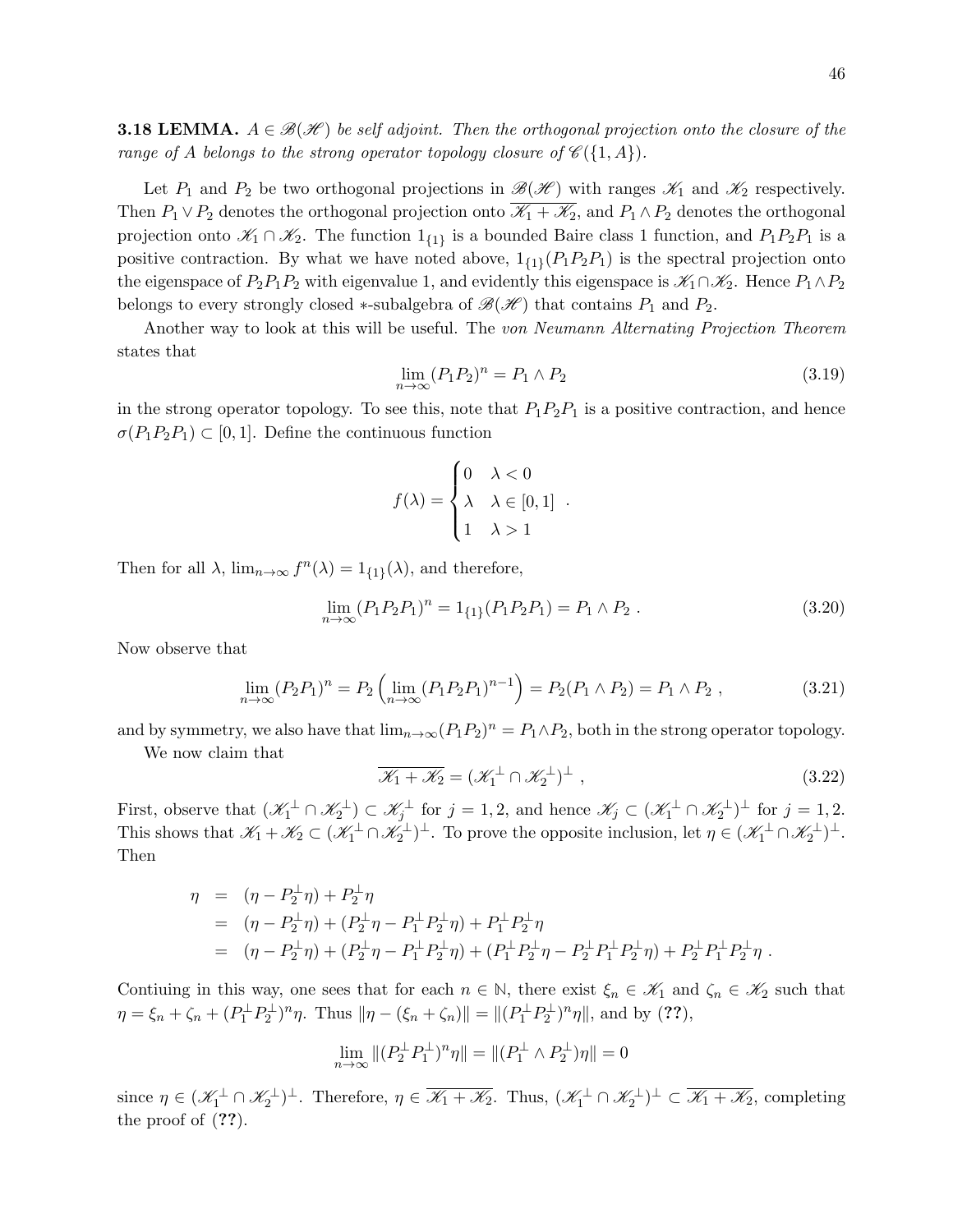Now define  $A := \frac{1}{2}(P_1 + P_2)$ , and  $Q := 1_{(0,\infty)}(A)$ , so that Q is a spectral projection of A, and  $Q^{\perp}$  is the orthogonal projection onto  $\ker(A) = \ker P_1 \cap \ker(P_2) = \mathscr{K}_1^{\perp} \cap \mathscr{K}_2^{\perp}$ . Hence the range of Q is  $(\mathscr{K}_1^{\perp} \cap \mathscr{K}_2^{\perp})^{\perp}$ , and by (3.22) this is  $\overline{\mathscr{K}_1 + \mathscr{K}_2}$ , so that  $Q = P_1 \vee P_2$ . Thus,  $P_1 \vee P_2$  belongs to every strongly closed ∗-subalgebra of  $\mathcal{B}(\mathcal{H})$  that contains  $P_1$  and  $P_2$ .

**3.19 THEOREM.** Let  $\mathscr A$  be a  $\ast$ -subalgebra of  $\mathscr B(\mathscr H)$  that is closed in the strong operator topology. Then  $\mathscr A$  is the norm closure of the span of the orthogonal projections contained in  $\mathscr A$ . Moreover, if  $P_1$  and  $P_2$  are two orthogonal projections in  $\mathscr A$ , then  $P_1 \vee P_2$  and  $P_1 \wedge P_2$  both belong to  $\mathscr A$ .

*Proof.* Let  $A \in \mathcal{A}$  be self adjoint. Fix  $n \in \mathbb{N}$ , and define  $E_{j,n} = [j/n,(j+1)/n)$ . Let  $k \in \mathbb{N}$ ,  $k \ge ||A||$ . Define  $f_n(\lambda) = \sum_{j=-nk}^{nk}$ j  $\frac{\partial}{\partial n} 1_{E_{j,n}}(\lambda)$ . Define  $f(\lambda) = \lambda$ . Then  $\sup_{\lambda \in \sigma(A)} \{ |f_n(\lambda) - f(\lambda)| \} \leq 1/n$ , and  $A = f(A)$ . Hence  $||A - f_n(A)|| \le 1/n$ , and each  $f_n(A)$  is a finite linear combination of the orthogonal projections  $1_{E_{j,n}}(A)$ , which belong to  $\mathscr A$  because  $\mathscr A$  is closed in the strong operator topology. Hence every self adjoint element of  $\mathscr A$  belongs to the norm closure of the span of the orthogonal projections contained in  $\mathscr A$ , and since  $\mathscr A$  is a ∗-algebra, every element in it is a linear combination of two self adjoint elements. This proves the first part. The second parthas been proved in the remarks preceding the theorem.  $\Box$ 

## 3.5 The polar decomposition

**3.20 DEFINITION** (Operator absolute value). Let H be a Hilbert space and let  $A \in \mathcal{B}(\mathcal{H})$ . Then the operator absolute value of A is the operator  $|A|$  defined by

$$
|A| = \sqrt{A^*A} \tag{3.23}
$$

where the square root is taken using the Abstract Spectral Theorem.

**3.21 REMARK.** One should not be misled by the notation: It is not in general true that  $|AB|$  $|A||B|$ , or that  $|A^*| = |A|$  or even that  $|A + B| \leq |A| + |B|$ .

Partial isometries in a  $C^*$  algebra have already been defined in Definition 2.47; recall that U is a partial isometry when  $\sigma(U^*U) \subset \{0,1\}$ . When the  $C^*$  algebra is  $\mathscr{B}(\mathscr{H})$ , there is more to say:

Provided  $U \neq 0, 1 \in \sigma(U^*U)$ , and the corresponding eigenspace of  $U^*U$  is a closed subspace of  $\mathscr{H}$ , called the *initial space* of U, ker(U<sup>\*</sup>U) = ker(U) is the orthogonal complement of the initial space of  $U$ , and  $U^*U$  is the orthogonal projection onto the initial space of  $U$ .

As we have remarked earlier,  $UU^*$  has the same spectrum as  $U^*U$ , and hence  $U^*$  is also a partial isometry. Its initial space is called the *final space* of U. If  $\eta$  belongs to the final space of U,  $\eta = U(U^*\eta) \in \text{ran}(U)$ , so that the final space is contained in ran(U). If  $\eta \in \text{ran}(U)$ , there exists  $\xi \in \text{ker}(U)^{\perp}$  such that  $\eta = U\xi$ . Then  $\xi$  is in the initial space of U, so that  $\xi = U^*U\xi$  and hene  $\eta = U U^* (U \xi)$ , meaning that  $\eta$  belongs to the final space of U. Altogether, ran(U) is the final space of  $U$ , and  $U$  is a unitary transformation from its initial space onto its final space.

**3.22 LEMMA.** For all  $A \in \mathcal{B}(\mathcal{H})$ , there is a unique partial isometry U in  $\mathcal{B}(\mathcal{H})$  such that  $A = U|A|$ , the initial space of U is  $\ker(A)^{\perp}$ , and the final space of U is  $\overline{\tan(A)}$ . Moreover, U belongs to the strong closure of  $\mathscr{C}(\{1, A, A^*\})$ .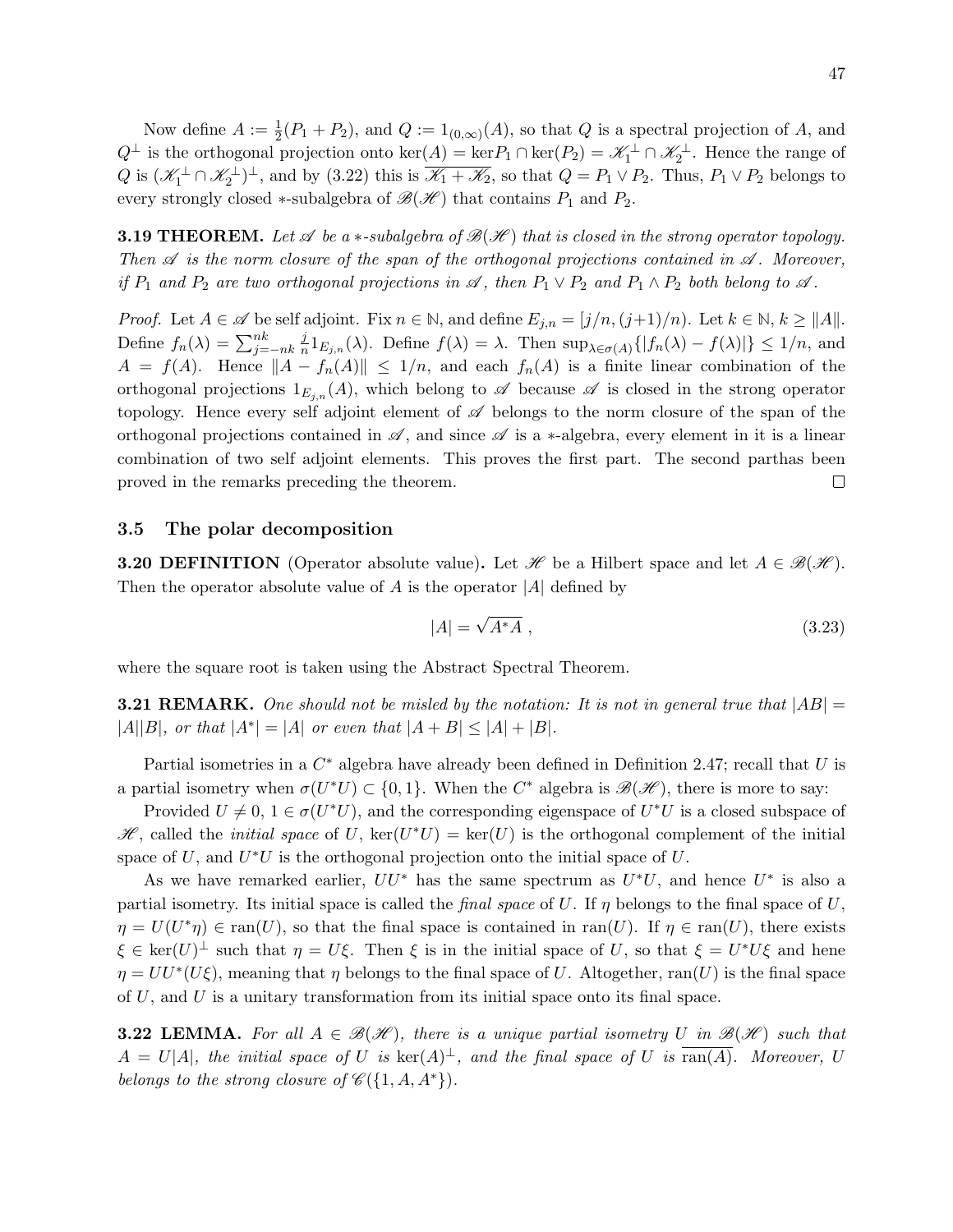*Proof.* For each  $t > 0$ , define the operator  $U_t := A(t1 + |A|)^{-1}$ , noting that  $1t + |A|$  is invertible. For  $s, t > 0$ , the Resolvent Identity (1.15) yields

$$
U_t - U_s = (s-t)A[(t1+|A|)^{-1}(s1+|A|)^{-1}].
$$

Hence for any  $\eta \in \mathcal{H}$ , and  $0 < s < t$ ,

$$
||(U_t - U_s)\eta||^2 = (s - t)^2 \langle \eta, |A|^2 (t1 + |A|)^{-2} (s1 + |A|)^{-2} \eta \rangle_{\mathcal{H}}
$$
  
=  $(t - s)^2 \int_{\sigma(|A|)} \frac{\lambda^2}{(t + \lambda)^2 (s + \lambda)^2} d\mu_{\eta}$   
 $\leq \int_{\sigma(|A|) \setminus \{0\}} \frac{t^2}{(t + \lambda)^2} d\mu_{\eta}.$ 

Since  $0 \le t^2/(t+\lambda)^2 \le 1$  for all  $\lambda > 0$ , and since  $\lim_{t\to 0} t^2/(t+\lambda)^2 = 0$  for all  $\lambda > 0$ , the Lebesgue Dominated Convergence Theorem yields  $\lim_{t\to 0}$  $\int$ sup  $\sup_{s < t} \{ ||(U_t - U_s)\eta||^2 \}$  = 0. Thus, the strong limit  $U = \lim_{t\to 0} U_t$  exists, and is a contraction by the strong lower semicintinuity of the operator norm. Note that  $U[A] = \lim_{t\to 0} U_t[A] = A \lim_{t\to 0} f_t([A])$  where  $f_t(\lambda) = \lambda/(t+\lambda)$ . Since  $\lim_{t\to 0} f_t(\lambda) =$  $1_{(0,\infty)}(\lambda)$  for all  $\lambda \geq 0$ , it follows from Theorem 3.16 that  $\lim_{t\to 0} f_t(|A|) = 1_{(0,\infty)}(|A|) = 1-1_{\{0\}}(|A|)$ . Since  $1_{\{0\}}(|A|)$  is the projector onto  $\ker(|A|) = \ker(A)$ ,

$$
U|A| = A \tag{3.24}
$$

Therefore  $ran(A) \subset ran(U)$ , the final space of U, and since the final space is closed,  $\overline{ran(A)} \subset$ ran(U). By the definition of  $U_t$ ,  $ran(U_t) \subset ran(A)$  for each t, and hence  $ran(U) \subset ran(A)$ . Altogether,  $ran(U) = ran(A)$ , meaning that  $ran(A)$  is the final space of U.

Next note that  $U^*U = \lim_{t \to \infty} f_t^2(|A|)$  with  $f_t(\lambda) = \lambda/(t + \lambda)$  once more. It follows that

$$
U^*U = 1_{(0,\infty)}(|A|)
$$

which is the orthogonal projection onto  $\ker(A)^{\perp}$ , which is therefore the initial space of U.  $\Box$ 

Taking the adjoint of (3.24), we obtain  $A^* = |A|U^*$  and hence  $AA^* = UA^*AU^*$ . Squaring both sides and observing that  $AU^*U = A$ ,  $(AA^*)^2 = U(A^*A)^2U^*$ . An induction now yields  $(AA^*)^n = U(A^*A)^nU^*$  for all n, and then taking a polynomial approximation to the square root, we conclude that

$$
U|A|U^* = |A^*| \t\t(3.25)
$$

and then since  $A^* = |A|U^* = U^*U|A|U^*,$ 

$$
A^* = U^*(U|A|U^*)
$$
\n(3.26)

is the polar decomposition of  $A^*$ .

**3.23 THEOREM.** Let  $\mathscr A$  be a unital  $*$ -subalgebra of  $\mathscr B(\mathscr H)$  that is closed in the strong operator topology. Then for all  $A \in \mathscr{A}$ , the components |A| and U of the polar decomposition  $A = U|A|$  both belong to  $\mathscr A$ . Moreover, for all  $A \in \mathscr A$ , the orthogonal projections onto  $\ker(A)^{\perp}$  and  $\overline{\operatorname{ran}(A)}$  both belong to  $\mathscr A$ .

*Proof.* Since the strong operator topology is weaker than the norm topology,  $\mathscr A$  is a  $C^*$  algebra, and hence  $|A| = \sqrt{A^*A} \in \mathscr{A}$ . By Lemma 3.22,  $U \in \mathscr{A}$ . Since  $\mathscr{A}$  is a  $*$ -algebra,  $U^*U$  and  $UU^*$  both belong to  $\mathscr A$ , by Lemma 3.22, these are, respectively, the orthogonal projections onto  $\ker(A)^{\perp}$  and  $ran(A).$  $\Box$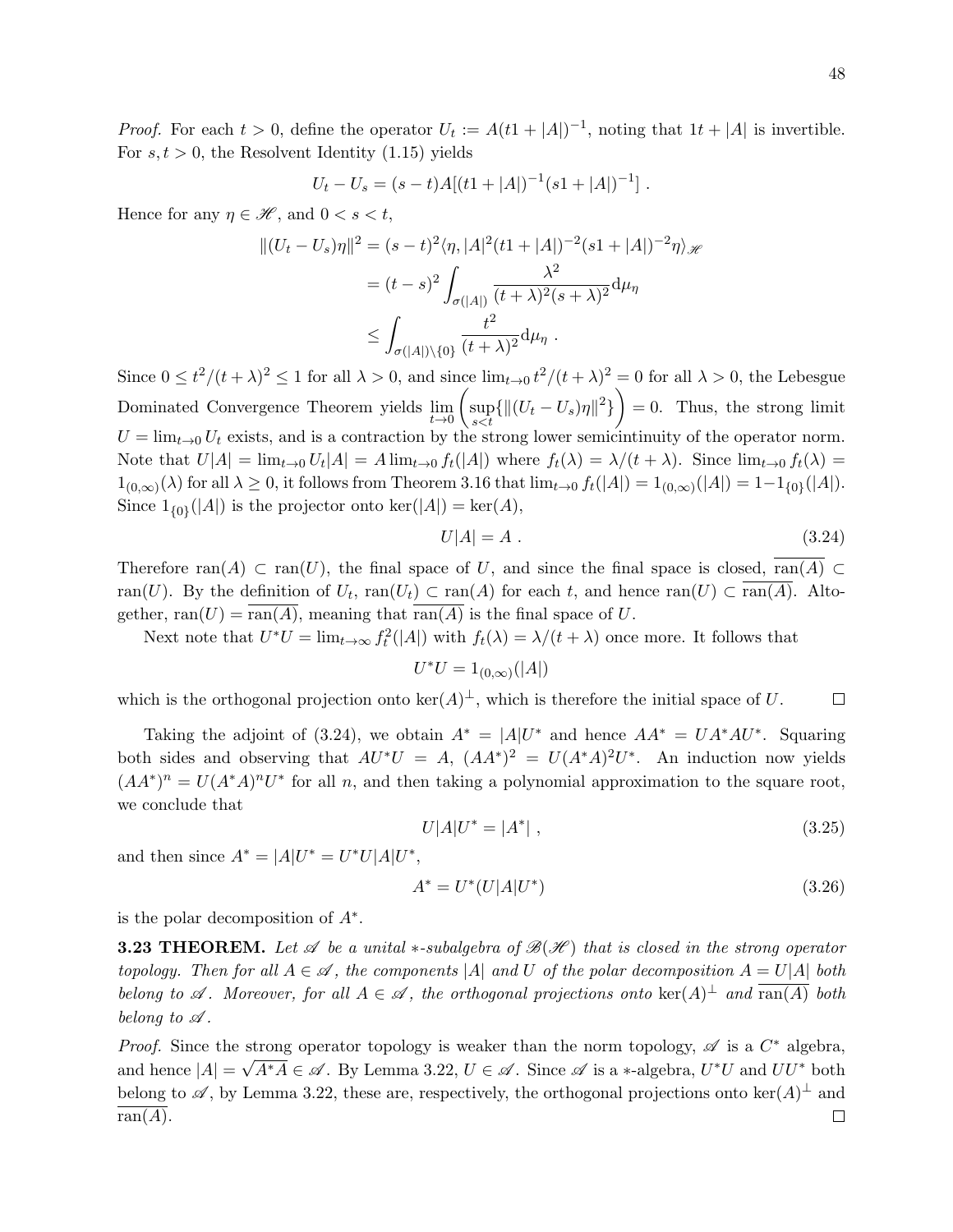#### 3.6 Three theorems on strong closure

 $\mathscr{B}(\mathscr{H})_{\text{s.a.}}$  is partially ordered by the relation defined by  $A \geq B$  in case  $A - B$  is positive.

**3.24 DEFINITION.** A set S of self adjoint operators in  $\mathcal{B}(\mathcal{H})$  is an upward directed set in case for all  $A, B \in \mathcal{S}$ , there exists  $C \in \mathcal{S}$  such that  $C \geq A$  and  $C \geq B$ . Likewise, it is a *downward* directed set in case for all  $A, B \in \mathcal{S}$ , there exists  $C \in \mathcal{S}$  such that  $C \leq A$  and  $C \leq B$ .

The next theorem gives a condition for a set of self adjoint operators in  $\mathscr{B}(\mathscr{H})$  to have a maximal element in its strong operator topology closure. Since  $S$  is downward directed if and only if  $−\mathcal{S}$  is upward directed, there is a trivial restatement in terms of downward directed sets.

**3.25 THEOREM** (Vigier's Theorem). Let S be an upward directed set in  $\mathscr{B}(\mathscr{H})_{s,a}$  that is norm bounded in  $\mathcal{B}(\mathcal{H})$ . Then there exists a unique  $A_{\text{max}}$  in the strong operator topology closure of S such that  $A_{\text{max}} \geq A$  for all  $A \in \mathcal{S}$ .

*Proof.* Define a function q on H by  $q(\xi) = \sup\{\langle \xi, B\xi \rangle : B \in S\}$ . Then for any  $\epsilon > 0$  and any finite set  $\{\xi_1,\ldots,\xi_n\}$  in H, there are  $\{A_1,\ldots,A_n\}$  in S such that  $q(\xi_j) \geq \langle \xi_j, A_j \xi_j \rangle \geq q(\xi_j) - \epsilon$ . S is upward directed, and hence there exists  $A \in S$  with  $q(\xi_j) \geq \langle \xi_j, A\xi_j \rangle \geq q(\xi_j) - \epsilon$  for each j. That is, on any finite set, q may be uniformly approximated by functions of the form  $\xi \mapsto \langle \xi, A\xi \rangle$ , with A self adjoint.

Define a function b on  $\mathcal{H} \times \mathcal{H}$  by polarization of q:

$$
b(\eta,\xi) = \frac{1}{4}[q(\eta + \xi) - q(\eta - \xi)] - \frac{i}{4}[q(\eta + i\xi) - q(\eta - i\xi)].
$$

By what has been proved about q, b is a bounded sesquilinear form on  $\mathscr{H}$ , and hence there is an operator  $B \in \mathcal{B}(\mathcal{H})$ , whose norm is no more than the norm bound on S, such that  $b(\eta, \xi) = \langle \eta, B\xi \rangle$ for all  $\eta, \xi \in \mathcal{H}$ . By Corollary 3.2, B is self adjoint. For all  $\xi \in \mathcal{H}$ ,  $\langle \xi, B\xi \rangle = q(\xi) \geq \langle \xi, A\xi \rangle$  for all  $A \in \mathcal{S}$ . That is,  $B - A \geq 0$  for all  $A \in \mathcal{S}$ .

Finally, let c denote the norm bound on S. Given  $\epsilon > 0$  and  $\{\xi_1, \ldots, \xi_n\} \subset \mathcal{H}$ , for each  $j = 1, \ldots, n$ , by the definition of B, we may choose  $A_j \in \mathcal{S}$  such that

$$
\langle \xi_j, A_j \xi_j \rangle \ge q(\xi_j) - \frac{\epsilon^2}{2c} = \langle \xi_j, B \xi_j \rangle - \frac{\epsilon^2}{2c} . \tag{3.27}
$$

Since S is upward directed, there exists  $A \in S$  such that  $A \geq A_j$ ,  $j = 1, \ldots, n$ . Then evidently  $(3.27)$  is valid with  $A_j$  replaced by A for each j. Then for each j, there is a unit vector  $\eta_j$  such that

$$
||(B-A)\xi_j|| = \langle \eta_j, (B-A)\xi_j \rangle = \langle (B-A)^{1/2} \eta_j, (B-A)^{1/2}\xi_j \rangle \le ||B-A||\langle \xi_j, (B-A)\xi_j \rangle.
$$

By (3.27) with A in place of  $A_j$ ,  $||(B - A)\xi_j|| \leq \epsilon$  for each j. Hence B belongs to the strong closure of S, and evidently if  $C < B$ , then  $B \geq A$  for all  $A \in S$  is impossible, while if  $C > B$ , C cannot be in the strong closure of S. Thus,  $A_{\text{max}} = B$  is unique.  $\Box$ 

**3.26 DEFINITION.** If S is a bounded upward directed set of self adjoint operators in  $\mathcal{B}(\mathcal{H})$ , the unique operator B in the strong closure of S such that  $B \geq A$  for all  $A \in S$ , is called the *least* upper bound of S, and is denoted  $\bigvee_{A\in\mathcal{S}} A$ . Likewise if S is a bounded downward directed set of self adjoint operators in  $\mathcal{B}(\mathcal{H})$ , the unique operator B in the strong closure of S such that  $B \leq A$  for all  $A \in \mathcal{S}$  is called the *greatest lower bound* of  $\mathcal{S}$ , and is denoted  $\bigwedge_{A \in \mathcal{S}} A$ .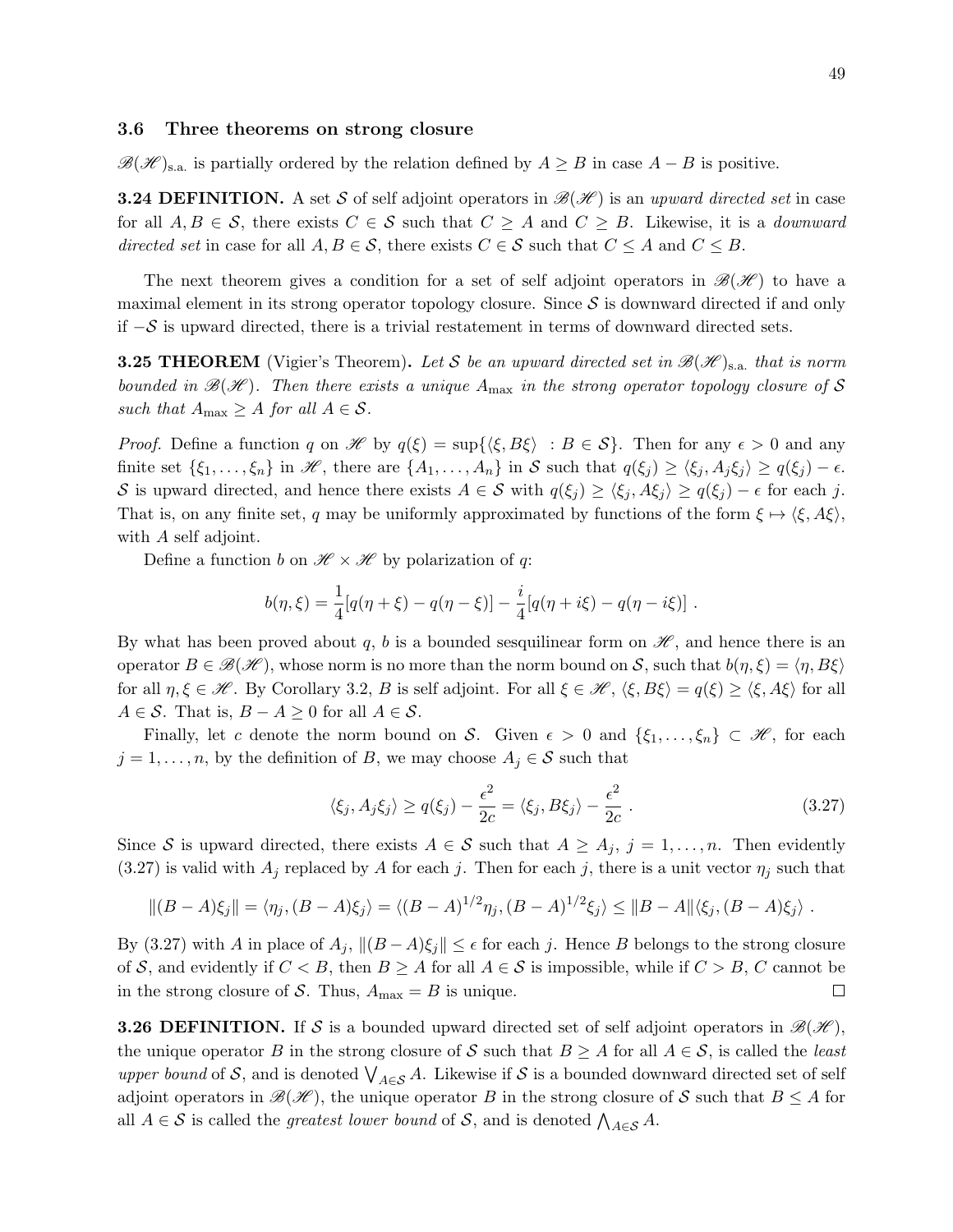Vigier's theorem has a number of consequences. Here is the first of these.

**3.27 COROLLARY.** Let  $\mathscr A$  be a  $*$ -subalgebra of  $\mathscr B(\mathscr H)$  that is closed in the strong operator topology. Then there is a projection  $P_{\text{max}} \in \mathscr{A}$  such that  $A = P_{\text{max}}A = AP_{\text{max}}$  for all  $A \in \mathscr{A}$ . In particular,  $\mathscr A$  is unital.

*Proof.* Let S denote the set of all orthogonal projections contained in  $\mathscr A$ . Evidently  $||P|| \leq 1$  for all  $P \in \mathcal{S}$ , and by Theorem 3.19, for all  $P, Q \in \mathcal{S}$ ,  $P \vee Q \in \mathcal{S}$ . By Vigier's Theorem, there exists  $P_{\text{max}} = \text{l.u.b.}(\mathcal{S})$  in the strong closure of  $\mathcal{S} \subset \mathcal{A}$ . Hence  $P_{\text{max}} \in \mathcal{A}$ ,, and  $P_{\text{max}} \geq P$  for all  $P \in \mathcal{S}$ .  $P_{\text{max}}$  is evidently an orthogonal projection whose range includes the range of any other orthogonal projection P in  $\mathscr A$ . By Theorem 3.19,  $P_{\max}A = AP_{\max} = A$  for all  $A \in \mathscr A$ .  $\Box$ 

Note that the multiplicative identity  $P_{\text{max}}$  provided by Corollary 3.27, need not be the identity in  $\mathscr{B}(\mathscr{H})$ . However, every operator A in  $\mathscr{A}$  annihilates the range of  $P_{\max}^{\perp}$ , and hence nothing is lost if we restrict  $\mathscr A$  to the range of  $P_{\text{max}}$ , and on this subspace of  $\mathscr H$ ,  $P_{\text{max}}$  is the identity operator.

**3.28 DEFINITION.** Let  $S \subset \mathcal{B}(\mathcal{H})$ . The *commutant* S' of S is the subset of  $\mathcal{B}(\mathcal{H})$  given by

$$
S' = \{ A \in \mathcal{B}(\mathcal{H}) : AB - BA = 0 \text{ for all } B \in S \}.
$$

We write  $[A, B] = AB - BA$  to denote the *commutator* of A and B.

**3.29 LEMMA.** Let  $S \subset \mathcal{B}(\mathcal{H})$ . The commutant S' of S has the following properties:

- (1) S' is closed in the weak operator topology on  $\mathcal{B}(\mathcal{H})$ .
- (2)  $S'$  is a unital subalgebra of  $\mathcal{B}(\mathcal{H})$ .
- (3) If S is closed under the involution, S' is a weakly closed unital \*-subalgebra of  $\mathcal{B}(\mathcal{H})$ .

*Proof.* For  $\zeta, \xi \in \mathcal{H}, B \in \mathcal{S}$ , define a linear functional  $\varphi_{\zeta,\xi,B}$  on  $\mathcal{B}(\mathcal{H})$  by

$$
\varphi_{\zeta,\xi,B}(A) = \langle \zeta, ([A,B]) \xi \rangle_{\mathscr{H}} = \langle \zeta, A(B\xi) \rangle_{\mathscr{H}} - \langle (B^* \zeta), A \xi \rangle_{\mathscr{H}}.
$$

Since  $\varphi_{\zeta,\xi,B}$  is weakly continuous,  $\varphi_{\zeta,\xi,B}^{-1}(\{0\})$  is weakly closed. Then since

$$
\mathcal{S}' = \bigcap \{ \varphi_{\zeta,\xi,B}^{-1}(\{0\}) : \zeta,\xi \in \mathscr{H}, B \in \mathcal{S} \},\
$$

(1) is proved. (2) is evident, and then (3) follows from the fact that  $[A, B]^* = [B^*, A^*]$  together with  $(1)$  and  $(2)$ .  $\Box$ 

**3.30 LEMMA.** Let  $\mathscr A$  be a  $*$ -subalgebra of  $\mathscr B(\mathscr H)$ . A closed subspace  $\mathscr K$  of  $\mathscr H$  is invariant under  $\mathscr A$  if and only if the orthogonal projection P of  $\mathscr H$  onto  $\mathscr K$  belongs to  $\mathscr A'$ .

*Proof.* First, X is invariant under  $\mathscr A$  if and only if  $\mathscr K^{\perp}$  is invariant under  $\mathscr A$ . To see this, let  $\zeta \in \mathscr{K}^{\perp}$  and  $\xi \in \mathscr{K}$ , and  $A \in \mathscr{A}$ . If  $\mathscr{K}$  is invariant,  $A^*\xi \in \mathscr{K}$ , and hence

$$
\langle A\zeta,\xi\rangle_{\mathscr{H}}=\langle \zeta,A^*\xi\rangle_{\mathscr{H}}=0.
$$

Thus the invariance of  $\mathscr K$  implies the invariance of  $\mathscr K^{\perp}$ , and then by symmetry, the reverse implication is valid as well.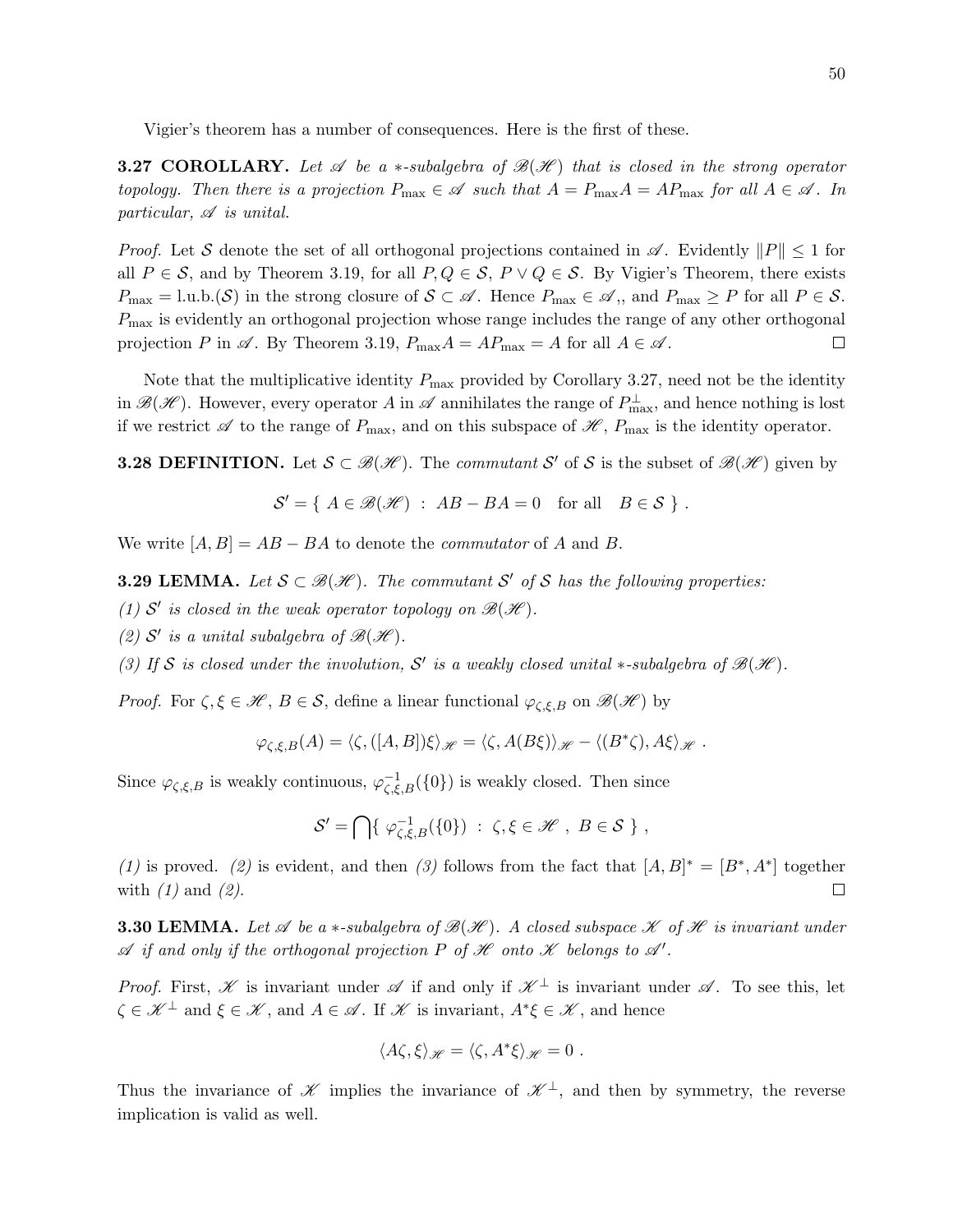Now let P be the orthogonal projection onto  $\mathscr K$ . When  $\mathscr K$  is invariant, for all  $A \in \mathscr A$ ,

$$
0 = PA(1 - P) = PA - PAP = PA - AP.
$$

Therefore,  $P \in \mathscr{A}'$ . Conversely, if  $P \in \mathscr{A}'$  and  $\xi \in \mathscr{K}$ , then for all  $A \in \mathscr{A}$ ,  $A\xi = AP\xi = PA\xi \in \mathscr{K}$ , showing the invariance of  $\mathscr K$ .  $\Box$ 

**3.31 THEOREM** (von Neumann Double Commutant Theorem). Let  $\mathscr A$  be a ∗-subalgebra of  $\mathscr{B}(\mathscr{H})$  that contains the identity. Then  $\mathscr{A}''$  is the weak operator topology closure of  $\mathscr{A}$ .

*Proof.* Since  $\mathscr A$  is convex, the weak and strong operator topology closures of  $\mathscr A$  coincide. Hence it suffices to show that for all  $A \in \mathcal{A}''$ , every strong neighborhood of A contains some  $B \in \mathcal{A}$ . That is, it suffices to show that for all  $n \in \mathbb{N}$  and all  $\{\eta_1, \ldots, \eta_n\} \subset \mathcal{H}$ , and all  $\epsilon > 0$ , there is some  $B \in \mathscr{A}$  such that  $\|(B - A)\eta_i\| < \epsilon$  for all  $j = 1, \ldots, n$ .

Let  $\widehat{\mathscr{H}} = \mathscr{H} \oplus \cdots \oplus \mathscr{H}$ , the direct sum of n copies of  $\mathscr{H}$ . The elements of  $\mathscr{B}(\widehat{\mathscr{H}})$  are  $n \times n$ matrices  $[B_{i,j}]$  with entries in  $\mathscr{B}(\mathscr{H})$ .

Let  $\widehat{\mathscr{A}}$  be the algebra of all operators on  $\widehat{\mathscr{H}}$  of the form  $[A\delta_{i,j}]$  with  $A \in \mathscr{A}$ . Evidently, its commutator  $(\widehat{\mathscr{A}})'$  consists of all  $[B_{i,j}]$  with each  $B_{i,j} \in \mathscr{A}'$ . Thus, for all  $A \in \mathscr{A}''$ ,  $[A\delta_{i,j}] \in (\widehat{\mathscr{A}})''$ .

Let  $\eta = \eta_1 \oplus \cdots \oplus \eta_n$ , and define  $\mathscr{K} = \widehat{\mathscr{A}}\eta$ , which is a closed subspace of  $\widehat{\mathscr{H}}$  that is invariant under  $\widehat{\mathscr{A}}$ . Let P be the orthogonal projection onto  $\mathscr{K}$ . Since  $\mathscr{K}$  is invariant under  $\widehat{\mathscr{A}}$ ,  $P \in (\widehat{\mathscr{A}})'$ by Lemma 3.30, and hence  $PB = BP$  for all  $B \in (\mathscr{A})^{\prime\prime}$ . That is,  $\mathscr{K}$  is invariant under  $(\mathscr{A})^{\prime\prime}$ . In particular, for all  $A \in \mathscr{A}''$ ,  $\mathscr{K}$  is invariant under  $[A\delta_{i,j}]$ .

Since  $\mathscr A$  contains the identity,  $\eta \in \mathscr K$ , so that  $A\eta_1 \oplus \cdots \oplus A\eta_n \in \mathscr K$ . Therefore, by the definition of K as the closure of  $\widehat{\mathscr{A}}\eta$ , for all  $\epsilon > 0$ , there exists  $B \in \mathscr{A}$  such that

$$
||B\eta_1 \oplus \cdots \oplus B\eta_n - A\eta_1 \oplus \cdots \oplus A\eta_n||_{\mathscr{H}}^2 \leq \epsilon^2.
$$

Let  $\mathscr A$  be a ∗-subalgebra of  $\mathscr B(\mathscr H)$ , and let  $\mathscr M$  be its closure in the strong operator topology. If  $\mathscr A$  is unital, then the von Neumann Double Commutant Theorem implies that  $\mathscr M$  is also a  $*$ subalgebra of  $\mathscr{B}(\mathscr{H})$ , even though the product map is not strongly continuous. The next theorem will show that  $\mathcal M$  is a ∗-subalgebra even when  $\mathcal A$  is not unital.

 $B_{\mathscr{A}}$ , the unit ball in  $\mathscr{A}$ , is contained in  $B_{\mathscr{M}}$ , the unit ball in  $\mathscr{M}$ . By Proposition 3.10, the norm function is lower semicontinuous in the strong topology. Therefore,  $B_{\mathscr{B}(\mathscr{H})}$  is strongly closed, and hence  $B_{\mathcal{M}}$  is strongly closed. However, again on account of the lower semicontinuity, it is not immediately clear that  $B_{\mathscr{A}}$  is strongly dense in  $B_{\mathscr{M}}$ . It is not obvious that there are no elements of  $B_M$  with a weak neighborhood U that only contains elements  $A \in \mathscr{A}$  with  $||A||$  strictly larger – or even much larger – than one. However, this, and more, is true.

**3.32 THEOREM** (Kaplansky's Density Theorem). Let  $\mathscr A$  be a  $*$ -subalgebra of  $\mathscr B(\mathscr H)$ , and let M be its closure in the strong operator topology. Then  $B_{\mathscr{A}}$  is strongly dense in  $B_{\mathscr{M}}$ , and the self adjoint part of  $B_{\mathscr{A}}$  is strongly dense in the self adjoint part of  $B_{\mathscr{M}}$ .

*Proof.* Let  $\mathscr{A}_{s,a}$  denote the space of self adjoint elements in  $\mathscr{A}$ , and let  $\mathscr{M}_{s,a}$  denote the space of self adjoint elements in  $\mathcal{M}$ . As a first step, we show that the strong closure of  $\mathcal{A}_{s,a}$  is  $\mathcal{M}_{s,a}$ .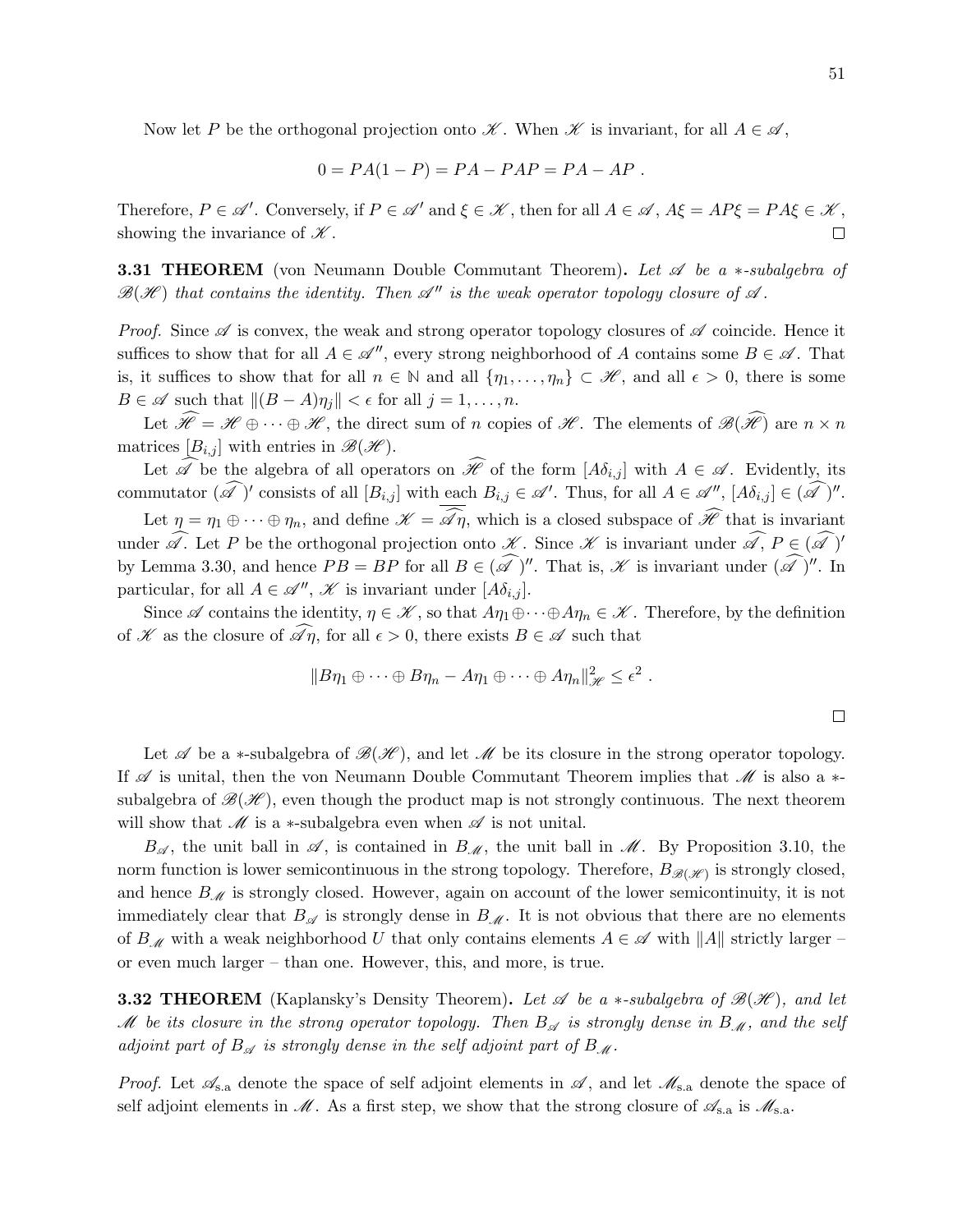$\mathscr{B}(\mathscr{H})_{s,a}$  is the null space of the real linear map  $X \mapsto X - X^*$ . Since the involution is weakly continuous, the convex set  $\mathscr{B}(\mathscr{H})_{s.a.}$  is weakly, and hence strongly closed.  $\mathscr{M}_{s.a.} = \mathscr{M} \cap \mathscr{B}(\mathscr{H})_{s.a.}$ is thus strongly closed. Therefore, the strong closure of  $\mathscr{A}_{s.a}$ ,  $\mathscr{A}_{s.a}$ , satisfies  $\mathscr{A}_{s.a} \subset \mathscr{M}_{s.a}$ . It then remains to show that  $\mathscr{A}_{s,a}$  is weakly dense in  $\mathscr{M}_{s,a}$  since, being convex, its weak closure is the same as its strong closure.

Let  $Y \in \mathscr{M}_{s,a}$ . If  $V_{\epsilon,\xi_1,\dots,\xi_n}$  is any weak basic neighborhood of 0, as in (3.7),  $Y + V_{\epsilon,\xi_1,\dots,\xi_n}$ contains some  $X \in \mathscr{A}$ , i.e., there is an  $X \in \mathscr{A}$  such that  $|\langle \xi_i, (Y - X)\xi_j \rangle| < \epsilon$  for all  $j = 1, ..., n$ . Then since Y is self adjoint,  $|\langle \xi_j, (Y - X^*) \xi_j \rangle| < \epsilon$  for all  $j = 1, \ldots, n$ , and then by convexity, with  $Z=\frac{1}{2}$  $\frac{1}{2}(X+X^*)$ ,  $|\langle \xi_j, (Y-Z)\xi_j \rangle| < \epsilon$  for all  $j=1,\ldots,n$ , and  $Z \in \mathscr{A}_{s.a.}$ . Hence Y is in the weak closure of  $\mathcal{A}_{s.a.}$ . This completes the proof that  $\mathcal{A}_{s.a.} = \mathcal{M}_{s.a.}$ .

Let  $B_{\mathscr{A}_{s,a}}$  denote the unit ball in  $\mathscr{A}_{s,a}$ , and let  $B_{\mathscr{M}_{s,a}}$  denote the unit ball in  $\mathscr{M}_{s,a}$ . We now show that the strong closure of  $B_{\mathscr{A}_{s,a}}$  is  $B_{\mathscr{M}_{s,a}}$ , which is the second part of the theorem.

Without loss of generality, we may suppose that  $\mathscr A$  is norm closed; i.e., that  $\mathscr A$  is a  $C^*$  algebra. Consider the function  $f : \mathbb{R} \to [-1,1]$  given by

$$
f(\lambda) = \frac{2\lambda}{1 + \lambda^2} \; .
$$

It is easy to see that f a homeomorphism from  $[-1, 1]$  onto  $[-1, 1]$ . Let g denote the inverse function on  $[-1, 1]$ . The explicit formula is readily computed, but what really matters is that since both  $f(0) = 0$  and  $g(0) = 0$ , we may apply the Abstract Spectral Theorem to define  $f(A)$  for all  $A \in \mathscr{A}_{s,a}$ , and  $g(A)$  for all  $A \in B_{\mathscr{A}} \cap \mathscr{A}_{s,a}$ , even when  $\mathscr{A}$  is not unital. Let  $B \in B_{\mathscr{M}} \cap \mathscr{M}_{s,a}$ , and define  $\widehat{B} = g(B)$ . Let  $\widehat{A} \in \mathscr{A}_{s.a.}$  and define  $A = f(\widehat{A})$ . Evidently  $A \in \mathscr{A}_{s.a.} \cap B_{\mathscr{A}}$ . By what we have noted above, and by Corollary 2.23,  $f(\hat{B}) = f(g(B)) = f \circ g(B) = B$ . Our aim now is to show that, for any  $\xi \in \mathcal{H}$ ,  $\epsilon > 0$ , if  $\widehat{A}$  is chosen from an appropriate strong neighborhood of  $\widehat{B}$ , then  $||(A - B)\xi|| < \epsilon$ .

Using  $\hat{A}\hat{B}^2 - \hat{A}^2\hat{B} = \hat{A}(\hat{B} - \hat{A})\hat{B}$  in the last step, computation yields

$$
A - B = f(\widehat{A}) - f(\widehat{B})
$$
  
=  $2\frac{1}{1 + \widehat{A}^2} \left( \widehat{A}(1 + \widehat{B}^2) - (1 + \widehat{A}^2) \widehat{B} \right) \frac{1}{1 + \widehat{B}^2}$   
=  $2\frac{1}{1 + \widehat{A}^2} \left( \widehat{A} - \widehat{B} \right) \frac{1}{1 + \widehat{B}^2} + \frac{2\widehat{A}}{1 + \widehat{A}^2} \left( \widehat{B} - \widehat{A} \right) \frac{\widehat{B}}{1 + \widehat{B}^2}.$ 

Note that  $\Big\|$ 1  $1 + \widehat{A}^2$  ,  $\begin{array}{c} \hline \end{array}$  $\frac{2A}{\sqrt{2}}$  $1 + \widehat{A}^2$  $\begin{array}{c} \hline \end{array}$  $\leq$  1, and therefore if A satisfies

$$
\left\| (\widehat{A} - \widehat{B}) \frac{1}{1 + \widehat{B}^2} \xi \right\| < \frac{\epsilon}{3}
$$
 and  $\left\| (\widehat{A} - \widehat{B}) \frac{\widehat{B}}{1 + \widehat{B}^2} \xi \right\| < \frac{\epsilon}{3}$ ,

then  $||(A - B)\xi|| < \epsilon$ . This proves that for every strong neighborhood U of B, there is a strong neighborhood V of B so that if  $A \in \mathscr{A}_{s.a.}$  is chosen in V, then  $A = f(A) \in U$ . Since  $A \in \mathscr{A}_{s.a.} \cap B_{\mathscr{A}}$ , this shows that  $\mathscr{A}_{s.a.} \cap B_{\mathscr{A}}$  is strongly dense in  $\mathscr{M}_{s.a.} \cap B_{\mathscr{A}}$ .

To pass to the general case, consider  $\mathscr{B}(\mathscr{H}) \otimes M_2(\mathbb{C})$ , consisting of 2 × 2 block matrices  $\lceil$  $B_{1,1}$   $B_{1,2}$  $B_{2,1}$   $B_{2,2}$ 1 with entries in  $\mathscr{B}(\mathscr{H})$ ; we identify  $\mathscr{B}(\mathscr{H})\otimes M_2(\mathbb{C})$  with  $\mathscr{B}(\mathscr{H}\oplus\mathscr{H})$ . A neighbor-

hood basis at 0 for the strong topology in  $\mathscr{B}(\mathscr{H}) \otimes M_2(\mathbb{C})$  is given by the sets  $\widetilde{U_{\epsilon,\xi_1,\dots,\xi_n}}$  consisting of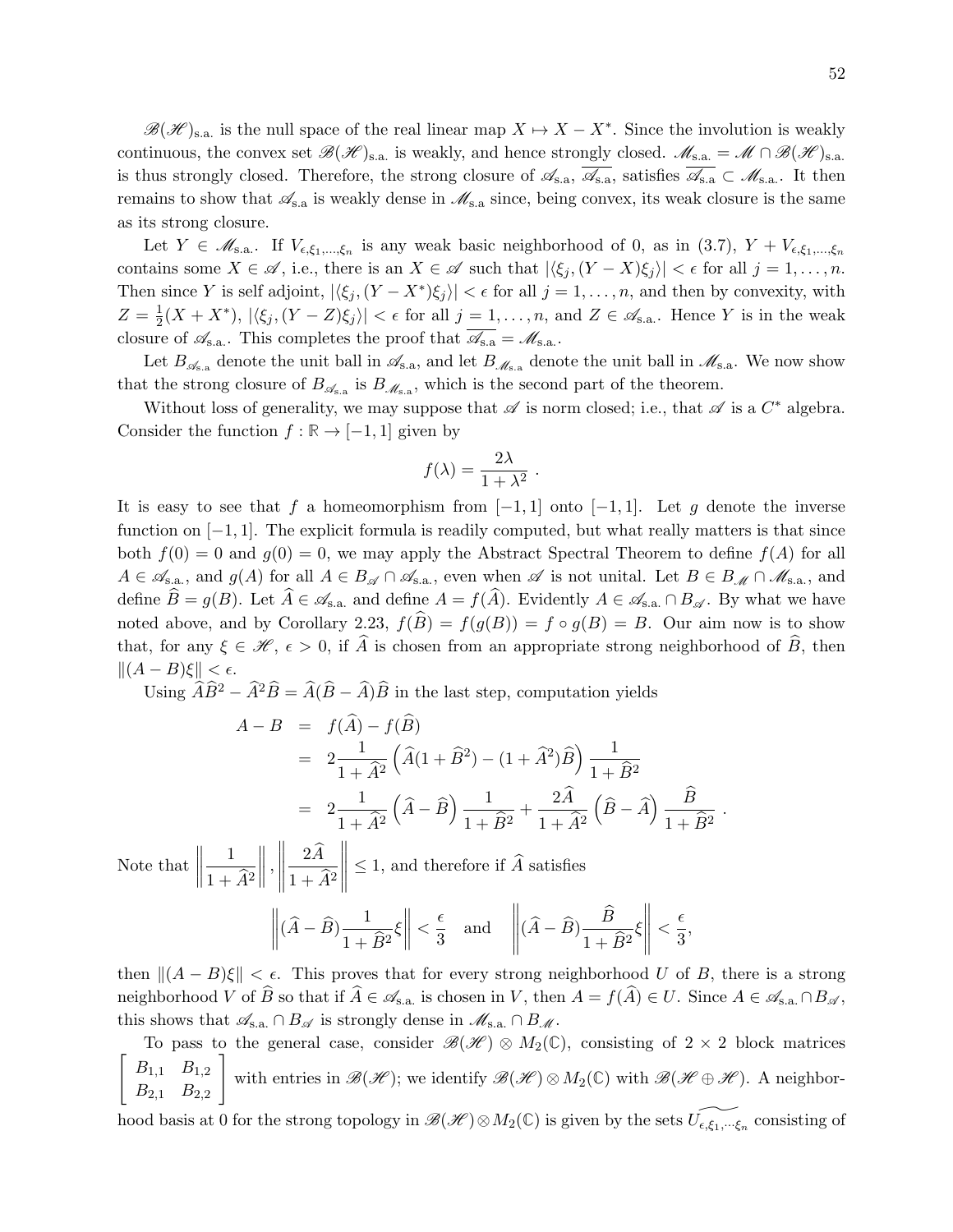operators of the form  $\begin{bmatrix} B_{1,1} & B_{1,2} \\ B_{2,1} & B_{2,2} \end{bmatrix}$  $B_{2,1}$   $B_{2,2}$ 1 in  $\mathscr{B}(\mathscr{H})\otimes M_2(\mathbb{C})$  such that  $B_{i,j}\in U_{\epsilon,\xi_1,\dots,\xi_n}$  with  $U_{\epsilon,\xi_1,\dots,\xi_n}$ specified in (3.6). It is then easy to see that  $\mathscr{A} \otimes M_2(\mathbb{C})$  is dense in  $\mathscr{M} \otimes M_2(\mathbb{C})$ . For  $B \in \mathscr{M}$ , define

$$
\widetilde{B} = \left[ \begin{array}{cc} 0 & B \\ B^* & 0 \end{array} \right] \tag{3.28}
$$

Then  $\|\widetilde{B}\| = \|B\|$ , so that for  $B \in B_{\mathcal{M}}$ , by what we have just proved, for any neighborhood  $\widetilde{U_{\epsilon,\xi_1,\cdots,\xi_n}}$ , there is  $A =$  $\begin{bmatrix} A_{1,1} & A_{1,2} \end{bmatrix}$  $A_{2,1}$   $A_{2,2}$ 1  $\in \mathscr{A} \otimes M_2(\mathbb{C})$  with  $A_{2,1} = A_{1,2}^*$  and  $A_{1,1}, A_{2,2} \in \mathscr{A}_{s.a.}$  and  $\|\tilde{A}\| \leq 1$ , such that  $A - B \in U_{\epsilon, \xi_1, \dots, \xi_n}$ . Then  $A_{1,2} - B \in U_{\epsilon, \xi_1, \dots, \xi_n}$ , and since  $||A|| \leq 1$ ,  $||A_{1,2}|| \leq 1$ .

We now come to an important class of operator algebras singled out by von Neumann.

**3.33 DEFINITION.** A von Neumann algebra is  $C^*$  subalgebra of  $\mathscr{B}(\mathscr{H})$  that contains the identity on  $\mathcal{B}(\mathcal{H})$  and is closed in the strong operator topology.

Replacing the strong operator topology by the weak operator topology would not make the definition any more inclusive since the same convex sets (and hence subspaces) of  $\mathscr{B}(\mathscr{H})$  are closed for the two topologies. Corollary 3.27 shows that any weakly closed  $C^*$  subalgebra  $\mathscr A$  of  $\mathscr B(\mathscr H)$  is unital, and the unit is an orthogonal projection in  $\mathscr{B}(\mathscr{H})$ . Restricting the operators in  $\mathscr{A}$  to the range of this projection, nothing essential is lost, and then the identity in the algebra is the identity operator on the smaller Hilbert space.

## 3.7 Trace class operators and the  $\sigma$ -weak topology

**3.34 DEFINITION** (Trace class). Let H be a Hilbert space. An operator  $A \in \mathcal{B}(\mathcal{H})$  is trace class in case

$$
||A||_1 := \sup \left\{ \sum_{j=1}^n |\langle \eta_j, A\xi_j \rangle| , \{\eta_1, \dots, \eta_n\} , \{\xi_1, \dots, \xi_n\} \text{ orthonormal, } n \in \mathbb{N} \right\} < \infty .
$$
 (3.29)

The set of trace class operators is denoted by  $\mathcal{T}(\mathcal{H})$ . The function  $A \mapsto ||A||_1$  on  $\mathcal{T}(\mathcal{H})$  defined by (3.29) is called the *trace norm* on  $\mathscr{T}(\mathscr{H})$ ; this terminology is justified below. It is an immediate consequence of the definition that  $||A|| \le ||A||_1$  for all A.

**3.35 THEOREM.** For any Hilbert space  $\mathcal{H}$ ,  $\mathcal{T}(\mathcal{H})$  is a \*-ideal in  $\mathcal{B}(\mathcal{H})$ , and the function  $A \mapsto ||A||_1$  is a norm on  $\mathscr{T}(\mathscr{H})$  under which the involution  $*$  is isometric.  $\mathscr{T}(\mathscr{H})$  is complete in the trace norm. Moreover, for all  $A \in \mathcal{T(H)}$  and all  $B \in \mathcal{B(H)}$ ,

$$
||AB||_1 \le ||B|| ||A||_1 \quad \text{and} \quad ||BA||_1 \le ||B|| ||A||_1 \,, \tag{3.30}
$$

and there is equality in both inequalities in (3.30) whenever B is unitary.

*Proof.* Since  $|\langle \eta, (A+B)\xi \rangle| \leq |\langle \eta, A\xi \rangle| + |\langle \eta, B\xi \rangle|$ , it is evident that  $\mathcal{T}(\mathcal{H})$  is closed under addition, and moreover that  $||A + B||_1 \le ||A||_1 + ||B||_1$ . It is also evident that  $\mathcal{T}(\mathcal{H})$  is closed under scalar multiplication. For  $A \in \mathcal{T}(\mathcal{H})$ ,  $||A||_1 \geq ||A|| = \sup\{|\langle \eta, A\xi \rangle | : ||\eta|| = ||\xi|| = 1\}$ . Hence  $||A||_1 = 0$  if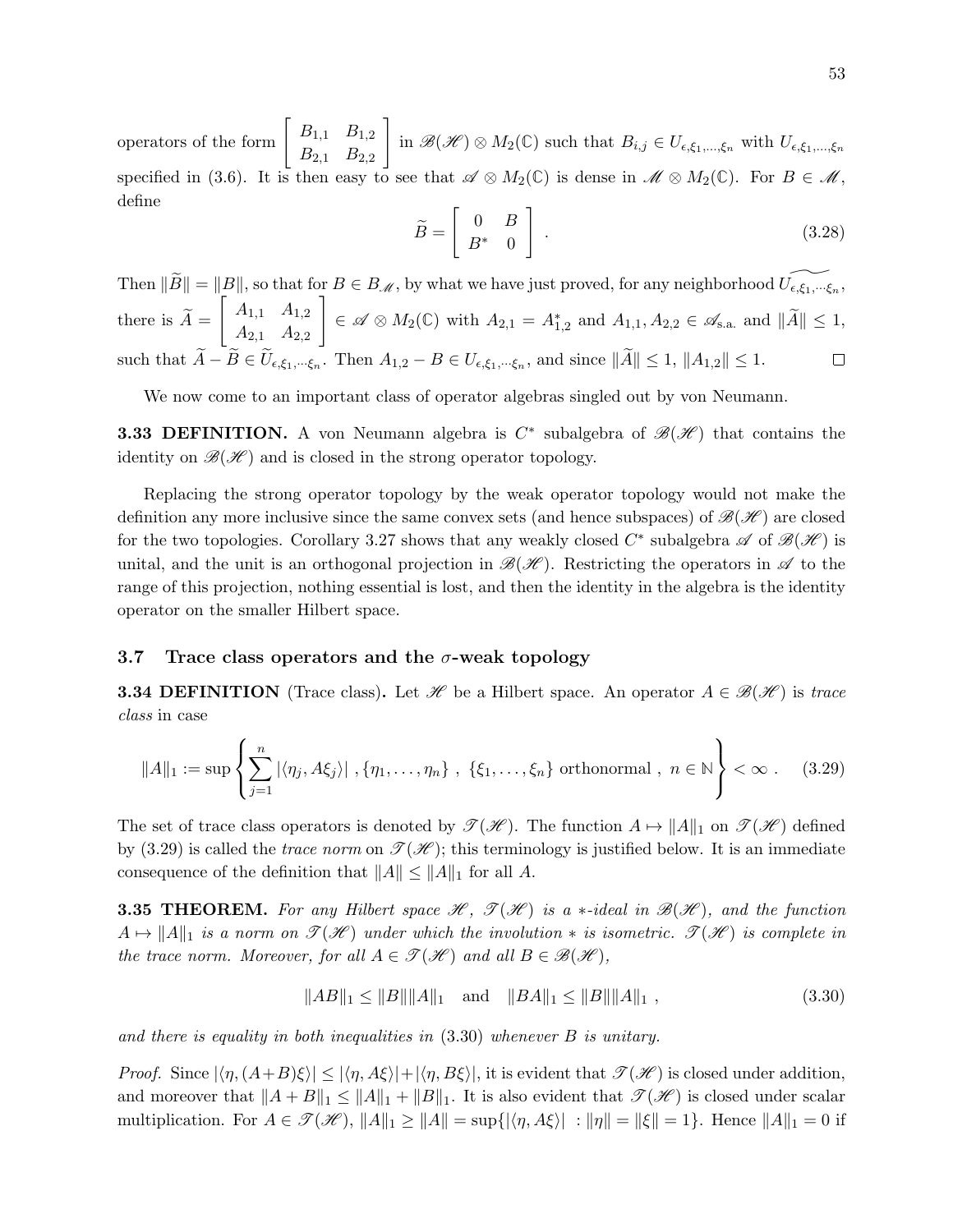and only if  $A = 0$ . This shows that the trace norm is indeed a norm. Since  $|\langle \xi, A^* \eta \rangle| = |\langle \eta, A \xi \rangle|$ ,  $||A^*||_1 = ||A||_1$  and hence  $\mathscr{T}(\mathscr{H})$  is closed under the involution, and the involution is isometric in the trace norm.

To show that  $\mathcal{T}(\mathcal{H})$  is an ideal, let  $A \in \mathcal{T}(\mathcal{H})$ , and let U be unitary in  $\mathcal{B}(\mathcal{H})$ . Since  $\{U\eta_1,\ldots,U\eta_n\}$  is orthonormal if and only if  $\{\eta_1,\ldots,\eta_n\}$  is orthonormal, it follows that AU and *UA* are trace class, and that  $||AU||_1 = ||UA||_1 = ||A||_1$ .

Now let  $\epsilon > 0$ , and let  $B \in \mathcal{B}(\mathcal{H})$  satisfy  $||B|| < 1 - \epsilon$ . By Theorem 2.42, for  $m > 2/\epsilon$ , B has the form  $B = \frac{1}{n}$  $\frac{1}{m}\sum_{j=1}^{m}U_j$ , where each  $U_j$  is unitary. Then  $||BA||_1 \leq \frac{1}{m}$ m  $\sum_{i=1}^{m}$  $j=1$  $||U_jA||_1 = ||A||_1.$ Since  $\epsilon > 0$  is arbitrary, it follows that for all  $||B||$  in the unit ball of  $\mathscr{B}(\mathscr{H})$ ,  $||BA||_1 \leq ||A||_1$ , and then that for all  $B \in \mathcal{B}(\mathcal{H})$ , the first inequality in (3.30) is valid. The same argument (or use of the isometry property of the involution) proves the second inequality. Finally, (3.30) shows that  $\mathscr{T}(\mathscr{H})$  is an ideal in  $\mathscr{B}(\mathscr{H})$ .

To prove completeness, recall that the operator norm is dominated by the trace norm; i.e.,  $\|\cdot\| \leq \|\cdot\|_1$ , Let  $\{A_n\}_{n\in\mathbb{N}}$  be a Cauchy sequence in  $\mathscr{T}(\mathscr{H})$ . Then it is a Cauchy sequence in  $\mathscr{B}(\mathscr{H})$  and there exists  $A \in \mathscr{B}(\mathscr{H})$  such that  $\lim_{n\to\infty}||A-A_n||=0$ . Pick  $\epsilon > 0$  and  $N \in \mathbb{N}$  so that for  $m, n > N$ ,  $||A_m - A_n||_1 < \epsilon$ . Then for any  $p \in \mathbb{N}$ , and any orthonormal sets  $\{\eta_1, \ldots, \eta_p\}$ and  $\{\xi_1,\ldots,\xi_p\},\,\sum\,$ p  $j=1$  $|\langle \eta_j, (A_m - A_n)\xi_j \rangle| < \epsilon$ . Since  $\lim_{m\to\infty} \langle \eta_j, (A_m - A_n)\xi_j \rangle = \langle \eta_j, (A - A_n)\xi_j \rangle$ ,  $\sum$ p  $|\langle \eta_j,(A-A_n)\xi_j\rangle|<\epsilon$ ,

and this implies that 
$$
||A - A_n||_1 \le \epsilon
$$
, showing at the same time that  $A \in \mathcal{T}(\mathcal{H})$  and that  $\lim_{n \to \infty} ||A - A_n||_1 = 0$ .

 $j=1$ 

**3.36 LEMMA.** For all  $A \in \mathcal{T(H)}$ , and all  $\epsilon > 0$ , there is a finite rank operator  $A_{\epsilon}$  such that  $||A - A_{\epsilon}||_1 < \epsilon$ . Moreover,  $\ker(A)^{\perp}$  and  $\overline{\tan(A)}$  are separable subspaces of H, and hence there exists a separable subspace  $\mathscr K$  of  $\mathscr H$  such that  $A|_{\mathscr K^{\perp}} = 0$  and  $A\mathscr K \subset \mathscr K$ .

*Proof.* Let  $A \in \mathcal{T}(\mathcal{H})$ , and let  $A = U|A|$  be its polar decomposition. Then  $|A| = U^*A \in \mathcal{T}(\mathcal{H})$ , and  $|||A||_1 = ||A||_1$ . We claim that

$$
||A||_1 := \sup \left\{ \sum_{j=1}^n \langle \xi_j, |A|\xi_j \rangle, \{\xi_1, \dots, \xi_n\} \subset \text{ker}|A|^\perp \text{ orthonormal, } n \in \mathbb{N} \right\} < \infty. \tag{3.31}
$$

To see this, use the Cauchy-Schwarz inequality and the arithmetic-geometric mean inequality to conclude that for any unit vectors  $\eta$  and  $\xi$ ,

$$
|\langle \eta, |A|\xi \rangle| = |\langle |A|^{1/2}\eta, |A|^{1/2}\xi \rangle| \leq \frac{1}{2} \langle \eta, |A|\eta \rangle + \frac{1}{2} \langle \xi, |A|\xi \rangle.
$$

Hence for positive A, there is nothing to be gained by using two distinct orthonormal sets in (3.29). Next, suppose that  $\{\xi_1,\ldots,\xi_n\}$  and  $\{\xi'_1,\ldots,\xi'_n\}$  are two orthonormal sets with the same span. Then for each  $i, \xi'_i = \sum_{j=1}^n \langle \xi_j, \xi'_i \rangle \xi_j$ , and

$$
\sum_{i=1}^{n} \langle \xi'_i, |A|\xi'_i \rangle = \sum_{i,j,k=1}^{n} \langle \xi_j, \xi'_i \rangle \langle \xi'_i, \xi_k \rangle \langle \xi_k, |A|\xi_j \rangle = \sum_{j,k=1}^{n} \langle \xi_j, \xi_k \rangle \langle \xi_k, |A|\xi_j \rangle = \sum_{j=1}^{n} \langle \xi_j, |A|\xi_j \rangle
$$
 (3.32)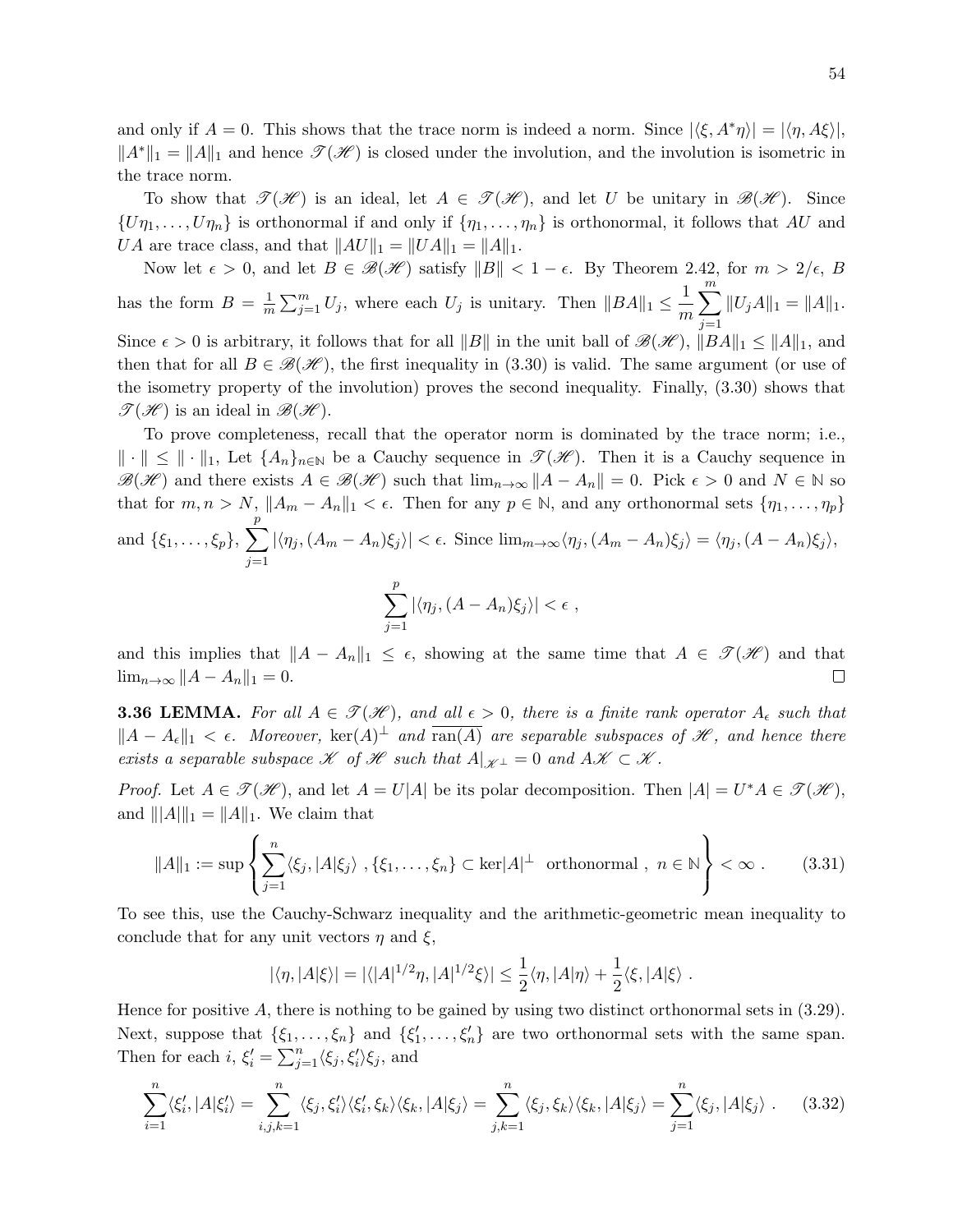Thus, for any orthonormal set  $\{\xi_1,\ldots,\xi_n\}$  with span  $\mathscr V$ , we may replace  $\{\xi_1,\ldots,\xi_n\}$  by another orthonormal basis  $\{\xi_1',\ldots,\xi_n'\}$  of  $\mathscr V$  such that each  $\xi_j$  belongs to either  $\mathscr V\cap\ker[A]$  or to  $\mathscr V\cap\ker[A]^\perp$ without changing the sum  $\sum_{j=1}^{n} \langle \xi_j, |A|\xi_j \rangle$ . The vectors in  $\mathcal{V} \cap \text{ker}|A|$  make no contribution to this sum, and may be deleted. This proves the claim.

Fix  $\epsilon > 0$ , and let  $P_{\epsilon}$ , be the spectral projection of |A| for the interval  $[\epsilon, ||A||]$ . If  $\{\eta_1, \ldots, \eta_m\}$ is an orthonormal set in the range of  $P_{\epsilon}$ , then  $\sum_{j=1}^{m} |\langle \eta_j, |A|\eta_j \rangle| \ge \epsilon m$ , and hence  $m \le ||A||_1/\epsilon$ .

Let  $P = \lim_{\epsilon \to 0} P_{\epsilon}$  which exists in the strong operator topology, and is the orthogonal projection onto ker $(|A|)^{\perp} = \text{ker}(A)^{\perp}$ . Since the range of each  $P_{\epsilon}$  is finite dimensional, the range of P is a separable subspace of  $\mathscr H$ . Replacing A with  $A^*$ , we see that the closure of the range of A is also a separable subspace of A. Let  $\mathscr K$  be the closed span of  $\ker(A)^{\perp} \cup \overline{\text{ran}(A)}$ . Then  $\mathscr K$  is separable, invariant under A, and  $A|_{\mathscr{K}^\perp} = 0$ .

Moreover, for all  $\xi$ ,  $\langle \xi, |A|\xi \rangle - \langle P_{\epsilon} \xi, |A|P_{\epsilon} \xi \rangle = \langle (\xi - P_{\epsilon} \xi), |A|\xi \rangle + \langle P_{\epsilon} \xi, |A|(\xi - P_{\epsilon} \xi) \rangle$ , and then by the strong convergence of  $P_{\epsilon}$  to P, for all  $\{\xi_1, \ldots, \xi_m\}$  orthonormal,

$$
\lim_{\epsilon \to 0} \sum_{j=1}^m \langle \xi_j, P_{\epsilon} | A | P_{\epsilon} \xi_j \rangle = \sum_{j=1}^m \langle \xi_j, | A | \xi_j \rangle.
$$

Thus for all  $\delta > 0$ , there exists  $\epsilon > 0$  such that  $||P_{\epsilon}|A||P_{\epsilon}|| \geq |||A||_{1}-\delta$ . Since  $P_{\epsilon}$  commutes with  $|A|$ ,  $|A| = P_{\epsilon} |A| P_{\epsilon} + P_{\epsilon}^{\perp} |A| P_{\epsilon}^{\perp}$ . By the triangle inequality,  $|||A||_1 \leq ||P_{\epsilon}|A| P_{\epsilon}||_1 + ||P_{\epsilon}^{\perp}|A| P_{\epsilon}^{\perp}||_1$ . But by (3.31), restricting to sets  $\{\xi_1,\ldots,\xi_n\}$  such that for each j,  $\xi_j$  is in the range of either  $P_{\epsilon}$  or  $P_{\epsilon}^{\perp}$ , one sees that  $|||A||_1 \ge ||P_{\epsilon}|A|P_{\epsilon}||_1 + ||P_{\epsilon}^{\perp}|A|P_{\epsilon}^{\perp}||_1$ , and hence  $|||A|||_1 = ||P_{\epsilon}|A|P_{\epsilon}||_1 + ||P_{\epsilon}^{\perp}|A|P_{\epsilon}^{\perp}||_1$ . Thus  $||A - UP_{\epsilon}|A|P_{\epsilon}||_1 = ||UP_{\epsilon}^{\perp}|A|P_{\epsilon}^{\perp}||_1 \leq \delta$ . Since  $\delta > 0$  is arbitrary and  $UP_{\epsilon}|A|P_{\epsilon}$  has finite rank, this proves the density of finite rank operators.  $\Box$ 

**3.37 LEMMA.** Let  $A \in \mathcal{T}(\mathcal{H})$  be positive, and let X be any separable subspace of H that is invariant under A and is such that  $A|_{\mathscr{K}^\perp} = 0$ . Then for any orthonormal basis  $\{\eta_i\}_{i \in \mathscr{I}}$  of  $\mathscr{K}$ ,

$$
||A||_1 = \sum_{j \in \mathscr{J}} \langle \eta_j, A\eta_j \rangle . \tag{3.33}
$$

*Proof.* By (3.31), in computing  $||A||_1$ , we need only consider orthonormal sets  $\{\xi_1, \ldots, \xi_n\}$  $\ker(A)^{\perp}$  and hence in  $\mathscr{K}$ . Let  $\{\eta_j\}_{j\in\mathscr{J}}$  and  $\{\xi_k\}_{k\in\mathscr{J}}$  be two orthonormal bases for  $\mathscr{K}$ . The proof simplifies if the index set  $\mathscr J$  is finite, and we only treat the case  $\mathscr J = N$  here. As in (3.32),

$$
\sum_{j=1}^{\infty} \langle \eta_j, A \eta_j \rangle = \sum_{j=1}^{\infty} ||A^{1/2} \eta_j||^2 = \sum_{j=1}^{\infty} \sum_{k=1}^{\infty} \left| \langle \xi_k, A^{1/2} \eta_j \rangle \right|^2.
$$

Since infinite series of non-negative terms may be summed in any order, the right hand side is symmetric in  $\{\eta_j\}_{j\in\mathbb{N}}$  and  $\{\xi_k\}_{k\in\mathbb{N}}$ . By symmetry in the two orthonormal bases,  $\sum^{\infty}$  $j=1$  $\langle \eta_j, A\eta_j \rangle = \sum_{i=1}^{\infty}$  $k=1$  $\langle \xi_k, A\xi_k \rangle$ , showing that  $\sum_{j=1}^{\infty} \langle \eta_j, A\eta_j \rangle$  depends only on A, and not the particular orthonormal basis  $\{\eta_i\}_{i\in\mathbb{N}}$ .

Now pick  $\epsilon > 0$  and  $\{\eta_1, \ldots, \eta_n\}$  orthonormal in  $\mathscr{K}$  such that  $\sum_{j=1}^{\infty} \langle \eta_j, A\eta_j \rangle \ge ||A||_1 - \epsilon$ . Then

$$
||A||_1 - \epsilon \leq \sum_{j=1}^n \langle \eta_j, A\eta_j \rangle \leq \sum_{j=1}^\infty \langle \eta_j, A\eta_j \rangle \leq ||A||_1,
$$

and since  $\epsilon > 0$  is arbitrary, the proof is complete.

 $\Box$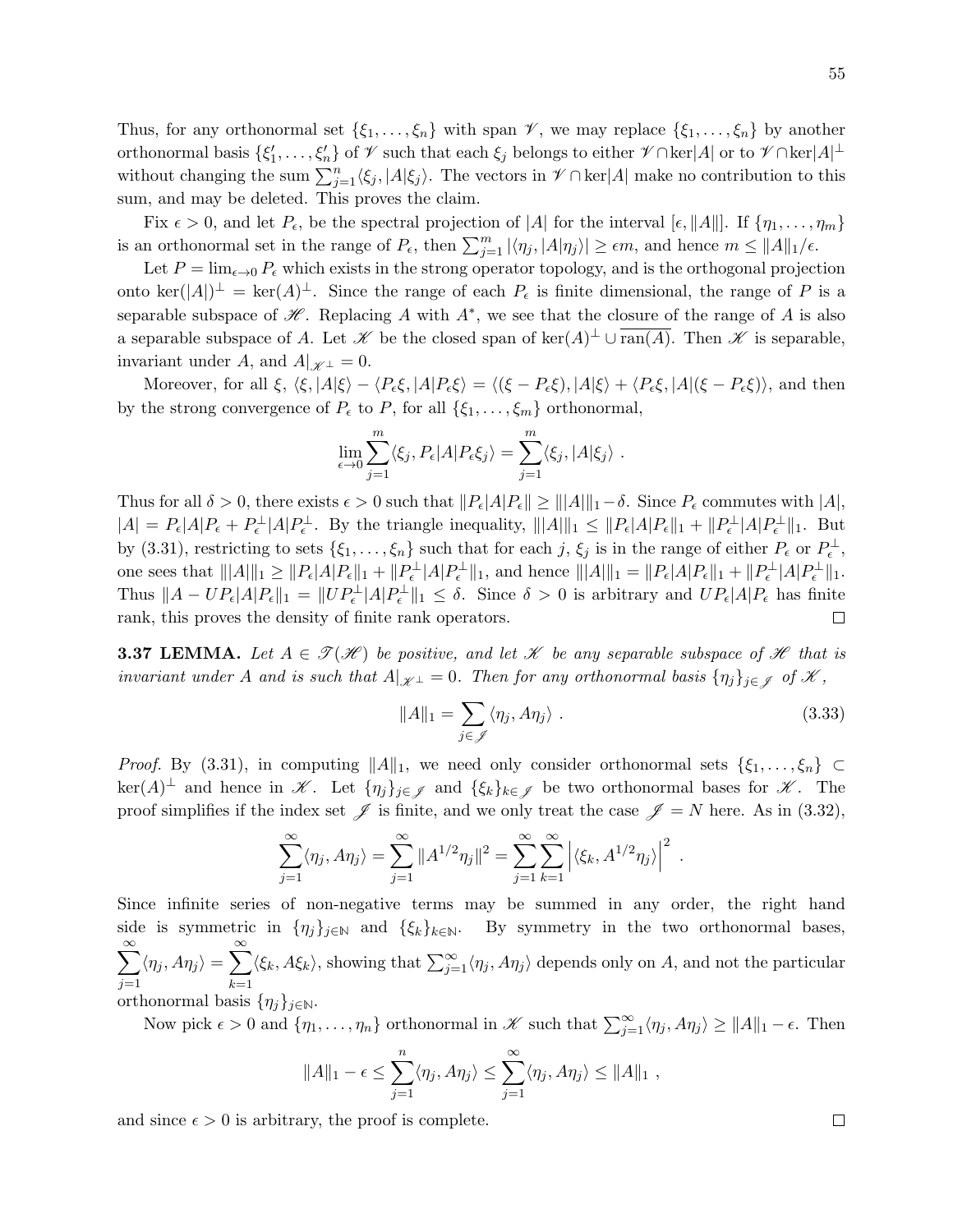For any  $A \in \mathcal{T}(\mathcal{H})$ , write  $A = X + iY$ , with X, Y self adjoint. By Theorem 3.35,  $X, Y \in \mathcal{T}(\mathcal{H})$ . Define  $X_+ = \frac{1}{2}$  $\frac{1}{2}(|X|+X)$  and  $X_-=\frac{1}{2}$  $\frac{1}{2}(|X|-X)$ . By Theorem 3.35,  $X_+, X_- \in \mathscr{T}(\mathscr{H})$ . In the same way, define  $Y_+, Y_-,$  and then  $A = X_+ - X_- + iY_+ - iY_-$  is a linear combination of 4 non-negative operators in  $\mathcal{T}(\mathcal{H})$ . Lemma 3.36 yields four separable subspaces, one for each of these operators, with the properties listed there. Let  $\mathscr K$  be the closure of the span of their union. Then  $\mathscr K$  is invariant under  $X_+$ ,  $X_-, Y_+$  and  $Y_-,$  and the restriction of each of these operators to  $\mathscr{K}^{\perp}$  is 0.

By what we have just proved, for any orthonormal basis  $\{\eta_j\}_{j\in\mathscr{J}}$  of  $\mathscr{K}$ ,

$$
\sum_{j \in \mathscr{J}} \langle \eta_j, A\eta_j \rangle = \sum_{j \in \mathscr{J}} \langle \eta_j, X_+ \eta_j \rangle -_{j \in \mathscr{J}} \langle \eta_j, X_- \eta_j \rangle + i_{j \in \mathscr{J}} \langle \eta_j, Y_+ \eta_j \rangle - i_{j \in \mathscr{J}} \langle \eta_j, Y_- \eta_j \rangle
$$

converges absolutely and is independent of the orthonormal basis.

**3.38 DEFINITION** (Trace). For all  $A \in \mathcal{T}(\mathcal{H})$ , the trace of A, Tr[A], is defined by

$$
\operatorname{Tr}[A] = \sum_{j \in \mathcal{J}} \langle \eta_j, A\eta_j \rangle \tag{3.34}
$$

where  $\{\eta_j\}_{j\in\mathscr{J}}$  is any orthonormal basis of any separable subspace  $\mathscr K$  invariant under A with  $A|_{\mathscr{K}^{\perp}} = 0.$ 

**3.39 REMARK.** For all  $A \in \mathcal{T}(\mathcal{H})$ ,  $\text{ker}(A)^{\perp}$  is a separable subspace of  $\mathcal{H}$  that is contained in any subspace X such that  $A|_{\mathcal{K}^{\perp}} = 0$ . Let  $\{\eta_j\}_{j \in \mathcal{J}}$  be an orthonormal basis for  $\ker(A)^{\perp}$ . Then this may be extended to an orthonormal basis for  $\mathscr K$ , but the additional vectors do not contribute to the sum in (3.34). Hence the sum in (3.34) yields  $\text{Tr}[A]$  whenever  $\{\eta_j\}_{j\in\mathscr{J}}$  be an orthonormal basis for  $\ker(A)^{\perp}$ .

**3.40 THEOREM** (Properties of the trace). The functional  $A \mapsto Tr[A]$  is linear on  $\mathcal{T}(\mathcal{H})$  and  $\text{Tr}[A^*] = \overline{\text{Tr}[A]}$  for all  $A \in \mathcal{T}(\mathcal{H})$ . Moreover:

(i) For all  $A \in \mathcal{T}(\mathcal{H})$  and all  $B \in \mathcal{B}(\mathcal{H})$ 

$$
\operatorname{Tr}[AB] = \operatorname{Tr}[BA] \tag{3.35}
$$

(ii) For all  $A \in \mathscr{T}(\mathscr{H})$  and all  $B \in \mathscr{B}(\mathscr{H})$ 

$$
|\text{Tr}[AB]| \le ||A||_1 ||B|| \tag{3.36}
$$

(iii) For all  $\zeta, \xi \in \mathcal{H}$ , and all  $B \in \mathcal{B}(\mathcal{H})$ ,  $\text{Tr} \big[ \langle \zeta \rangle \langle \xi | B \big] = \langle \xi, B \zeta \rangle_{\mathcal{H}}$ .

*Proof.* The linearity is evident, and since  $\langle \eta, A\eta \rangle_{\mathscr{H}} = \overline{\langle \eta, A^*\eta \rangle_{\mathscr{H}}}$ , Tr[ $A^*$ ] =  $\overline{\text{Tr}[A]}$ .

In view of the linearity and the fact that every  $B \in \mathcal{B}(\mathcal{H})$  is a linear combination of unitaries, it suffices to prove (3.35) when B is unitary. Let  $\{\eta_j\}_{j\in\mathscr{J}}$  be an orthonormal basis of ker $(BA)^{\perp}$ . Since B is unitary, it follows that  $\ker(BA) = \ker(A)$  and that  $\{B^*\eta_j\}_{j\in\mathscr{J}}$  is an orthonormal basis for ker $(AB)^{\perp}$ . Then by Remark 3.39, and the ract that  $BB^* = 1$ ,

In this case,  $AB = B^*(BA)B$  and  $\{B\eta_j\}_{j\in\mathbb{N}}$  is an orthonormal subset of  $\mathscr{H}$ , and hence

$$
\text{Tr}[BA] = \sum_{j \in \mathscr{J}} \langle \eta_j, BA\eta_j \rangle = \sum_{j \in \mathscr{J}} \langle B^* \eta_j, (AB)B^* \eta_j \rangle = \text{Tr}[AB] .
$$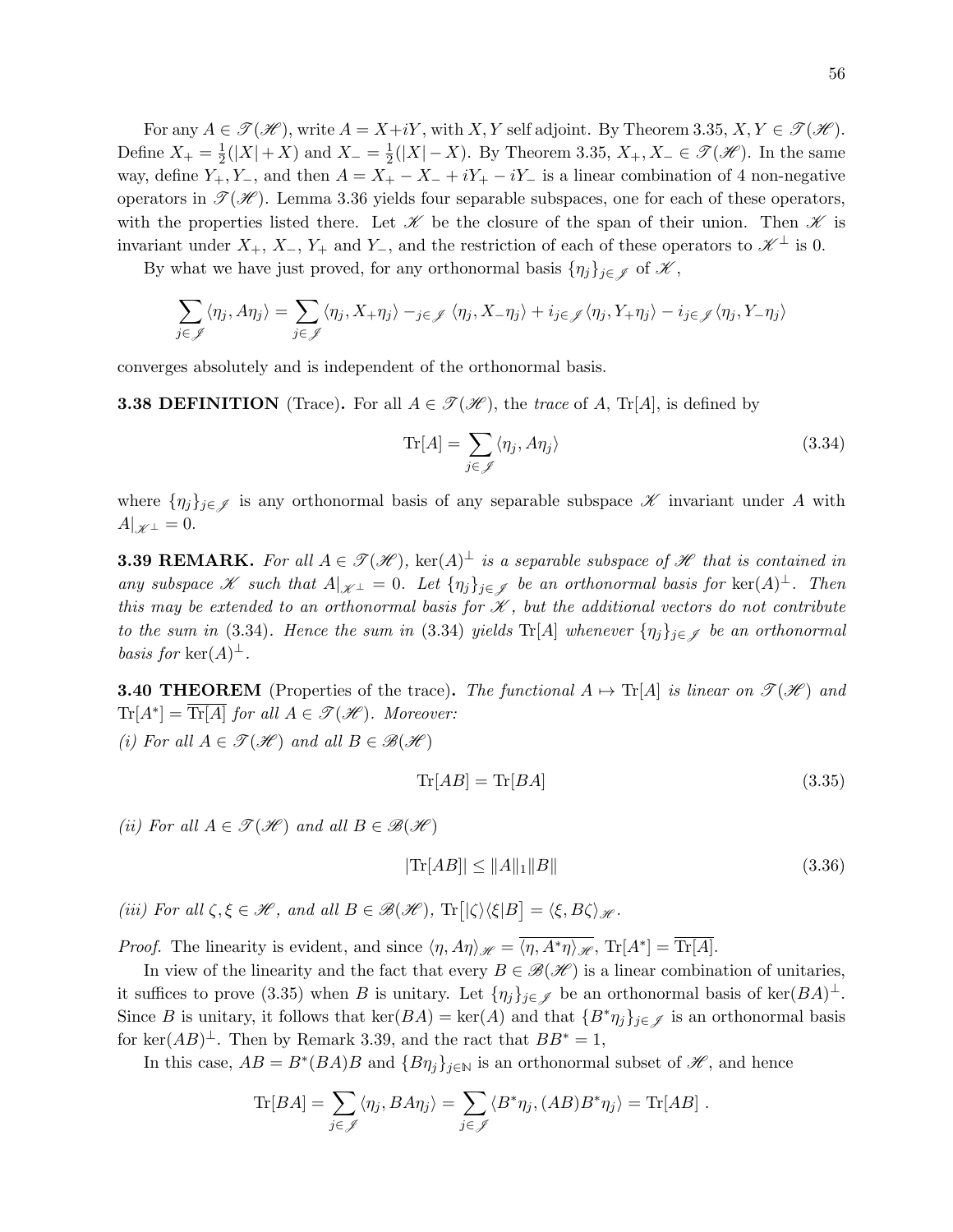For part *(ii)*, note that for all  $A \in \mathcal{T}(\mathcal{H})$ ,  $|\text{Tr}[A]| \leq ||A||_1$ , and hence for all  $A \in \mathcal{T}(\mathcal{H})$  and all  $B \in \mathscr{B}(\mathscr{H})$ ,  $|\text{Tr}[AB] \leq ||AB||_1 \leq ||A||_1 ||B||$ , using (3.30) in the last step.

Part *(iii)* is a simple computation using any orthonormal basis  $\{\eta_j\}_{j\in\mathbb{N}}$  in which  $\eta_1 = ||\xi||^{-1}\xi$ when  $\xi \neq 0$ , and is trivial otherwise.  $\Box$ 

**3.41 THEOREM.** Every  $B \in \mathcal{B}(\mathcal{H})$  defines a linear functional  $\psi_B$  on  $\mathcal{T}(\mathcal{H})$  by

$$
\psi_B(X) = \text{Tr}[BX] \quad \text{for all} \quad X \in \mathcal{F}(\mathcal{H}) \; . \tag{3.37}
$$

The mapping  $B \mapsto \psi_B$  is an isometric isomorphism of  $\mathscr{B}(\mathscr{H})$  onto  $\mathscr{T}(\mathscr{H})^*$ .

*Proof.* For any  $\zeta, \zeta' \in \mathcal{H}$ , consider the rank-one operator  $|\zeta\rangle\langle\zeta'|$ . Then

$$
\|\langle \zeta' \rangle \langle \zeta' \rangle\| = \|\langle \zeta \rangle \langle \zeta' \rangle\|_1 = \|\zeta\| \|\zeta'\|.
$$
\n(3.38)

Let  $\psi \in \mathscr{T}(\mathscr{H})^*$ . Define a sesquilinear form  $q_{\psi}$  on  $\mathscr{H} \times \mathscr{H}$  by  $q_{\psi}(\zeta', \zeta) = \psi(|\zeta\rangle\langle\zeta'|)$  for all  $\zeta, \zeta' \in \mathcal{H}$ . By  $(3.38)$ ,

$$
|\psi(|\zeta\rangle\langle\zeta'|)| \leq ||\psi|| ||\zeta\rangle\langle\zeta'||_1 = ||\psi|| ||\zeta|| ||\zeta'||.
$$

By the Riesz Lemma, there exists  $B_{\psi} \in \mathscr{B}(\mathscr{H})$  with  $||B_{\psi}|| \leq ||\psi||$  such that for all  $\zeta, \zeta' \in \mathscr{H}$ ,  $q_{\psi}(\zeta',\zeta) = \langle \zeta', B_{\psi} \zeta \rangle$ . Then for  $\zeta, \zeta' \in \mathcal{H}$ ,  $\psi(|\zeta\rangle\langle\zeta'|) = \langle \zeta', B_{\psi} \zeta \rangle = \text{Tr}[B_{\psi}|\zeta\rangle\langle\zeta'|]$ , and hence by linearity,  $\psi(X) = \text{Tr}[B_{\psi}X]$  for all finite rank X. Since finite rank operators are dense in  $\mathcal{T}(\mathcal{H})$  in the trace norm, this is valid for all  $X \in \mathcal{T(K)}$ . By (3.36),  $\|\psi\| \leq \|B_{\psi}\|$ . This shows that  $\psi \mapsto B_{\psi}$ is a linear isometry of  $\mathscr{T}(\mathscr{H})^*$  into  $\mathscr{B}(\mathscr{H})$ . By (3.36), for all  $B \in \mathscr{B}(\mathscr{H})$ ,  $X \mapsto \psi_B(X) := \text{Tr}[BX]$ defines an element of  $\mathscr{T}(\mathscr{H})^*$ , and evidently  $B_{\psi_B} = B$  so that  $\psi \mapsto B_{\psi}$  is surjective.  $\Box$ 

**3.42 DEFINITION.** The  $\sigma$ -weak operator topology on  $\mathscr{B}(\mathscr{H})$  is the weak-\* topology on  $\mathscr{B}(\mathscr{H})$ , which by Theorem 3.41 is the weakest topology making all of the functions  $B \mapsto \text{Tr}[AB]$ ,  $A \in$  $\mathscr{T}(\mathscr{H})$ , continuous.

By Theorem 3.11, the  $\sigma$ -weak operator topology is stronger than the weak operator topology, which is the weakest topology making all of the functions  $B \mapsto \text{Tr}[AB]$ , A finite rank, continuous. However:

**3.43 LEMMA.** The weak operator topology and the  $\sigma$ -weak topology induce the same relative topology on the unit ball  $B_{\mathscr{B}(\mathscr{H})}$ , or, more generally, on bounded subsets of  $\mathscr{B}(\mathscr{H})$ .

*Proof.* We need only show that each relative  $\sigma$ -weak neighborhood contains a relative weak neighborhood. Let  $S \subset \mathcal{B}(\mathcal{H})$  satisfy  $||A|| \leq L$  for all  $A \in \mathcal{S}$ . The general  $\sigma$ -weak neighborhood of  $A_0 \in \mathcal{S}$  has the form

$$
V_{T_1,...,T_n,\epsilon} = \{ A \in S \; : \; |\text{Tr}[T_j(A - A_0)]| < \epsilon \; , \; j = 1, \ldots, n \; \} \; ,
$$

where  $n \in \mathbb{N}$  and  $\{T_1, \ldots, T_n\} \subset \mathscr{T}(\mathscr{H})$ , and  $\epsilon > 0$ . Replacing each  $T_j$  by  $\epsilon^{-1}T_j$ , we may suppose  $\epsilon = 1$ . By Lemma 3.36, we may approximate each  $T_j$  in  $\mathscr{T}(\mathscr{H})$  by  $\widetilde{T}_j$  such that  $\widetilde{T}_j$  is finite rank, and  $||T_j - \widetilde{T}_j|| < \frac{1}{4l}$  $\frac{1}{4L}$ . Then  $V_{T_1,\ldots,T_n,1}$  contains

$$
W_{\widetilde{T}_1,\ldots,\widetilde{T}_n,\frac{1}{2}} = \{A \in \mathcal{S} : |\text{Tr}[\widetilde{T}_j(A - A_0)]| < \frac{1}{2} \ j = 1,\ldots,n \ \},
$$

and this is a neighborhood of  $A_0$  in the relative weak operator topology.

 $\Box$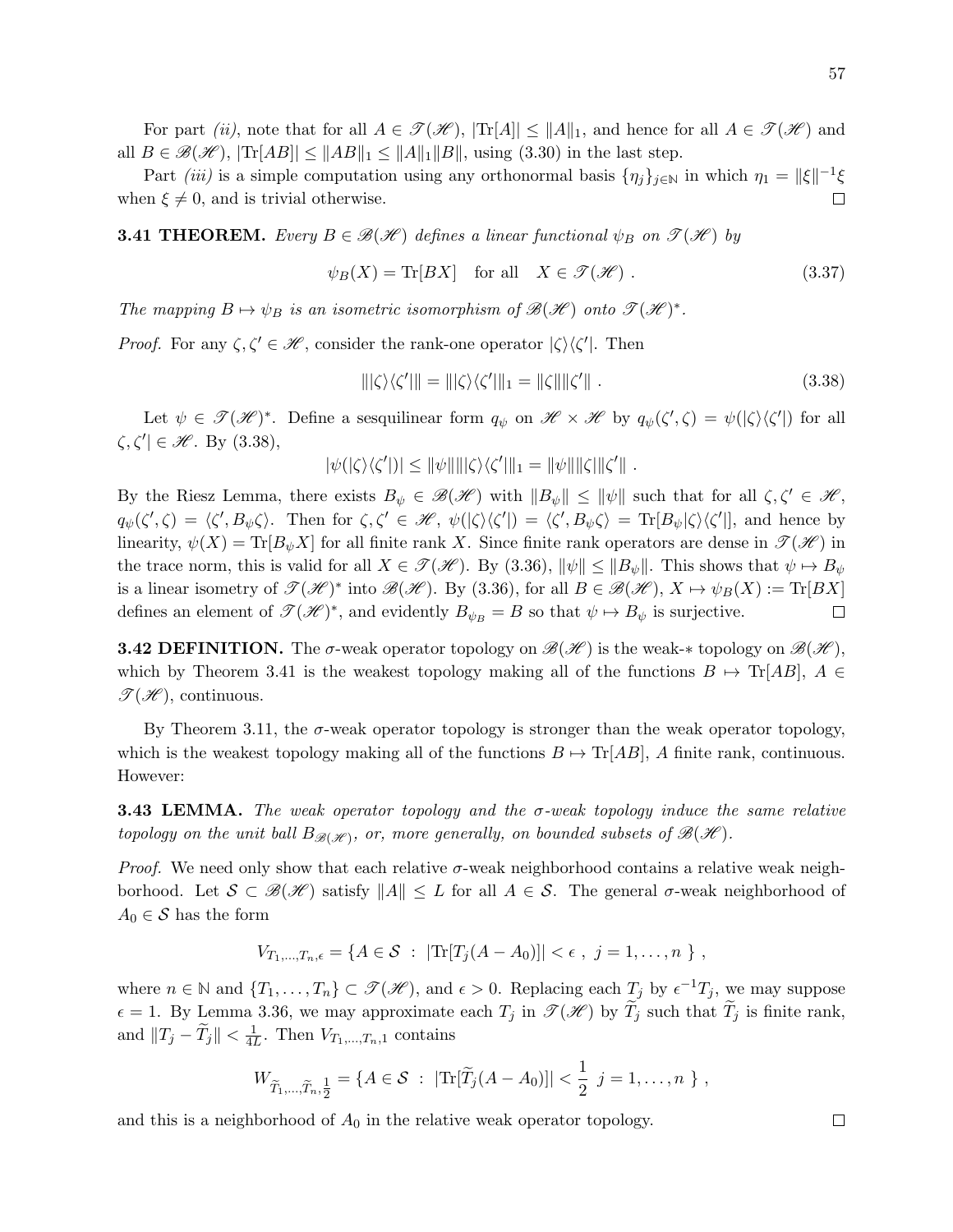Now let  $\mathcal M$  be a von Neumann subalgebra of  $\mathcal B(\mathcal H)$ . Since  $\mathcal M$  is weakly closed in  $\mathcal B(\mathcal H)$ , it is σ-weakly closed. Define  $\mathscr{M}^{\perp}$  to be the *annihilator* of  $\mathscr{M}$  in the dual pairing between  $\mathscr{T}(\mathscr{H})$  and  $\mathscr{B}(\mathscr{H})$ . That is,

$$
\mathscr{M}^{\perp} = \{ A \in \mathscr{T}(\mathscr{H}) \; : \; \text{Tr}[AB] = 0 \text{ for all } B \in \mathscr{M} \; \} \; .
$$

Evidently,  $\mathscr{M}^{\perp}$  is norm closed in  $\mathscr{T}(\mathscr{H})$ . We define  $\mathscr{M}_{*}$  to be the Banach space  $\mathscr{T}(\mathscr{H})/\mathscr{M}^{\perp}$ consisting of equivalence classes in  $\mathcal{T}(\mathcal{H})$  under the equivalence relation  $A \sim C$  if and only if  $A - C \in \mathcal{M}^{\perp}$ , and we equip  $\mathcal{M}_{*}$  with the quotient norm. Then, by a standard result in the theory of Banach spaces, the dual of  $\mathcal{M}_*$  is isometrically isomorphic to  $\mathcal{M}$ . While the result is standard, in the interest of completeness, we recall the argument leading to it, adapted to the present context.

First note that M is the annihilator of  $\mathcal{M}^{\perp}$  in the dual pairing between  $\mathcal{F}(\mathcal{H})$  and  $\mathcal{B}(\mathcal{H})$ . That is:

$$
\mathcal{M} = \{ B \in \mathcal{B}(\mathcal{H}) : \text{Tr}[AB] = 0 \text{ for all } A \in \mathcal{M}^{\perp} \} =: \mathcal{M}^{\perp \perp} . \tag{3.39}
$$

This is a consequence of the Hahn-Banach Theorem: Clearly  $\mathcal{M} \subset \mathcal{M}^{\perp \perp}$ . If the containment were proper, there would exist  $X \in \mathcal{M}^{\perp \perp}$  not belonging to the  $\sigma$ -weakly closed subspace  $\mathcal{M}$ , and then by the Hahn-Banach Theorem, there would exist a  $\sigma$ -weakly continuous linear functional  $\phi$  on  $\mathscr{B}(\mathscr{H})$ with  $\phi(\mathscr{M}) = 0$  and  $\phi(X) = 1$ . Since  $\phi$  is  $\sigma$ -weakly continuous, it has the form  $B \mapsto \text{Tr}[AB]$  for some  $A \in \mathcal{T}(\mathcal{H})$ , and then since  $\phi(\mathcal{M}) = 0$ ,  $A \in \mathcal{M}^{\perp}$ . But since  $X \in \mathcal{M}^{\perp\perp}$ ,  $\phi(X) = \text{Tr}[AX] = 0$ , which is incompatible with  $\phi(X) = 1$ .

**3.44 LEMMA.** Let  $Q : \mathcal{T}(\mathcal{H}) \to \mathcal{T}(\mathcal{H})/\mathcal{M}^{\perp} = \mathcal{M}_{*}$  be the quotient map. Then for each  $\psi\in(\mathscr{M}_*)^*,\ \psi\circ Q$  vanishes on  $\mathscr{M}^\perp$ , and therefore belongs to  $\mathscr{M}^{\perp\perp}=\mathscr{M}$ . The map  $\psi\mapsto\psi\circ Q$  is an isometric isomorphism of  $(\mathcal{M}_*)^*$  onto  $\mathcal M$ .

Proof. The quotient map is, by the definition of the quotient norm, a contraction. Consequently,  $\|\psi \circ Q\|_{(\mathscr{I}(\mathscr{H}))^*} \leq \|\psi\|_{(\mathscr{M}_*)^*}.$  Also, since Q vanishes on  $\mathscr{M}^{\perp}$ ,  $\psi \circ Q$  is an element of  $(\mathscr{T}(\mathscr{H}))^*$  that vanishes on  $\mathscr{M}^{\perp}$ , and hence  $\psi \circ Q \in \mathscr{M}^{\perp \perp} = \mathscr{M}$ .

We now construct the inverse map: Suppose that  $\phi \in \mathcal{M} = \mathcal{M}^{\perp \perp}$ . Define the linear functional  $\widehat{\phi}$  on  $\mathscr{M}_*$  by  $\widehat{\phi}(\{A\}) = \phi(A)$ , which is well-defined since  $\phi$  vanishes on  $\mathscr{M}^{\perp}$ . Moreover, for all  $C \sim A$ ,  $|\widehat{\phi}(\{A\})| = |\phi(C)| \le ||\phi|| ||C||$ . Taking the infimum over  $C \sim A$ ,  $|\widehat{\phi}(\{A\})| \le ||\phi|| ||\{A\}||$ . That is,  $\|\phi\|_{(\mathscr{M}_*)^*} \le \|\phi\|$ , By construction, for all  $A \in \mathscr{T}(\mathscr{H})$ ,  $\phi \circ Q(A) = \phi({A}) = \phi(A)$ . That is,  $\widehat{\phi} \circ Q = \phi$ .

Therefore, the map  $\psi \mapsto \psi \circ Q$  is a linear map from  $(\mathscr{M}_*)^*$  onto  $\mathscr{M} = \mathscr{M}^{\perp \perp}$ , and its inverse on  $M$  is the map  $\phi \mapsto \phi$  defined in the previous paragraph. Since both maps are contractions, they are both isometries. are both isometries.

We summarize what we have proved in the preceding paragraphs:

**3.45 THEOREM.** Every von Neumann algebra  $\mathcal{M}$  is isomorphic as a Banach space to the dual of a Banach space. More precisely, M is isomorphic to the dual of  $\mathcal{M}_*$  where  $\mathcal{M}_*$  is the quotient space  $\mathscr{T}(\mathscr{H})/\mathscr{M}^{\perp}$  and  $\mathscr{M}^{\perp}$  is the subspace of  $\mathscr{T}(\mathscr{H})$  annihilated by  $\mathscr{M}$  in the dual pairing of  $\mathscr{T}(\mathscr{H})$  and  $\mathscr{B}(\mathscr{H})$ .

While any strongly closed subspace of  $\mathcal{B}(\mathcal{H})$  is weakly closed since the set of weakly continuous linear functionals coincides with the set of strongly continuous linear functionals, the set of  $\sigma$ -weakly continuous linear functionals is strictly larger than the class of weakly continuous linear functionals,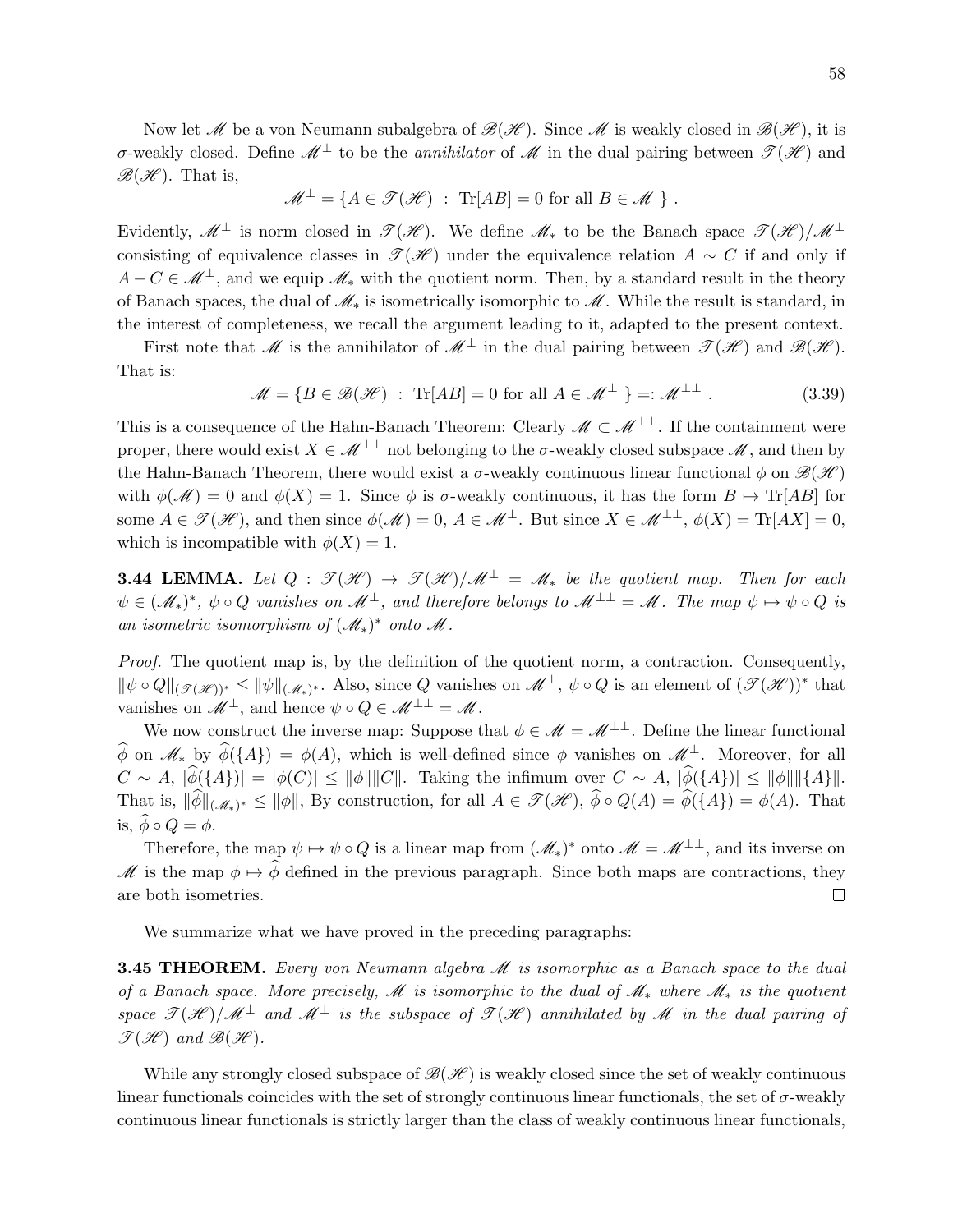and hence it is not true that every  $\sigma$ -weakly closed subspace of  $\mathscr{B}(\mathscr{H})$  is weakly closed. However, when the subspaces also happen to be  $\ast$ -subalgebras of  $\mathcal{B}(\mathcal{H})$ , matters are different.

## **3.46 THEOREM.** Let  $\mathcal M$  be a  $\sigma$ -weakly closed  $*$ -subalgebra of  $\mathcal B(\mathcal H)$ . Then  $\mathcal M$  is weakly closed.

*Proof.* Let  $\overline{\mathcal{M}}$  denote the weak closure of  $\mathcal{M}$  in  $\mathcal{B}(\mathcal{H})$ , noting that this is also the strong closure. Let  $A \in \overline{\mathcal{M}}$ , and suppose that  $||A|| \leq 1$ . Let U be a  $\sigma$ -weak neighborhood of A. By Lemma 3.43, there is a weak neighborhood V of A such that  $V \cap B_{\mathscr{B}(\mathscr{H})} \subset U \cap B_{\mathscr{B}(\mathscr{H})}$ . Since V is also a strong neighborhood, and since A belongs to the strong closure of  $\mathcal{M}$ , by the Kaplansky Density Theorem,  $V \cap B_{\mathscr{B}(\mathscr{H})}$  contains points of  $\mathscr{M}$ , and hence  $U \cap B_{\mathscr{B}(\mathscr{H})}$  contains points of  $\mathscr{M}$ . Hence  $A \in \mathscr{M}$ .  $\Box$ 

The following lemma will prove useful later.

**3.47 LEMMA.** Let  $\mathscr{J}$  be a  $\sigma$ -weakly closed left ideal in a von Neumann algebra  $\mathscr{M}$ . Then  $\mathscr{J}$  is weakly closed, and there exists a unique projection  $P \in \mathscr{J}$  such that  $A = AP$  for all  $A \in \mathscr{J}$ . If  $\mathscr{J}$  is a two-sided ideal, then P belongs to the center  $\mathscr{M} \cap \mathscr{M}'$ .

*Proof.* Let  $\mathcal{N} := \mathcal{J} \cap \mathcal{J}^*$ . Then  $\mathcal{N}$  is a  $\sigma$ -weakly closed \*-subalgebra of  $\mathcal{M}$ , and by Theorem 3.46,  $\mathscr N$  is also weakly closed. Let P be the maximal projection in  $\mathscr N,$  and define  $\widetilde{\mathscr J}:=\{A\in\mathscr M\ :\ A=\emptyset\}$ AP}. Since  $P \in \mathscr{J}$ , which is a left ideal,  $\widetilde{\mathscr{J}} \subset \mathscr{J}$ . Since P is the identity in  $\mathscr{N}$ ,  $PB = BP = B$ , for all  $B \in \mathcal{N}$ , and hence  $\mathcal{N} \subset \widetilde{\mathcal{J}}$ . If  $A \in \mathcal{J}$ , then  $A^*A \in \mathcal{J}$ , and being self adjoint,  $A^*A \in \mathcal{N}$ . Consequently,  $|A| \in \mathcal{N}$ . Let  $A = U|A|$  be the polar decomposition of A. Then  $AP = U|A|P =$  $U|A| = A$ . Thus,  $\mathscr{J} \subset \widetilde{\mathscr{J}}$ . Altogether,  $\mathscr{J} = \widetilde{\mathscr{J}}$  and  $\widetilde{\mathscr{J}}$  is strongly, and therefore weakly, closed by the separate strong continuity of multiplication.

Now let Q be any projection in  $\mathscr J$  such that  $A = AQ$  for all  $A \in \mathscr J$ . Since  $P \in \mathscr J$ ,  $P = PQ$ , and hence  $P \leq Q$ . The same reasoning yields  $Q \leq P$ . This proves the uniqueness.

Finally, if  $\mathscr J$  is a two sided ideal, for all unitaries  $V \in \mathscr M$ ,  $V^*PV \in \mathscr N$ , and hence  $V^*PV =$  $PV^*PV = PV^*V = P$ . Thus P commutes with every unitary in M, and hence  $P \in \mathcal{M}'$ .  $\Box$ 

# $4$   $C^*$  algebras as operator algebras

# 4.1 Representations of  $C^*$  algebras

**4.1 DEFINITION.** A representation of a  $C^*$  algebra  $\mathscr A$  is a \*-homomorphism  $\pi$  from  $\mathscr A$  into  $\mathscr{B}(\mathscr{H})$  for some Hilbert space  $\mathscr{H}$ . For any subspace  $\mathscr{K}$  of  $\mathscr{H}$ , we define

$$
\pi(\mathscr{A})\mathscr{K} = \{ \pi(A)\eta : A \in \mathscr{A}, \eta \in \mathscr{K} \}.
$$

A subspace  $\mathscr K$  of  $\mathscr H$  is invariant under  $\pi$  in case  $\pi(\mathscr A)\mathscr K\subset\mathscr K$ . The representation  $\pi$  is irreducible in case no non-trivial subspace  $\mathscr K$  of  $\mathscr H$  is invariant under  $\pi$ . The representation  $\pi$  is non-degenerate in case  $\pi(\mathscr{A})\mathscr{H} = \mathscr{H}$ . Let  $\pi_1$  and  $\pi_2$  be two representations of  $\mathscr{A}$  on Hilbert spaces  $\mathscr{H}_1$  and  $\mathscr{H}_2$ , respectively. Then  $\pi_1$  and  $\pi_2$  are *equivalent representations* of  $\mathscr A$  in case there exists a unitary transformation from U from  $\mathcal{H}_1$  onto  $\mathcal{H}_2$  such that for all  $A \in \mathcal{A}$ ,

$$
\pi_2(A)U=U\pi_1(A).
$$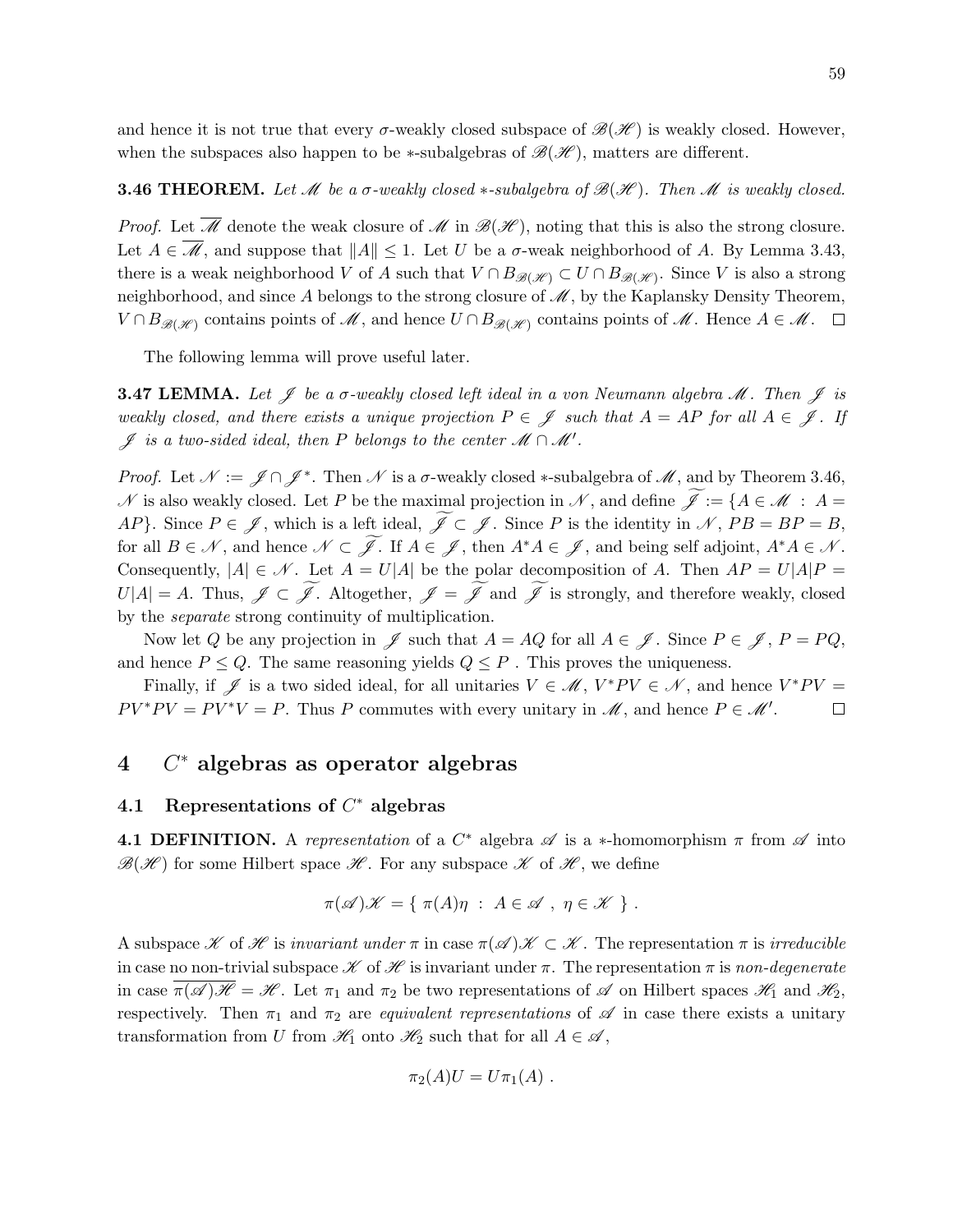60

 $\Box$ 

**4.2 LEMMA.** Let  $\mathscr A$  be a  $C^*$  algebra, and let  $\pi$  be a non-zero representation of it as an algebra of operators on some Hilbert space  $\mathscr H$ . Then a closed subspace  $\mathscr K$  of  $\mathscr H$  is invariant under  $\pi(\mathscr A)$ if and only if the orthogonal projection of  $\mathscr H$  onto  $\mathscr K$  belongs to  $(\pi(\mathscr A))'.$ 

Proof. This is an immediate consequence of Lemma 3.30.

Lemma 4.2 permits us to make the following definition:

**4.3 DEFINITION.** For a representation  $\pi$  of a  $\mathbb{C}^*$  algebra  $\mathscr A$  on a Hilbert space  $\mathscr H$ , and a non-zero projector  $P \in (\pi(\mathscr{A}))'$ ,  $\pi_P$  is the subrepresentation obtained by restricting  $\pi$  to ran(P).

**4.4 THEOREM.** Let  $\mathscr A$  be a  $C^*$  algebra, and let  $\pi$  be a non-zero representation of it as an algebra of operators on some Hilbert space  $\mathcal H$ . Then  $\pi$  is irreducible if and only if  $(\pi(\mathcal A))'$  consists of scalar multiples of the identity.

Proof. If  $(\pi(\mathscr{A}))'$  consists of scalar multiples of the identity, then  $(\pi(\mathscr{A}))'$  contains no non-trivial orthogonal projections, and hence by Lemma 4.2,  $\pi$  is irreducible. On the other hand, if  $(\pi(\mathscr{A}))'$ contains some operator that is not a multiple of the identity, then it contains a self adjoint operator A that is not a multiple of the identity. Any such  $A \in (\pi(\mathscr{A}))'$  has a non-trivial spectral projection that is also in  $(\pi(\mathscr{A}))'$  since  $(\pi(\mathscr{A}))'$  is a strongly closed \*-algebra containing A.  $\Box$ 

# 4.2 States on a  $C^*$  algebra

**4.5 DEFINITION.** Let  $\mathscr A$  be a  $C^*$  algebra. A linear functional  $\varphi$  on  $\mathscr A$  regarded as a Banach space, is positive in case  $\varphi(A) \geq 0$  for all  $A \in \mathcal{A}^+$ . A positive linear functional  $\varphi$  is faithful in case

$$
\varphi(A^*A) = 0 \quad \Rightarrow \quad A = 0 \tag{4.1}
$$

Every self-adjoint  $A \in \mathscr{A}$  is the difference of two elements of  $\mathscr{A}^+$ : For  $f(t) := \max\{0, t\}$ , define  $A_+ = f(A)$  and  $A_- = f(A) - A$ . Then  $A = A_+ - A_-, A_+, A_- \in \mathcal{A}^+$ . Moreover, with this choice of  $A_+$  and  $A_-, \|A_+\|$ ,  $\|A_-\| \le \|A\|$  and  $A_+A_- = A_-A_+ = 0$ . In this case we say that  $A_+$  is the positive part of A, and  $A_-\$  is the negative part of A. Consequently, for a positive linear functional  $\varphi, \varphi(A) = \varphi(A_+) - \varphi(A_-)$ , and hence  $\varphi$  is real on the self-adjoint elements of  $\mathscr A$ .

Every  $A \in \mathscr{A}$  has a canonical decomposition  $A = X + iY, X, Y \in \mathscr{A}_{s.a.}$  and hence a canonical decomposition

$$
A = X_{+} - X_{-} + i(Y_{+} - Y_{-})
$$
\n<sup>(4.2)</sup>

where  $X_+, X_-, Y_+, Y_- \in \mathscr{A}^+$ , and  $||X_+||, ||X_-||, ||Y_+||, ||Y_-|| < ||A||$ .

**4.6 LEMMA.** Let  $\mathscr A$  be a  $C^*$  algebra. Every positive linear functional is bounded

*Proof.* As noted above, each  $A \in B_{\mathscr{A}}$  has decomposition  $A = X_+ - X_- + i(Y_+ - Y_-)$  with  $X_+, X_-,$  $Y_+$ ,  $Y_-$  all in  $\mathscr{A}^+\cap B_{\mathscr{A}}$ . Therefore, for any positive linear functional  $\varphi$ ,

$$
\sup_{\|A\| \le 1} {\left\{ |\varphi(A)| \right\}} \le 4 \sup_{A \in \mathscr{A}^+ \cap B_{\mathscr{A}}} {\left\{ |\varphi(A)| \right\}}.
$$

Suppose  $\varphi$  is a positive linear functional on  $\mathscr A$ , and that  $\varphi$  is not bounded. By the remarks just above, there is a sequence  $\{X_j\}_{j\in\mathbb{N}}$  in  $\mathscr{A}^+$  with  $||X_j|| = 1$  and  $|\varphi(X_j)| \geq 4^j$  for all j. Define

$$
X := \sum_{j=1}^{\infty} 2^{-j} X_j \; .
$$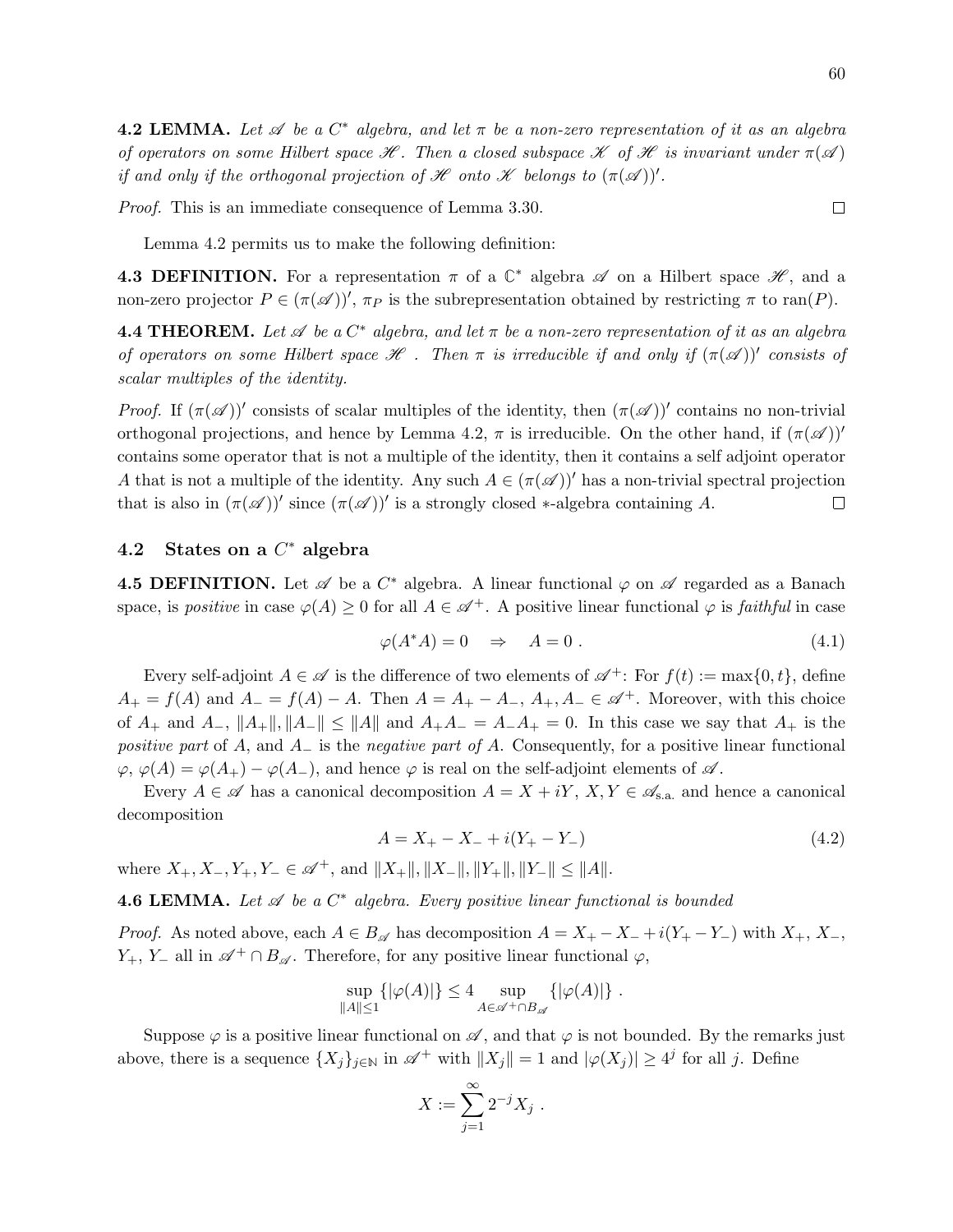Since  $\mathscr{A}^+$  is closed,  $X \in \mathscr{A}^+$ . Moreover for all  $n > m$ ,  $\sum_{j=m+1}^n 2^{-j}X_j \in \mathscr{A}^+$ , and taking  $n \to \infty$ , and using the closure of  $\mathscr{A}^+$  once more, for all  $m \in \mathbb{N}, X \geq \sum_{i=1}^{m}$  $j=1$  $2^{-j}X_j \in \mathscr{A}^+$ . Therefore,

$$
\varphi(X) \geq \sum_{j=1}^m 2^{-j} \varphi(X_j) \geq m ,
$$

and this evidently yields a contradiction for m large enough.

Lemma 4.6 says that for every  $C^*$  algebra  $\mathscr A$ , every positive linear functional on  $\mathscr A$  belongs to  $\mathscr{A}^*$ , the Banach space dual to  $\mathscr{A}$ . We write  $\mathscr{A}_+^*$  to denote the set of positive linear functionals.

Lemma 4.6 can be sharpened considerably. For this, and many other purposes, it is useful to associate a sesquilinear form with each  $\varphi$  of  $\mathscr{A}_{+}^*$ . For all such  $\varphi$  on a  $\mathbb{C}^*$  algebra A, the map

$$
(A, B) \mapsto \varphi(A^*B) =: \langle A, B \rangle_{\varphi} . \tag{4.3}
$$

defines a (possibly degenerate) inner product on  $\mathscr{A}$ ; this inner product is non-degenerate if and only if  $\varphi$  is faithful. In any case, the fact that  $\langle A, A \rangle_{\varphi} \geq 0$  for all  $A \in \mathscr{A}$  yields the Cauchy-Schwarz inequality:

$$
|\langle A, B \rangle_{\varphi}| \le \langle A, A \rangle_{\varphi}^{1/2} \langle B, B \rangle_{\varphi}^{1/2} . \tag{4.4}
$$

**4.7 LEMMA.** Let  $\mathscr A$  be a  $C^*$  algebra, and let  $\varphi \in \mathscr A^*_+$ . Let  $\langle \cdot, \cdot \rangle_{\varphi}$  be the sesquilinear form on  $\mathscr A$ defined in (4.3). Define

$$
\mathscr{J} := \{ A \in \mathscr{A} \; : \; \varphi(A^*A) = 0 \} \; . \tag{4.5}
$$

Then  $\mathscr J$  is a closed left ideal in  $\mathscr A$  and

$$
\mathscr{J} := \bigcap_{B \in \mathscr{A}} \{ A \in \mathscr{A} \; : \; \varphi(BA) = 0 \} = \bigcap_{B \in \mathscr{A}} \{ A \in \mathscr{A} \; : \; \langle B, A \rangle_{\varphi} = 0 \} \; . \tag{4.6}
$$

*Proof.* Since  $(BA)^*(BA) \leq ||B||^2 A^*A$ ,  $BA \in \mathscr{J}$  whenever  $A \in \mathscr{J}$ . If  $A, B \in \mathscr{J}$ ,  $A + B \in \mathscr{J}$  by the Cauchy-Schwarz inequality. It now follows that  $\mathscr J$  a left ideal.

For  $A \in \mathscr{J}$  and  $B \in \mathscr{A}$ ,  $|\varphi(BA)|^2 \leq \varphi(B^*B)\varphi(A^*A) = 0$ , again by the Cauchy-Schwarz inequality, and hence  $\mathscr{J} \subset \bigcap_{B \in \mathscr{A}} \{A \in \mathscr{A} : \varphi(BA) = 0\}$ . Conversely, if  $\varphi(BA) = 0$  for all  $B \in \mathscr{A}$ , taking  $B = A^*$ , yields  $A \in \mathscr{J}$ . This proves the first identity in (4.6), which displays  $\mathscr{J}$  as an intersection of closed sets. The second follows easily since  $\mathscr A$  is closed under the involution.  $\Box$ 

**4.8 LEMMA** (Positivity and norm bounds). Let  $\mathscr A$  be a  $C^*$  algebra. For all  $\varphi \in \mathscr A^*_+,$ 

$$
\|\varphi\| = \sup_{A \in \mathscr{A}^+ \cap B_{\mathscr{A}}} \{ |\varphi(A)| \} . \tag{4.7}
$$

If furthermore  $\mathscr A$  is unital, then  $\varphi \in \mathscr A^*$  is positive if and only if  $\|\varphi\| = \varphi(1)$ .

*Proof.* Let  $\epsilon > 0$ , and pick  $A \in B_{\mathscr{A}}$  such that  $|\varphi(A)| + \epsilon \geq ||\varphi||$ . By Theorem 2.32, there exists  $E \in \mathscr{A}^+ \cap B_{\mathscr{A}}$  such that  $||AE-A|| \leq \epsilon$ . Then  $|\varphi(AE)| \geq |\varphi(A)| - ||\varphi||\epsilon$ , and by the Cauchy-Schwarz inequality,

$$
|\varphi(AE)| \le (\varphi(A^*A)\varphi(E^2))^{1/2} \le \sup_{X \in \mathscr{A}^+ \cap B_{\mathscr{A}}} \{ |\varphi(X)| \}
$$

 $\Box$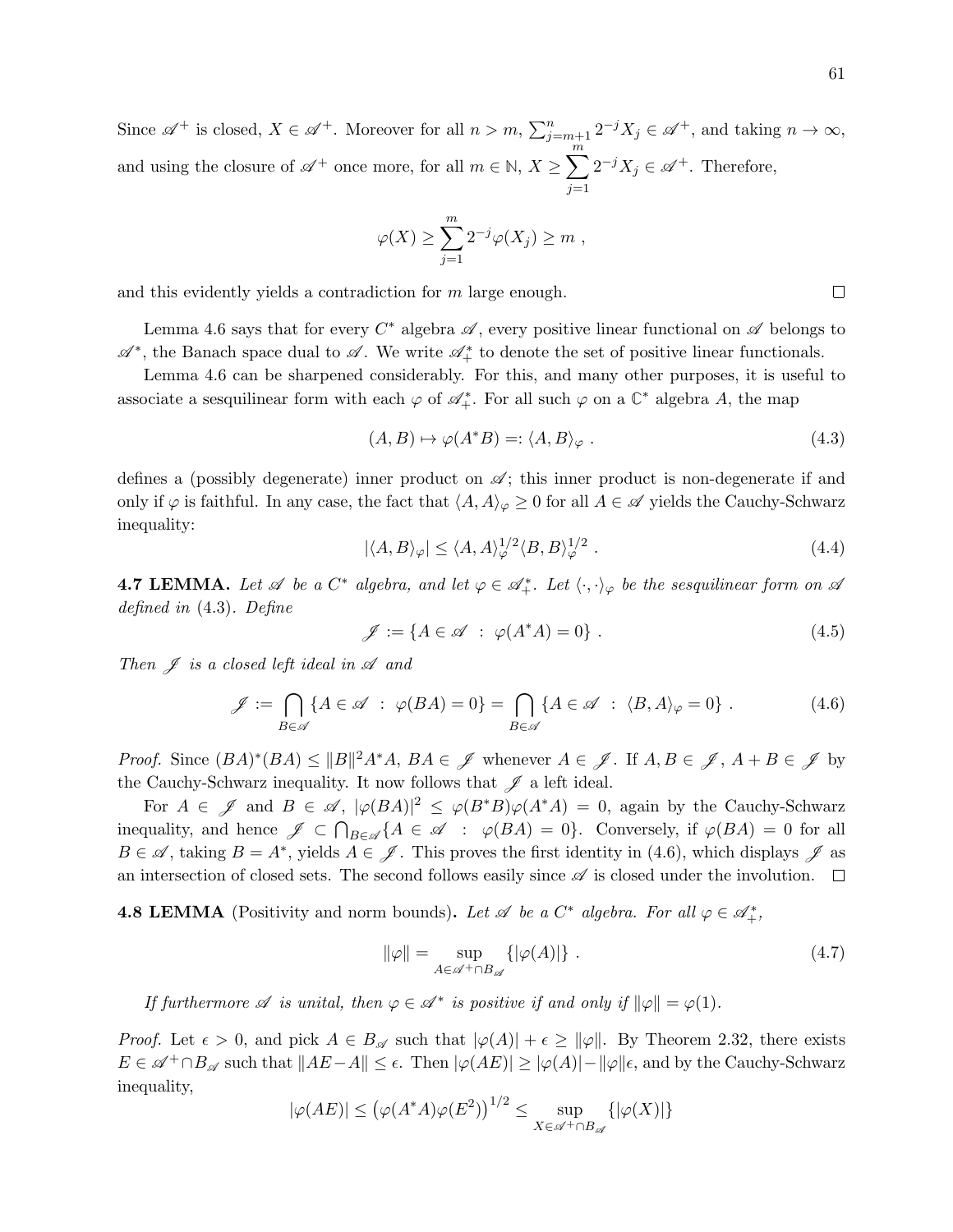since both  $A^*A$  and  $E^2$  belong to  $\mathscr{A}^+\cap B_{\mathscr{A}}$ . Since  $\epsilon > 0$  is arbitrary, this proves (4.7).

For the second part, suppose that  $\mathscr A$  is unital. If  $\varphi \in \mathscr A^*_+$ ,  $\|\varphi\| \ge \varphi(1) \ge \varphi(A)$  for all  $A \in$  $\mathscr{A}^+ \cap B_{\mathscr{A}}$ , and hence  $\sup_{A \in \mathscr{A}^+ \cap B_{\mathscr{A}}} \{ |\varphi(A)| \} = \varphi(1)$ , and then by  $(4.7)$ ,  $||\varphi|| = \varphi(1)$ .

The proof of the converse uses an argument of Phelps [36]: Suppose that  $\varphi \in \mathscr{A}^*$  and  $\varphi(1) =$  $\|\varphi\|$ . If  $\varphi = 0$ , it is positive. If  $\varphi \neq 0$ , we may divide by  $\|\varphi\|$  and thus may suppose that  $\|\varphi\| = \varphi(1) = 1.$ 

We claim that for all  $\varphi \in \mathscr{A}^*$  such that  $\varphi(1) = ||\varphi|| = 1$ ,  $\varphi(A)$  belongs to the convex hull of  $\sigma_{\mathscr{A}}(A)$  for all  $A \geq 0$  in  $\mathscr{A}$ . To see this, suppose that the closed disc of radius r centered on  $\lambda$ contains  $\sigma_{\mathscr{A}}(A)$ . Then  $\lambda$ 1−A is normal, and its spectrum is contained in  $\{\lambda-t : t \in \sigma_{\mathscr{A}}(A)\}\)$ , and hence the spectral radius of  $\lambda 1 - A$  is at most r. Since  $\lambda 1 - A$  is normal,  $\|\lambda 1 - A\| \leq r$ . Therefore,

$$
|\lambda - \varphi(A)| = |\varphi(\lambda_1 - A)| \le ||\lambda_1 - A|| \le r.
$$

Thus  $\varphi(A)$  is contained in the closed disc of radius r centered on  $\lambda$  which contains  $\sigma_{\mathscr{A}}(A)$ . The intersection over all such discs is the convex hull of  $\sigma_{\mathscr{A}}(A)$ .  $\Box$ 

**4.9 DEFINITION** (State and quasi-state). Let  $\mathscr A$  be a  $C^*$  algebra. A *state* on  $\mathscr A$  is an element  $\varphi$  of  $\mathscr{A}_{+}^*$  with  $\|\varphi\|=1$ . A quasi-state on  $\mathscr{A}$  is an element  $\varphi$  of  $\mathscr{A}_{+}^*$  with  $\|\varphi\|\leq 1$ . We write  $S_{\mathscr{A}}$  to denote the set of states on  $\mathscr A$ , and  $Q_{\mathscr A}$  to denote the set of quasi-states. We equip both  $S_{\mathscr A}$  and  $Q_{\mathscr{A}}$  with the relative weak- $*$  topology.

Since  $Q_{\mathscr{A}} = \cap_{A \in \mathscr{A}^+} \{ \varphi \in \mathscr{A}^* \; : \; \|\varphi\| \leq 1 \quad \text{and} \quad \varphi(A) \geq 0 \},\ Q_{\mathscr{A}} \text{ is a weak-}* \text{ closed subset of } \varphi(A) \leq 0 \}$ the unit ball in  $\mathscr{A}^*$ , and hence, by the Banach-Alaoglu Theorem,  $Q_{\mathscr{A}}$  is weak- $*$  compact.

By Lemma 4.8, when  $\mathscr A$  is unital, when  $\varphi \in \mathscr A^*_+$ ,  $\|\varphi\| = \varphi(1)$ , and hence in this case,

$$
S_{\mathscr{A}} = B_{\mathscr{A}^*} \cap \{ \varphi \in \mathscr{A}^* \; : \; \varphi(1) = 1 \}
$$

which displays  $S_{\mathscr{A}}$  as a weak-\* closed subset of the unit ball of  $\mathscr{A}^*$ . Hence in the unital case, the state space is compact.

**4.10 LEMMA.** Suppose that  $\mathscr A$  is a non-unital  $C^*$  algebra. Let  $\mathscr A_1$  be the  $C^*$  algebra obtained by adjoining a unit in the canonical manner. Let  $\varphi \in Q_{\mathscr{A}}$ , and define  $\widetilde{\varphi}$  on  $\mathscr{A}_1$  by

$$
\widetilde{\varphi}((\lambda, A)) = ||\varphi||\lambda + \varphi(A) . \qquad (4.8)
$$

Then the map  $\varphi \mapsto \widetilde{\varphi}$  is isometric from  $Q_{\mathscr{A}}$  into  $Q_{\mathscr{A}_1}$ , and also form  $S_{\mathscr{A}}$  into  $S_{\mathscr{A}_1}$ . Let  $\psi_0$  denote the state on  $\mathscr{A}_1$  given by  $\psi_0((\lambda, A)) = \lambda$ . Then every  $\psi \in S_{\mathscr{A}_1}$  is a convex combination of  $\psi_0$  and a state of the form  $\widetilde{\varphi}$ ,  $\varphi \in S_{\mathscr{A}}$ .

Proof. Let  $(\lambda, A) \in \mathscr{A}_1^+$ . Then  $(\lambda, A) = (\mu, B)^*(\mu, B)$ , so that  $\lambda = |\mu|^2 \geq 0$  and  $\sigma_{\mathscr{A}}(A) \subset [-\lambda, \infty)$ . Hence

$$
\widetilde{\varphi}((\lambda, A)) = ||\varphi||\lambda + \varphi(A_+) - \varphi(A_-) \ge ||\varphi||\lambda - \varphi(A_-) .
$$

Since  $\sigma_{\mathscr{A}}(A_{-}) \subset [0,\lambda], \|A_{-}\| \leq \lambda$ . Therefore  $\varphi(A_{-}) \leq \|\varphi\| \|A_{-}\| \leq \|\varphi\| \lambda$ . Thus,  $\widetilde{\varphi}((\lambda,A)) \geq 0$ , showing that  $\widetilde{\varphi}$  is positive. By the second part of Lemma 4.8,  $\|\widetilde{\varphi}\| = \widetilde{\varphi}(1) = \|\varphi\|$ , so that  $\widetilde{\varphi} \in Q_{\mathscr{A}_1}$ , and if  $\varphi \in S_{\mathscr{A}}$ , then  $\tilde{\varphi} \in S_{\mathscr{A}}$ . Hence  $\varphi \mapsto \tilde{\varphi}$  maps  $Q_{\mathscr{A}}$  into  $Q_{\mathscr{A}_1}$ , and also of  $S_{\mathscr{A}}$  into  $S_{\mathscr{A}_1}$ .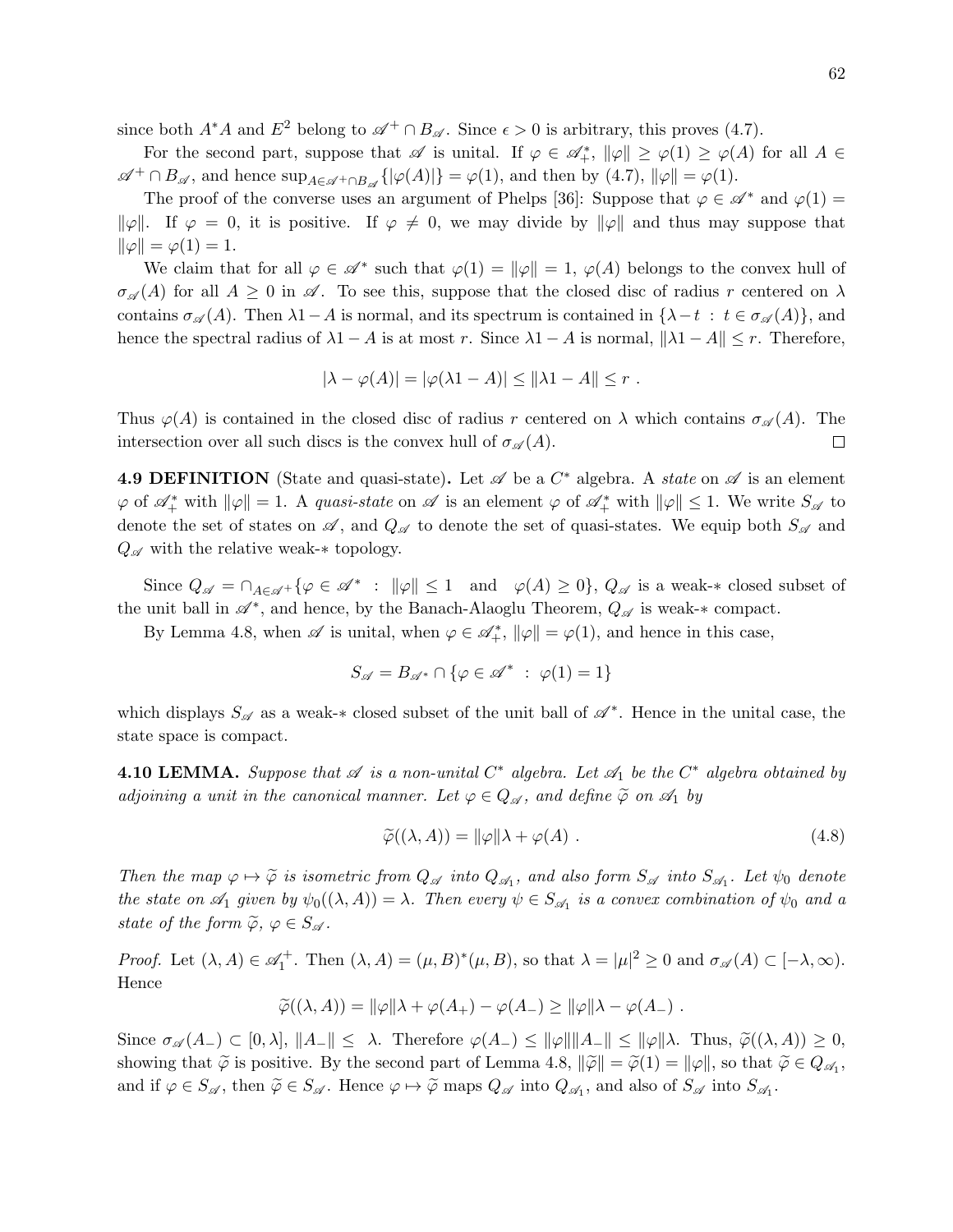Let  $\psi \in S_{\mathscr{A}_1}$ . Define a positive linear functional  $\psi|_{\mathscr{A}}$  on  $\mathscr{A}$  by  $\psi|_{\mathscr{A}}(A) = \psi((0, A))$ . Evidently  $\|\psi|_{\mathscr{A}}\| \le \|\psi\|=1$ , so that  $\psi|_{\mathscr{A}} \in Q_{\mathscr{A}}$ . Let  $\psi_0$  denote the state on  $\mathscr{A}_1$  given by  $\psi_0((\lambda, A)) = \lambda$ . For  $\psi \in S_{\mathscr{A}_1}, \, \psi \neq \psi_0, \, \|\psi|_{\mathscr{A}}\| \in (0,1].$  Then with  $c := \|\psi|_{\mathscr{A}}\|, \, c^{-1}\psi|_{\mathscr{A}} \in S_{\mathscr{A}},$  and

$$
\psi((\lambda, A)) = \lambda + \psi((0, A)) = \lambda + \psi|_{\mathscr{A}}(A) = (1 - c)\lambda + c\left(\lambda + c^{-1}\psi|_{\mathscr{A}}(A)\right) .
$$

That is,

$$
\psi = (1 - c)\psi_0 + c\widetilde{c^{-1}\psi|_{\mathscr{A}}},
$$

which shows that every state  $\psi \in S_{\mathscr{A}_1}$  is a convex combination of  $\psi_0$  and a state of the form  $\widetilde{\varphi}$ ,  $\varphi \in S_{\mathscr{A}}$ .

**4.11 LEMMA.** Let  $\mathscr A$  be a  $C^*$  algebra. For all non-zero self adjoint  $A \in \mathscr A$ , there exists a state  $\varphi$  such that  $|\varphi(A)| = ||A||$ .

*Proof.* Suppose that  $\mathscr A$  is unital. Consider the  $C^*$  algebra  $C({1, A})$  generated by 1 and A. This is a commutative  $C^*$  algebra, and by Corollary 1.34, there exists a character  $\varphi_0$  of  $C({1, A})$  such that  $|\varphi_0(A)| = \nu(A) = ||A||$ . Since  $\varphi_0$  is a character  $\varphi(1) = 1$ . Then by Lemma 4.8,  $\varphi_0 \in \mathscr{A}_{+}^*$ , and so  $\varphi$  is a state on  $C({1, A})$ .

By the Hahn-Banach Theorem, there is a norm preserving extension  $\varphi$  of  $\varphi_0$  (as a linear functional) to  $\mathscr A$ . Then  $\varphi(1) = \varphi_0(1) = 1$ , and hence by Lemma 4.8,  $\varphi$  is a state, and since  $\varphi$  extends  $\varphi_0, |\varphi(A)| = ||A||.$ 

When  $\mathscr A$  is not unital, consider the  $C^*$  algebra  $\mathscr A_1$  obtained by adjoining a unit in the canonical manner. Then  $(0, A)$  is self adjoint in  $\mathscr{A}_1$ , and by what we have just proved, there is a state  $\psi$  on  $\mathscr{A}_1$  such that  $|\psi((0, A))| = ||(0, A)|| = ||A||$ . Define  $\varphi$  to be the quasi-state  $\varphi = \psi|_{\mathscr{A}}$ ; i.e., for all  $B \in \mathscr{A}, \varphi(B) = \psi((0, B)).$  Since  $|\varphi(A)| = ||A||, ||\varphi|| = 1$ , and  $\varphi$  is a state on  $\mathscr{A}$ .  $\Box$ 

For a unital  $C^*$  algebra  $\mathscr{A}, S_{\mathscr{A}}$  is compact in the weak-\* topology, and it is evidently convex. The Krein-Milman Theorem says that every non-empty convex set in  $\mathscr{A}^*$  that is compact in the weak- $*$  topology is the convex hull of its extreme points. Hence there exist extreme points in  $S_{\mathscr{A}}$ .

**4.12 DEFINITION** (Pure state). A pure state of a unital  $C^*$  algebra  $\mathscr A$  is an extreme point of  $S_{\mathscr{A}}$ .

**4.13 THEOREM.** Let  $\mathscr A$  be a unital  $C^*$  algebra. For all  $A \in \mathscr A^+$ , there exists a pure state  $\varphi$ such that  $\varphi(A) = ||A||$ .

*Proof.* By Lemma 4.11, the set S of states  $\varphi$  such that  $\varphi(A) = ||A||$  is non-empty, and evidently it is convex and closed in the weak-∗ topology. By the Krein-Milman Theorem, S has at least one extreme point  $\psi$ . We now show that  $\psi$  is extreme in  $S_{\mathscr{A}}$  as well as in S.

Suppose that  $\psi_1, \psi_2 \in S_{\mathscr{A}}$  and that  $\psi = t\psi_1 + (1-t)\psi_2$  for some  $t \in (0,1)$ . Evaluating both sides at A,

$$
||A|| = \psi(A) = t\psi_1(A) + (1-t)\psi_2(A) \le t||A|| + (1-t)||A|| = ||A||.
$$

Hence  $\psi_1, \psi_2 \in \mathcal{S}$ , and so  $\psi_1 = \psi_2 = \psi$ .

**4.14 DEFINITION.** Let  $\pi$  be a representation of a  $C^*$  algebra  $\mathscr A$  on a Hilbert space  $\mathscr H$ . A vector  $\eta \in \mathcal{H}$  is cyclic for  $\pi$  in case  $A \mapsto \pi(A)\eta$  has dense range, and is a separating vector for  $\pi$ in case  $A \mapsto \pi(A)\eta$  is injective. If a cyclic vector exists, then  $\pi$  is a cyclic representation.

 $\Box$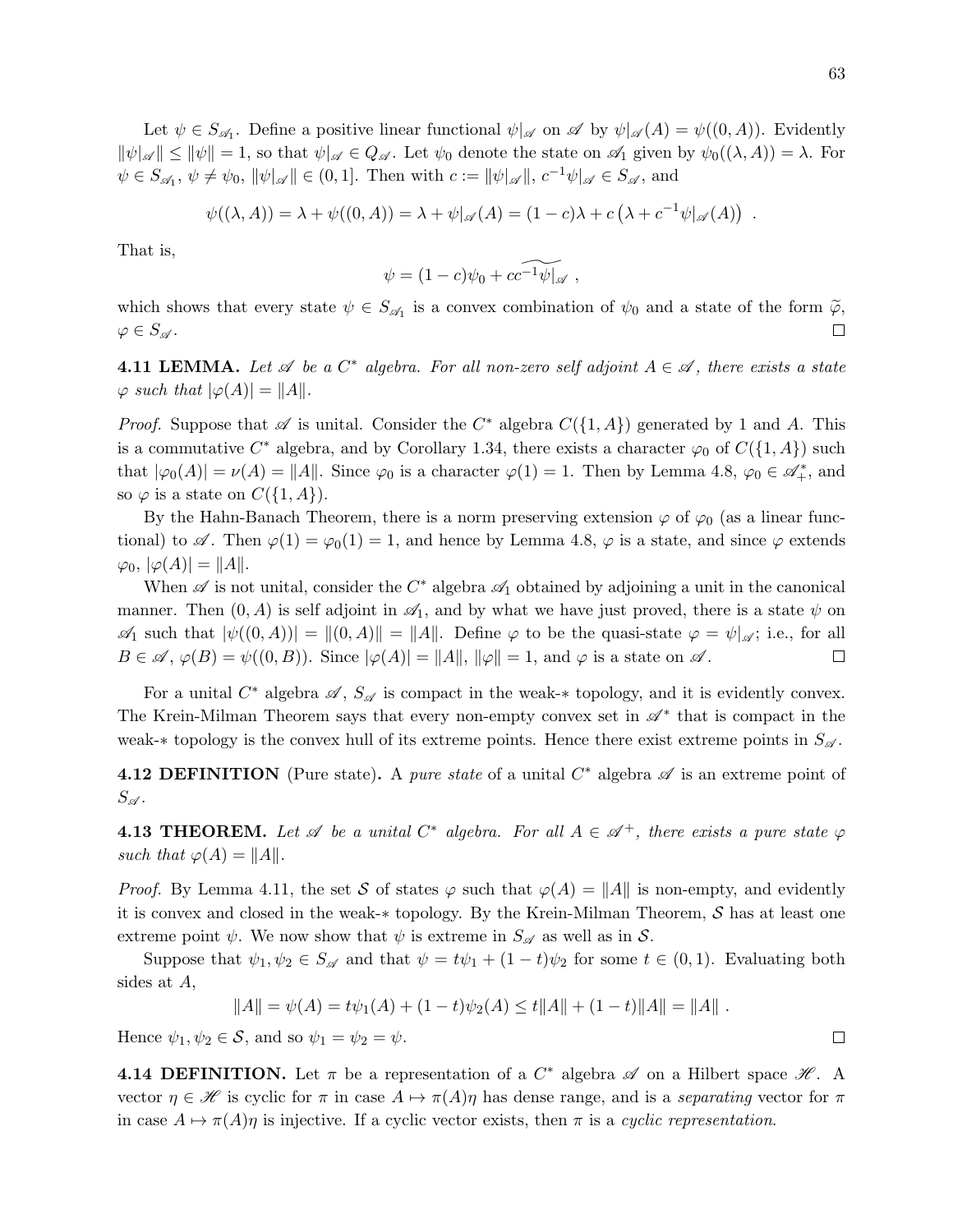By Theorem 2.54 when  $\pi$  is a representation of a  $C^*$  algebra  $\mathscr A$  on a Hilbert space  $\mathscr H$ , then  $\pi(A)$  is a  $C^*$  subalgebra of  $\mathscr{B}(\mathscr{H})$ . And of course if  $\mathscr{A}$  is any  $C^*$  subalgebra of  $\mathscr{B}(\mathscr{H})$ , then the inclusion map is a representation of  $\mathscr A$  on  $\mathscr H$ . Thus, given a  $C^*$  subalgebra  $\mathscr A$  of  $\mathscr B(\mathscr H)$ , we say that a vector  $\eta \in \mathcal{H}$  is cyclic for  $\mathcal A$  in case  $\mathcal A\eta$  is dense in  $\mathcal H$ , and that  $\eta$  is separating for  $\mathcal A$  in case  $A\eta \neq 0$  for any non-zero  $A \in \mathscr{A}$ .

**4.15 LEMMA.** Let  $\mathscr A$  be a unital  $C^*$  subalgebra of  $\mathscr B(\mathscr H)$ ,  $\mathscr H$  a Hilbert space. Let  $\eta \in \mathscr H$ . Then  $\eta$  is cyclic for  $\mathscr A$  if and only if  $\eta$  is separating for  $\mathscr A'$ .

*Proof.* Suppose that  $\eta$  is cyclic for  $\mathscr A$ . Let  $B \in \mathscr A'$ . If  $B\eta = 0$ , then for all  $A_1, A_2 \in \mathscr A$ ,

$$
0 = \langle A_1^* A_2 \eta, B \eta \rangle = \langle A_2 \eta, BA_1 \eta \rangle ,
$$

and since  $\mathscr{A}\eta$  is dense in  $\mathscr{H}$ , this shows that  $B = 0$ . Hence  $\eta$  is separating for  $\mathscr{A}'$ .

Conversely, suppose that  $\eta$  is not cyclic for  $\mathscr A$ . Then,  $\mathscr K$ , the closure of  $\mathscr A\eta$  is a proper, non zero subspace of  $\mathscr{H}$ . Let P be the orthogonal projection from  $\mathscr{H}$  onto  $\mathscr{K}$ . Then  $P, P^{\perp} \in \mathscr{A}'$  and since  $\mathscr A$  is unital,  $\eta \in \mathscr K$ , and hence  $P^{\perp} \eta = 0$ . Hence  $\eta$  is not separating for  $\mathscr A'$ .  $\Box$ 

If  $\mathscr A$  is a von Neumann subalgebra of  $\mathscr B(\mathscr H)$ , then there is a greater symmetry since  $\mathscr A = \mathscr A''$ , and then  $\eta$  is cyclic for  $\mathscr{A}'$  if and only if it is separating for  $\mathscr{A}$ .

**4.16 EXAMPLE.** Let  $\mathcal{H}$  be the space  $M_n(\mathbb{C})$  of  $n \times n$  matrices equipped with the Hilbert-Schmidt inner product  $\langle X, Y \rangle = \text{Tr}[X^*Y]$ . Let  $\mathscr A$  be  $M_n(\mathbb{C})$  with the usual involutions and operator norm. Define a representation  $\pi : \mathscr{A} \to \mathscr{B}(\mathscr{H})$  by  $\pi(A) = L_A$ , the operator of left multiplication by A. That is,  $\pi(A)X = AX$ . Evidently,  $\ker(\pi) = \{0\}$ , and hence  $\pi$  is an isomorphism. We may identify  $\pi(A)$  with its image in  $\mathscr{B}(\mathscr{H})$ , which is the subalgebra generated by the left multiplication operators  $L_A$ . Let X be an invertible element of  $M_n(\mathbb{C})$ , regarded as a vector in  $\mathcal{H}$ . If  $L_A X = 0$ , then  $A = (L_A X)X^{-1} = 0$ . Thus X is separating. Moreover, for any  $Y \in \mathcal{H}$ , if  $A = Y X^{-1}$ , then  $L_A X = Y$ , and hence X is cyclic. Later in this chapter we develop an infinite dimensional version of this construction.

For any representation  $\pi$  of  $\mathscr A$  on  $\mathscr H$ , and any unit vector  $\eta \in \mathscr H$ , the functional  $\varphi_\eta \in \mathscr A^*$ defined by

$$
\varphi_{\eta}(A) = \langle \eta, \pi(A)\eta \rangle \tag{4.9}
$$

is a state. Evidently,  $\varphi_{\eta}(A^*A) = \langle \eta, \pi(A^*A)\eta \rangle = ||\pi(A)\eta||_{\mathscr{H}}^2$ , and hence  $\eta$  is separating for  $\pi$  if and only if  $\varphi_{\eta}$  is faithful. The next theorem links purity, cyclicity and irreducibility.

**4.17 THEOREM.** Let  $\pi$  be a representation of a  $C^*$  algebra  $\mathscr A$  on a Hilbert space  $\mathscr H$ , and let  $\eta$ be a cyclic unit vector for  $\pi$ . Let  $\varphi_n$  denote the state defined in (4.9). Then  $\pi$  is irreducible iff and only if  $\varphi_n$  is pure.

The following lemma of Dye [12, Lemma 2.2] will prove useful now and many times later:

**4.18 LEMMA.** Let  $\pi$  be a representation of a unital  $C^*$  algebra  $\mathscr A$  on a Hilbert space  $\mathscr H$ , and let η be a cyclic unit vector for  $\pi$ . Then with  $\varphi_{\eta}$  denoting the state defined in (4.9), suppose that  $\psi \in S_{\mathscr{A}}$ , and that for some  $r \in (0, \infty)$ ,

$$
\psi(A) \le r\varphi_{\eta}(A) \quad \text{for all} \quad A \in \mathscr{A}^+ \ . \tag{4.10}
$$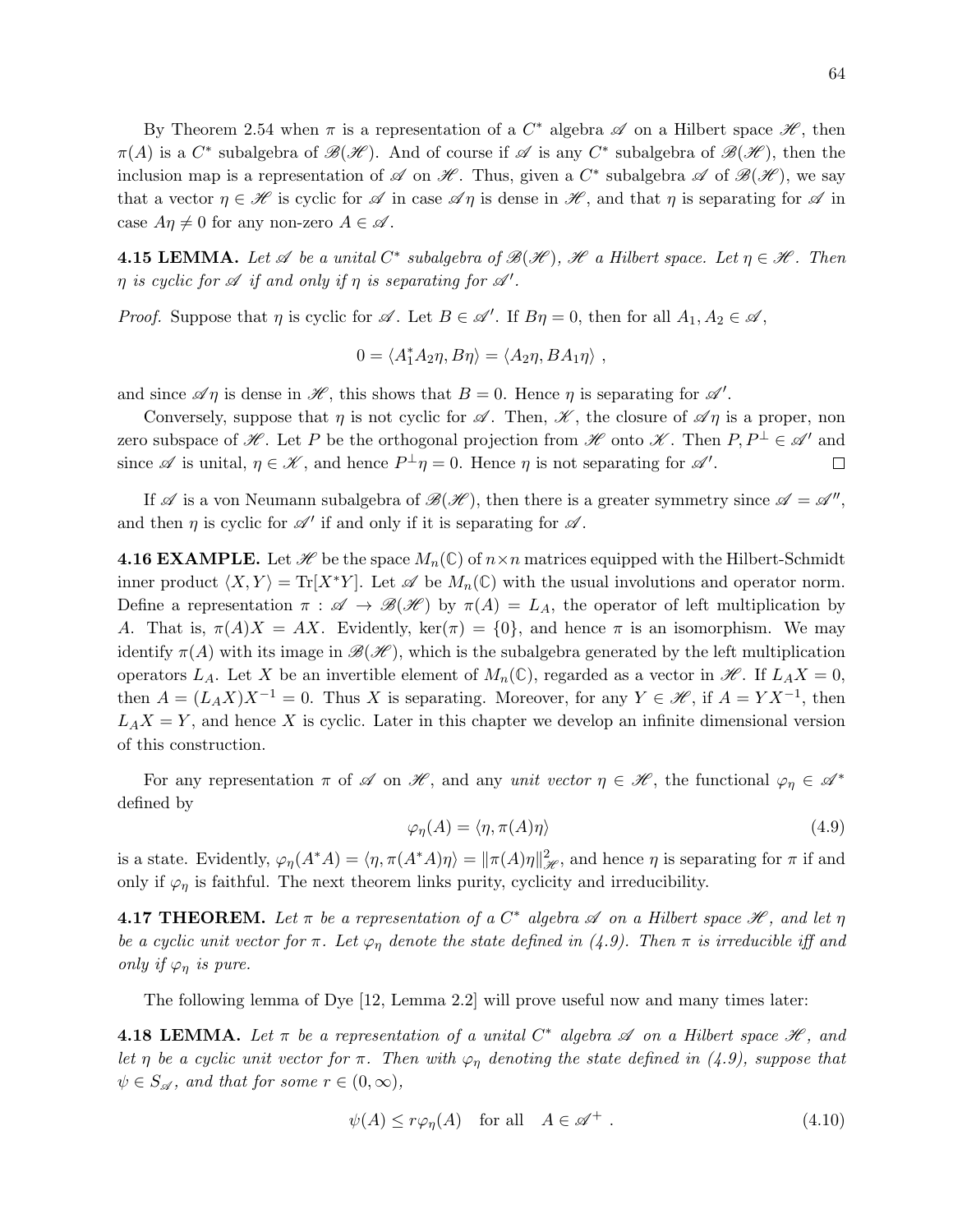Then there is a positive operator  $X \in (\pi(\mathcal{A}))'$  such that  $||X|| \leq r$  and for all  $A, B \in \mathcal{A}$ ,

$$
\psi(A^*B) = \langle \eta, \pi(A)X\pi(B)\eta \rangle . \tag{4.11}
$$

*Proof.* Define a positive sesquilinear form q on  $\pi(\mathscr{A})\eta$  by  $q(\pi(A)\eta, \pi(B)\eta) = \psi(A^*B)$ . Note that  $q(\zeta,\xi)$  depends only on the vectors  $\zeta,\xi \in \pi(\mathscr{A})\eta$  since if  $\zeta = \pi(A)\eta = \pi(C)\eta$ , then by (4.10),  $\psi((A - C)^*(A - C)) = 0$ , and then by the Cauchy-Schwarz inequality,  $|\psi(A^*B) - \psi(C^*B)| =$  $|\psi((A - C)^*B)| = 0$ . Similar reasoning applies to the other argument.

We have, for  $\zeta = \pi(A)\eta$ ,

$$
|q(\zeta,\zeta)| = |q(\pi(A)\eta,\pi(A)\eta)| \le r |\langle \pi(A)\eta,\pi(A)\eta \rangle| \le r ||\pi(A)||_{\mathscr{H}}^2 = ||\zeta||_{\mathscr{H}}^2.
$$

Since  $\eta$  is cyclic, q is densely defined on  $\mathscr H$  and extends to a positive sesquilinear form on all of  $\mathscr{H}$ , still denoted by q. By the Cauchy-Schwarz inequality,  $|q(\zeta,\xi)| \leq r ||\zeta||_{\mathscr{H}} ||\xi||_{\mathscr{H}}$  for all  $\zeta, \xi \in \mathscr{H}$ . By Reisz's Lemma, there exists a self adjoint operator  $X \in \mathcal{B}(\mathcal{H})$  with  $||X|| \leq r$  such that  $q(\zeta, \xi) = \langle \zeta, X\xi \rangle$  for all  $\zeta, \xi \in \mathcal{H}$ . Since  $q(\zeta, \zeta) \geq 0$  for  $\zeta$  in the dense set  $\pi(\mathcal{A})\eta$ , X is positive.

Finally, note that for all  $A, B, C \in \mathcal{A}, A^*(BC) = (B^*A)^*C$ , and hence

$$
\psi(A^*(BC)) = \psi((B^*A)^*C) .
$$

This simple but fundamental identity means that  $q(\pi(A)\eta, \pi(B)\pi(C)\eta) = q(\pi(B^*)\pi(A)\eta, \pi(C)\eta)$ which is the same as  $\langle \pi(A)\eta, X\pi(B)\pi(C)\eta \rangle = \langle \pi(A)\eta, \pi(B)X\pi(C)\eta \rangle$ . Thus for all  $\zeta, \xi$  in a dense subset of  $\mathscr{H}, \langle \zeta, X\pi(B)\xi \rangle = \langle \zeta, \pi(B)X\xi \rangle$ , showing that X commutes with  $\pi(B)$  for all  $B \in \mathscr{A}$ .

Proof of Theorem 4.17. Suppose that  $\pi$  is irreducible. Let  $\psi_1, \psi_2$  be two states such that  $\varphi_n =$  $t\psi_1 + (1-t)\psi_2$  for some  $t \in (0,1)$ . By Lemma 4.18, applied to  $\psi_1$ , which satisfies  $\psi_1 \leq t^{-1}\varphi_\eta$ , there is a positive  $X \in (\pi(\mathscr{A}))'$ 

$$
\psi_1(A^*B) = \langle \eta, \pi(A), X\pi(B)\eta \rangle \quad \text{for all} \quad A, B \in \mathscr{A} \; . \tag{4.12}
$$

Since  $\pi$  is irreducible, X must be a scalar multiple of the identity. Since  $\psi_1$  is a state, taking  $A = B = 1$  in (4.12),  $1 = \psi(1) = \langle \eta, X\eta \rangle$ , which shows that  $X = 1$ . Then taking  $A = 1$  in (4.12) shows that  $\psi(B) = \varphi_{\eta}(B)$  so that  $\psi_1 = \varphi_{\eta}$ . By symmetry,  $\psi_2 = \varphi_{\eta}$  as well, and this proves  $\varphi_{\eta}$  is extreme.

For the converse, suppose that  $\pi$  is not irreducible. Then there exists a projection  $P \in (\pi(\mathscr{A})')$ such that neither P nor  $P^{\perp}$  is zero. Suppose that  $P\eta = 0$ . Then for all  $A \in \mathscr{A}$ ,  $P(\pi(A)\eta) =$  $\pi(A)P\eta = 0$  and this would mean that P vanishes on a dense subspace, which is not the case. Hence  $||P\eta||_{\mathscr{H}} > 0$ , and the same reasoning shows that  $||P^{\perp}\eta||_{\mathscr{H}} > 0$ . Define  $\eta_1 = ||P\eta||_{\mathscr{H}}^{-1}P\eta$  and  $\eta_2 = ||P^{\perp}\eta||_{\mathscr{H}}^{-1}P^{\perp}\eta$ . For all  $A \in \mathscr{A}$ ,

$$
\langle \eta_1, \pi(A)\eta_2 \rangle = \langle P\eta_1, \pi(A)P^{\perp}\eta_2 \rangle = \langle \eta_1, PP^{\perp}\pi(A)\eta_2 \rangle = 0.
$$

Define  $t \in (0,1)$  by  $t = ||P\eta||^2_{\mathscr{H}}$  so that  $||P^{\perp}\eta||^2_{\mathscr{H}} = 1 - t$ . By the orthogonality proved just above, for all  $A \in \mathscr{A}$ ,

$$
\varphi_{\eta}(A) = \langle [\sqrt{t}\eta_1 + \sqrt{1-t}\eta_2], \pi(A) [\sqrt{t}\eta_1 + \sqrt{1-t}\eta_2] \rangle
$$
  
=  $t \langle \eta_1, \pi(A)\eta_1 \rangle + (1-t) \langle \eta_2, \pi(A)\eta_2 \rangle$ ,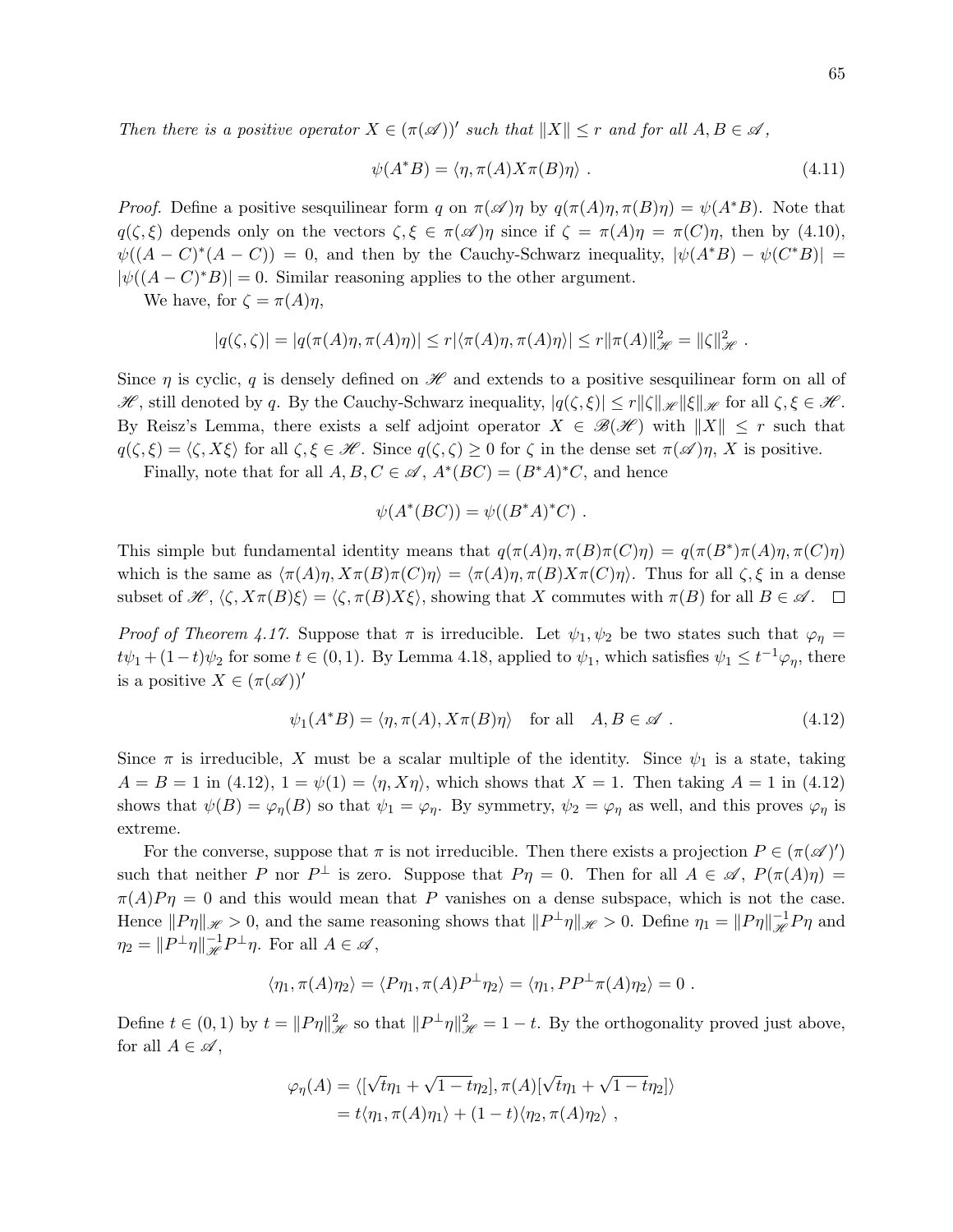and this displays  $\varphi_{\eta}$  as a convex combination of states. If  $\varphi_{\eta}$  is extreme, it must be the case that for all  $A \in \mathscr{A}, \varphi_{\eta}(A) = \langle \eta_1, \pi(A)\eta_1 \rangle$ , or equivalently, that for all  $A \in \mathscr{A}$ ,

$$
t\langle \eta, \pi(A)\eta \rangle = \langle \eta, P\pi(A)P\eta \rangle = \langle \eta, \pi(A)P\eta \rangle.
$$

That is,  $\langle \pi(A^*)\eta, (P\eta - t\eta) \rangle = 0$ . Replacing  $A^*$  by  $A^*B$ , we have  $\langle \pi(B)\eta, (P\pi(A)\eta - t\pi(A)\eta) \rangle = 0$ . Since  $\eta$  is cyclic, this means that  $P = t_1$  which is impossible since  $t \in (0,1)$ , and  $\sigma(P) \subset \{0,1\}$ .  $\Box$ 

### 4.3 Grothendieck's Decomposition Theorem

**4.19 DEFINITION.** Let  $\mathscr A$  be a  $C^*$  algebra. A linear functional  $\phi \in \mathscr A^*$  is *Hermitian* in case  $\phi(A^*) = \overline{\phi(A)}$  for all  $A \in \mathscr{A}$ . Since any  $A \in \mathscr{A}$  can be written as  $A = X + iY, X, Y \in \mathscr{A}_{s.a.}$ , and then  $\phi(A^*) = \phi(X) - i\phi(Y)$ ,  $\phi$  is Hermitian if and only if  $\phi : \mathscr{A}_{s.a.} \to \mathbb{R}$ .

The real vector space of all Hermitian elements of  $\mathscr{A}^*$  is denoted  $(\mathscr{A}^*)_{s.a.}$ . Let  $(\mathscr{A}_{s.a.})^*$  denote the real Banach space dual to the real Banach space  $\mathscr{A}_{s.a.}$ . Note that the elements of  $(\mathscr{A}^*)_{s.a.}$  are bounded complex linear functionals on  $\mathscr A$ , while the elements of  $(\mathscr A_{s.a.})^*$  are bounded real linear functionals on  $\mathscr{A}_{s.a.}$ .

**4.20 LEMMA.** For  $\phi \in (\mathscr{A}^*)_{s.a.}$ , define  $\phi_R$  to be the restriction of  $\phi$  to  $\mathscr{A}_{s.a.}$  For  $\varphi \in (\mathscr{A}_{s.a.})^*$ , define  $\varphi_C: \mathscr{A} \to \mathbb{C}$  by

$$
\varphi_C(X + iY) = \varphi(X) + i\varphi(Y) \tag{4.13}
$$

for  $X, Y \in \mathscr{A}_{s.a.}$ . Then  $\varphi_C \in (\mathscr{A}^*)_{s.a.}$ , and the map  $\varphi \mapsto \varphi_C$  is an isometric isomorphism of  $(\mathscr{A}_{s.a.})^*$ onto  $(\mathscr{A}^*)_{s.a.}$ . In particular, if  $\phi$  is Hermitian,

$$
\|\phi\| = \sup \{ \phi(A) \; , \; A \in \mathcal{A}_{s.a.} \; , \; \|A\| \le 1 \; \} \; . \tag{4.14}
$$

Proof. If  $\phi \in \mathscr{A}^*$  is Hermitian, then the restriction  $\phi_R$  of  $\phi$  to the real Banach space  $\mathscr{A}_{s.a.}$  is a bounded real linear functional on  $\mathscr{A}_{s,a}$ , and since  $\phi$  is determined by its action on  $\mathscr{A}_{s,a}$ ,  $\phi \mapsto \phi_R$  is one-to-one.

For any  $\varphi \in (\mathscr{A}_{\operatorname{sa}})^*$ , define an extension  $\varphi_C$  to  $\mathscr{A}$  by (4.13). Then  $\varphi_C(i(X + iY)) = i\varphi(X) - i\varphi(Y)$  $\varphi(Y) = i\varphi_C(X + iY)$ , and from here one readily sees that  $\varphi_C$  is complex linear functional on  $\mathscr{A}$ , and moreover,  $\varphi_C$  is Hermitian, and the restriction of  $\varphi_C$  to  $\mathscr{A}_{s.a.}$  is simply  $\varphi$  itself.

Furthermore, for  $A = X + iY$ ,  $X, Y \in \mathscr{A}_{s.a.}$ , if  $A \in B_{\mathscr{A}}$ , then  $X, Y \in B_{\mathscr{A}_{s.a.}}$ . It follows immediately that for all  $A \in B_{\mathscr{A}}$ ,  $|\varphi_C(A)| \leq 2||\varphi||$ , so that  $\varphi_C \in \mathscr{A}^*$ . In fact,  $||\varphi_C|| = ||\varphi||$ . To see this, fix  $\epsilon > 0$ , and choose  $A \in B_{\mathscr{A}}$  such that  $\|\varphi_C\| - \epsilon < |\varphi_C(A)|$ . Choose  $\theta \in [0, 2\pi)$  so that  $e^{i\theta}\varphi(A) > 0$ . Replace A by  $e^{i\theta}A$ , and write  $A = X + iY$ ,  $X, Y \in \mathscr{A}_{s.a.}$ . Then  $\varphi_C(A) = \varphi(X) + i\varphi(Y)$ is real, so that  $\varphi(Y) = 0$  and, since  $||X|| \le ||A|| \le 1$ ,

$$
\|\varphi_C\| - \epsilon \leq \varphi_C(A) = \varphi(X) \leq \|\varphi\| \|X\| \leq \|\varphi\|.
$$

Hence  $\|\varphi_C\| \le \|\varphi\|$ , and since  $\varphi$  is the restriction of  $\varphi_C$  to  $\mathscr{A}_{s.a.}$ , the opposite inequality is trivially true.  $\Box$ 

**4.21 LEMMA.** The unit ball in  $(\mathscr{A}^*)_{s.a.}$  is the convex hull of  $Q_{\mathscr{A}}$  and  $-Q_{\mathscr{A}}$ .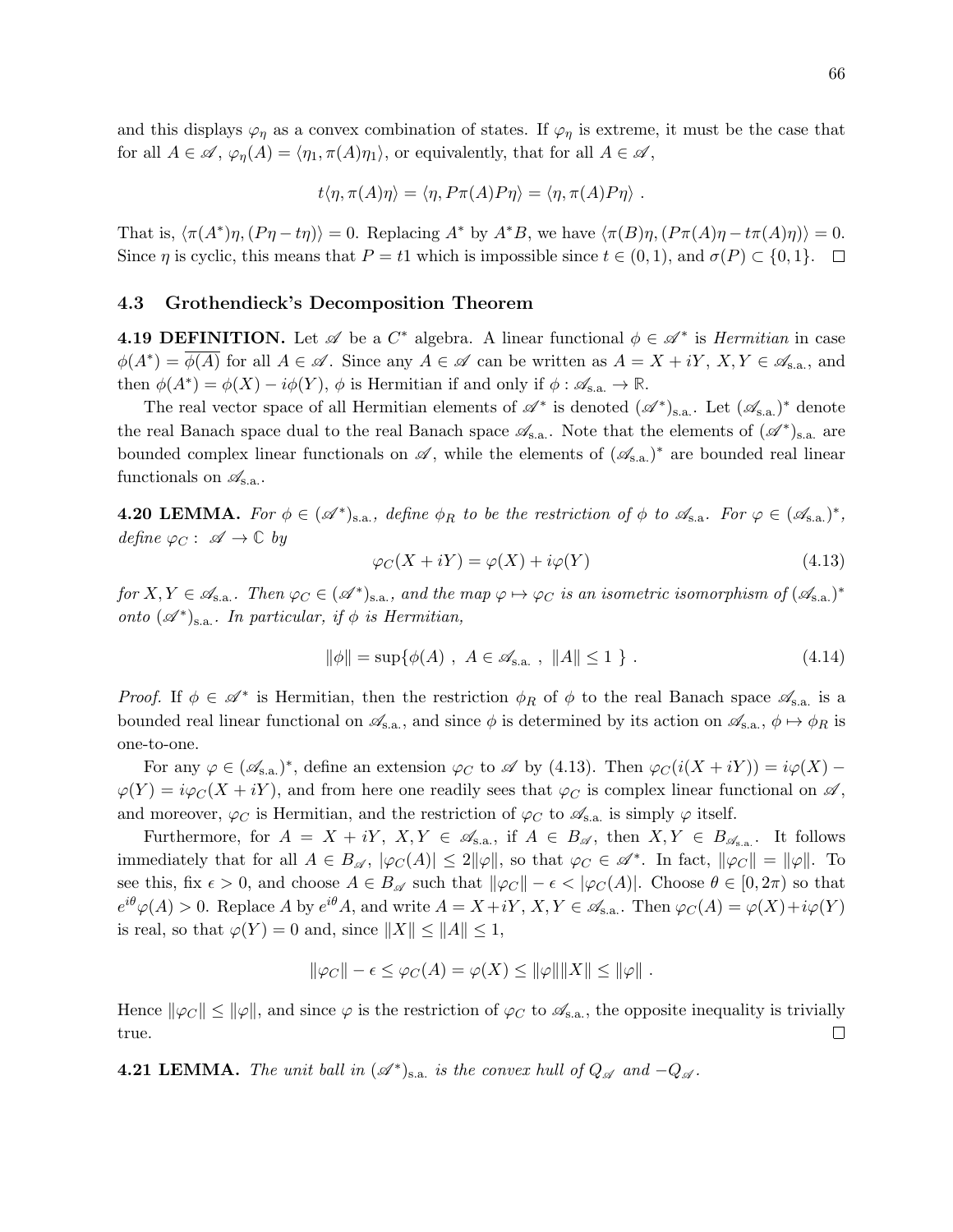*Proof.* Let K be the convex hull of  $Q_{\mathscr{A}}$  and  $-Q_{\mathscr{A}}$ . Let  $K_R$  be the set of restrictions of elements of K to  $\mathscr{A}_{s.a.}$ . By the isometry property established in Lemma 4.20,  $K = B_{\mathscr{A}^*}$  if and only if  $K_R$  is the unit ball in  $(\mathscr{A}_{s,a.})^*$ . K is the image of  $[0,1] \times Q_{\mathscr{A}} \times Q_{\mathscr{A}}$  under the map  $(t, \varphi, \psi) \mapsto (1-t)\varphi - t\psi$ , which is continuous with the natural product topology on the domain. As the continuous image of a compact set, K is compact. The same reasoning shows that  $K_R$  is also weak ∗-compact and convex in  $(\mathcal{A}_{s.a.})^*$ .

Since the unit ball in  $(\mathscr{A}_{s,a.})^*$  evidently contains  $K_R$ , we need only show every  $\psi$  in the unit ball of  $(\mathscr{A}_{s,a.})^*$  belongs to  $K_R$ . Suppose on the contrary that  $\psi \in (\mathscr{A}_{s,a.})^*$ ,  $\|\psi\| \leq 1$  and  $\psi \notin K_R$ . Then by the Hahn-Banach Separation Theorem, there is an  $A \in \mathcal{A}_{s,a}$  and a  $t \in \mathbb{R}$  such that  $\psi(A) > t$ , but  $\varphi(A) \leq t$  for all  $\varphi \in K_R$ . Since  $-\varphi \in K_R$  whenever  $\varphi \in K_R$ ,  $|\varphi(A)| \leq t$ . By Theorem 4.11,  $||A|| \leq t$ . But then  $\psi(A) > t$  is impossible for  $\psi$  in the unit ball of  $(\mathscr{A}_{s,a})^*$ .  $\Box$ 

**4.22 LEMMA.** Let  $\mathscr A$  be a  $C^*$  algebra. For every two positive linear functionals  $\varphi$  and  $\psi$  on  $\mathscr A$ , the following are equivalent:

(1) 
$$
\|\varphi - \psi\| = \|\varphi\| + \|\psi\|
$$

(2) For all  $\epsilon > 0$ , and all  $A \in \mathcal{A}^+$ , there exist  $X, Y \in \mathcal{A}^+$  with  $X + Y \in B_{\mathcal{A}}$  and  $X - Y \in B_{\mathcal{A}}$ such that

 $\varphi(X) < \epsilon$ ,  $\psi(Y) < \epsilon$ ,  $\varphi(Y) + \epsilon > ||\varphi||$  and  $\psi(X) + \epsilon > ||\psi||$ . (4.15)

and

$$
||A(X+Y) - A|| = ||(X+Y)A - A|| < \epsilon.
$$
 (4.16)

Furthermore, when  $\mathscr A$  is unital, one may take X and Y to satisfy  $X + Y = 1$ , so that (4.16) is trivially true for all A.

*Proof.* Suppose that (2) is valid for some  $A \in \mathcal{A}^+$ , e.g.,  $A = 0$ . Pick  $\epsilon > 0$ , and suppose that X and Y satisfy the conditions in (2). Then  $X - Y \in B_{\mathscr{A}}$  and  $(\varphi - \psi)(Y - X) \ge ||\varphi|| + ||\psi|| - 4\epsilon$ . Hence  $\|\varphi - \psi\| \ge \|\varphi\| + \|\psi\|$ , and the opposite inequality is trivial. This prove that (2) implies (1).

Suppose that (1) is valid. Pick  $B, C \in \mathscr{A}^+ \cap B_{\mathscr{A}}$  such that  $\varphi(B) + \epsilon > ||\varphi||$  and  $\psi(C) + \epsilon > ||\psi||$ . Since  $\varphi - \psi$  is Hermitian, by (4.14), for all  $\epsilon > 0$  there exists D in the unit ball of  $\mathscr{A}_{s,a}$  such that

$$
\varphi(D) - \psi(D) + \epsilon \geq \|\varphi - \psi\|.
$$

Suppose  $\mathscr A$  is not unital. By Theorem 2.32 applied to  $\{A, B, C, D\}$ , there exits  $E \in \mathscr A^+ \cap B_{\mathscr A}$ such that  $\|ZE - Z\| < \epsilon$  and  $\|EZ - Z\| < \epsilon$  when Z is any element of  $\{A, B, C, D\}$ . Then  $EZE - Z = E(ZE - Z) + EZ - Z$  so that  $||EZE - Z|| < 2\epsilon$  when Z is any element of  $\{A, B, C, D\}.$ 

Let  $\mathscr{A}_1$  be the  $C^*$  algebra obtained by adjoining an identity to  $\mathscr{A}$  in the canonical manner. Then for self adjoint Z in  $B_{\mathscr{A}}$ , the spectrum of  $1 \pm Z$  lies in [0,2] and hence it follows that  $E(1 \pm Z)E = E^2 \pm EZE$  have spectrum in [0,2]. Thus,  $E^2 \geq \pm EZE$  and  $\frac{1}{2}(E^2 \pm EZE)$  both belong to  $\mathscr{A}^* \cap B_{\mathscr{A}}$ .

If  $\mathscr A$  is unital, things are much simpler: We may simply take  $E = 1$ . In either case, by (1),

$$
\varphi(EDE) - \psi(EDE) + (1 + 2\|\varphi\| + 2\|\psi\|)\epsilon \ge \|\varphi\| + \|\psi\| \ge \varphi(E^2) + \psi(E^2) \ . \tag{4.17}
$$

Define

$$
X := \frac{1}{2}(E^2 - EDE)
$$
 and  $Y := \frac{1}{2}(E^2 + EDE)$ .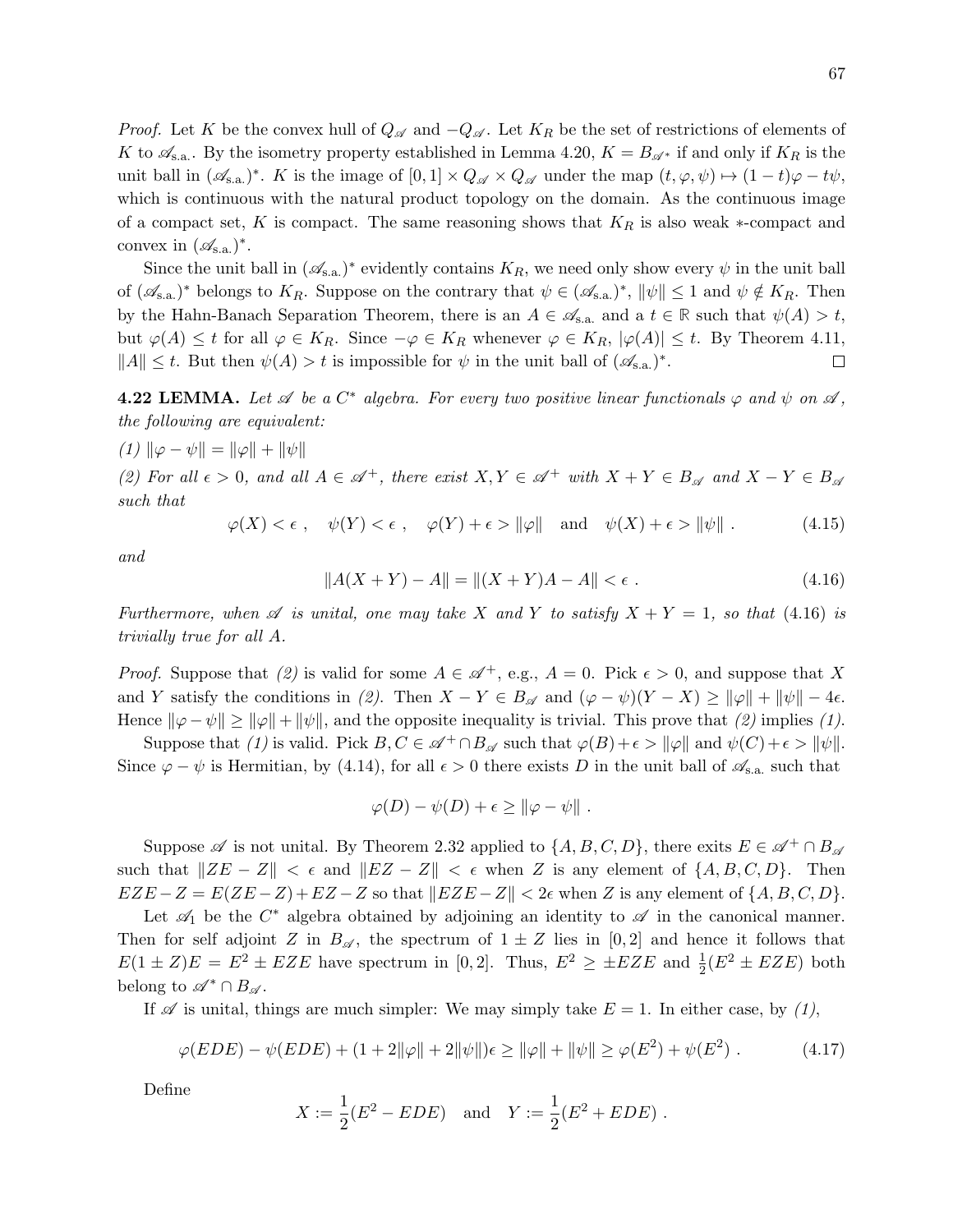Then as noted above,  $X, Y \in \mathcal{A}^+$ , and  $X + Y = E^2 \in B_{\mathcal{A}}$  while  $X - Y = -EDE \in B_{\mathcal{A}}$ . Hence, with these definitions, (4.17) becomes

$$
\psi(Y) + \varphi(X) \le \frac{1}{2}(1 + 2\|\varphi\| + 2\|\psi\|)\epsilon.
$$
\n(4.18)

Also,  $\varphi(X+Y) = \varphi(E^2) \ge \varphi(EBE) \ge ||\varphi|| - (1+2||\varphi||)\epsilon$ . Then by (4.18),

$$
\varphi(Y) \ge ||\varphi|| - (2 + 3||\varphi|| + ||\psi||)\epsilon,
$$

In the same way, we obtain a similar lower bound for  $\psi(X)$ . Finally, since  $X + Y = E^2$  and  $E^2A - A = E(EA - A) + (EA - A), ||E^2A - A|| \leq 2\epsilon$ . Then since  $\epsilon > 0$  is arbitrary, this proves that (1) implies (2). Note that when  $\mathscr A$  is unital  $E^2 = 1$ , and hence  $X + Y = 1$ .  $\Box$ 

**4.23 DEFINITION.** Let  $\mathscr A$  be a  $C^*$  algebra. Two positive linear functionals on  $\mathscr A$  are mutually singular in case  $\|\varphi - \psi\| = \|\varphi\| + \|\psi\|$ , in which case we write  $\varphi \perp \psi$ .

**4.24 THEOREM** (Grothendieck's Decomposition Theorem). Let  $\mathscr A$  be a  $C^*$  algebra and let  $\phi \in (\mathscr{A}^*)_{s.a.}$ . Then  $\phi$  has a unique decomposition  $\phi = \varphi - \psi$  where  $\varphi$  and  $\psi$  are mutually singular positive linear functionals on  $\mathscr A$ .

*Proof.* We may suppose without loss of generality that  $\|\phi\| = 1$ . By Lemma 4.21, there are  $\phi_1, \phi_2 \in Q_{\mathscr{A}}$  and  $t \in [0, 1]$  such that  $\phi = (1 - t)\phi_1 - t\phi_2$ . Define  $\varphi = (1 - t)\phi_1$  and  $\psi = t\phi_2$ . Then

$$
1 = \|\phi\| = \|\varphi - \psi\| \le \|\varphi\| + \|\psi\| = (1 - t)\|\phi_1\| + t\|\phi_2\| \le 1.
$$

Hence equality must hold throughout, and hence  $\varphi$  and  $\psi$  are mutually singular. This proves the existence of such a decomposition.

Now let  $\phi = \varphi - \psi$  be one such decomposition, and suppose that  $\phi = \widetilde{\varphi} - \widetilde{\psi}$  is another. Pick  $\epsilon > 0$  and  $A \in \mathcal{A}^+$ , and pick X, Y satisfying the conditions of (2) of Lemma 4.22 for the first decomposition  $\phi = \varphi - \psi$ . As we have observed above,  $\phi(Y - X) \ge ||\phi|| - 4\epsilon$ . Hence  $\widetilde{\varphi}(Y) + \widetilde{\psi}(X) - \widetilde{\varphi}(X) - \widetilde{\psi}(Y) \ge ||\widetilde{\varphi}|| + ||\widetilde{\psi}|| - 4\epsilon$ . It follows that  $\widetilde{\varphi}(X), \widetilde{\psi}(Y) \le 4\epsilon$ .

Next,

$$
\|\varphi\| - \epsilon < \varphi(Y) = \phi(Y) + \psi(Y) \\
= \widetilde{\varphi}(Y) - \widetilde{\psi}(Y) + \psi(Y) \le \widetilde{\varphi}(Y) + \epsilon
$$

and hence  $\widetilde{\varphi}(Y) \geq ||\varphi|| - 2\epsilon$ . It follows that  $||\widetilde{\varphi}|| \geq ||\varphi||$ . By symmetry,  $||\widetilde{\varphi}|| = ||\varphi||$ , and hence  $\widetilde{\varphi}(Y) \ge ||\widetilde{\varphi}|| - 2\epsilon$ . A similar argument applies to X and  $\psi$ . Thus, replacing  $\epsilon$  by 4 $\epsilon$ , we have that  $(4.16)$  is satisfied with the *same* pair X, Y for both decompositions, and  $(4.16)$  is independent of the decomposition. Hence for each  $A \in \mathcal{A}^+$ , and each  $\epsilon > 0$ , there is a single pair X, Y satisfying the conditions in (2) of Lemma 4.22. Using this, we show the two decompositions coincide.

By the Cauchy-Schwarz inequality,  $|\varphi(AX)| \leq (\varphi(X^{1/2}AX^{1/2})\varphi(X))^{1/2} \leq \epsilon$ , and likewise for  $\widetilde{\varphi}(AX)$ ,  $\psi(AY)$  and  $\widetilde{\psi}(AY)$ . Hence

$$
|\varphi(AX)|, |\tilde{\varphi}(AX)|, |\psi(AY)|, |\psi(AY)| < \epsilon. \tag{4.19}
$$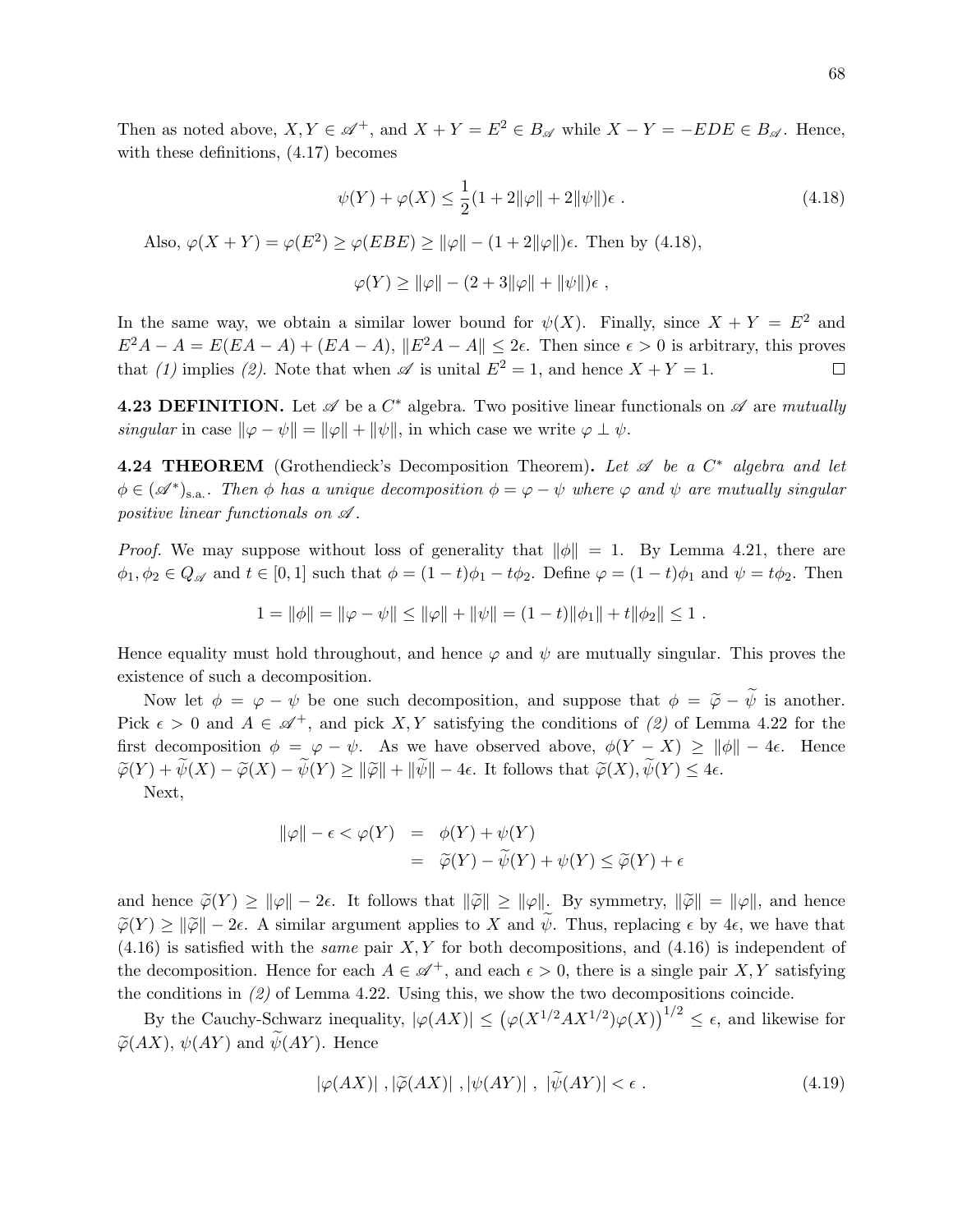Now for  $\epsilon > 0$ , let X, Y satisfy the conditions (2) of Lemma 4.22 for both decompositions. Then since  $||A(X + Y) - A|| < \epsilon$ , and since  $\varphi - \widetilde{\varphi} = \psi - \psi$ 

$$
\begin{array}{rcl}\n|\varphi(A)-\widetilde{\varphi}(A))| &\leq & |\varphi(A(X+Y))-\widetilde{\varphi}(A(X+Y))|+2\|\varphi\|\epsilon \\
&\leq & |\varphi(AX)-\widetilde{\varphi}(AX)|+|\varphi(AY)-\widetilde{\varphi}(AY)|+2\|\varphi\|\epsilon \\
&=& |\varphi(AX)-\widetilde{\varphi}(AX)|+|\psi(AY)-\widetilde{\psi}(AY)|+2\|\varphi\|\epsilon \\
&\leq & |\varphi(AX)|+|\widetilde{\varphi}(AX)|+|\psi(AY)|+|\widetilde{\psi}(AY)|+2\|\varphi\|\epsilon \\
&\leq & (4+2\|\varphi\|)\epsilon,\n\end{array}
$$

where (4.19) was used in the final step. Since  $\epsilon > 0$  is arbitrary, and since Hermitian linear functionals are determined by their values on  $\mathscr{A}^+$ ,  $\widetilde{\varphi} = \varphi$ .  $\Box$ 

For  $\varphi \in \mathscr{A}^*$ , define  $\varphi^*$  by

$$
\varphi^*(A) = \overline{\varphi(A^*)} \quad \text{for all} \quad A \in \mathscr{A} \ . \tag{4.20}
$$

Note that  $\varphi$  is Hermitian if and only if  $\varphi^* = \varphi$ . In any case,  $\frac{1}{2}(\varphi + \varphi^*)$  and  $\frac{1}{2i}(\varphi - \varphi^*)$  are Hermitian, and  $\varphi = \frac{1}{2}$  $\frac{1}{2}(\varphi + \varphi^*) + i\frac{1}{2i}$  $\frac{1}{2i}(\varphi - \varphi^*)$ , so that every  $\varphi \in \mathscr{A}^*$ , is a linear combination of two elements of  $(\mathscr{A}^*)_{s.a.}.$ 

### 4.4 Normal functionals

For any Banach space X, a linear functional in  $X^{**}$  is continuous with respect to the weak-\* topology on  $X^*$  if and only if it is in the image of the canonical embedding of X into  $X^{**}$ . Thus, if  $M$  is a von Neumann algebra, and  $M_*$  is its predual, as described in Theorem 3.45, the elements of  $\mathcal{M}^*$  that are continuous with respect to the weak-\* topology are precisely the elements of  $\mathcal{M}^*$ that are in the image of  $\mathcal{M}_*$  under the canonical embedding. Since the  $\sigma$ -weak topology is just another name for the weak-∗ topology in this context, this is the same as saying that the elements of  $\mathscr{M}^*$  that are continuous with respect to the  $\sigma$ -weak topology are precisely the elements of  $\mathscr{M}^*$ that are in the image of  $\mathcal{M}_*$  under the canonical embedding.

4.25 DEFINITION. Let  $\mathcal M$  be a von Neumann algebra, and let  $\mathcal M_*$  be its predual, as described in Theorem 3.45. An element of  $\mathcal{M}^*$  is normal if and only if it is continuous with respect to the  $\sigma$ -weak topology on  $\mathscr{M}$ , or, what is the same by the remarks above, if and only if it is in the image of M<sup>∗</sup> under the canonical embedding of M<sup>∗</sup> into M<sup>∗</sup> . We therefore use M<sup>∗</sup> to denote the set of normal functionals on  $\mathcal{M}$ .

**4.26 LEMMA.** Let  $\mathcal{M}$  be a von Neumann algebra. Then  $\mathcal{M}_*$  is a norm closed subspace of  $\mathcal{M}^*$ . Furthermore, let  $\phi$  be a normal functional on a von Neumann algebra  $\mathcal{M}$ . Then:

(i)  $\phi^*$  is also normal, and hence the Hermitian and skew-Hermitian parts of  $\phi$  are normal.

(ii) For all  $B \in \mathcal{M}$ , define  $B\phi$  to be the linear functional  $B\phi(X) = \phi(BX)$  for all  $X \in \mathcal{M}$ , and define  $\phi B$  to be the linear functional  $\phi B(X) = \phi(XB)$  for all  $X \in \mathcal{M}$ . Then  $B\phi$  and  $\phi B$  are also normal.

(iii) Let  $\phi$  be a Hermitian normal functional on  $\mathcal{M}$ , and let  $\phi = \phi_+ - \phi_-$  be its Grothendieck decomposition. Then  $\phi_+$  and  $\phi_-$  are normal.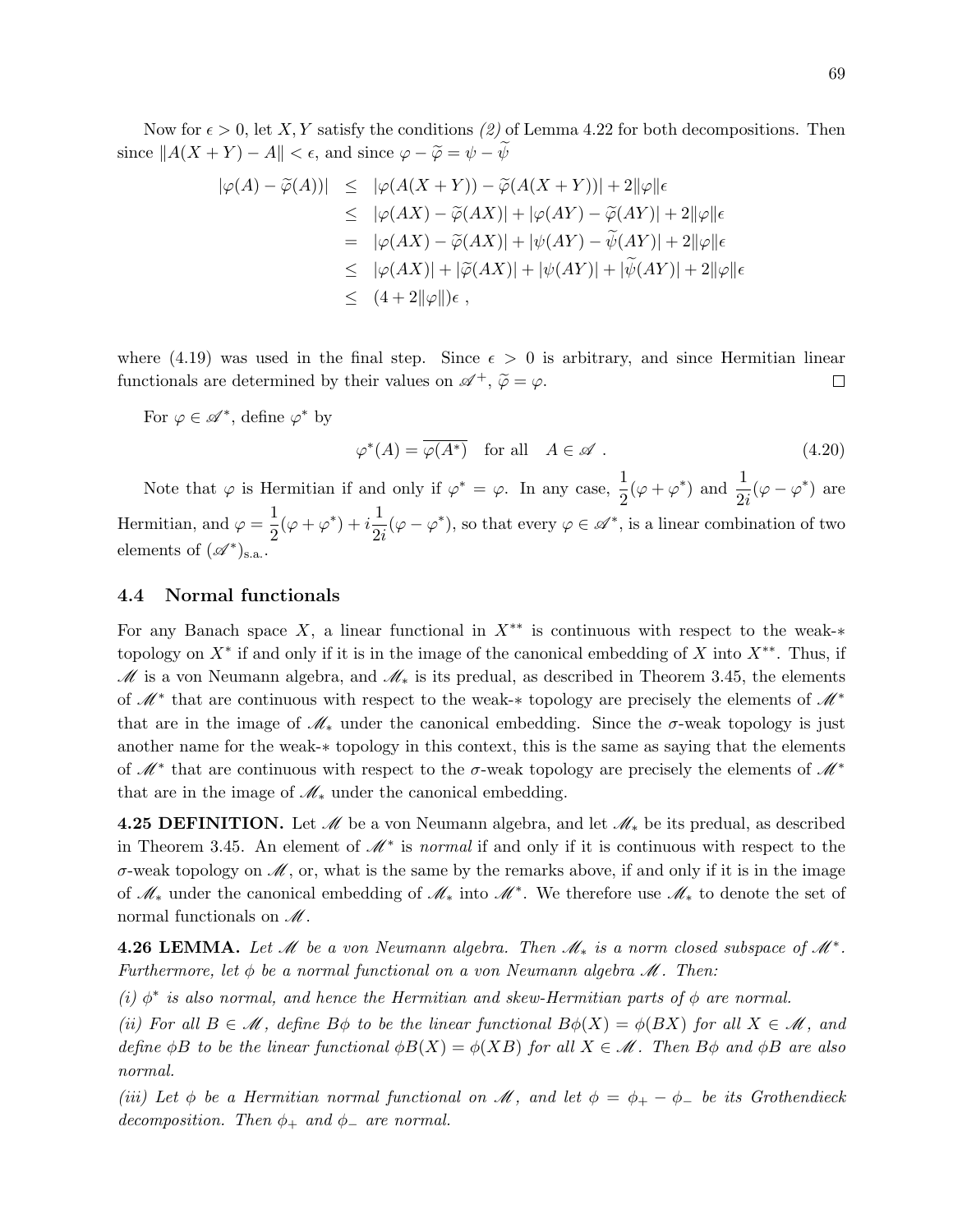*Proof.* Let  $\{\phi_n\}_{n\in\mathbb{N}}$  be a sequence in  $\mathscr{M}_*$  converging in norm to  $\phi \in \mathscr{M}^*$ . Since the canonical embedding is isometric,  $\{\phi_n\}_{n\in\mathbb{N}}$  is a Cauchy sequence sequence in  $\mathscr{M}_*$ , and  $\mathscr{M}_*$  is complete. Hence  $\phi \in \mathcal{M}_*$ .

Let  $\phi$  be normal; i.e,  $\phi \in \mathcal{M}_*$ . By Theorem 3.45, there is  $A \in \mathcal{T}(\mathcal{H})$  such that  $\phi(X) = \text{Tr}[AX]$ for all  $X \in \mathcal{M}$ , and conversely, any linear functional of this form is normal.

To prove (i), note that  $\phi^*(X) = \overline{\text{Tr}[AX^*]} = \text{Tr}[XA^*] = \text{Tr}[A^*X]$ . Since  $A^* \in \mathcal{I}(\mathcal{H})$ ,  $\phi^* \in \mathcal{M}_*$ , and then of course  $\frac{1}{2}(\phi + \phi^*)$  and  $\frac{1}{2i}(\phi - \phi^*)$  belong to  $\mathscr{M}_{*}$ .

To prove (ii), note that  $B\phi(X) = \text{Tr}[BAX]$  and  $BA \in \mathcal{T}(\mathcal{H})$ . The same reasoning applies to  $\phi B$ .

To prove *(iii)*, pick  $\epsilon > 0$ , and then by the final part of Lemma 4.22, since *M* is unital, there exists  $Y \geq 0$  with  $Y \in B_{\mathcal{M}}$  such that  $\phi_+(1-Y), \phi_-(Y) < \epsilon$ . Then for any  $A \in \mathcal{M}$ ,

$$
\begin{array}{rcl}\n|\phi_{+}(A) - Y\phi(A)| & = & |\phi_{+}((1 - Y)A) - \phi_{-}(YA)| \\
& \leq & (\phi_{+}(1 - Y)\phi_{+}(A^*(1 - Y)A))^{1/2} + (\phi_{-}(Y)\phi_{+}(A^*YA))^{1/2} \\
& \leq & \epsilon^{1/2}(\|\phi_{+}\| + \|\phi_{-}\|) \|A\| = \epsilon^{1/2} \|\phi\| \|A\|\n\end{array}
$$

since  $Y\phi$  is normal by part *(ii)*, and since A and  $\epsilon > 0$  are arbitrary,  $\phi_+$  is in the norm closure of  $\mathscr{M}_*$ , which is  $\mathscr{M}_*$  itself.  $\Box$ 

**4.27 THEOREM** (Sakai's Polar Factorization Theorem). Let  $\mathcal{M}$  be a von Neumann algebra, and let  $\phi \in \mathscr{M}_{*}$ . Then there exists a unique positive normal functional  $|\phi|$  such that  $||\phi|| = ||\phi||$  and such that

$$
|\phi(X)|^2 \le \|\phi\| |\phi|(X^*X) \tag{4.21}
$$

for all  $X \in \mathcal{M}$ . Furthermore, there is a partial isometry  $U \in \mathcal{M}$  such that  $\phi = U|\phi|$  and  $|\phi| = U^*\phi$ .

*Proof.* Let  $\|\phi\| = 1$ . The set  $\{X \in B_M : \phi(X) = 1\}$  is non-empty, since norming functionals always exist in a dual Banach space, and it is a convex,  $\sigma$ -weakly compact subset of  $B_{\mathcal{M}}$ . By the Krein-Milman Theorem, this set contains an extreme point  $U^*$ , which is also evidently an extreme point of  $B_M$ . By Theorem 2.48,  $U^*$  is a partial isometry such that with  $P := U^*U$  and  $Q := UU^*$ ,  $P^{\perp} \mathscr{M} Q^{\perp} = 0.$ 

Now define two linear functionals  $\psi_{\ell}$  and  $\psi_r$  by  $\psi_{\ell} := U^* \phi$  and  $\psi_r := \phi U^*$ . Evidently,  $\|\psi_{\ell}\|, \|\psi_r\| \le \|\phi\| = 1$ , and both are normal by Corollary 4.26. Since

$$
\|\psi_{\ell}\| \ge \psi_{\ell}(1) = \phi(U^*) = 1 \ge \|\psi_{\ell}\|,
$$

 $\psi_{\ell}$  is positive and  $\|\psi_{\ell}\| = \|\phi\| = 1$ . Likewise,  $\psi_r$  is positive and  $\|\psi_r\| = \|\phi\| = 1$ .

As shown in the proof of Theorem 2.48,  $U = UP = QU$ . Taking adjoints,  $U^* = PU^*$  and  $U^* = U^*Q$ . Then  $\psi_{\ell}(Q) = \phi(U^*Q) = \phi(U^*) = 1$ , and hence  $\psi_{\ell}(Q^{\perp}) = 0$ . The same sort of argument shows that  $\psi_r(P^{\perp}) = 0$ . We now claim that  $P^{\perp} \phi = 0$ . To see this, let  $X \in \mathcal{M}$ , and use the fact that  $P^{\perp} \mathscr{M} Q^{\perp} = 0$  as follows:

$$
\phi(P^{\perp}X) = \phi(P^{\perp}XQ) + \phi(P^{\perp}XQ^{\perp}) = \phi(P^{\perp}XQ)
$$
  
= 
$$
\phi(P^{\perp}XUU^*) = \psi_r(P^{\perp}XU) \le (\psi_r(P^{\perp}))^{1/2} (\psi_r(U^*X^*XU))^{1/2} = 0.
$$

Since X is arbitrary,  $P^{\perp}\phi = 0$ , and  $\phi = P\phi$ . But then for all X,  $U\psi_{\ell}(X) = \psi_{\ell}(UX) = \phi(PX) = \psi(PX)$  $\phi(X)$ , and hence  $U\psi_{\ell} = \phi$ . (The same sort of argument shows that  $\phi = \phi Q$ , and that  $\psi_r U = \phi$ .)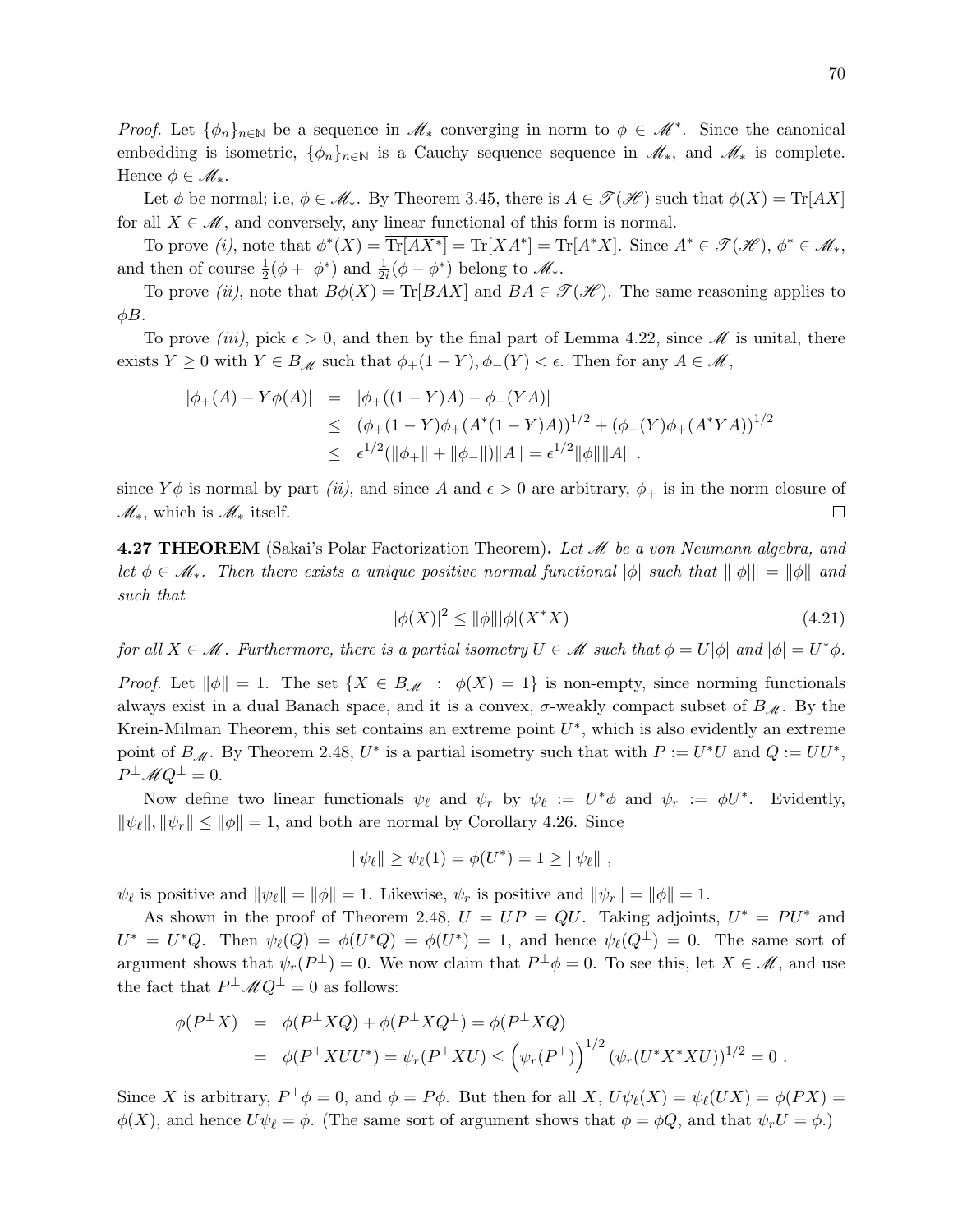By the Cauchy-Schwarz inequality, for all  $X \in \mathscr{A}$ ,

$$
|\phi(X)|^2 = |\psi_{\ell}(UX)|^2 \leq \psi_{\ell}(U^*U)\psi_{\ell}(X^*X) \leq ||\psi_{\ell}||\psi_{\ell}(X^*X) .
$$

Likewise,  $|\phi(X)|^2 = |\psi_r(XU)|^2 \le ||\psi_r|| \psi_r(XX^*)$ . We now show that there is exactly one positive functional such  $\psi$  with  $\|\psi\| = 1$  such that for all X,

$$
|\phi(X)|^2 \le \|\psi\|\psi(X^*X) \tag{4.22}
$$

This will prove that (4.22) characterizes  $\psi_{\ell}$ . (The reasoning will show that  $|\phi(X)|^2 \leq ||\psi|| \psi(XX^*)$ characterizes  $\psi_r$ .)

Suppose  $\psi$  is any positive functional with  $\|\psi\| = 1$  that satisfies (4.22). For X self adjoint,

$$
(\psi_{\ell}(X))^2 = |\phi(U^*X)|^2 \le \psi(XUU^*X) \le \psi(X^2) .
$$

Replacing X by  $1 + \epsilon X$ , this yields  $(\psi_{\ell}(1 + \epsilon X))^2 \leq \psi((1 + \epsilon X)^2)$ , and since  $\psi_{\ell}(1) = \psi(1) = 1$ , and since  $\epsilon > 0$  is arbitrary, this yields.  $\psi_{\ell}(X) \leq \psi(X)$  for all self adjoint X. Replacing X with  $-X$ , we get that  $\psi_{\ell} = \psi$ . Now define  $|\phi| = \psi_{\ell}$ .  $\Box$ 

Let  $\psi$  be a positive normal functional on a von Neumann algebra  $\mathcal M$  on the Hilbert space  $\mathcal H$ . Let  $A \in \mathcal{T}(\mathcal{H})$  be such that  $\phi(X) = \text{Tr}[AX]$  for all  $X \in \mathcal{M}$ . Let  $\{A\}$  denote the equivalence class of such elements of  $\mathscr{T}(\mathscr{H})$ . It is easy to see that  $\{A\} \cap \mathscr{M}_{a.s.} \neq \emptyset$ : For all  $X \in \mathscr{M}_{s.a.}$ ,  $\phi(X) = \text{Tr}[AX] = \text{Tr}[(AX)^*] = \text{Tr}[XA^*] = \text{Tr}[A^*X]$ . Since  $\phi$  is determined by its action on  $\mathscr{M}_{s.a.}$ , 1  $\frac{1}{2}(A + A^*) \in \{A\}$ . It is a deeper fact that there is a positive element  $B \in \{A\}$ .

**4.28 THEOREM** (Dixmier's Extension Theorem). Let  $\phi$  be a positive normal functional on a von Neumann algebra M on the Hilbert space  $\mathcal{H}$ . Then there exists a positive  $B \in \mathcal{I}(\mathcal{H})$  with  $\text{Tr}[BX] = \phi(X)$  for all  $X \in \mathcal{M}$ . In particular, taking  $X = 1$ ,  $||B||_1 = ||\phi||$ , and hence  $\phi$  has a norm-preserving normal extension to  $\mathcal{B}(\mathcal{H})$  that is also positive.

*Proof.* Let  $A \in \mathcal{T}(\mathcal{H})_{\text{s.a.}}$  be such that  $\phi(X) = \text{Tr}[AX]$  for all  $X \in \mathcal{M}$ . Then A has the spectral resolution  $A = \sum_{n=1}^{\infty}$  $j=1$  $\lambda_j |\zeta_j\rangle \langle \zeta_j|$ . where  $\{\zeta_j\}_{j\in\mathcal{N}}$  is orthonormal,  $|\lambda_{j+1}| \geq |\lambda_j|$ , and  $\sum_{j=1}^{\infty} |\lambda_j| = ||A||_1$ .

Let  $\widehat{\mathscr{H}} = \sum_{j=1}^{\infty} \mathscr{H}_j$  where each  $\mathscr{H}_j$  is a copy of  $\mathscr{H}$ . For  $(\eta_j)_{j \in \mathbb{N}} \in \widehat{\mathscr{H}}$  and  $X \in \mathscr{M}$ , define  $\pi(X)(\eta_j)_{j\in\mathbb{N}} = (X\eta_j)_{j\in\mathbb{N}}$ . Using the spectral resolution of A, define

$$
\widehat{\xi}_0 := ||A||_1^{-1/2} (|\lambda_j|^{1/2} \zeta_j)_{j \in \mathbb{N}} \in \widehat{\mathscr{H}}.
$$

Let  $\widehat{\mathscr{K}}$  be the closure of  $\pi(\mathscr{M})\widehat{\xi}_0$ ;  $\widehat{\mathscr{K}}$  is invariant under  $\pi$ , and  $\widehat{\xi}_0$  is a cyclic unit vector for  $\pi$ . Observe that for all  $X \in \mathcal{M}^+$ ,

$$
\langle \widehat{\xi}_0, \pi(X)\widehat{\xi}_0\rangle = \frac{1}{\|A\|_1} \sum_{j=1}^{\infty} |\lambda_j| \langle \zeta_j, X\zeta_j\rangle \ge \frac{1}{\|A\|_1} \sum_{j=1}^{\infty} \lambda_j \langle \zeta_j, X\zeta_j\rangle = \frac{1}{\|A\|_1} \phi(X) .
$$

By Lemma 4.18, there exists a positive operator  $\widehat{B}$  in  $(\pi(\mathscr{M}))'$  such that

$$
\phi(X) = \langle \widehat{\xi}_0, \widehat{B}\pi(X)\widehat{\xi}_0 \rangle = \langle \widehat{B}^{1/2}\widehat{\xi}_0, \pi(X)\widehat{B}^{1/2}\widehat{\xi}_0 \rangle.
$$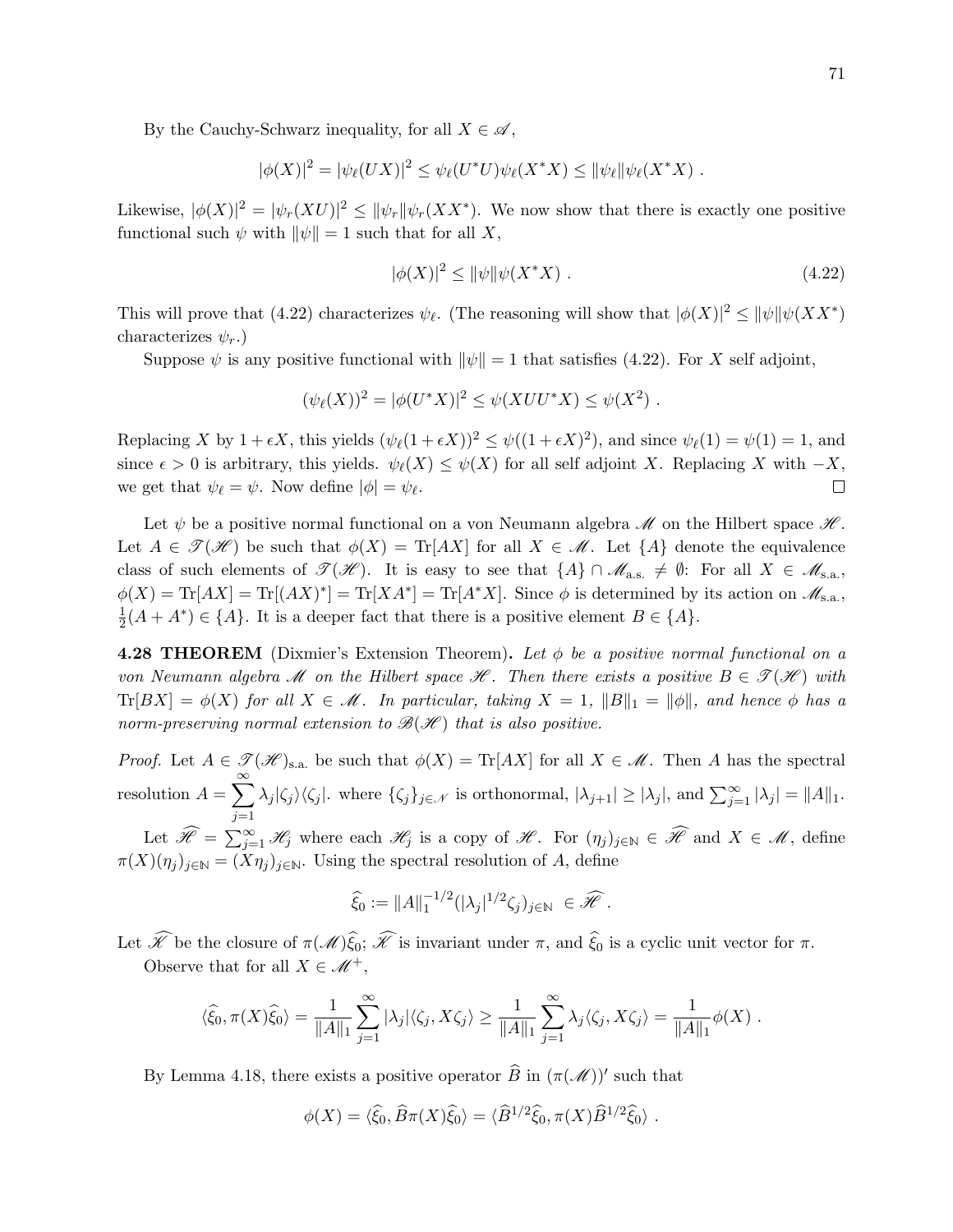Taking  $X = 1$ , we see that  $\|\widehat{B}^{1/2}\widehat{\xi}_0\|^2 = \|\phi\|$ . Define  $\{\eta_j\}_{j\in\mathbb{N}}$  and  $B \in \mathcal{T}(\mathcal{H})$  by

$$
(\eta_j)_{j\in\mathbb{N}}:=\widehat{B}^{1/2}\widehat{\xi}_0\quad\text{and}\quad B:=\sum_{j=1}^\infty|\eta_j\rangle\langle\eta_j|~,
$$

it being evident from  $\|\widehat{B}^{1/2}\widehat{\xi}_0\|^2 = \sum_{j=1}^{\infty} \|\eta_j\|^2 = \|\phi\|$  that the series defining B converges in trace norm. With these definitions,  $\phi(X) = \text{Tr}[BX]$  for all X, and  $B \in \mathcal{F}(\mathcal{H})^+$ .  $\Box$ 

**4.29 COROLLARY** (Sakai). Let  $\mathcal{M}$  be a von Neumann algebra on  $\mathcal{H}$ . Every normal functional  $\phi$  on *M* has a normal extension  $\widehat{\phi}$  to  $\mathscr{B}(\mathscr{H})$  such  $\|\widehat{\phi}\| = \|\phi\|.$ 

Proof. This is an immediate consequence of Dixmier's Extension Theorem and Sakai's Polar Decomposition Theorem. □

### 4.5 The support projection of a normal state

The main results in this section are due to Dye [12] who worked in a somewhat less general setting. The extension to the present setting is due to Dixmier [11].

4.30 THEOREM. Let  $\mathcal M$  be a von Neumann algebra, and let  $\varphi$  be a normal state on  $\mathcal M$ . The set of projections  $Q \in \mathcal{M}$  such that  $\varphi(Q) = 0$  contains a maximal element  $Q_{\varphi}$ , and for all  $A \in \mathcal{M}$ ,

$$
\varphi(AQ_{\varphi}) = \varphi(Q_{\varphi}A) = 0 , \qquad (4.23)
$$

and

$$
\varphi(A^*A) = 0 \quad \text{if and only if} \quad A Q_{\varphi} = A \tag{4.24}
$$

*Proof.* Let  $\mathscr{J} := \{A \in \mathscr{M} \ \varphi(A^*A) = 0\}$ . By Lemma 4.7,  $\mathscr{J}$  is a left ideal, and by (4.6),  $\mathscr{J} = \bigcap_{B \in \mathscr{M}} \{\ker(B\varphi)\}.$  By Lemma 4.26, each  $B\varphi$  is normal, and hence each ker $(B\varphi)$  is  $\sigma$ -weakly closed. By Lemma 3.47,  $\mathscr J$  is weakly closed and there is a unique projector  $Q_{\varphi}$  in  $\mathscr J$  such that  $AQ_{\varphi} = A$  for all  $A \in \mathscr{J}$ .

If P is any projector such that  $\varphi(P) = 0$ , then  $P \in \mathscr{J}$  and hence  $P Q_{\varphi} = P$ , from which it follows that  $P \leq Q_{\varphi}$ . Hence  $Q_{\varphi}$  has the asserted maximality property. Then (4.23) follows from the Cauchy-Schwarz inequality:  $|\varphi(AQ_{\varphi})|^2 \leq \varphi(A^*A)\varphi(Q_{\varphi}) = 0$ , and likewise for  $\varphi(Q_{\varphi}A)$ .

By the first part of the proof, if  $\varphi(A^*A) = 0$ ,  $AQ_{\varphi} = A$ . On the other hand, since  $Q_{\varphi} \in \mathscr{J}$ , which is an ideal, if  $AQ_{\varphi} = A$ , then  $A \in \mathscr{J}$ . П

4.31 DEFINITION (Support projection of a normal state). Let  $\varphi$  be a normal state on a von Neumann algebra  $\mathscr M$ . The support projection  $P_{\varphi}$  is the orthogonal complement of the projection  $Q_{\varphi}$  that is the maximal projection in  $\mathscr M$  on which  $\varphi$  vanishes.

**4.32 LEMMA.** Let  $\varphi$  and  $\psi$  be normal states on a von Neumann algebra  $\mathcal{M}$ , and let  $P_{\varphi}$  and  $P_{\psi}$ , respectively, be their support projections. Then  $\varphi$  and  $\psi$  are mutually singular (in the sense of Definition 4.23) if and only if their support projections satisfy  $P_{\varphi} \leq P_{\psi}^{\perp}$  and  $P_{\psi} \leq P_{\varphi}^{\perp}$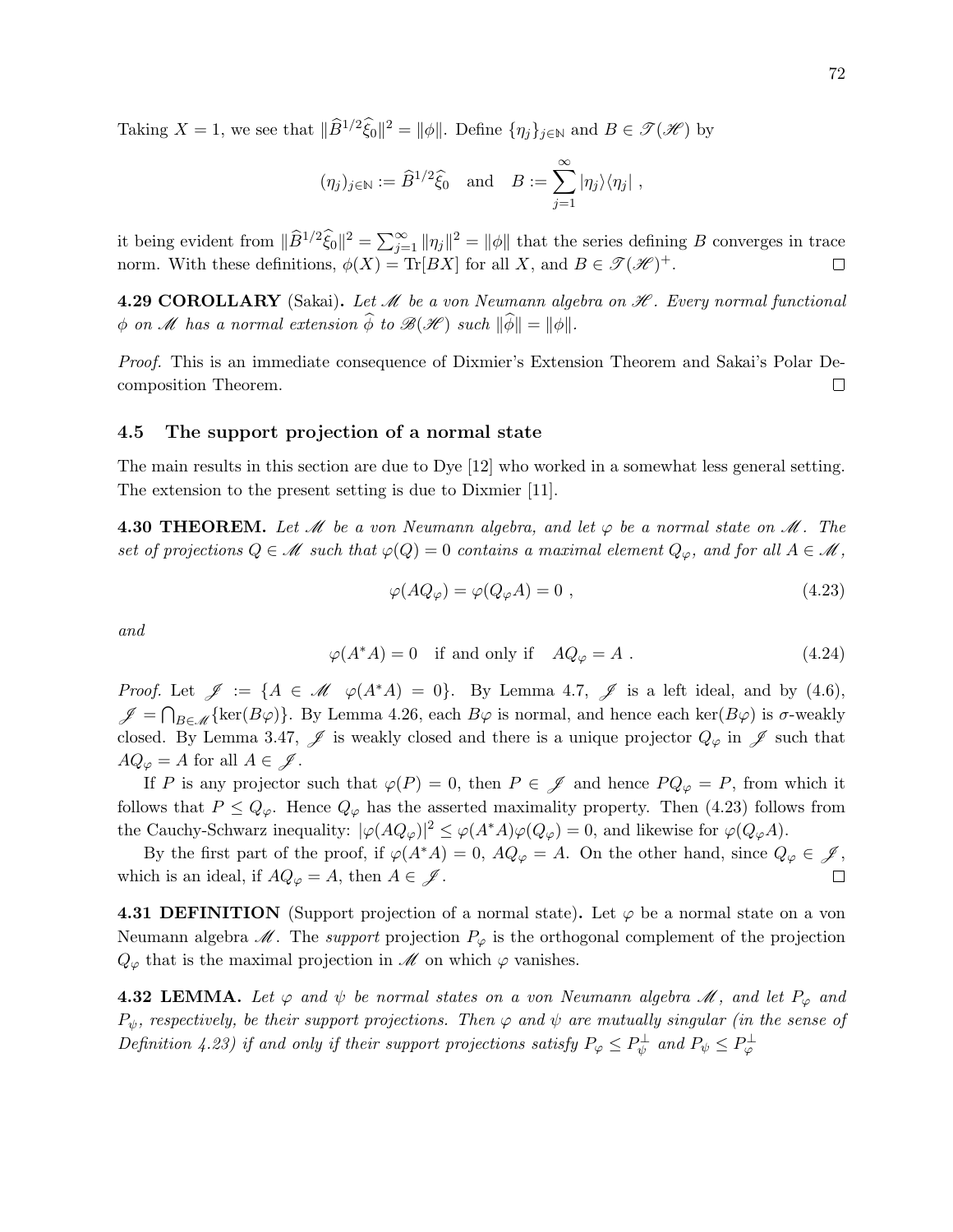*Proof.* Suppose that  $P_{\varphi} \leq P_{\psi}^{\perp}$  and  $P_{\psi} \leq P_{\varphi}^{\perp}$ . We shall apply Lemma 4.22. Define  $Y := P_{\varphi}$  and  $X := P_{\varphi}^{\perp}$ . Clearly X, Y,  $X + Y = 1$  and  $X - Y$  all belong to  $B_{\mathscr{A}} \cap \mathscr{M}^+$ . Moreover,  $\varphi(Y) = 1 = ||\varphi||$ and  $\varphi(X) = 0$ . Since  $P_{\psi} \le P_{\varphi}^{\perp} = X$ ,  $\psi(X) \ge \psi(P_{\psi}) = 1 = ||\psi||$ . Since  $Y := P_{\varphi} \le P_{\psi}^{\perp}$ ,  $\psi(Y) = 0$ . Thus, by Lemma 4.22,  $\varphi$  and  $\psi$  are mutually singular.

Conversely, suppose that  $\varphi$  and  $\psi$  are mutually singular. Since norming linear functionals always exist, there is an  $A \in B_{\mathcal{M}}$ , self adjoint since  $\varphi - \psi$  is Hermitian, such that

$$
\|\varphi\| + \|\psi\| = \|\varphi - \psi\| = \varphi(A) - \psi(A) = \varphi(A_+) + \psi(A_-) - \varphi(A_-) - \psi(A_+)
$$
  

$$
\leq \|\varphi\| + \|\psi\| - \varphi(A_-) - \psi(A_+).
$$

Hence  $\|\varphi\| = \varphi(A_+) = \varphi(P_{\varphi}A_+P_{\varphi}), \ \|\psi\| = \psi(A_-) = \psi(P_{\psi}A_-P_{\psi}), \ \varphi(A_-) = 0$  and  $\psi(A_+) = 0$ . Clearly,  $P_{\varphi} - P_{\varphi}A_+P_{\varphi} \geq 0$ , and if  $P_{\varphi} \neq P_{\varphi}A_+P_{\varphi}$ , there is some non-zero spectral projection Q of the difference and some  $r > 0$  such that  $P_{\varphi} - P_{\varphi} A_+ P_{\varphi} \ge rQ$ . Then since  $\|\varphi\| = \varphi(1) = \varphi(P_{\varphi})$ ,  $0 = \varphi(P_{\varphi} - P_{\varphi}A_+P_{\varphi}) \geq r\varphi(Q)$ . But since  $Q \leq P_{\varphi}$ ,  $\varphi(Q) > 0$ , and this is impossible. Hence  $P_{\varphi} = P_{\varphi}A_+P_{\varphi}$ . Since  $\varphi(A_-) = 0$ ,  $P_{\varphi}(A_-)P_{\varphi} = 0$  for similar reasons. Hence  $P_{\varphi} = P_{\varphi}A_+P_{\varphi}$  $P_{\varphi}A-P_{\varphi}=P_{\varphi}AP_{\varphi}$ . Likewise,  $P_{\psi}=P_{\psi}A-P_{\psi}=-P_{\psi}AP_{\psi}$ .

Let  $\eta$  be a unit vector in ran( $P_{\varphi}$ ). Then  $1 = \langle \eta, P_{\varphi} \eta \rangle = \langle \eta, A_{+} \eta \rangle$ , and by the conditions for equality in the Cauchy-Schwarz inequality,  $A\eta = \eta$ . Therefore, every vector in ran( $P_{\varphi}$ ) is an eigenvector of A with eigenvalue 1, while every vector in  $\text{ran}(P_{\psi})$  is an eigenvector of A with eigenvalue −1. It follows that  $ran(P_{\varphi})$  and  $ran(P_{\psi})$  are mutually orthogonal. This proves that  $P_{\varphi} \leq P_{\psi}^{\perp}$  and  $P_{\psi} \leq P_{\varphi}^{\perp}$ .  $\Box$ 

The next lemma describes the range of the support projection of a normal state.

**4.33 LEMMA.** Let  $\varphi$  be a normal state on a von Neumann algebra  $\mathscr{M}$ , and let  $P_{\varphi}$  be its support projection. Let  $A \in \mathcal{T}(\mathcal{H})$  be such that  $A \geq 0$ ,  $||A||_1 = ||\varphi||$  and  $\varphi(X) = \text{Tr}[AX]$  for all  $X \in \mathcal{M}$ . Such an A exists by Theorem 4.28. Let  $A = \sum_{j\in J} \lambda_j |\eta_j\rangle\langle\eta_j|$  be a spectral resolution of A with  $\lambda_j > 0$  for all  $j \in J$ . Then the subspace  $\mathscr{V}_{\varphi}$  defined by

$$
\mathscr{V}_{\varphi} := \text{Span}(\{B\eta_j \ , \ B \in \mathscr{M}', \ j \in J\})\tag{4.25}
$$

is dense in the range of  $P_{\varphi}$ . That is,  $P_{\varphi}$  is the orthogonal projection onto the closure of  $\mathscr{V}_{\varphi}$ .

Proof. Since  $\varphi(X) = \varphi(P_{\varphi} X P_{\varphi})$  for all X, it follows that  $\varphi(X) = \text{Tr}[(P_{\varphi} A P_{\varphi})X]$  for all  $X \in \mathcal{M}$ . Thus,  $||P_{\varphi}AP_{\varphi}||_1 = ||A||_1$ , and this means that  $\text{Tr}[A] = \text{Tr}[P_{\varphi}AP_{\varphi}] = \text{Tr}[AP_{\varphi}].$  Since

$$
(A^{1/2} - A^{1/2}P_{\varphi})^*(A^{1/2} - A^{1/2}P_{\varphi}) = A + P_{\varphi}AP_{\varphi} - AP_{\varphi} - P_{\varphi}A
$$

is a positive trace class operator such that

$$
||A^{1/2} - A^{1/2}P_{\varphi}||^2 = ||(A^{1/2} - A^{1/2}P_{\varphi})^*(A^{1/2} - A^{1/2}P_{\varphi})||
$$
  
 
$$
\leq \text{Tr}[(A^{1/2} - A^{1/2}P_{\varphi})^*(A^{1/2} - A^{1/2}P_{\varphi})] = 0,
$$

 $A^{1/2} = A^{1/2}P_{\varphi}$ , and hence  $A = P_{\varphi}AP_{\varphi}$ . Thus the eigenvectors  $\eta_i$  figuring in the spectral resolution  $A = \sum_{j\in J} \lambda_j |\eta_j\rangle\langle\eta_j|$  are all in  $\text{ran}(P_{\varphi})$ , and moreover, for all  $B \in \mathcal{M}'$  and all  $j \in J$ ,

$$
B\eta_j = B P_\varphi \eta_j = P_\varphi B \eta_j ,
$$

and hence  $B\eta_j \in \text{ran}(P_\varphi)$ . This proves that  $\mathscr{V}_\varphi \subset \text{ran}(P_\varphi)$ . Let Q be the orthogonal projection onto the closure of  $\mathscr{V}_{\varphi}$ . Then since  $\mathscr{V}_{\varphi} \subset \text{ran}(P_{\varphi}), Q \leq P_{\varphi}$ , and since each  $\eta_j \in \mathscr{V}_{\varphi}, QAQ = A$ . Hence  $\varphi(Q^{\perp}) = 0$ . This means that  $P_{\varphi} \leq Q$ . Altogether,  $P_{\varphi} = Q$ .  $\Box$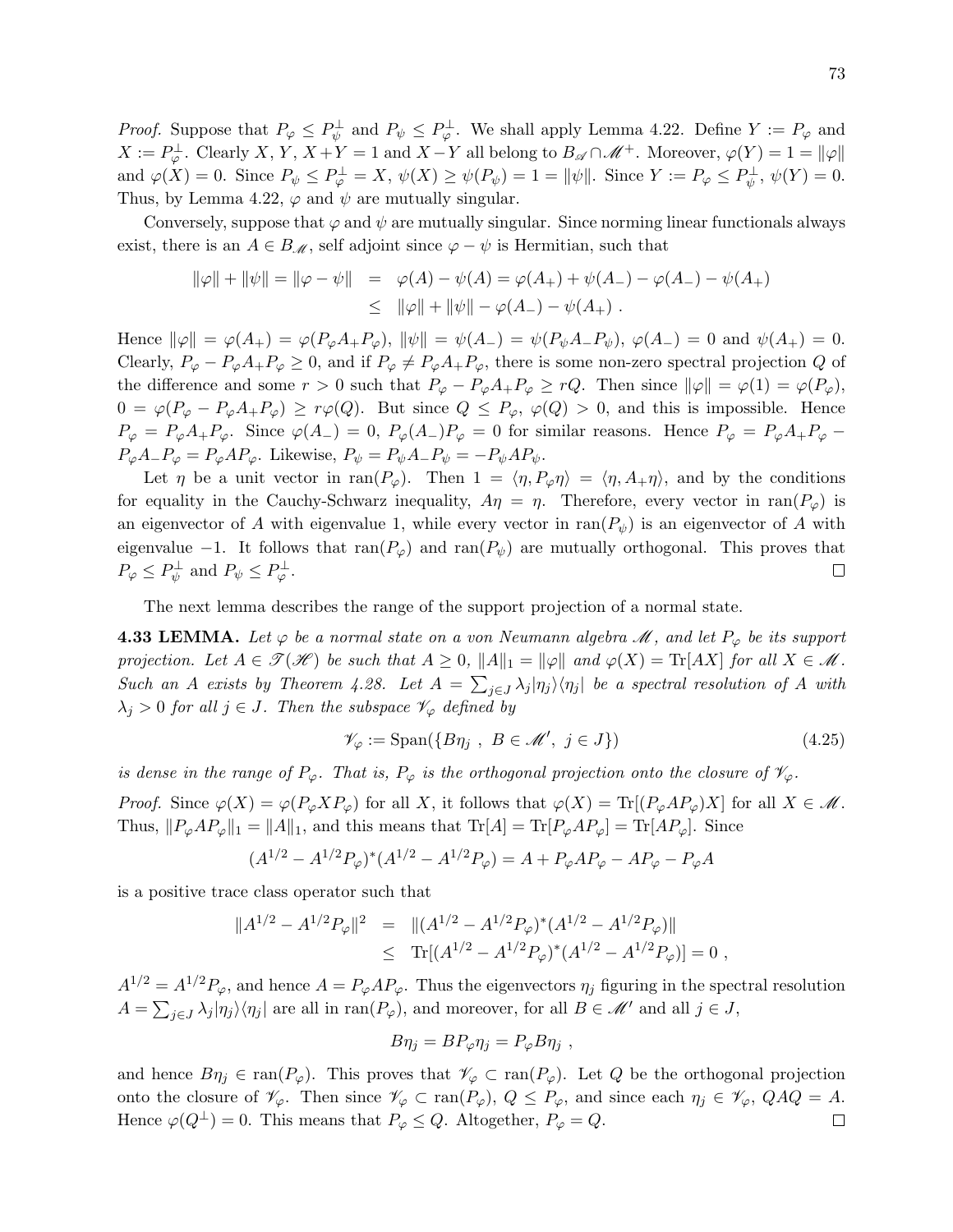Let  $\mathcal{M}$  be a von Neumann algebra, and  $\varphi$  a normal state on  $\mathcal{M}$ . There is a natural topology on M induced by the seminorm  $A \mapsto \varphi(A^*A)^{1/2} = \langle A, A \rangle_{\varphi}$  associated to  $\varphi$ : A neighborhood base at the origin consists of the sets

$$
\mathcal{U}_{\varphi,\epsilon} := \{ A \in \mathscr{M} \; : \; \langle A, A \rangle_{\varphi} \leq \epsilon^2 \; \} \; .
$$

This topology is evidently the weakest topology making all of the maps  $A \mapsto \langle A, A \rangle_{\varphi}$  continuous, and it will not be Haussdorf unless  $\varphi$  is faithful. However, a set S of normal states is said to be *faithful* in case for each  $A \neq 0$ , there is some  $\varphi \in S$  such that  $\langle A, A \rangle_{\varphi} > 0$ , and then the weakest topology making all of the maps  $A \mapsto \langle A, A \rangle_{\varphi}, \varphi \in S$ , continuous, is Haussdorf.

**4.34 THEOREM.** Let  $\varphi$  be a normal form, and let  $P_{\varphi}$  be its support functional. Let  $\mathcal{M}_{\varphi}$  be the subspace of M consisting of operators of the form  $TP_{\varphi}$ ,  $T \in \mathcal{M}$ . Then  $\mathcal{M}_{\varphi}$  is closed in the strong operator topology. The sesquilinear form  $\langle \cdot, \cdot \rangle_{\varphi}$  is non-degenerate on  $\mathscr{M}_{\varphi}$ , and induces an Hilbertian metric on  $\mathcal{M}_{\varphi}$ . On  $B_{\mathcal{M}} \cap \mathcal{M}_{\varphi}$ , the topology of this Hermitian metric coincides with the strong operator topology. In particular, if  $\{T_n\}$  is any Cauchy sequence in  $B_M \cap M_\varphi$  for the Hilbertian metric, then there exists  $T \in B_{\mathcal{M}} \cap \mathcal{M}_{\varphi}$  such that  $\lim_{n\to\infty} \langle T_n - T, T_n - T \rangle_{\varphi} = 0$ .

*Proof.*  $\mathscr{M}_{\varphi}$  is the null-space of the strongly continuous linear map  $T \mapsto TP_{\varphi}^{\perp}$ , and hence  $\mathscr{M}_{\varphi}$  is strongly closed. The non-degeneracy of the inner product follows from the definition of the support projection.

Let  $T, T_0 \in B_{\mathcal{M}} \cap \mathcal{M}_{\varphi}$ , and  $\epsilon > 0$ . Let  $A \in \mathcal{T}(\mathcal{H})$  be positive with  $||A||_1 = 1$  and  $Tr[AX] = \varphi(X)$ for all  $X \in \mathcal{M}$ . Let  $A = \sum$ j∈J  $\lambda_j |\eta_j\rangle\langle\eta_j|$  be its spectral resolution as in Lemma 4.33. For any  $n \in \mathbb{N}$ , let  $A_n = \sum$ j≤n  $\lambda_j |\eta_j\rangle\langle\eta_j|$ , and then for some finite  $n, \|A - A_n\|_1 < \epsilon/6$ , and hence  $\varphi((T-T_0)^*(T-T_0) \le \text{Tr}[A_n(T-T_0)^*(T-T_0)] + 2\epsilon/3 \le \sum_{n=1}^{\infty}$  $j=1$  $||(T - T_0)\eta_j||^2 + 2\epsilon/3$ .

Therefore,  $\{T \in B_{\mathcal{M}} \cap \mathcal{M}_{\varphi} : \langle T - T_0, T - T_0 \rangle_{\varphi} < \epsilon \}$  contains the strongly open set

$$
\left\{T \in B_{\mathcal{M}} \cap \mathcal{M}_{\varphi} : ||(T - T_0)\eta_j||^2 < \frac{\epsilon}{3n}, \ j = 1, \ldots, n\right\} .
$$

Conversely, the strong operator topology on bounded sets is the weakest topology making all of the maps  $T \mapsto T\xi$  continuous for  $\xi$  in any fixed dense subset of  $\mathscr{H}$ . By Lemma 4.33  $\mathscr{V}_{\varphi}$ , as defined in (4.25), is dense in ran $P_\varphi$ . Since operators in  $\mathcal{M}_\varphi$  annihilate all vectors in the range of  $P_{\varphi}^{\perp}$ , it suffices to show that each set of the form  $\{T \in B_{\mathcal{M}} \cap \mathcal{M}_{\varphi} : ||(T - T_0)\xi|| < \epsilon \}$ , where  $\xi$  is any vector in  $\mathcal{V}_{\varphi}$ , contains a neighborhood of  $T_0$  for the Hilbertian metric.

If  $\xi \in \mathscr{V}_{\varphi}$ , we may write  $\xi = \sum_{j=1}^{m} B_j \eta_j$ . Then

$$
||(T - T_0)\xi|| \le \sum_{j=1}^m ||(T - T_0)B_j \eta_j|| = \sum_{j=1}^m ||B_j(T - T_0)\eta_j|| \le \sum_{j=1}^m ||B_j|| ||(T - T_0)\eta_j||
$$
  

$$
\le \sum_{j=1}^m \frac{||B_j||}{\sqrt{\lambda_j}} ||(T - T_0)\sqrt{\lambda_j}\eta_j||
$$
  

$$
\le \left(\sum_{j=1}^m \frac{||B_j||}{\sqrt{\lambda_j}}\right) \langle T - T_0, T - T_0 \rangle_{\varphi}^{1/2}.
$$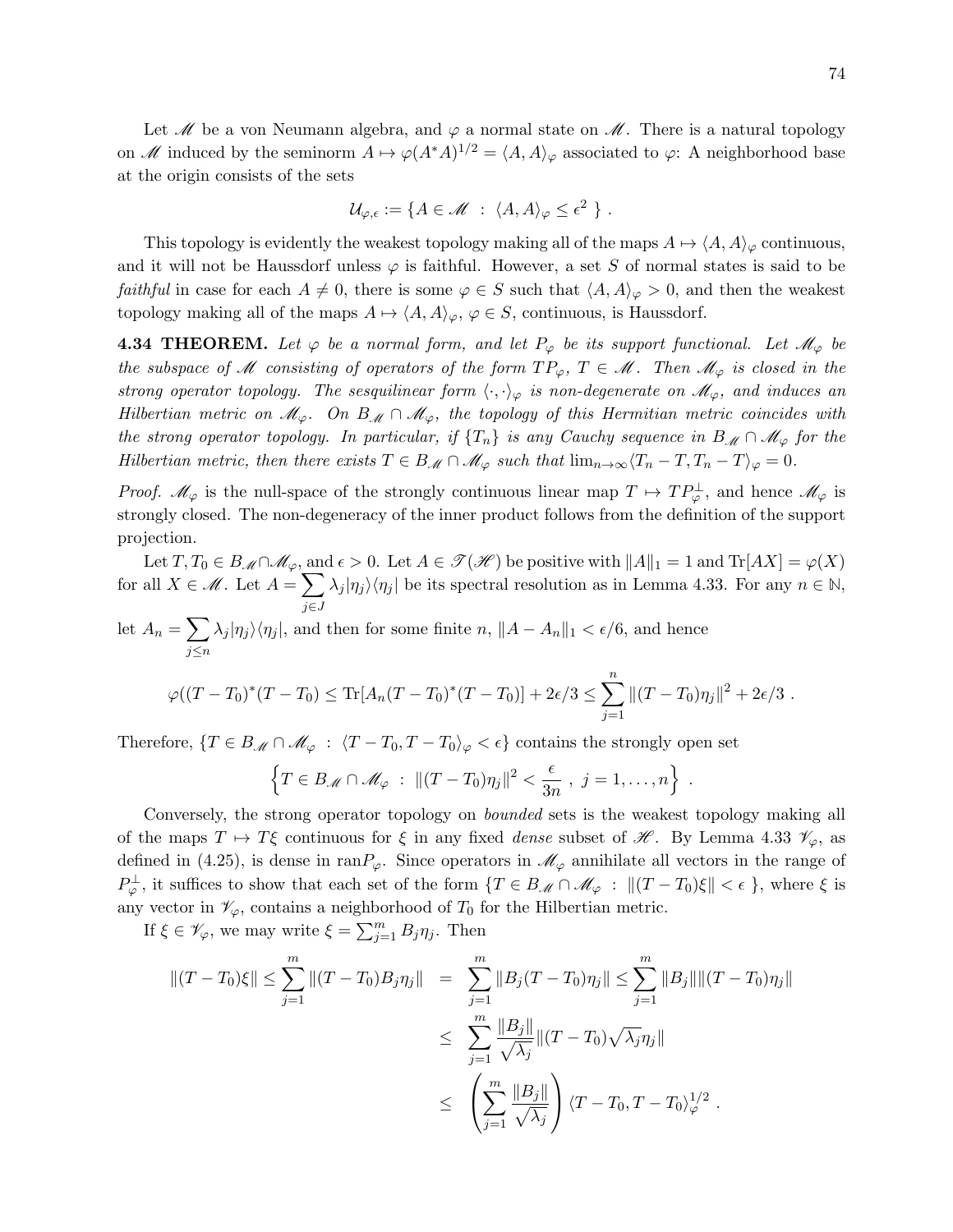This proves that  $\{T \in B_{\mathcal{M}} \cap \mathcal{M}_{\varphi} : |(T - T_0)\xi| \leq \epsilon\}$  contains a neighborhood of  $T_0$  in the Hilbertian metric topology, and completes the proof the two topologies coincide on  $B_{\mathscr{M}} \cap \mathscr{M}_{\varphi}$ .

Now consider any Cauchy sequence  $\{T_n\}$  in  $B_M \cap \mathcal{M}_{\varphi}$  for the Hilbertian metric. By what we have just shown, for each  $\zeta \in \mathcal{H}$ ,  $\{T_n\zeta\}$  is a Cauchy sequence on  $\mathcal{H}$ , and has a limit that we denote by T $\zeta$ . It is easy to see that  $\zeta \mapsto T\zeta$  is a bounded linear operator such that  $T_n$  converges to T in the strong operator topology. Therefore,  $T \in \mathcal{M}$  and  $||T|| \leq \sup{||T_n||} \leq 1$ . Finally, it is clear that  $TP_{\varphi}^{\perp} = 0$ , and hence  $T \in B_{\mathscr{M}} \cap \mathscr{M}_{\varphi}$ . By what we have shown above, the strong convergence of  $T_n$  to T means that  $T_n$  converges to T in the Hilbertian metric.  $\Box$ 

## 4.6 Order and normality

Let S be a bounded upward directed set of operators in a von Neumann algebra  $\mathcal{M}$ . Then its least upper bound,  $B := \bigvee_{A \in \mathcal{S}} A$ , exists and is in the strong closure of S. It is therefore also in the weak closure, and since the weak and the  $\sigma$ -weak topologies coincide on bounded sets,  $B$  belongs to the σ-weak closure of S. Since B ≥ A for all  $A \in S$ , when  $\varphi$  is positive,  $\varphi(B) \ge \varphi(A)$  for all  $A \in S$ . Since B is in the  $\sigma$ -weak closure of S, for all  $\epsilon > 0$  and all normal positive  $\varphi$ , there exists  $A \in \mathcal{S}$ with  $\varphi(A) \geq \varphi(B) - \epsilon$ . That is, when  $\phi$  is any positive normal functional on  $\mathscr{M}$ ,

$$
\phi\left(\bigvee_{A\in\mathcal{S}}A\right) = \bigvee_{A\in\mathcal{S}}\phi(A) .
$$
\n(4.26)

In fact the property (4.26) is characteristic of normal positive functionals:

**4.35 THEOREM.** A positive functional  $\phi$  on a von Neumann algebra  $\mathcal M$  is normal if and only if (4.26) is valid for every bounded upward directed set S in  $\mathcal M$ .

*Proof.* It remains to show that for any positive  $\phi$ , if (4.26) is valid for every bounded upward directed set S in  $\mathscr M$ , then  $\phi$  is normal. We make two temporary definitions to be used in the proof: A positive linear functional  $\phi$  is *order-continuous* in case (4.26) is valid for every bounded upward directed set S in  $\mathscr M$ , and we say that an element  $B \in \mathscr M$  is regular for the order continuous positive functional  $\phi$  in case  $\phi B$  is normal.

Step 1: Let S be any bounded upward directed set of regular elements of  $\mathcal{M}$ . Then  $B = \bigvee_{A \in \mathcal{S}} A$ belongs to  $\mathscr M$  by Vigier's Theorem. We claim that  $B$  is regular.

To prove this, it suffices to show that  $\phi B$  is the norm limit of a sequence in  $\{\phi A_n\}$ ,  $\{A_n\}_{n\in\mathbb{N}}\subset\mathcal{S}$ since  $\mathcal{M}_*$  is norm closed. Let c denote the least upper bound on the norms of elements of S. By the order continuity of  $\phi$ , for each  $n \in \mathbb{N}$ , there exists  $A_n \in \mathcal{S}$  such that  $\phi(B - A_n) < 1/n^2$ . Then for any  $X \in B_{\mathscr{M}}$ ,

$$
\begin{array}{rcl} |(\phi B - \phi A_n)(X)| & = & |\phi(X(B - A_n))| = |\phi(X(B - A_n)^{1/2}(B - A_n)^{1/2})| \\ & = & \phi(B - A_n)^{1/2}\phi(X(B - A_n)^{1/2} \le \frac{1}{n}c^{1/2}||\phi||^{1/2} \end{array}.
$$

Step 2: By Zorn's Lemma and the result of the first step, we may choose a maximal regular A such that  $0 \leq A \leq 1$ . Let  $M = 1 - A$ . The proof will be completed by showing that if  $M > 0$ , there exists a non-zero B with  $0 \leq B \leq M$  and such that  $\phi B$  is weakly continuous, and therefore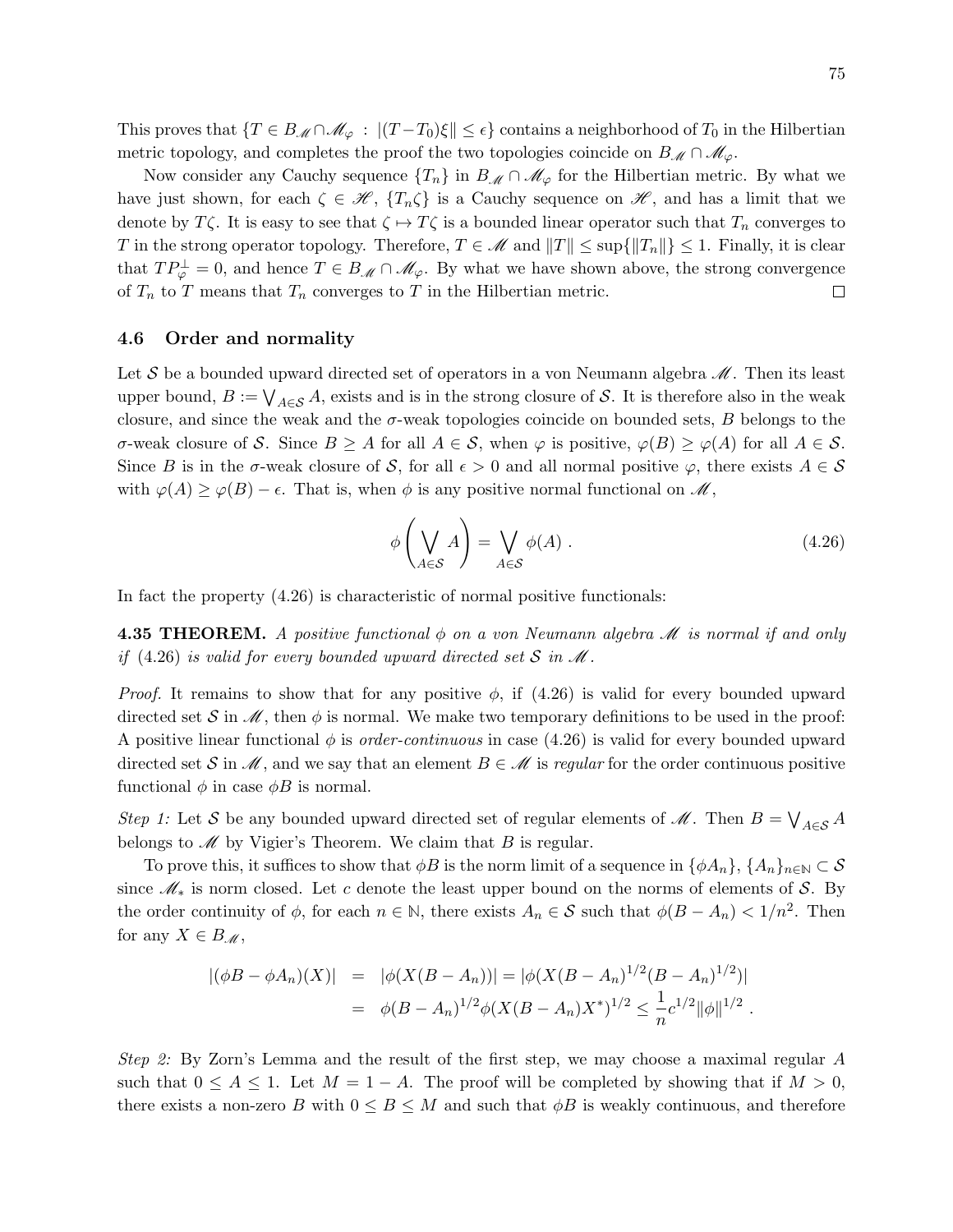$\sigma$ -weakly continuous. This would mean that B is regular, implying that  $A + B$  is regular with  $0 \leq A + B \leq 1$ , and this contradicts the maximality of A. Therefore,  $M = 0$ , and 1 is regular.

The next two steps show that for any non-zero positive  $M \in \mathcal{M}$ , there exits a non-zero B with  $0 \leq B \leq M$  and a vector  $\xi \in \mathcal{H}$  such that for all  $X \in \mathcal{M}$ ,

$$
|\phi(XB)| \le \|\phi\|^{1/2} \|XB\xi\| \tag{4.27}
$$

This displays  $\phi B$  as strongly, and hence weakly, and then  $\sigma$ -weakly continuous.

Step 3: Let  $M \in \mathcal{M}$  be non-zero and positive. We claim that there exists a non-zero  $B \in \mathcal{M}$  and  $a \xi \in \mathcal{H}$  such that  $0 \leq B \leq M$ , and such that

$$
0 \le X \le cB \quad \text{for some } c > 0 \quad \Rightarrow \quad \phi(X) \le \langle \xi, X\xi \rangle \tag{4.28}
$$

To prove this, choose a vector  $\xi \in \mathscr{H}$  such that  $\langle \xi, M\xi \rangle > \phi(M)$ , and define

$$
\mathcal{R} := \{ A \in \mathcal{M} \; : \; 0 \leq A \leq M \; , \langle \xi, A\xi \rangle \leq \phi(A) \; \} \; .
$$

The linear functional  $X \mapsto \langle \xi, A\xi \rangle$  is evidently normal, and hence order continuous, as is  $\phi$ . Hence if S is any totally ordered set in R, it has a least upper bound that is in  $\mathscr{M}$  by Vigier's Theorem, and which belongs to  $\mathcal R$  by order continuity. Then by Zorn's Lemma,  $\mathcal R$  contains a maximal element C. Define  $B = M - C$ . Then  $0 \le B \le M$  and  $\langle \xi, B\xi \rangle = \langle \xi, M\xi \rangle - \langle \xi, C\xi \rangle > \phi(M - C) \ge 0$ . Hence  $B\neq 0$ .

Suppose for some  $0 \le X \le B$ ,  $\phi(X) \ge \langle \xi, X \xi \rangle$ . Then

$$
\phi(C+X) = \phi(C) + \phi(X) \ge \langle \xi, C\xi \rangle + \langle \xi, X\xi \rangle = \langle \xi, (C+X)\xi \rangle,
$$

and  $0 \leq C + X \leq C + B = M$ . For  $X \neq 0$ , this contradicts the maximality of C. Hence for all  $0 \leq X \leq B, \phi(X) \leq \langle \xi, X\xi \rangle$ . Then (4.28) follows by homogeneity in X.

Step 4: We claim that for B satisfying (4.28),  $\phi$ B is normal. Consequently, for every non-zero positive  $M \in \mathcal{M}$ , there exists a non-zero regular  $B \in \mathcal{M}$  such that  $0 \leq B \leq M$ .

To see this, note that for all  $X \in \mathcal{M}$ , by the Cauchy-Schwarz inequality,  $|\phi B(X)|^2 = |\phi(XB)|^2 \leq$  $\phi(1)\phi(BX^*XB) \le \|\phi\|\phi(BX^*XB)$ . Then since  $BX^*XB \le \|X\|^2B^2 \le \|X\|^2\|B\|B$ , (4.28) implies that  $\phi(BX^*XB) \leq \langle \xi, BX^*XB\xi \rangle = ||XB\xi||^2$ . Altogether, this proves (4.27).  $\Box$ 

**4.36 DEFINITION** (Normal maps). Let  $\mathcal{M}$  and  $\mathcal{N}$  be von Neumann algebras. A bounded linear transformation  $\Phi : \mathcal{M} \to \mathcal{N}$  is normal in case  $\Phi$  is continuous with respect to the  $\sigma$ -weak topology on  $\mathscr M$  and  $\mathscr N$ .

Let  $\mathscr{L}(\mathscr{M},\mathscr{N})$  denote the set of bounded linear transformations from  $\mathscr{M}$  to  $\mathscr{N}$ . It is evident that  $\Phi \in \mathscr{L}(\mathscr{M}, \mathscr{N})$  is normal if and only if  $\varphi \circ \Phi \in \mathscr{M}_{*}$  for all  $\varphi \in \mathscr{N}_{*}$ , and then decomposing  $\varphi$ into a linear combination of positive components, it suffices that  $\varphi \circ \Phi \in \mathscr{M}_{*}$  for all  $\varphi \in \mathscr{N}_{*}^{+}$ . Let  $\mathscr{L}_{N}(\mathscr{M},\mathscr{N})$  denote the subspace of  $\mathscr{L}(\mathscr{M},\mathscr{N})$  consisting of normal linear transformations. Then  $\mathscr{L}_{N}(\mathscr{M},\mathscr{N})$  is norm closed in  $\mathscr{L}(\mathscr{M},\mathscr{N})$ : If  $\{\Phi_n\}_{n\in\mathbb{N}}$  is a sequence in  $\mathscr{L}_{N}(\mathscr{M},\mathscr{N})$  converging to  $\Phi \in \mathscr{L}(\mathscr{M}, \mathscr{N})$ , for each  $\varphi \in \mathscr{N}_*, \{\varphi \circ \Phi_n\}_{n \in \mathbb{N}}$  converges to  $\varphi \circ \Phi$  in  $\mathscr{N}_*$ , a closed subspace of  $\mathscr{N}^*$ .

Let  $\Phi$  be a linear transformation from  $\mathcal M$  to  $\mathcal N$  such that  $\Phi(A) \in \mathcal N^+$  for all  $A \in \mathcal M^+$ . Then for all  $\phi \in \mathcal{N}^*$ ,  $\phi \circ \Phi$  is a positive linear functional on  $\mathcal{M}$ , and is therefore bounded. By the Uniform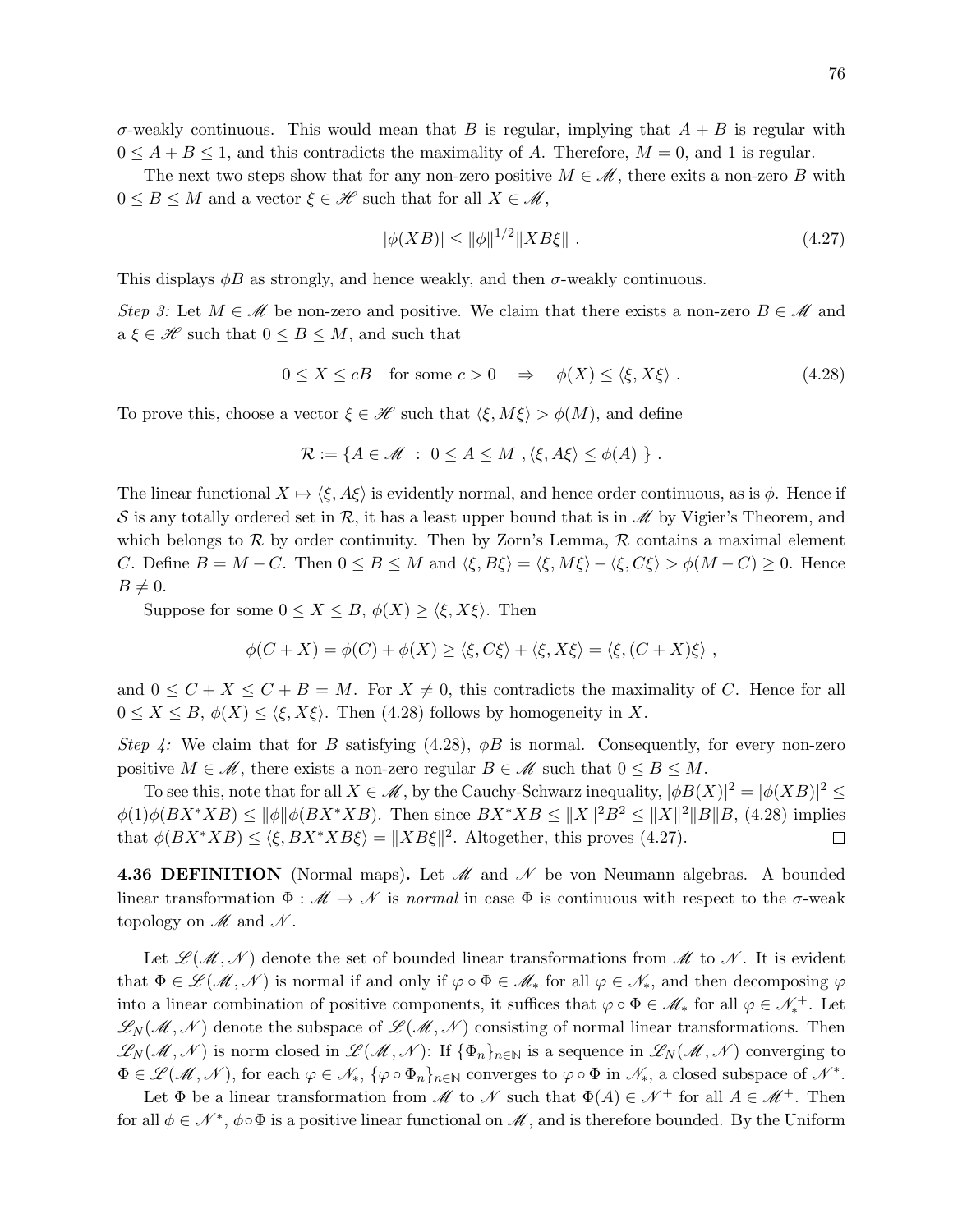**4.37 LEMMA.** Let M and N be von Neumann algebras, and let  $\Phi : \mathcal{M} \to \mathcal{N}$  be a positive map. Then  $\Phi$  is normal if and only if whenever S be a bounded upward directed set in  $\mathscr{M}_{s.a.}$ ,

$$
\Phi\left(\bigvee_{A\in\mathcal{S}}A\right) = \bigvee_{A\in\mathcal{S}}\Phi(A) .
$$
\n(4.29)

*Proof.* As remarked above,  $\Phi$  is normal if and only if  $\varphi \circ \Phi \in \mathcal{M}_{*}$  for all  $\varphi \in \mathcal{N}_{*}^{+}$ . Therefore, we must show that (4.29) is valid whenever S be a bounded upward directed set in  $\mathscr{M}_{s.a.}$  if and only if  $\varphi \circ \Phi \in \mathcal{M}_{*}$  for all  $\varphi \in \mathcal{N}_{*}^{+}$ .

Since  $\Phi$  is positive,  $\Phi(\mathcal{S}) := \{ \Phi(A) : A \in \mathcal{S} \}$  is an upward directed bounded set in  $\mathcal{N}_{s.a.}$ . Let  $B := \bigvee_{A \in \mathcal{S}} A$  and  $C := \bigvee_{A \in \mathcal{S}} \Phi(A)$ . Since  $B \ge A$  for all  $A \in \mathcal{S}$ , and since  $\Phi$  is positive,  $\Phi(B) \ge C$ , and (4.29) can be restated as  $\Phi(B) = C$ .

Likewise, since  $C \ge \Phi(A)$ , for all  $A \in \mathcal{S}$ , for any positive  $\varphi \in \mathcal{N}^*$ ,

$$
\varphi(C) = \varphi\left(\bigvee_{A \in \mathcal{S}} \Phi(A)\right) \ge \bigvee_{A \in \mathcal{S}} \varphi \circ \Phi(A) , \qquad (4.30)
$$

and there is equality when  $\varphi \in \mathscr{N}_{*}$ .

Suppose that (4.29) is valid whenever S is a bounded upward directed set in  $\mathscr{M}_{s.a.}$ . Then  $C = \Phi(B)$ , and since there is equality in (4.30) whenever  $\varphi \in \mathcal{N}_{*}$ , in this case,

$$
\varphi \circ \Phi\left(\bigvee_{A \in \mathcal{S}} A\right) = \varphi(\Phi(B)) = \varphi(C) = \bigvee_{A \in \mathcal{S}} \varphi \circ \Phi(A) . \tag{4.31}
$$

Then by the deeper part of Theorem 4.35,  $\varphi \circ \Phi$  is normal, and thus  $\Phi$  is normal.

Conversely, suppose that for some bounded upward directed set  $S$  in  $\mathscr{M}_{s.a.}$ ,  $\Phi(B) > C$ . Since normal linear functionals separate, there exists  $\varphi \in \mathcal{N}_*$  such that  $\varphi(\Phi(B)) > \varphi(C)$ . Then (4.31) fails for this  $\varphi$ , and  $\varphi \circ \Phi$  is not normal. Hence  $\Phi$  is not normal.  $\Box$ 

**4.38 COROLLARY.** Let M and N be von Neumann algebras. Let  $\Phi : \mathcal{M} \to \mathcal{N}$  be normal and positive. Then for all  $A \in \mathcal{M}$  and all  $B \in \mathcal{N}$ , define  $\Psi : \mathcal{M} \to \mathcal{N}$  by

$$
\Psi(X) := B^* \Phi(A^* X A) B . \tag{4.32}
$$

Then  $\Phi$  is normal and positive.

*Proof.* The positivity is clear; we prove the normality. Let S be a bounded directed set in  $\mathcal{M}$ . Then evidently  $\widetilde{\mathcal{S}} := \{A^*XA \; : \; A \in \mathcal{S}\}\$ is a bounded upward directed set, and

$$
\bigvee_{X \in \mathcal{S}} A^* X A = A^* \left( \bigvee_{X \in \mathcal{S}} X \right) A.
$$

Then by Lemma 4.37,

$$
\bigvee_{X \in \mathcal{S}} \Phi(A^*XA) = \Phi\left(\bigvee_{X \in \mathcal{S}} A^*XA\right) = \Phi\left(A^*\left(\bigvee_{X \in \mathcal{S}} X\right)A\right) .
$$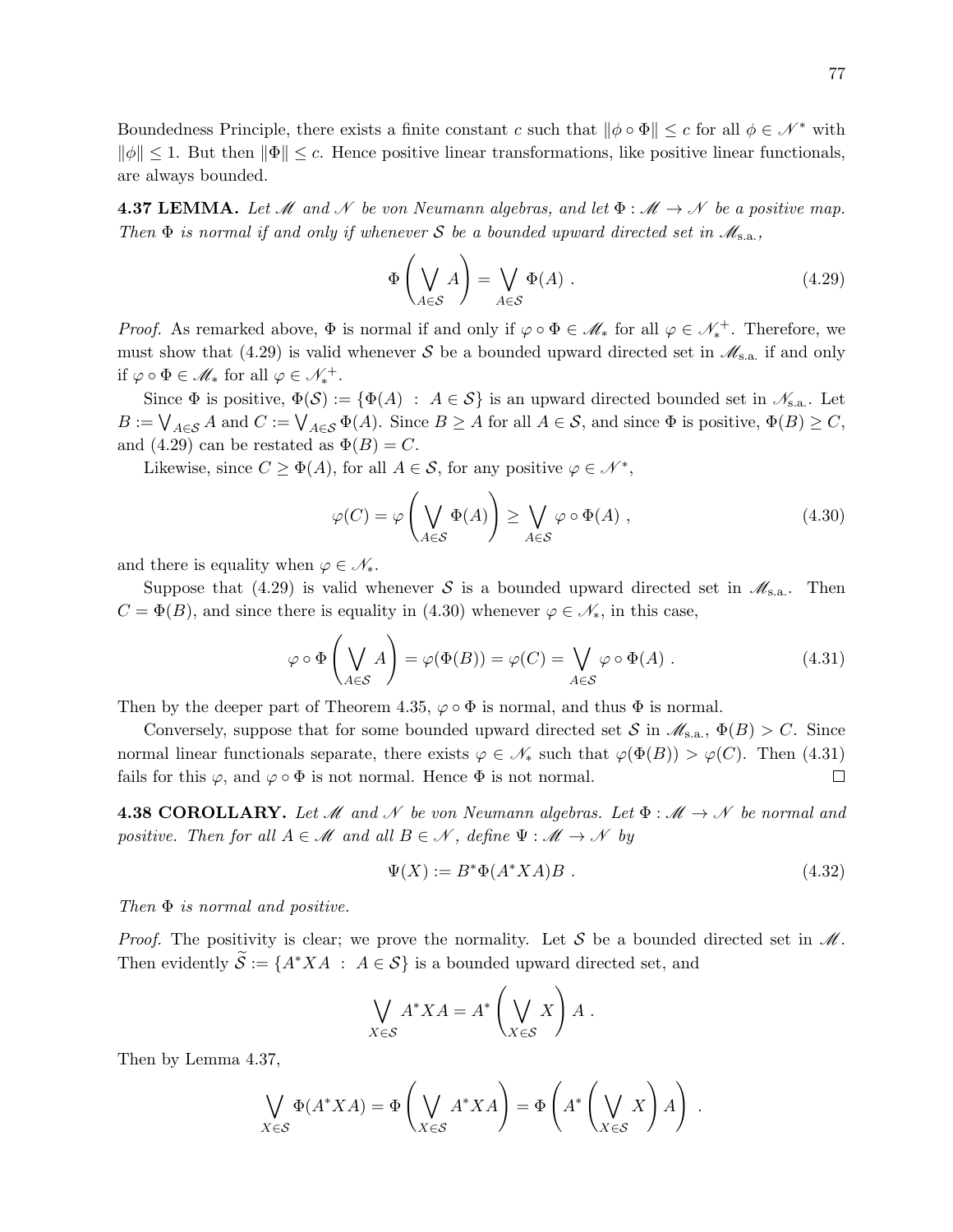Now another application of (4.32), this time with B in place of A, and  $\Phi(A^*XA)$  in place of X, completes the proof.  $\Box$ 

Among positive maps, the von Neumann algebra morphisms are particularly important: A linear transformation  $\Phi : \mathcal{M} \to \mathcal{N}$ , where  $\mathcal{M}$  and  $\mathcal{N}$  are von Neumann algebras, is morphism in case it is a \*-homomorphism. Then for all  $A \in \mathcal{M}^+$ ,  $A = B^*B$ ,  $B \in \mathcal{M}$ , and then  $\Phi(A) =$  $\Phi(B)^*\Phi(B) \in \mathcal{N}^+$ . That is, every morphism is positive.

**4.39 LEMMA.** Every isomorphism  $\Phi$  between von Neumann algebras is normal.

*Proof.* Let S be any bounded directed set in  $\mathcal{M}$ . Then  $\Phi(\mathcal{S}) = {\Phi(A) : A \in \mathcal{S}}$  is a bounded directed set in N. Let  $B := \bigvee_{A \in \mathcal{S}} A$  and  $C := \bigvee_{A \in \mathcal{S}} \Phi(A)$ . Then  $\Phi(B) \geq C$ , and since  $\mathcal{S} =$  $\Phi^{-1}(\Phi(\mathcal{S}))$ ,  $C \geq \Phi(B)$ . Thus  $C = \Phi(B)$ , and the claim follows from Lemma 4.37.  $\Box$ 

**4.40 THEOREM** (Kernels and ranges of normal morphisms). Let  $\mathcal{M}$  and  $\mathcal{N}$  be von Neumann algebras, and let  $\Phi : \mathcal{M} \to \mathcal{N}$  be a normal morphism. Then  $\text{ker}(\Phi)$  is a strongly closed ideal in  $M$ , and  $\Phi(M)$  is a von Neumann subalgebra of N.

Proof. Since  $\Phi$  is normal,  $\mathscr{J} := \ker(\Phi)$  is  $\sigma$ -weakly closed, and hence is norm closed. Hence  $\mathscr{J}$ is a norm closed ideal in  $\mathscr{M}$ , and hence a  $C^*$  subalgebra of  $\mathscr{M}$ . By Theorem 3.46,  $\mathscr{J}$  is strongly closed.

By Theorem 2.54,  $\Phi$  induces an isometric ∗-isomorphism of  $\mathcal{M}/\mathcal{J}$  onto  $\Phi(\mathcal{M})$ , and therefore  $\Phi(B_M)$  is dense in the unit ball of  $\Phi(\mathcal{M})$ . We now show that  $\Phi(\mathcal{M})$  is strongly closed in N. Let C belong to the strong closure of  $\Phi(\mathcal{M})$ , and suppose  $||C|| \leq 1$ . By Kaplansky's Density Theorem, every weak neighborhood of C, being also a strong neighborhood of C, contains points in  $\Phi(\mathscr{M})$ of norm no greater than 1, and hence contains points in  $\Phi(B_{\mathcal{M}})$ . Since the weak and the  $\sigma$ -weak topology coincide on bounded sets, the same is true for every  $\sigma$ -weak neighborhood of  $C$ , and hence C belongs to the σ-weak closure of  $\Phi(B_{\mathcal{M}})$ . The proof is completed by showing that  $\Phi(B_{\mathcal{M}})$  is σ-weakly closed since scaling eliminates the assumption that  $||C|| \leq 1$ . Observe that since  $B_M$  is σ-weakly compact, and since continuous images of compact sets are compact, the image of  $B_{\mathcal{M}}$ under  $\Phi$  is  $\sigma$ -weakly compact, and hence  $\sigma$ -weakly closed.  $\Box$ 

## 4.7 The GNS construction, Sherman's Theorem, and some applications

A construction due to Gelfand, Neumark and Segal, known as the GNS construction, associates to every state  $\varphi$  on any  $C^*$  algebra  $\mathscr A$  a representation  $\pi$  of  $\mathscr A$  on a Hilbert space built out of  $\mathscr A$ itself and the state  $\varphi$ . The final part of the theorem, referring to von Neumann algebras, is due to Dixmier.

**4.41 THEOREM** (The GNS construction). Let  $\mathscr A$  be a unital  $C^*$  algebra with identity 1, and let  $\varphi$  be a state on  $\mathscr A$ . Then there exists a Hilbert space  $\mathscr H$  and a cyclic representation  $\pi$  of  $\mathscr A$  on  $\mathscr H$ with a distinguished cyclic unit vector  $\eta$  such that for all  $A \in \mathscr{A}$ ,

$$
\varphi(A) = \langle \eta, \pi(A)\eta \rangle_{\mathscr{H}}.
$$
\n(4.33)

The representation  $\pi$  is irreducible if and only if  $\varphi$  is a pure state, and in any case,  $\pi(\mathscr{A})$  is a  $C^*$ subalgebra of  $\mathscr{B}(\mathscr{H})$ . If  $\mathscr{A}$  is a von NeuNeumannman algebra and  $\varphi$  is normal,  $\pi$  may be taken to be normal.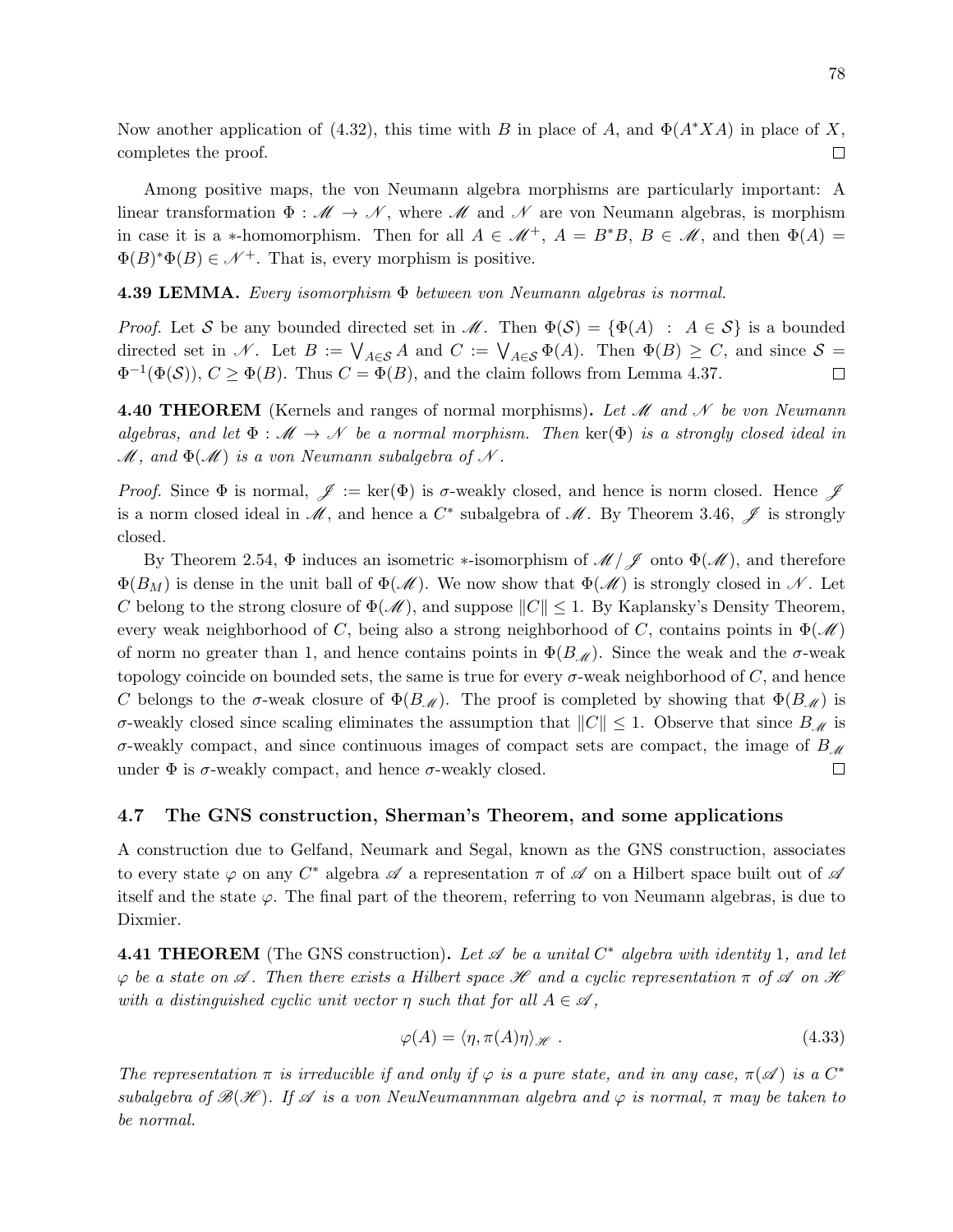*Proof.* Let  $\langle A, B \rangle_{\varphi}$  be the possibly degenerate inner product on  $\mathscr A$  defined by  $\langle A, B \rangle_{\varphi} = \varphi(A^*B)$ . Define  $\mathcal{N} := \{ B \in \mathcal{A} : \varphi(B^*B) = 0 \}$ . By Lemma 4.7,  $\mathcal{N}$  is a closed left ideal in  $\mathcal{A}$ .

Now consider the vector space  $\mathscr{A}/\mathscr{N}$ . With ∼ denoting equivalence mod  $\mathscr{N}$ , we have

 $A \sim A'$  and  $B \sim B' \Rightarrow \langle A, B \rangle_{\varphi} = \langle A', B' \rangle_{\varphi}$ ,

and hence we may define a *non-degenerate* inner product on  $\mathscr{A}/\mathscr{N}$  by  $\langle \{A\}, \{B\}\rangle = \langle A, B\rangle_{\varphi}$ . Let H be the completion of  $\mathscr{A}/\mathscr{N}$  in the corresponding Hilbertian norm, and let  $\langle \cdot, \cdot \rangle_{\mathscr{H}}$  denote the resulting inner product on  $\mathscr{H}$ .

For  $A \in \mathscr{A}$ , let  $\pi(A)$  denote the linear operator on  $\mathscr{A}/\mathscr{N}$  defined by  $\pi(A)\{B\} = \{AB\}$  which is well-defined since  $\mathscr N$  is a left ideal. Since  $B^*A^*AB \le ||A||^2B^*B$ ,

$$
\|\pi(A)\{B\}\|^2 = \varphi(B^*A^*AB) \le \|A\|^2 \varphi(B^*B) = \|A\|^2 \|\{B\}\|^2.
$$

Since  $\mathscr{A}/\mathscr{N}$  is dense in  $\mathscr{H}, \pi(A)$  extends to a bounded operator on  $\mathscr{H}$  with  $\|\pi(A)\| \leq \|A\|$ . It is evident that  $\pi$  is a homomorphism of  $\mathscr A$  into  $\mathscr B(\mathscr H)$ , and note that for all  $X, Y \in \mathscr A$ ,

$$
\langle \{X\}, \pi(A)\{Y\}\rangle_{\mathscr{H}} = \varphi(X^*AY) = \varphi((A^*X)^*Y) = \langle \pi(A^*)\{X\}, \{Y\}\rangle_{\mathscr{H}},
$$

showing that  $\pi(A^*) = \pi(A)^*$ , and thus  $\pi$  is a  $*$ -homomorphism.

The representation  $\pi$  is cyclic since for all  $A \in \mathscr{A}$ ,  $\{A\} = \{A1\} = \pi(A)\{1\}$ , showing that  $\eta := \{1\}$  is a cyclic vector for  $\pi$ . Finally, note that  $\langle \eta, \pi(A)\eta \rangle_{\mathscr{H}} = \varphi(1^*A1) = \varphi(A)$ , and this proves (4.33). The statement concerning irreducibility follows from Theorem 4.17, and the fact that the image of  $\pi(\mathscr{A})$  is norm closed in  $\mathscr{B}(\mathscr{H})$  follows from Theorem 2.54.

Now suppose that  $\mathscr A$  is a von Neumann algebra and  $\varphi \in \mathscr A_*$ . Let  $\mathscr H, \pi$  and  $\eta$  be constructed as in the paragraphs above. Let S be a bounded upward directed set in  $\mathscr{A}$ , and  $B := \bigvee_{A \in \mathcal{S}} A$ . Then  $\pi(\mathcal{S}) = \{\pi(A) : A \in \mathcal{S}\}\$ is a bounded upward directed set in  $\mathscr{B}(\mathscr{H})$ . Let  $C := \bigvee_{A \in \mathcal{S}} \pi(A)$ , and  $\pi(B) \geq C$ . If  $\pi(B) \neq C$ , there is a unit vector  $\xi \in \mathcal{H}$  and a  $\delta > 0$  such that  $\langle \xi, \pi(B)\xi \rangle > \delta + \langle \xi, C\xi \rangle$ . By the density of  $\mathscr{A}\eta$  in  $\mathscr{H}$ , we may suppose that  $\xi \in \mathscr{A}\eta$ ; i.e.,  $\xi = \{X\}$  for some  $X \in \mathscr{A}$ .

For all  $A \in \mathcal{S}$ , and all  $X \in \mathcal{A}$ ,

$$
\langle \{X\}, (\pi(B) - \pi(A))\{X\}\rangle_{\varphi} = \varphi(X^*(B - A)X) = X^*\varphi X(B - A) . \tag{4.34}
$$

Since  $X^*\varphi X$  is normal,  $X^*\varphi X(B) = X^*\varphi X$   $\bigvee$ A∈S A  $\setminus$  $= \bigvee$ A∈S  $X^*\varphi(A)$ . Therefore, for all  $\epsilon > 0$ , there exists  $A \in \mathcal{S}$  such that

$$
\epsilon > \langle \{X\}, (\pi(B) - \pi(A))\{X\}\rangle_{\varphi} = \langle \xi, \pi(B)\xi \rangle - \langle \xi, \pi(A)\xi \rangle \geq \langle \xi, \pi(B)\xi \rangle - \langle \xi, C\xi \rangle.
$$

This is a contradiction for  $\epsilon < \delta$ . By Lemma 4.37,  $\pi$  is normal, and the fact that  $\pi(\mathscr{A})$  is a von Neumann subalgebra of  $\mathcal{B}(\mathcal{H})$  follows from Theorem 4.40.  $\Box$ 

4.42 DEFINITION (Canonical cyclic representation). Let  $\mathscr A$  be a unital  $C^*$  algebra, and let  $\varphi$  be a state on  $\mathscr A$ . Then the cyclic representation  $\pi$  of  $\mathscr A$  on the Hilbert space  $\mathscr H$  obtained by completion of  $\mathscr{A}/\mathscr{N}$  as in the proof of Theorem 4.41 is called the *canonical cyclic representation* induced by  $\varphi$ , and the cyclic vector  $\eta := \{1\}$  is its canonical cyclic vector, and the map  $A \mapsto \{A\}$ is the canonical embedding of  $\mathscr A$  into  $\mathscr B(\mathscr H)$ .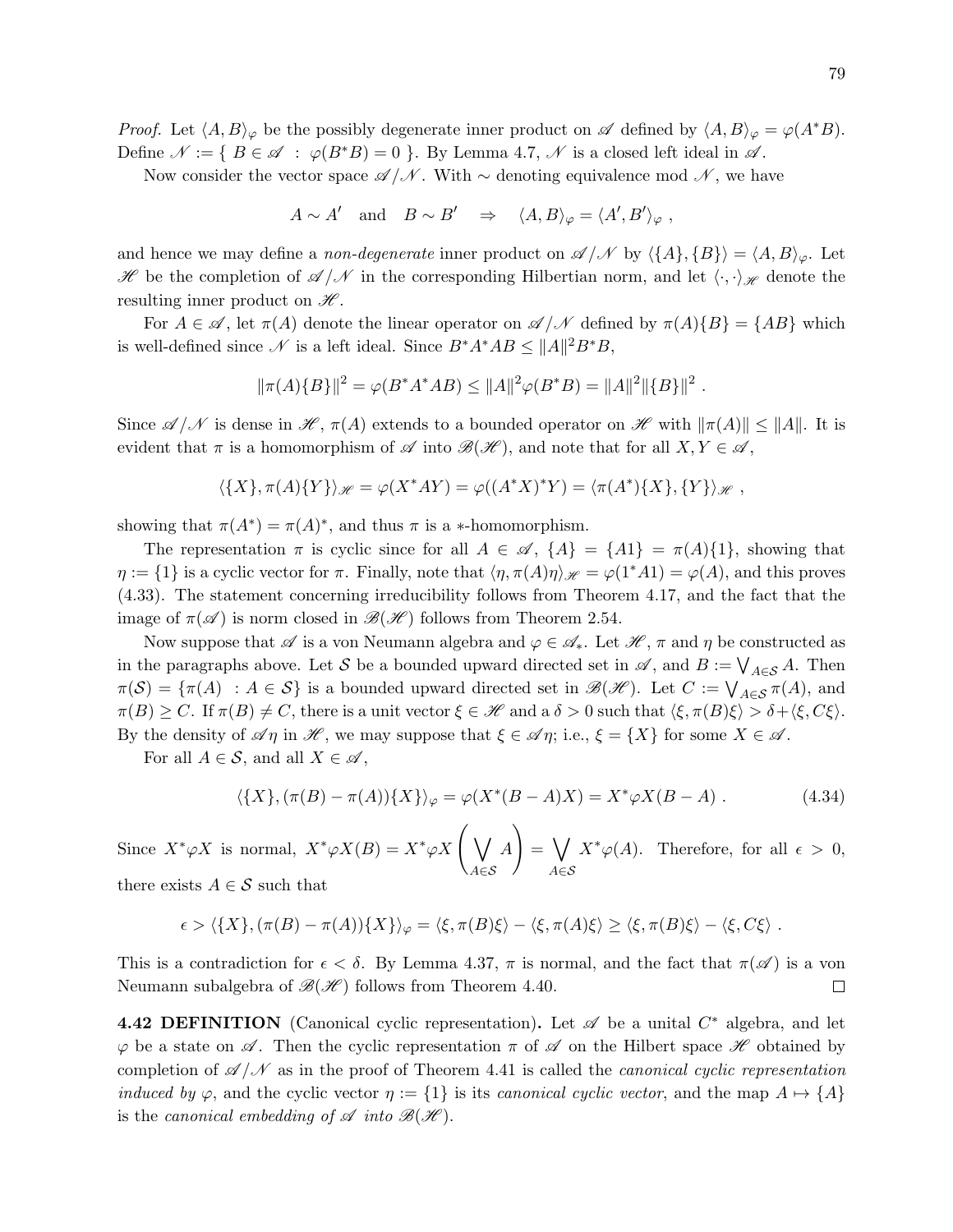**4.43 COROLLARY.** Let  $\mathscr A$  be a unital  $C^*$  algebra. For every non-zero  $A \in \mathscr A$ , there is a representation  $\pi$  of  $\mathscr A$  such that  $\|\pi(A)\| = \|A\|.$ 

*Proof.* By Lemma 4.11, there exists  $\varphi \in S_{\mathscr{A}}$  such that  $|\varphi(A^*A)| = ||A||^2$ . Let  $\pi$  be the GNS representation of  $\mathscr A$  associated to  $\varphi$ , and  $\eta$  the associated distinguished cyclic unit vector. Then

$$
\|\pi(A)\eta\|_{\mathscr{H}}^2 = \langle \eta, \pi(A^*A)\eta \rangle_{\mathscr{H}} = \varphi(A^*A) = \|A\|^2,
$$

showing that  $\|\pi(A)\| \geq \|A\|$ , and since it is automatic that  $\|\pi(A)\| \leq \|A\|$ ,  $\|\pi(A)\| = \|A\|$ .  $\Box$ 

We now arrive at the Non-Commutative Gelfand-Neumark Theorem:

**4.44 THEOREM** (Non-Commutative Gelfand-Neumark Theorem). Every  $C^*$  algebra  $\mathscr A$  is isometrically  $*$ -isomorphic to a  $C^*$  algebra of operators.

*Proof.* Adjoin an identity to  $\mathscr A$ , producing the unital  $C^*$  algebra  $\mathscr A_1$  in the canonical way. For each  $\varphi \in S_{\mathscr{A}_1}$ , let  $\pi_{\varphi}$  be the representation of  $\mathscr{A}_1$  on  $\mathscr{B}(\mathscr{H}_{\varphi})$  provided by the GNS construction. Define  $\mathscr{H} = \bigoplus_{\varphi \in S_{\mathscr{A}}} \mathscr{H}_{\varphi}$ , and define  $\pi = \bigoplus_{\varphi \in S_{\mathscr{A}_{1}}} \pi_{\varphi}$ . For each  $A \in \mathscr{A}_{1}$ , there exists  $\varphi \in S_{\mathscr{A}_{1}}$  such that  $\|\pi_{\varphi}(A)\| = \|A\|$ , and hence  $\|\pi(A)\| = \|A\|$ . Since  $\mathscr A$  is isometrically embedded into  $\mathscr A_1$ , we may restrict  $\pi$  to  $\mathscr A$  and obtain the isometric  $\ast$ -isomorphism that we seek.  $\Box$ 

With  $\pi = \bigoplus_{\varphi \in S_{\mathscr{A}}} \pi_{\varphi}$ , by the von Neumann Double Commutant Theorem,  $(\pi(\mathscr{A}))''$  is a von Neumann algebra in which  $\pi(\mathscr{A})$  is strongly dense. This von Neumann algebra, known as the enveloping von Neumann algebra, turns out to be the bidual of  $\mathscr A$  considered as a Banach space. This fact is extremely useful for studying linear maps  $\Phi$  from one  $C^*$  algebra  $\mathscr A$  to another,  $\mathscr B$ . The bidual  $\Phi^{**}$ :  $\mathscr{A}^{**} \to \mathscr{B}^{**}$  has the same norm as  $\Phi$ . Moreover, we can identify  $\mathscr{A}$  with a subspace of  $\mathscr{A}^{**}$  using the canonical embedding, which identifies  $A \in \mathscr{A}$  with  $\Lambda_A$ , the evaluation functional  $\Lambda_A(\psi) = \psi(A)$  on  $\mathscr{A}^*$ . Then for all  $\psi \in \mathscr{B}^*$ ,

$$
\Phi^{**}(\Lambda_A)(\psi) = \Lambda_A(\Phi^*\psi) = (\Phi^*\psi)(A) = \psi(\Phi(A)) = \Lambda_{\Phi(A)}(\psi) .
$$

That is, identifying  $\mathscr A$  with its image under the canonical embedding,  $\Phi^{**}|_{\mathscr A} = \Phi$ . Once we know that the bidual of a  $C^*$  algebra is isometrically isomorphic to its enveloping von Neumann algebra, we have a norm preserving extension of  $\Phi : \mathscr{A} \to \mathscr{B}$  to a map, that we still denote by  $\Phi^{**}$ , from  $(\pi(\mathscr{A}))''$  to  $(\pi(\mathscr{B}))''$ . In the investigation of  $\Phi^{**}$ , and hence  $\Phi$ , we may then use the rich structure that comes along with von Neumann algebras; e.g., the measurable functional calculus and the consequent fact that von Neumann algebras are generated by the projections that they contain. Hence the following theorem is fundamentally important.

**4.45 THEOREM** (Sherman's Theorem). Let  $\mathscr A$  be a  $C^*$  algebra, and let  $\mathscr H = \bigoplus_{\varphi \in S_{\mathscr A}} \mathscr H_{\varphi}$ , and  $\pi = \bigoplus_{\varphi \in S_{\mathscr{A}}} \pi_{\varphi}$  be given as in Theorem 4.44. Let  $\mathscr{M} := (\pi(A))^{\prime \prime}$ . Let  $\mathscr{A}^{**}$  be the bidual of  $\mathscr{A}$ considered as a Banach space. Then  $A^{**}$  is isometrically isomorphic to  $\mathcal M$ .

*Proof.* First, since  $\pi$  is an isometric isomorphism of  $\mathscr A$  onto  $\pi(\mathscr A)$ ,  $\pi$  induces an isometric isomorphism of  $(\pi(\mathscr{A}))^*$  onto  $\mathscr{A}^*$ . Hence we may identify  $(\pi(\mathscr{A}))^*$  and  $\mathscr{A}^*$ .

Let  $\widehat{\varphi} \in \mathcal{M}_*$ . Then  $\widehat{\varphi}|_{\pi(\mathscr{A})}$  is a state on  $\pi(\mathscr{A})$ . By Kaplansky's Density Theorem, and the equivalence of the weak and  $\sigma$ -weak topologies on bounded sets,  $B_{\pi(\mathscr{A})}$  is  $\sigma$ -weakly dense in  $B_{\mathscr{M}}$ . Therefore,

$$
\left\|\widehat{\varphi}\right\|_{\pi(\mathscr{A})}\right\| = \sup_{X \in B_{\pi(\mathscr{A})}} |\widehat{\varphi}(X)| = \sup_{X \in B_{\mathscr{M}}} |\widehat{\varphi}(X)| = ||\widehat{\varphi}||.
$$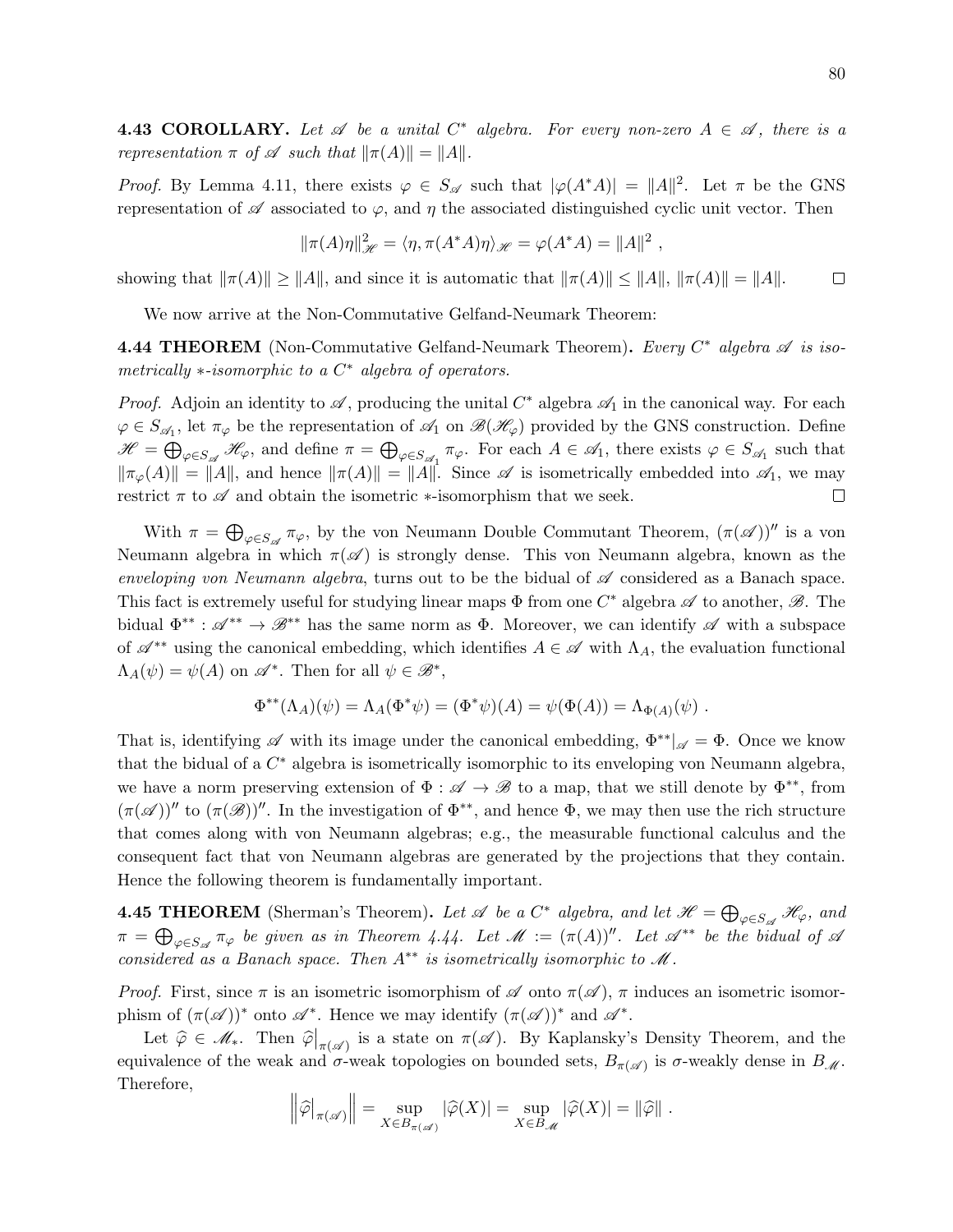This proves that the map  $\hat{\varphi} \mapsto \hat{\varphi}\big|_{\pi(\mathscr{A})}$  is an isometry of  $\mathscr{M}_{*}$  into  $(\pi(\mathscr{A}))^{*}$ , and hence the map  $\widehat{\varphi} \mapsto \widehat{\varphi}\big|_{\pi(\mathscr{A})} \circ \pi$  is an isometry of  $\mathscr{M}_*$  into  $\mathscr{A}^*$ .

The fact that  $\hat{\varphi} \mapsto \hat{\varphi}|_{\pi(\mathscr{A})} \circ \pi$  is surjective follows easily from the GNS construction: For any state  $\varphi$  on  $\mathscr A$ , there exists a unit vector  $\xi_\varphi \in \mathscr H$  such that  $\varphi(A) = \langle \xi_\varphi, \pi(A)\xi_\varphi \rangle$  for all  $A \in \mathscr A$ . We identify  $\xi_{\varphi}$  with a vector in  $\mathscr H$  in the obvious manner, and define  $\hat{\varphi}$  to be the state on  $\mathscr M$  given by  $\hat{\varphi}(T) = \langle \xi_{\varphi}, T \xi_{\varphi} \rangle$ . The state  $\hat{\varphi}$  is evidently weakly continuous, and hence  $\sigma$ -weakly continuous, and hence  $\hat{\varphi} \in \mathcal{M}_*$ . Evidently,  $\hat{\varphi} \mapsto \hat{\varphi}\big|_{\pi(\mathscr{A})} \circ \pi = \varphi$ . This proves that  $\hat{\varphi} \mapsto \hat{\varphi}\big|_{\pi(\mathscr{A})} \circ \pi$  is surjective from the set of normal states on  $\mathscr M$  onto  $S(\mathscr A)$ , the set of states on  $\mathscr A$ . Then since every linear functional on a  $C^*$  algebra is a linear combination of at most 4 states,  $\hat{\varphi} \mapsto \hat{\varphi}|_{\pi(\mathscr{A})} \circ \pi$  is surjective from  $\mathscr{M}_{*}$  onto  $\mathscr{A}^{*}$ . The dual map is an isometric isomorphism from  $\mathscr{A}^{**}$  onto  $\mathscr{M}$ .  $\Box$ 

Going forward, when  $\mathscr A$  is an abstract  $C^*$  algebra, it will be useful to identify  $\mathscr A$  with  $\pi(\mathscr A)$ , and to write  $\mathscr{A}$  to denote the universal enveloping von Neumann algebra of  $\mathscr{A}$ .

**4.46 COROLLARY.** Let  $\mathscr A$  and  $\mathscr B$  be two  $C^*$  algebras, and let  $\Phi : \mathscr A \to \mathscr B$  be a bounded linear transformation. Then there is a norm preserving extension of  $\Phi$ , denoted by  $\Phi^{**}$ , that maps  $\mathscr{A}''$  to  $\mathscr{B}''$  .

Proof. The proof has already been given in the remarks preceding the statement of Sherman's Theorem.  $\Box$ 

We now prepare to present an important application of this corollary, namely Tomiyama's Theorem, Theorem 4.49 below.

**4.47 DEFINITION.** Let  $\mathscr A$  be a  $C^*$  algebra, and let  $\mathscr B$  be a  $C^*$  subalgebra of  $\mathscr A$ . A linear transformation  $\Phi : \mathscr{A} \to \mathscr{B}$  is a projection in case  $\Phi(B) = B$  for all  $B \in \mathscr{B}$ .

Before turning to Tomiyama's Theorem, we prove a Lemma of Kadison [20]. The proof is a variant of "Ahren's Trick"; see [22, p. 24] for more discussion. Both the lemma itself and the method of proof will be used in proving Tomiyama's Theorem.

**4.48 LEMMA** (Kadison's Lemma). Let  $\mathscr A$  and  $\mathscr B$  be  $C^*$  algebras. Let  $\Psi : \mathscr A \to \mathscr B$  be a unital linear transformation such that  $\|\Psi(X)\| \leq \|X\|$  when X is normal. Then  $\Psi$  is Hermitian.

*Proof.* Let  $A \in \mathscr{A}$ ,  $A = A^*$ ,  $||A|| = 1$ . Write  $\Psi(A) = B + iC$ ,  $B, C \in \mathscr{B}_{s.a}$ . Suppose  $C \neq 0$ . Then there is some  $\lambda \in \mathbb{R}\setminus\{0\}$  in  $\sigma(C)$ . Replacing A by  $-A$  if needed, we may suppose that  $\lambda > 0$ . For all  $t > 0$ , since  $\lambda \in \sigma(C)$  and  $A + it1$  is normal,

$$
\lambda + t \leq ||C + t1|| \leq ||B + iC + it1|| = ||\Psi(A + it1)|| \leq ||A + it||
$$

However,  $||A + it1|| = (1 + t^2)^{1/2} \le t + (2t)^{-1}$ , which yields a contradiction for large t.

**4.49 THEOREM** (Tomiyama's Theorem). Let  $\mathscr A$  be a  $C^*$  algebra with unit 1, and let  $\mathscr B$  be a  $C^*$ subalgebra of  $\mathscr A$  that contains 1. Let  $\Phi$  be a norm 1 projection from  $\mathscr A$  to  $\mathscr B$ . Then  $\Phi$  is unital and positive, and

$$
\Phi(B_1 X B_2) = B_1 \Phi(X) B_2 \quad \text{for all } B_1, B_2 \in \mathcal{B} \ , \ X \in \mathcal{A} \tag{4.35}
$$

and for all  $X \in \mathcal{A}$ ,

$$
\Phi(X)^*\Phi(X) \le \Phi(X^*X) \tag{4.36}
$$

 $\Box$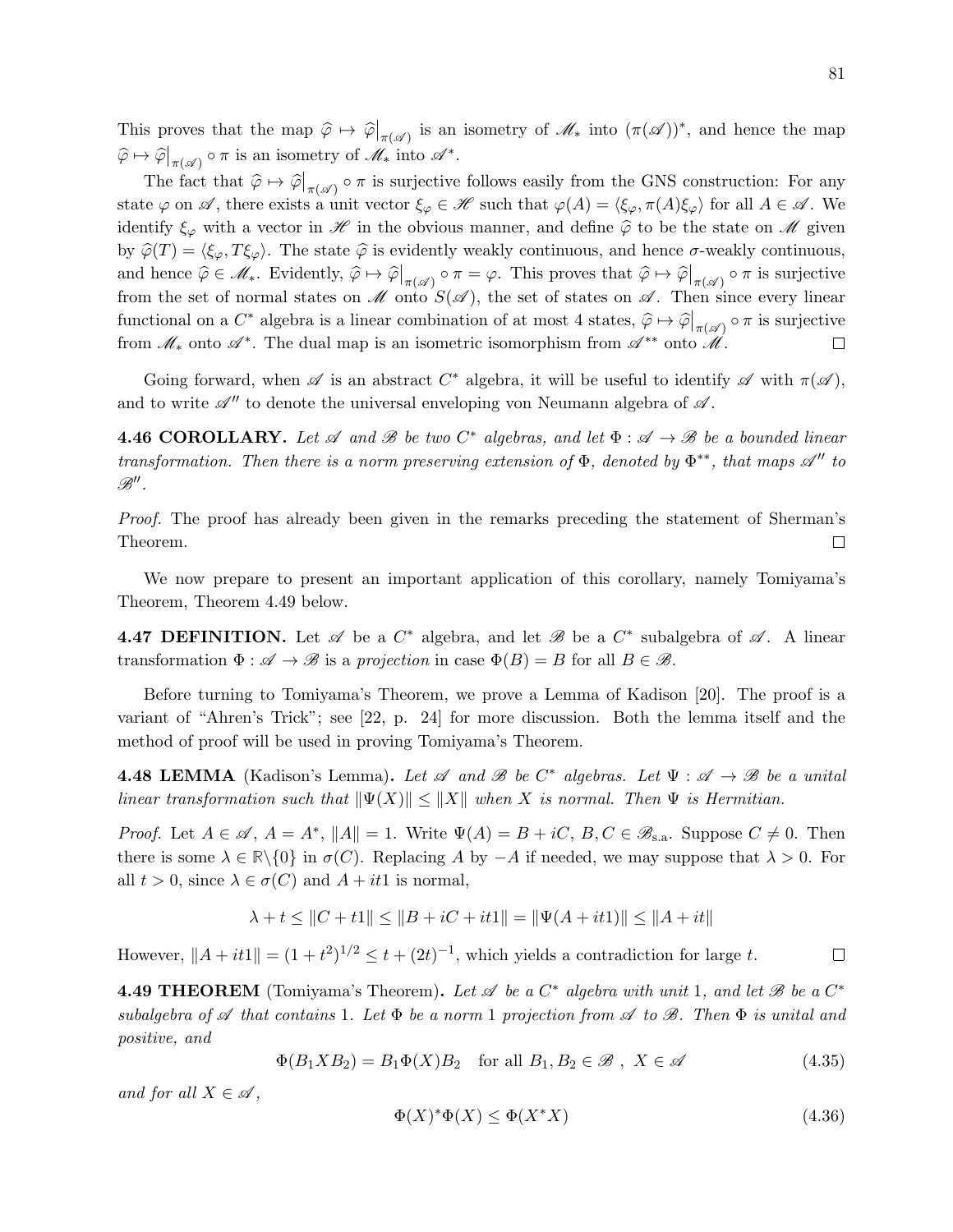*Proof.* By Sherman's Theorem and its Corollary,  $\Phi^{**}$  may be regarded as a norm one linear map from  $\mathscr{A}''$  to  $\mathscr{B}''$ , and since  $\Phi^{**}|_{\mathscr{A}} = \Phi$ , its restriction to  $\mathscr{B}$  is the identity. More is true:  $\Phi^{**}(B) = B$ for all  $B \in \mathcal{B}''$ .

To see this, note that if  $\Lambda \in \mathcal{B}^{**} \subset \mathcal{A}^{**}$ , and  $\psi \in B^*$ , then  $(\Phi^{**}\Lambda)(\psi) = \Lambda(\Phi^*(\psi)) = \Lambda(\psi \circ \Phi) =$  $\Lambda(\psi)$ . Hence  $\Phi^{**}$  is the identity on  $B^{**}$ , and thus  $\Phi^{**}$  is a norm one projection of  $\mathscr{A}''$  onto  $\mathscr{B}''$ . Therefore, we may assume that  $\mathscr A$  and  $\mathscr B$  are von Neumann algebras.

Since  $1 \in \mathcal{B}$ , and  $\Phi$  is the identity on  $\mathcal{B}, \Phi$  is unital. By Lemma 4.48,  $\Phi$  is Hermitian. The next step is to show that  $\Phi$  is positive. Suppose that  $A \in \mathscr{A}^+$ , but that  $\Phi(A)$  has some spectrum in  $(-\infty, 0)$ . We may assume without loss of generality that  $0 \le A \le 1$ . Then  $||1 - A|| \le 1$ , but  $\Phi(1-A) = 1-\Phi(A)$  is self adjoint and has some spectrum in  $(1,\infty)$ , so that  $\|\Phi(1-A)\| > 1$ . This contradiction proves that  $\Phi$  is positive.

To prove (4.35), recall that a von Neumann algebra is generated by the projections it contains. Therefore, if for all  $X \in \mathscr{A}$  and all projections  $P \in \mathscr{B}$ ,  $\Phi(X)P = \Phi(XP)$  then also  $\Phi(X)B =$  $\Phi(XB)$  for all  $X \in \mathscr{A}$  and all  $B \in \mathscr{B}$ . Since  $\Phi$  is Hermitian, this is equivalent to  $B^*\Phi(X^*) =$  $\Phi(B^*X^*)$  for all  $X \in \mathscr{A}$  and all  $B \in \mathscr{B}$ , and thus is suffices to prove that

$$
\Phi(X)P = \Phi(XP) \tag{4.37}
$$

for all  $X \in \mathscr{A}$  and all projections  $P \in \mathscr{B}$ . Let P be such a projection, and let  $X \in \mathscr{A}$ . Define

$$
Y := PX(1 - P) \text{ and } Z := (1 - P)XP. \tag{4.38}
$$

Then

$$
\Phi(X) = \Phi(PXP + PX(1 - P) + (1 - P)XP + (1 - P)X(1 - P))
$$
  
= 
$$
\Phi(PXP) + \Phi(Y) + \Phi(Z) + \Phi((1 - P)X(1 - P))
$$
 (4.39)

We now claim that

$$
\Phi(PXP)P = \Phi(PXP)
$$
 and  $\Phi((1 - P)X(1 - P))P = 0$  (4.40)

and that

 $\Phi(Y) = P\Phi(Y)(1 - P)$  and  $\Phi(Z) = (1 - P)\Phi(Z)P$ . (4.41)

Note that (4.40) and (4.41) are special cases of (4.37). Once we have proved these special cases, we have that  $\Phi(Y)P = 0$  and  $\Phi(Z)P = \Phi(Z)$ , and then, multiplying through on the right by P in  $(4.39)$  yields

$$
\Phi(X)P = \Phi(PXP) + \Phi(Z) = \Phi(PXP) + \Phi((1 - P)XP) = \Phi(XP) .
$$

Therefore, the proof of (4.49) will be complete once (4.40) and (4.41) are proved.

The proof of (4.40) is simple: Let  $0 \leq A \leq 1$ ,  $A \in \mathscr{A}$ , and let P be a projection in  $\mathscr{B}$ . Then  $P \geq PAP$  and hence  $P \geq \Phi(PAP)$ . It follows that  $P\Phi(PAP)P = \Phi(PAP)$ . Since every  $X \in \mathscr{A}$  is a linear combination of at most four elements of  $B_{\mathscr{A}} \cap \mathscr{A}^+$ ,  $P\Phi(PXP)P = \Phi(PXP)$  for all X, and by symmetry in P and  $1-P$ , we also have  $(1-P)\Phi((1-P)X(1-P))(1-P) = \Phi((1-P)X(1-P)).$ Then  $\Phi(PXP)P = P\Phi(PXP)P^2 = P\Phi(PXP)P = \Phi(PXP)$ , and a similar argument gives the second part of (4.40).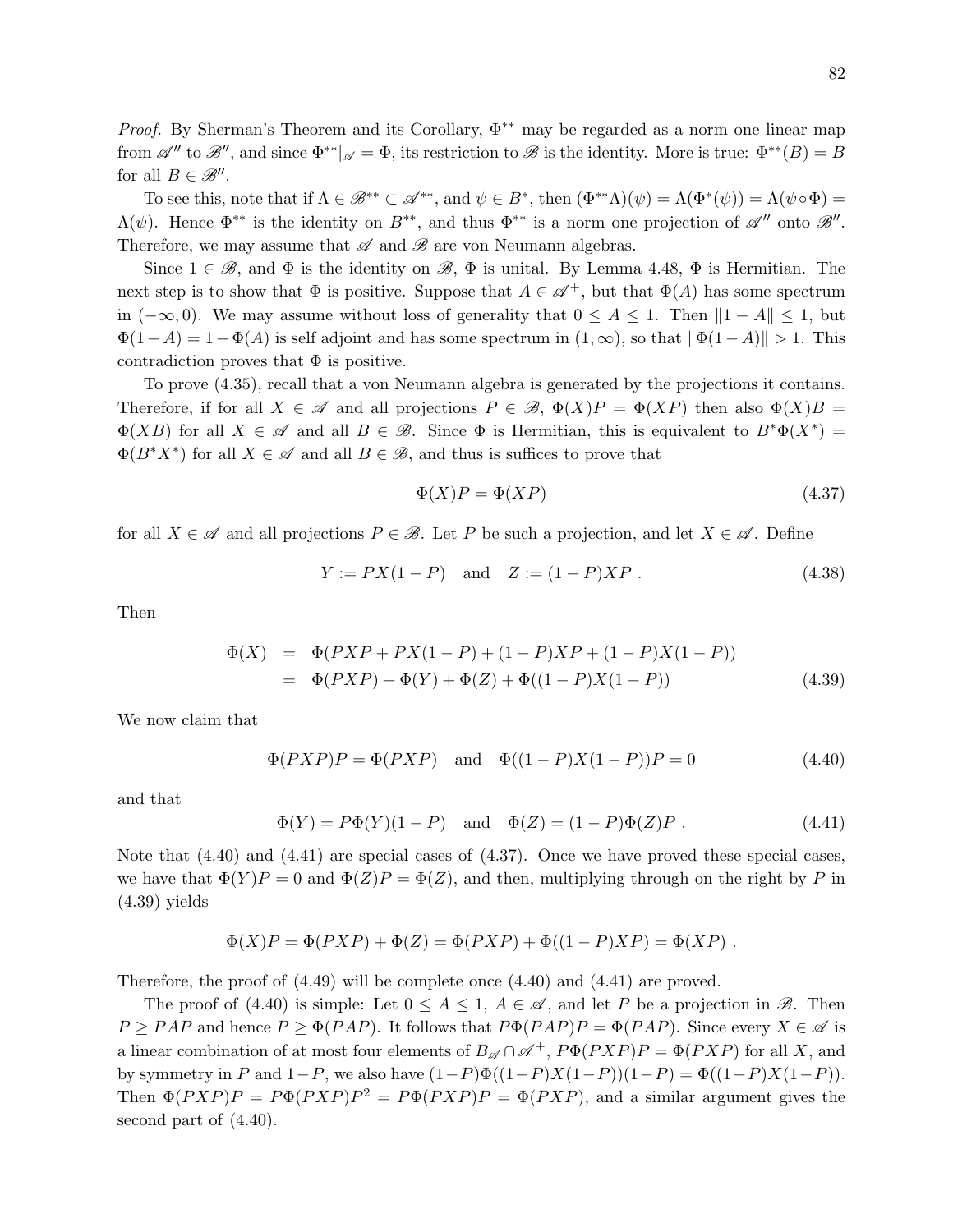$$
P\Phi(Y)P = 0 \t{,} \t(4.42)
$$

and then by symmetry in P and  $1 - P$ ,  $(1 - P)\Phi(Y)(1 - P) = 0$ .

For all  $t \in \mathbb{R}$ ,

$$
||Y + tP|| = ||(Y + tP)(Y^* + tP)||^{1/2} = ||PX^*(1 - P)XP + t^2P||^{1/2} \leq (1 + t^2)^{1/2}.
$$

Therefore,  $\|\Phi(Y) + tP\| \le (1 + t^2)^{1/2}$  for all  $t \in \mathbb{R}$ .

However,

$$
\|\Phi(Y) + tP\| \ge \|P(\Phi(Y))P + tP\| \ge \left\|\frac{P(\Phi(Y))P + P(\Phi(Y))^*P}{2} + tP\right\|
$$

Let  $\lambda$  belong to the spectrum of  $\frac{1}{2}(P(\Phi(Y))P + P(\Phi(Y))^*P)$ . If  $\lambda > 0$ , then for  $t > 0$ ,  $\|\Phi(Y)+tP\| \ge$  $\lambda + t$ . If  $\lambda < 0$ , and  $t < 0$ ,  $\|\Phi(Y) + t\Phi\| \ge -\lambda - t$ . Either way, there is a contradiction for suitable values of t. Hence  $\frac{1}{2}(P(\Phi(Y))P + P(\Phi(Y))^*P) = 0$ . The same reasoning shows that 1  $\frac{1}{2i}(P(\Phi(Y))P - P(\Phi(Y))^*P) = 0$ , and thus (4.42) is proved.

The second step is to show  $(1 - P)\Phi(Y)P = 0$ . So far, we have  $\Phi(Y) = (1 - P)\Phi(Y)P +$  $P\Phi(Y)(1-P)$ . Therefore, for  $t>0$ ,

$$
\Phi(Y) + t(1 - P)\Phi(Y)P = P\Phi(Y)(1 - P) + (t + 1)(1 - P)\Phi(Y)P.
$$

Since the norm of block matrix  $\begin{bmatrix} 0 & A \\ B & 0 \end{bmatrix}$  $B \quad 0$ 1 is given by  $\max\{\Vert A\Vert, \Vert B\Vert\}$ , for all sufficiently large t,

$$
\|\Phi(Y) + t(1 - P)\Phi(Y)P\| = (t+1)\|(1 - P)\Phi(Y)P\|.
$$

However, since  $\Phi$  is a contractive projection,

$$
\|\Phi(Y) + t(1 - P)\Phi(Y)P\| \leq \|Y + t(1 - P)\Phi(Y)P\|
$$
  
= 
$$
\|PX(1 - P) + t(1 - P)\Phi(Y)P\|
$$
  
= 
$$
\max{\|PX(1 - P)\|, t\|(1 - P)\Phi(Y)P\|\}.
$$

For large t,  $(t+1)\|(1 - P)\Phi(Y)P\| \le t\|(1 - P)\Phi(Y)P\|$ , and hence  $\|(1 - P)\Phi(Y)P\| = 0$ .

At this point we have  $(1 - P)\Phi(Y)P = 0$ ,  $(1 - P)(\Phi(Y))(1 - P) = 0$  and  $P(\Phi(Y))P = 0$ . It follows that  $\Phi(Y) = P\Phi(Y)(1 - P)$ , and then the rest of (4.41) follows by symmetry in P and  $1 - P$ . This completes the proof of  $(4.37)$ , and hence  $(4.35)$ .

Finally, since  $(X - \Phi X)^*(X - \Phi X) \geq 0$  and since  $\Phi$  preserves positivity, using (4.35) twice,

$$
0 \le \Phi(X^*X - X^*\Phi X - \Phi X^*X + (\Phi X)^*\Phi X) = \Phi(X^*X) - (\Phi X)^*\Phi X,
$$

and this proves (4.36)

Acknowledgements I am deeply grateful to Erik Amorin, David Herrera, and Roger Nussbaum for ´ their comments, suggestions and corrections.

.

 $\Box$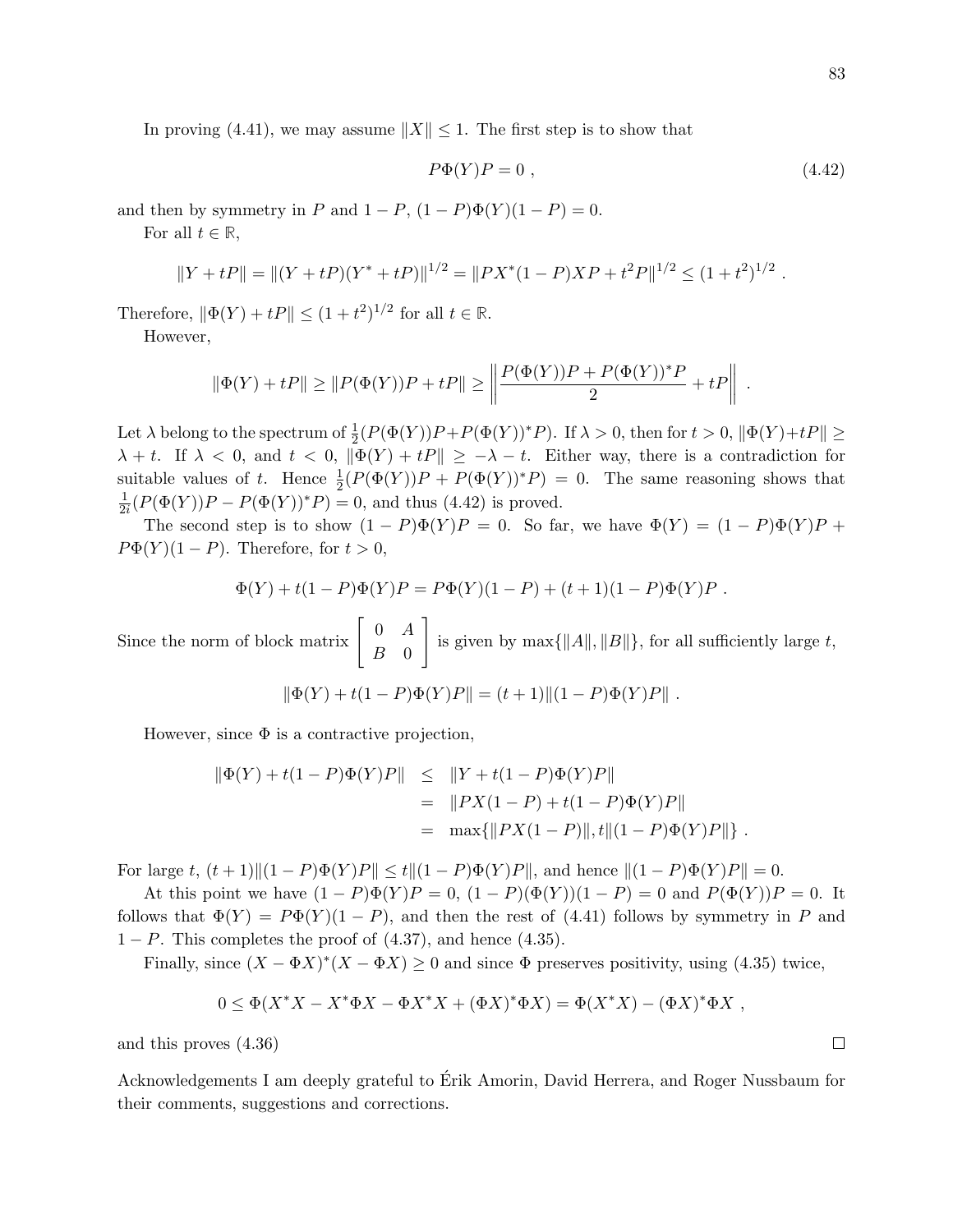## References

- [1] W. B. Arveson, An Invitation to  $C^*$  Algebras, Springer-Verlag, New York (1976),
- [2] W. B. Arveson, Analyticity in operator algebras, Amer. J. Math. 89 (1967), 578-642.
- [3] A. Beurling, Sur les intégrales de Fourier absolument convergentes et leur application à une transformation fonctionnelle, Ninth Scandinavian Math. Congress, Helsingfors, 1938, pp. 345-366. In The Collected Works of Arne Beurling, vol. 2, Harmonic Analysis, edited by L. Carleson, P. Malliavin, J. Neuberger and J. Wermer, Birkhaüser, Boston, 1989.
- [4] F. F. Bonsall, Regular ideals of partially ordered vector spaces, Proc. London Math. Soc. 6, 626-640 (1956)
- [5] E. Christensen, D. E. Evans, Cohomology of operator algebras and quantum dynamical semigroups. J. London Math. Soc. 20, 358-368, (1979).
- [6] E. B. Davies, Quantum theory of open systems, London, Academic Press, 1976
- [7] E. B. Davies, Quantum Dynamical Semigroups and the Neutron diffusion Equation, Rep. Math. Phys, 11, 169-188, (1977)
- [8] E. B. Davies, Generators of Dynamical Semigroups, Jour. Func. Analysis, 34, 421-432, (1979)
- [9] J. Dixmier, Sur un théorème de Banach, Duke Math. J. 15 1057-1071, (1948)
- [10] J. Dixmier, Formes linéaires sur un anneau d'opérateurs, Bulletin de la S.M.F., 81 9-39, (1953)
- [11] J. Dixmier, Von Neumann Algebras, North Holland, Amsterdam, (1981)
- [12] H. A. Dye, The Radon-Nikodym Theorem for Finite Rings of Operators, Trans. Amer. Math. Soc., 72, 243-280, (1952)
- [13] M. Fukamiya, On a Theorem of Gelfand and Neumark and the B<sup>\*</sup> algebra, Kumamoto J. Sci. Ser. A 1 17-22, (1952).
- [14] L. T. Gardner, An elementary proof of the RussoDye theorem, Proc. A.M.S., 90 p. 171, (1984)
- [15] I. Gelfand, Normierte ringe, Mat. Sbornik, N.S. 9 (51) (1941) 3-24,.(1941)
- [16] I. Gelfand and M. Neumark . On the embedding of normed rings into the ring of operators on a Hilbert space, Mat. Sbornik 12 pp. 197-213, (1943)
- [17] J. Glimm and R. Kadison, Unitary operators on  $C^*$  algrbras, Pac. J. Math. 10, 547-566, (1960).
- [18] A. Grothendieck . Une result sure la dual d'une C<sup>\*</sup> algebra, Jour. Math. Pures Appl. 36 pp. 97-108, (1957)
- [19] I. Kachkovskiy and Y. Safarov, Distance to normal elements in C<sup>\*</sup> algebras of real rank zero, J. Amer. Math. Soc. 29 61-80 (2016)
- [20] R V. Kadison, Isometries of operator algebras, Ann. of Math. 54, 325-338 (1951)
- [21] R V. Kadison, A generalized Schwarz inequality and algebraic invariants for operator algebras, Ann. of Math. 56, 494503 (1952)
- [22] R. V. Kadison, Notes on the Gelfand-Neumark Theorem, in C<sup>\*</sup> Algebras: 1943-1993, a fifty year celebration, R. S. Doron ed., Contemporary Mathematics 167, AMS, Povidence, 1994.
- [23] R V. Kadison and G. Pederson, Means and convex combinations of unitary operators, Math. Scand. . 57, 249-266 (1985)